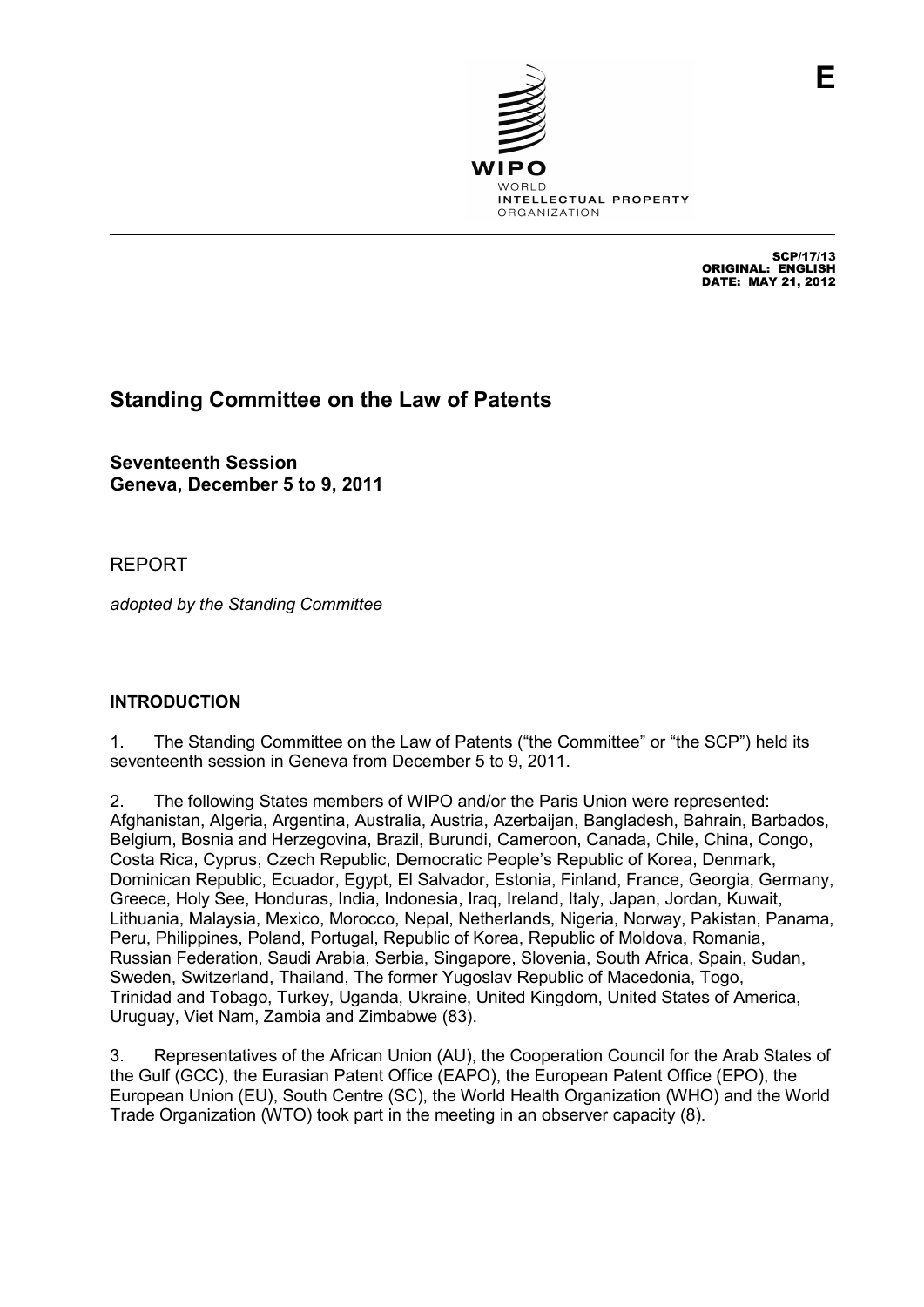4. Representatives of the following non-governmental organizations took part in the meeting in an observer capacity: American Bar Association (ABA), American Intellectual Property Law Association (AIPLA), Asian Patent Attorneys Association (APAA), Centre for International Intellectual Property Studies (CEIPI), Chartered Institute of Patent Attorneys (CIPA), Civil Society Coalition (CSC), Computer and Communications Industry Association (CCIA), European Law Students' Association (ELSA International), German Association for Industrial Property and Copyright (GRUR), Institute of Professional Representatives before the European Patent Office (EPI), Intellectual Property Institute of Canada (IPIC), Intellectual Property Owners Association (IPO), International Association for the Protection of Intellectual Property (AIPPI), International Centre for Trade and Sustainable Development (ICTSD), International Chamber of Commerce (ICC), International Federation of Intellectual Property Attorneys (FICPI), International Federation of Pharmaceutical Manufacturers Association (IFPMA), IP Federation, Japan Patent Attorneys Association (JPAA), Knowledge Ecology International, Inc. (KEI), Medicines Patent Pool (MPP) and *Médecins sans Frontières* (MSF) (22).

5. The list of participants is contained in the Annex to this report.

6. The following documents prepared by the Secretariat had been submitted to the SCP prior to the session: "Transfer of Technology" (SCP/14/4 Rev.2), "Quality of Patents: Comments received from Members and Observers of the Standing Committee on the Law of Patents (SCP)" (SCP/17/INF/2), "Patents and Health: Comments received from Members and Observers of the Standing Committee on the Law of Patents (SCP)" (SCP/17/INF/3), "Report on the International Patent System: Revised Annex II of document SCP/12/3 Rev.2" (SCP/17/2), "Responses to the Questionnaire on Exceptions and Limitations to Patent Rights" (SCP/17/3), "Addendum to the Compilation of Responses to the Questionnaire on Exceptions and Limitations to Patent Rights" (SCP/17/3 Add.), "WIPO Activities on Patents and Health" (SCP/17/4), "Information on Cross-border Aspects of Confidentiality of Communications between Clients and Patent Advisors" (SCP/17/5), "Revised Rules of Procedure" (SCP/17/6), "Proposal by the Delegation of Denmark" (SCP/17/7), "Revised Proposal from the Delegations of Canada and the United Kingdom" (SCP/17/8), "Opposition Systems" (SCP/17/9), and "Addendum to Opposition Systems" (SCP/17/9 Add.).

7. In addition, the following documents prepared by the Secretariat were also considered by the Committee: "Revised Rules of Procedure (SCP/17/6 Rev.), "Proposal by the Delegation of the United States of America" (SCP/17/10), and "Patents and Health: Proposal by the Delegation of the United States of America" (SCP/17/11).

8. The following related documents were also considered by the Committee: "Proposal submitted by the Delegation of South Africa on behalf of the African Group and the Development Agenda Group" (SCP/16/7), "Corrigendum: Proposal submitted by the Delegation of South Africa on behalf of the African Group and the Development Agenda Group" (SCP/16/7 Corr.), "Proposal by the Delegations of Canada and the United Kingdom" (SCP/16/5), "Proposal from Brazil" (SCP/14/7), "Report on the International Patent System" (SCP/12/3 Rev.2) and "Addendum to the Report on the International Patent System" (SCP/12/3 Rev.2 Add.).

9. The Secretariat noted the interventions made and recorded them on tape. This report reflects all the observations made.

## AGENDA ITEM 1: OPENING OF THE SESSION

10. The seventeenth session of the Standing Committee on the Law of Patents (SCP) was opened by Mr. Francis Gurry, Director General, who welcomed the participants. Mr. Philippe Baechtold (WIPO) acted as Secretary.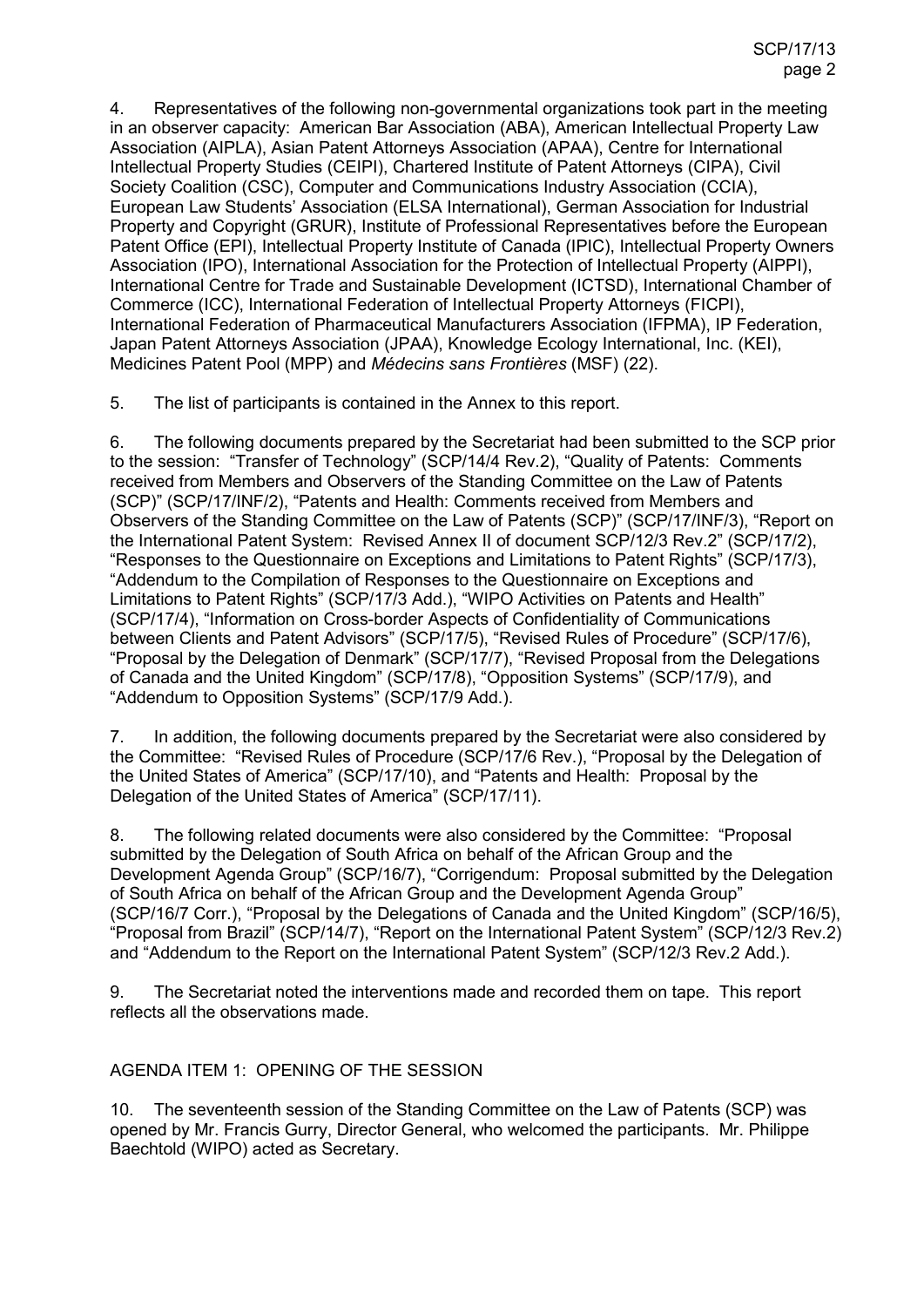#### AGENDA ITEM 2: ADOPTION OF THE REVISED DRAFT AGENDA

11. The SCP adopted the revised draft agenda (document SCP/17/1 Prov.2) as proposed.

AGENDA ITEM 3: ADOPTION OF THE DRAFT REPORT OF THE SIXTEENTH SESSION

12. The Committee adopted the draft report of its sixteenth session (document SCP/16/9 Prov.2) as proposed.

#### AGENDA ITEM 4: REPORT ON THE INTERNATIONAL PATENT SYSTEM

13. The discussions were based on documents SCP/12/3 Rev.2, SCP/12/3 Rev.2 Add., SCP/17/2 and 2 Add.

14. The SCP agreed that this agenda item would remain on the agenda of the next session of the SCP. Document SCP/17/2 will be updated based on the comments received from Member States.

#### **GENERAL DECLARATIONS**

15. The Delegation of Algeria, speaking on behalf of the Development Agenda Group (DAG), stated that the questions on the agenda for the seventeenth session of the SCP would enable participants to have a very fruitful exchange of views on a wide range of subjects related to patents. Discussions within the Committee were of particular interest for the members of the DAG given that intellectual property rights related to patents had a very considerable and direct impact on innovation, economic growth and social development. The DAG continued to urge that in the work of the SCP, the fundamental balance which should be maintained in the patent system between the private interests of right holders and the interests of the broader public, should be strengthened. That was why the activities of the SCP should help to facilitate transfer and dissemination of technology in responding to the public interest related thereto, and to ensure that the patent system contributed to promoting progress and innovation. The Delegation observed that the consideration of the questions relating to exceptions and limitations, transfer of technology, anti-competitive practices and patents and health shed further light on challenges developing countries were facing regarding economic and social development, and furthermore contributed to a better understanding of the complex nature of the patent system. In so doing, it would help to understand how better to adapt the system and adjust it to respond to national development needs. The DAG was convinced that it was more essential now than in the past to make intellectual property a tool for development which would contribute to economic and social growth and development in developing nations. The Delegation welcomed the first contribution of the SCP on its work to the General Assembly on the implementation of the Development Agenda in accordance with the coordination mechanism and modalities for follow-up to the Committee on Development and Intellectual Property (CDIP). That use of the coordination mechanism would enable the SCP to contribute effectively to the real inclusion of the development action plan in all the activities of WIPO. The Delegation had the following preliminary comments on the agenda of the  $17<sup>th</sup>$  session of the SCP: first of all, it attached considerable importance to the elements of flexibility provided in the intellectual property system: the recommendations of the Development Agenda meant that that was a fundamental issue for the DAG. The development of the concept of intellectual property and the gradual involvement of developing countries in intellectual property rights had had a direct effect in throwing overboard the dogma that the area of patents and patent law automatically generated innovation. Developing countries were aware of the need to adapt the national patent legislation depending upon their individual economic and social situations and of the importance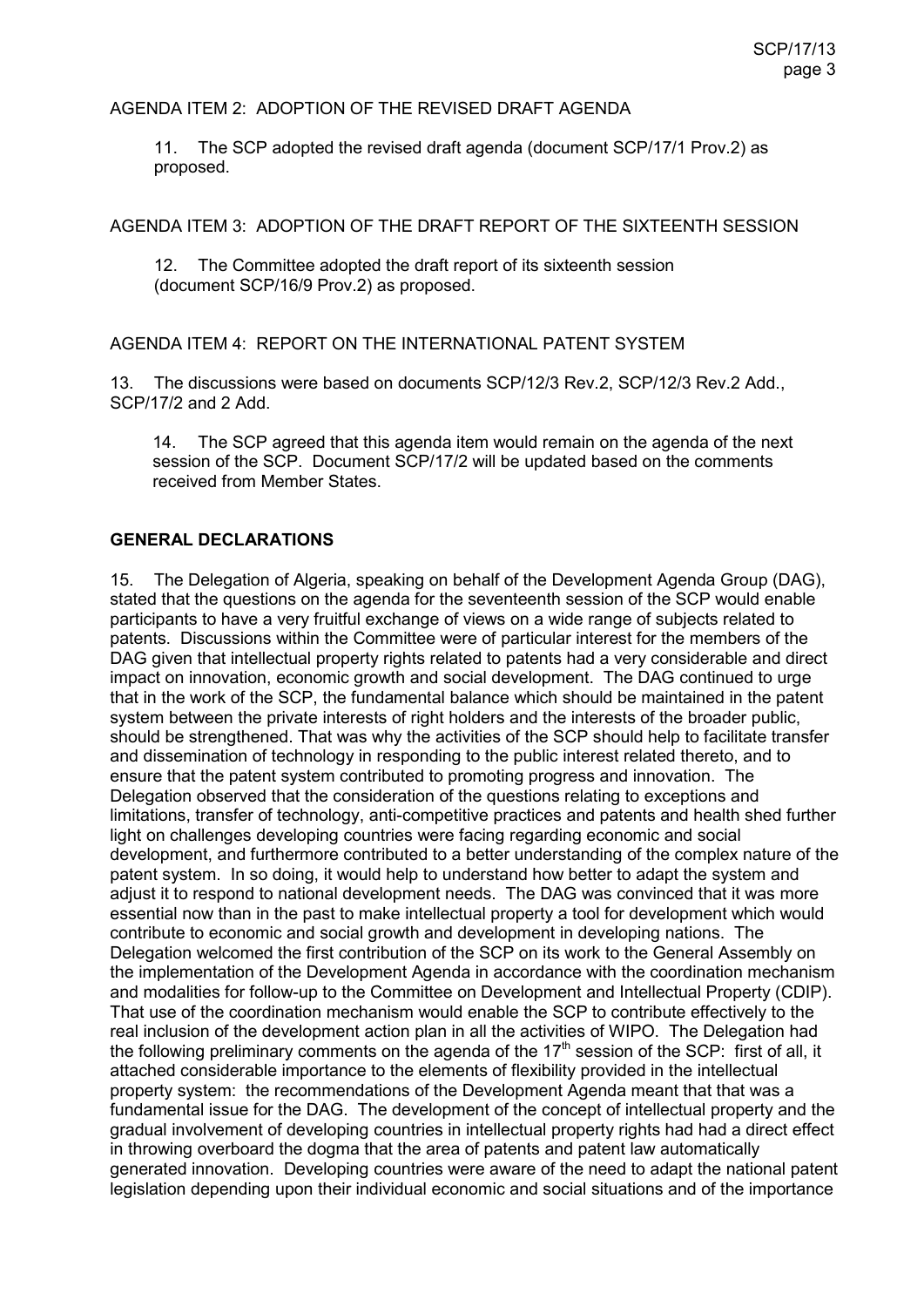of exceptions and limitations for countries that had the intention to develop their intellectual property system. Therefore, the Delegation stated that the  $17<sup>th</sup>$  session of the SCP should make it possible to advance in considering the proposal by the Delegation of Brazil. The Delegation expected that the questionnaire of the Secretariat and the contributions of other Member States should make it possible to draw conclusions about the type of exceptions and the limitations needed to meet the concerns expressed as part of the development action plan. It hoped that it could contribute to preparing a non-exhaustive handbook of exceptions and limitations which could then be used as a reference tool for the Member States of WIPO. At the same time, in its view, it was necessary to look at the definition of the conditions for the implementation and application of those exceptions and limitations. Secondly and turning to quality of patents, while recognizing the importance of the topic for developing countries, the Delegation wished to put on record that the difficulty in giving a focused definition of the term "quality of patents" had made it difficult to understand the proposals on that subject. In its opinion, it was therefore important that an agreement be achieved on a definition of what was understood by quality of patents. The quality of patents depended to a great extent on the criteria of patentability which were determined on the basis of the development goals of each country. The Group, however, wondered whether it might not be possible to improve the quality of patents simply by adopting the practice of one office as had been suggested. DAG was of the opinion that such an initiative would not only fail to meet the goal, but it might lead to harmonization of practices in the area of patent law, and that might impinge upon the flexibility provisions in various countries' national legislation on patents. The Delegation observed that, on the subject of patents and health, the proposal co-sponsored by the African Group and the DAG, included in document SCP/16/7, covered a work program, the purpose of which was to assist Member States, particularly developing and least developed Member States to adopt and adjust their patent systems so as to take full advantage of the flexibility elements included in the international patent system and thereby to promote their public health policies. The Delegation was of the opinion that it was essential to settle that problem and to remove the obstacles which developing countries were facing when they wished to make full use of the flexibility elements included in respect of public health. In its view, WIPO as a specialized agency of the United Nations concerning the intellectual property system was in a better position than anyone to pursue that role. The Delegation stated that in looking at convergence between the patent system and public health goals, the SCP was the best possible setting for discussing that issue and dealing with patents. The public health issue was becoming increasingly important worldwide and indeed had been the subject of a quite heated debate particularly for the last 10 years or so after the entry into force of the TRIPS Agreement. The DAG was aware of the work that had been done by WIPO in the area of health and expressed the opinion that, since health was a very essential area, WIPO should step up its commitment and involvement by building on its already ongoing activities so as to achieve international goals set for public health. The DAG and the African Group welcomed the reaction of Member States to their proposal, and they believed that it showed once again the determination of Member States to make a constructive contribution to the implementation of the recommendations of the Development Agenda.

16. The Delegation of South Africa, speaking on behalf of the African Group, observed that the SCP had advanced a balanced work program in the past few sessions, discussing issues equally important to Member States. The African Group was particularly interested in the following substantive agenda items of the  $17<sup>th</sup>$  session of the SCP: patents and health, quality of patents, technology transfer, exceptions and limitations to patent rights and future work. The mainstreaming of the Development Agenda in WIPO bodies was imperative. The Delegation expressed its hope that the discussions and work of the Committee would be guided by the relevant Development Agenda recommendations. The Delegation recalled that the African Group had requested the SCP at its 15th session to include in its future work the topic "patents and health" which had been already in its non-exhaustive list of issues. It was one of the key priorities of its continent. Empirical evidence indicated that nowhere a global public health challenge was more acute than in Africa, and therefore, access and affordability to medicines and diagnostic tools for the poor was a fundamental challenge to Africa. Although the Delegation acknowledged that those challenges were not confined to intellectual property, in its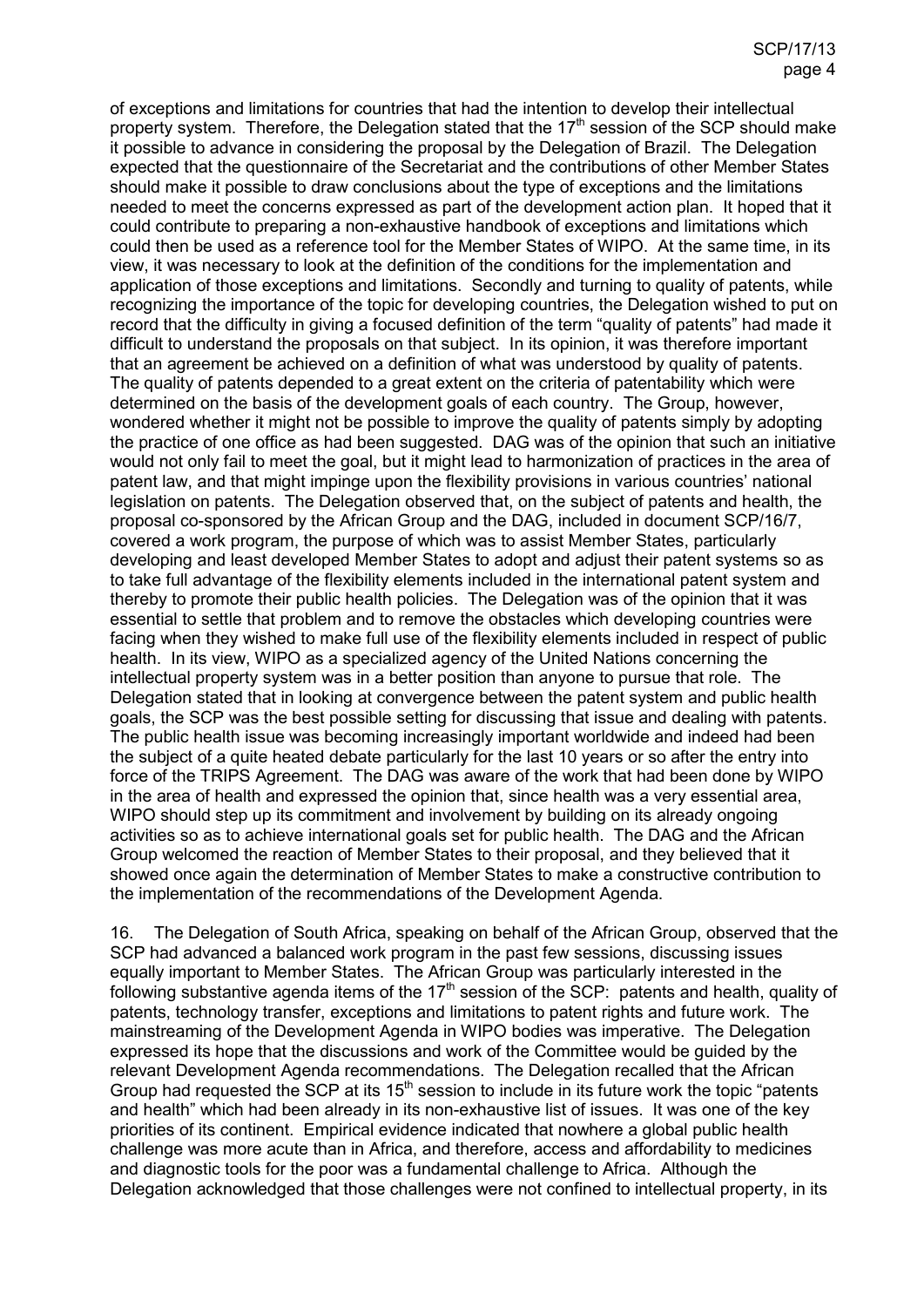view, an integrated solution was needed to alleviate the plight of African countries in reducing the cost of healthcare delivery, especially in accessing affordable medical products, including medicines, vaccines and diagnostic kits. The Delegation believed that WIPO could play a vital role in that regard by promoting the understanding on the relation between patents and costing and procurement practices related to the access to medical products. Furthermore, WIPO could facilitate the understanding on the challenges countries encounter using patented products for their research and development of new medicines or for improving access to those medicines. Most importantly, WIPO could ensure that the patent system was being used optimally by all developing countries, especially regarding its built-in flexibilities. The Delegation expressed its understanding that the patent system was created not only to protect the right holders but also to transfer and disseminate technology. Therefore, the joint proposal of the African Group and the DAG in document SCP/16/7 presented at the previous session of the SCP must be viewed within the context of utilizing the patent system in a balanced manner for protecting the right holders and for public interest. It was thus timely for the SCP to actively discuss the issue of the patent system and its impact on public health, especially the access to medicines, and for the SCP to decide on the work program suggested by the African Group and the DAG. The African Group thus welcomed the comments from members and observers in document SCP/17/INF/3 which all supported the proposed work program and it thanked the Secretariat for its activities on patents and health reported in document SCP/17/4. The Delegation was looking forward to a constructive discussion on that agenda item. Further, the Delegation thanked the Delegations of Canada and the United Kingdom for revising their proposal on the quality of patents in document SCP/17/8. It noted that the revised paper attempted to clarify some of the issues and concerns raised at the previous session of the SCP, particularly the definition of the concept "quality of patents." The Delegation also noted the proposal by the Delegation of Denmark in document SCP/17/7 and the comments of Member States and observers in document SCP/17/INF/2 on the same. The Delegation reiterated its position that any activity of the Committee including a work program on quality of patents must not lead to harmonization of substantive patent law. The African Group attached great importance to flexibilities provided in the intellectual property system. It was against that background that it had consistently supported the work of the Organization on flexibilities, particularly exceptions and limitations. It thus appreciated that the proposal made by Brazil on exceptions and limitations which the African Group supported was being implemented. The Delegation welcomed the submissions in reply to the questionnaire prepared by the Secretariat, soliciting the views of Member States on their utilization of exceptions and limitations. As agreed at the last session of the Committee, it was looking forward to discussing the possibility of requesting the Secretariat to prepare an analysis of the answers and an additional questionnaire specifically addressing the issue of exclusions. Similarly, the Delegation stated that transfer of technology was an important issue to its Group. In recent years, transfer of technology had become a topical issue in many international fora. It therefore considered that WIPO, by the virtue of it being the main organization responsible for intellectual property in the United Nations' system, should actively lead the discussions on the interface between patents and technology transfer. The Delegation commended the WIPO Chief Economist for organizing the seminar on patents and transfer of technology in the morning. It believed that that was a positive step in the right direction for WIPO to take the lead in the dialogue on technology transfer. The African Group welcomed the amendments made to the preliminary study on technology transfer in document SCP/14/4 Rev.2, which encompassed comments made by developing countries, including comments made by the African Group in relation to practices that impeded technology transfer and dissemination. The Delegation observed that there was a new chapter, Chapter 11, which covered the issue of impediments and incentives to technology transfer. Given the assertion that Chapter 11 was mainly based on theory rather than on practical situations and that paragraph 207 stated "to better understand the practical implications of various possible incentives and impediments, more information on practical experiences from experts directly involved in knowledge acquisition and licenses and case studies might be useful. They may merit a thorough review that goes beyond the level of a preliminary study but could be envisaged future sessions of the Committee", the Delegation was of the opinion that more work still needed to be done in that area. Similarly, sufficient consideration must be given to the question as to how patent law flexibilities could be exploited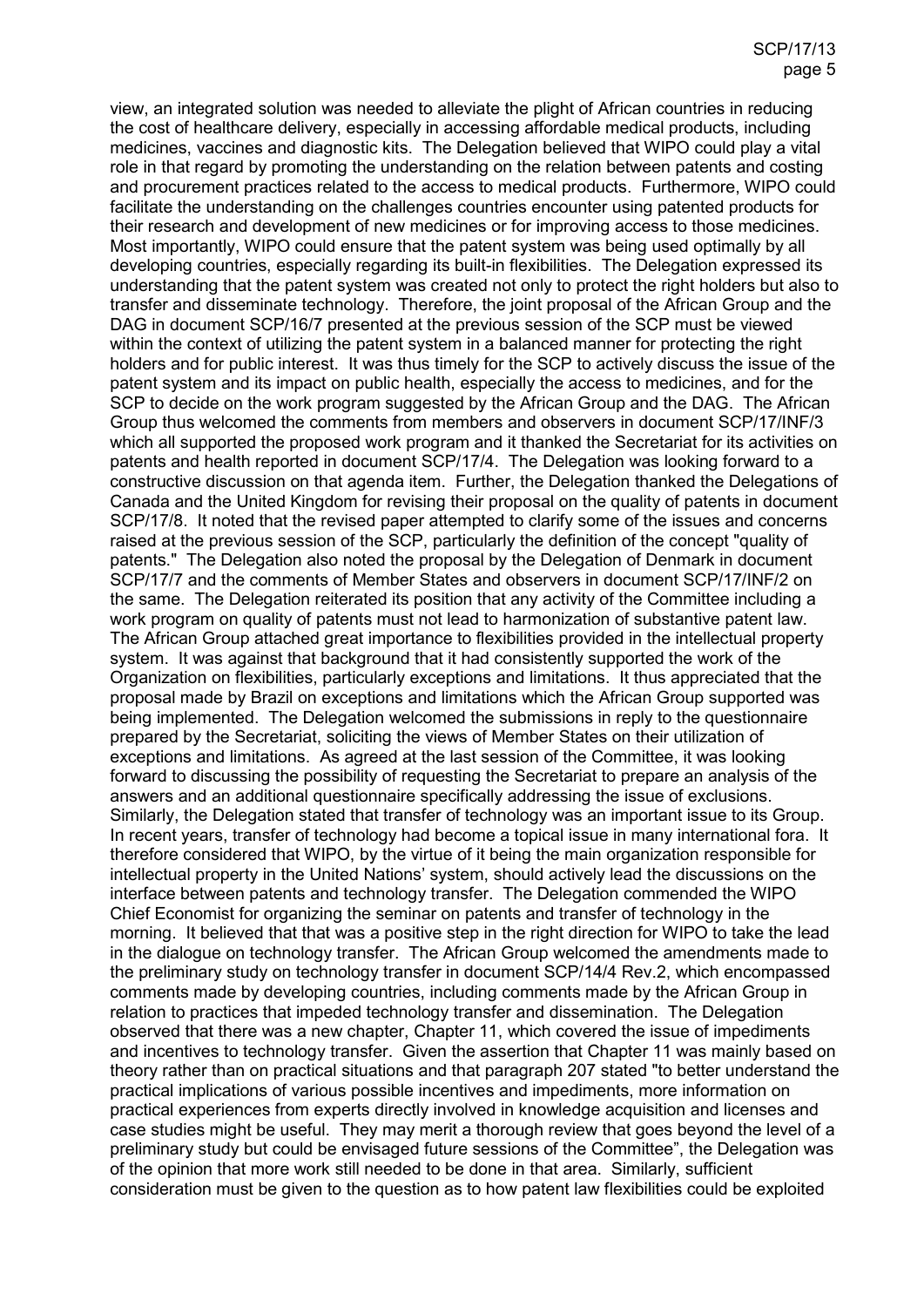to promote transfer of technology, which was an important question to developing countries. Based on the above, in its opinion, the issue of technology transfer should remain on the agenda of the Committee. The Delegation welcomed, with regard to the revised rules of procedure of the Committee in document SCP/17/6, the approval of the implementation of the decision of the General Assembly regarding language coverage in relation to the Committee's documents. In respect to future work, the Delegation was of the view that the SCP should focus on issues of common interest to the membership, particularly for developing and least developed countries. In that regard, the African Group restated that the non-exhaustive list of issues should remain open for further elaboration and discussion and that any addition to the list should be agreed by consensus.

17. The Delegation of Panama, speaking on behalf of the Latin American and Caribbean Group (GRULAC) stated that, concerning exceptions and limitations to patent rights, the work of the SCP showed not only how important it was to find an adequate and balanced patent system, but also how varied the uses of exceptions and limitations were under each national law. The Delegation considered it to be crucial for every Member State to determine the exceptions and limitations which were in line with their own characteristics and which would allow the highest levels of economic development to be achieved. The Delegation observed that the questionnaire approved by the members at the  $16<sup>th</sup>$  session of the SCP was very valuable and contained much useful information. In its opinion, the exchange of information should, for the time being, be based on case studies on the specific uses of those flexibilities. The Delegation noted that it was crucial for the SCP to consider developing a non-exhaustive list of exceptions and limitations, which could serve as a guideline for WIPO members. Further, the Delegation stressed the importance of patent quality for all Member States, because the proper functioning of a balanced patent system which took into account the interests of all members of society was the basis for the SCP's work. The Delegation considered that it was important to have a specific and concrete definition of the concept of patent quality before moving forward with further work. GRULAC welcomed the debate on patents and health given the importance of that issue for access to lifesaving medicines in developing countries. That debate provided an opportunity to move forward on that issue along with other initiatives within and beyond WIPO. Regarding transfer of technology, the Delegation stated that an analysis of technology transfer should take into account the capacity and other factors within countries which were necessary to absorb the technology. Therefore, in its view, the mere fact of having or not having a patent system was not necessarily related to technology transfer.

18. The Delegation of Poland, speaking on behalf of the European Union and its 27 Member States, reaffirmed its full commitment in continuing support to the work of the SCP. It looked forward to constructive, efficient and fruitful discussions on quality of patents, including opposition systems, exceptions and limitations to patent rights, patents and health, and the confidentiality of communications between clients and their patent advisors. The Delegation welcomed the revised proposal by the Delegations of Canada and the United Kingdom in respect of a work program on the quality of patents and proposal by Denmark entitled "Improving the quality of the search and examination of national patent applications by using foreign search and examination work", which represented a valuable contribution to the discussion of the SCP under item 6 of the agenda "quality of patents, including opposition systems". The Delegation considered that further exploration of that issue would be helpful in developing various options, measures and conditions which would contribute to ensuring and improving the issuance of high quality of patents. As regards the exceptions and limitations to patent rights under agenda item 5, the European Union and its 27 Member States acknowledged the importance attached to that issue and welcomed the possibility of continuing discussions on the topic and on possible future steps which might be taken to make use of the information gathered. Referring to the issue of patents and health to be discussed under agenda item 7, the Delegation drew the attention of the SCP to the similar work program carried out in the CDIP, in particular its work program on the flexibilities in the intellectual property system so as to avoid an duplication of efforts. The Delegation was committed to advancing work on the issue of confidentiality of communications between clients and their patent advisors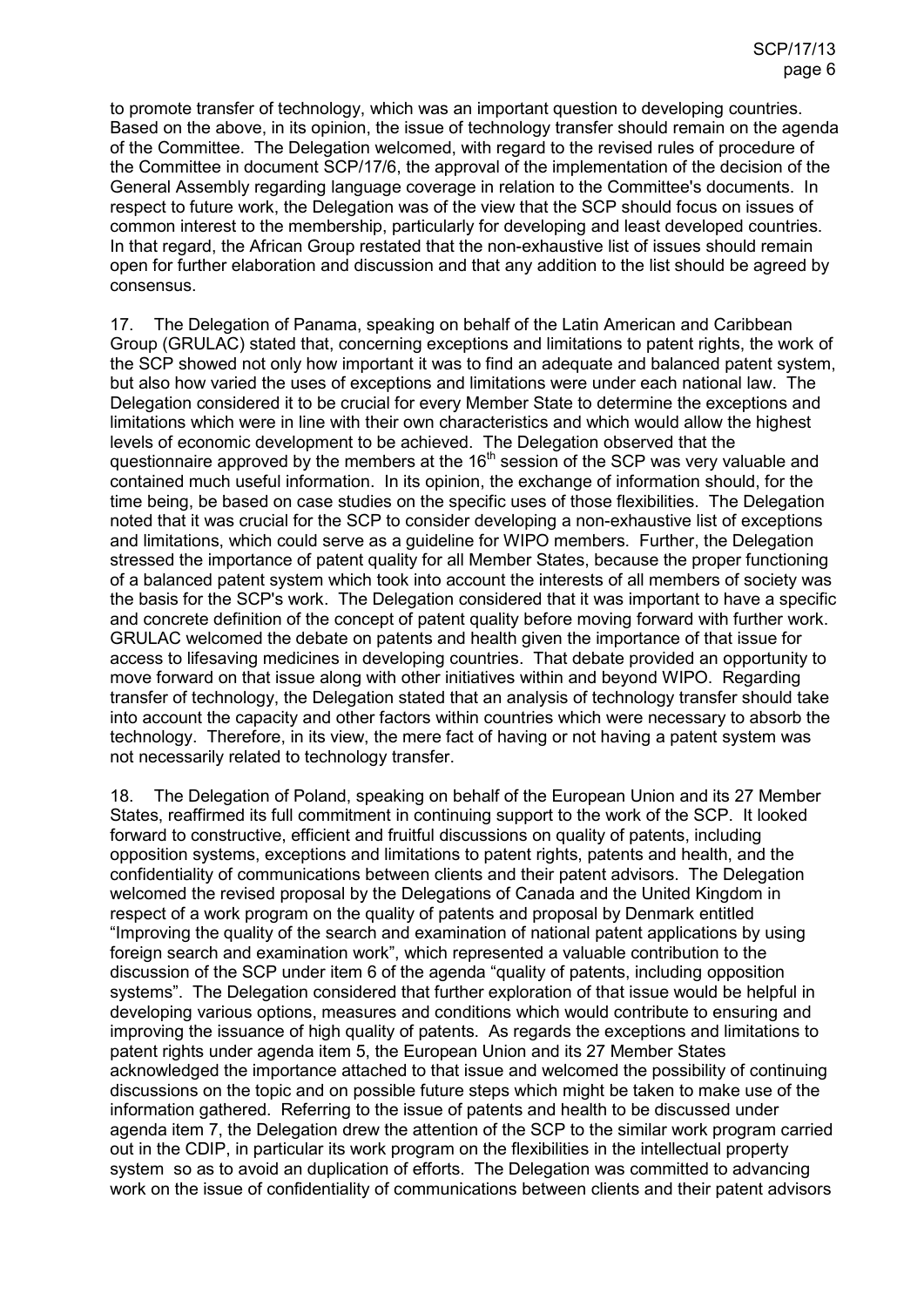under agenda item 8, which was of real interest to users of the patent system. The European Union and its 27 Member States were of the view that most of the discussion which had already started in the previous sessions of the SCP had rightly highlighted important issues related to the wide range of relevant questions on the patent system as a whole. The Delegation was convinced that by addressing those issues, the SCP should be aiming at enhancing access to patent information and ensuring a more efficient and user-friendly international patent system. It was hopeful that during the  $17<sup>th</sup>$  session of the SCP, it would be possible to agree on a balanced future work program based on the non-exhaustive list of issues, which would enable the Committee to achieve its primary objective of working towards international harmonization of substantive patent law.

19. The Delegation of Slovenia, speaking on behalf of the Regional Group of Central European and Baltic States (CEBS), welcomed the submission of proposals from Member States and new working documents prepared by the Secretariat, especially those relating to quality of patents, including opposition systems, exceptions and limitations to patent rights, patents and health and the confidentiality of communications between clients and their patent advisors. The CEBS expressed the belief that the main task of the SCP was to strengthen and improve the quality of the patent system and enhance better access to patent information. At the same time, it considered that the users of the system and their needs should always be the priority of the work. The Delegation stated that, with that in mind, international harmonization of substantive patent law would bring many tangible benefits to the users of the system and other stakeholders who asked for an effective, responsive and user-friendly international patent system. The SCP was addressing many issues that went towards mentioning common goals. In that line, the Delegation noted that the SCP should carefully add new topics on the non-exhaustive list of issues in order to have an ambitious and balanced working plan of the Committee. The Delegation attached great importance to the issue of client-attorney privilege. While thanking the Secretariat for the preparation of the document with the information on cross-border aspects of confidentiality of communications between clients and patent advisors, it regretted that there had not been many Member States sharing their national legislation and experience. Nevertheless, in its view, the document was useful in understanding different solutions aiming at ensuring confidentiality between the two parties as well as towards the outside world.

20. The Delegation of the United States of America, speaking on behalf of Group B, expressed its appreciation for the detailed studies prepared by the Secretariat which provided a valuable contribution to the SCP's work in addressing important questions of the current international patent system. Group B remained committed to the balanced work program of the SCP. It looked forward to engaging in positive discussions on the issues before the  $17<sup>th</sup>$  session of the SCP, namely exceptions and limitations to patent rights, quality of patents, including opposition systems, patents and health, confidentiality of communications between clients and patent advisors, and transfer of technology. The Delegation expressed its hope that the work on those topics would lead the SCP to addressing specific issues impacting the international patent system whereby further work could be developed by the SCP. Group B remained firmly committed to advancing work on the work program proposed by the Delegations of Canada and the United Kingdom on quality of patents (document SCP/17/8) and proposed by the Delegation of Denmark (document SCP/17/7). In referring to former proposal, the Delegation observed that the three main components, technical infrastructure development, information exchange on quality of patents and process improvements, were necessary to advance discussions in line with improving the quality of patents. Group B was also keenly interested in continuing with the discussion on the subject of confidentiality of communications between clients and patent advisors. It appreciated the efforts of the Secretariat in preparing document SCP/17/5 and looked forward to discussing the findings contained therein. The Delegation was of the opinion that a return to exchange of information and discussion on technical issues regarding patent law, practice and policies should be the benchmark in measuring progress in the SCP. It hoped that those topics and the varying viewpoints among regional groups would lead to a more efficient and accessible international patent system, and eventually, to substantive patent law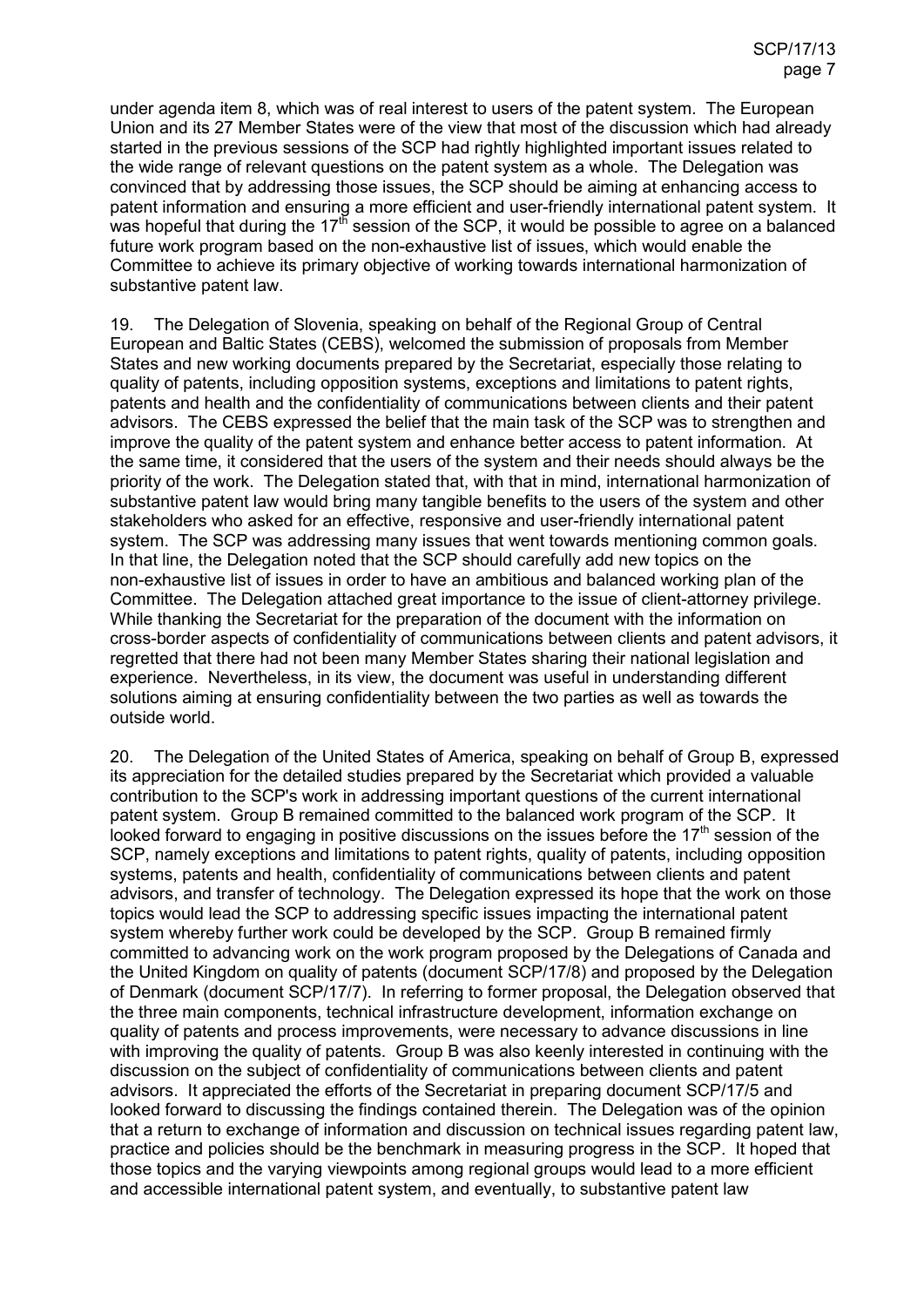harmonization. In particular, in its opinion, the discussion on the issues should be undertaken in a manner that sought to improve the quality, functioning and effectiveness of the patent system as a tool to deliver economic and social policy objectives.

21. The Delegation of Egypt reiterated the importance it attached to providing documents for future SCP sessions in the Arabic language in accordance with the recommendation of the Program and Budget Committee (PBC) and the General Assembly 2011 decision regarding the WIPO language policy, as contained in the revised rules of procedures outlined in document SCP/17/6. The Delegation supported the statement made by the DAG and the African Group. It noted that the 17<sup>th</sup> session of the SCP contained important issues which constituted priorities for developing and least developed countries as far as the patent system was concerned. In its opinion, issues such as patents and public health, exceptions and limitations to patent rights, quality of patents and transfer of technology were all at the heart of ensuring that the international patent system was balanced, development-oriented and effectively promoting innovation, creativity, economic and social development in developed and least developed countries. Moreover, the Delegation observed that those issues were prerequisites for allowing WIPO Member States to have the appropriate policy space required to pursue public policy objectives related to health, education and scientific research. The Delegation expressed its hope that discussions to be taken at the  $17<sup>th</sup>$  session of the SCP would continue to be rational, constructive, fact-based and development-oriented, and guided and informed by the relevant Development Agenda recommendations, especially those related to technical assistance and capacity building, flexibilities and public policy and technology transfer. It stated that the SCP should be moving forward cautiously on a consensus-based manner and avoid as much as possible controversial issues related to harmonization that could only be divisive instead of bringing Members together and able to move ahead.

22. The Delegation of India observed that the agenda of the SCP covered a wide range of subjects such as the international patent system, compilation of responses to the questionnaire on exceptions and limitations to patent rights, quality of patents including opposition systems, patents and health, confidentiality of communications between clients and patent advisors, transfer of technology which could form a good basis for discussion on those issues and further consolidate the viewpoints of Member States. In its view, since compared to other IP rights, patent rights were assumed more significant to, and impacted directly on, technological, industrial and economic growth, innovation and other developmental aspects of the country, the discussions of the SCP were of special interest to all Member States. The Delegation expressed its willingness to participate in the discussions in a meaningful way. Further, the Delegation stated that the revised proposal by the Delegations of Canada/United Kingdom on quality of patents needed to be further assessed in view of the implications on the national patent laws and national interest of the Member States. Particularly, in its opinion, the definition and scope of quality of patents, proposed modalities for checking the quality of patents and capability of countries should be given attention. The Delegation observed that the proposal suggested a very broad definition not only to cover the examination process but also overall functioning of patent offices, including the relationship of the patent office with clients, as well as the judiciary. The Delegation stated that such a broad definition was problematic, and did not focus on the main issue of the application of high threshold level for granting patents. Further, the Delegation considered that the judiciary should be excluded from the work program. With respect to the indirect suggestion in the proposal that a patent office develop a client relation with applicants, the Delegation stated that a patent office, being a public office supposed to work independently in a transparent and accountable manner, should be guided by a statute that reflected public policy concerns. The Delegation thus considered that such relation might spoil the independence of patent offices. With that in mind, the Delegation requested further clarification on the proposed work plan comprising of three main components. The Delegation emphasized that the prior art search was of vital importance in assessing patentability of the claimed subject matter, and the same should be conduced with utmost care to avoid the wrong grant of patents. Given that the developing and least developing countries lacked financial and technical resources, in its opinion, assistance should be provided to strengthen the institutional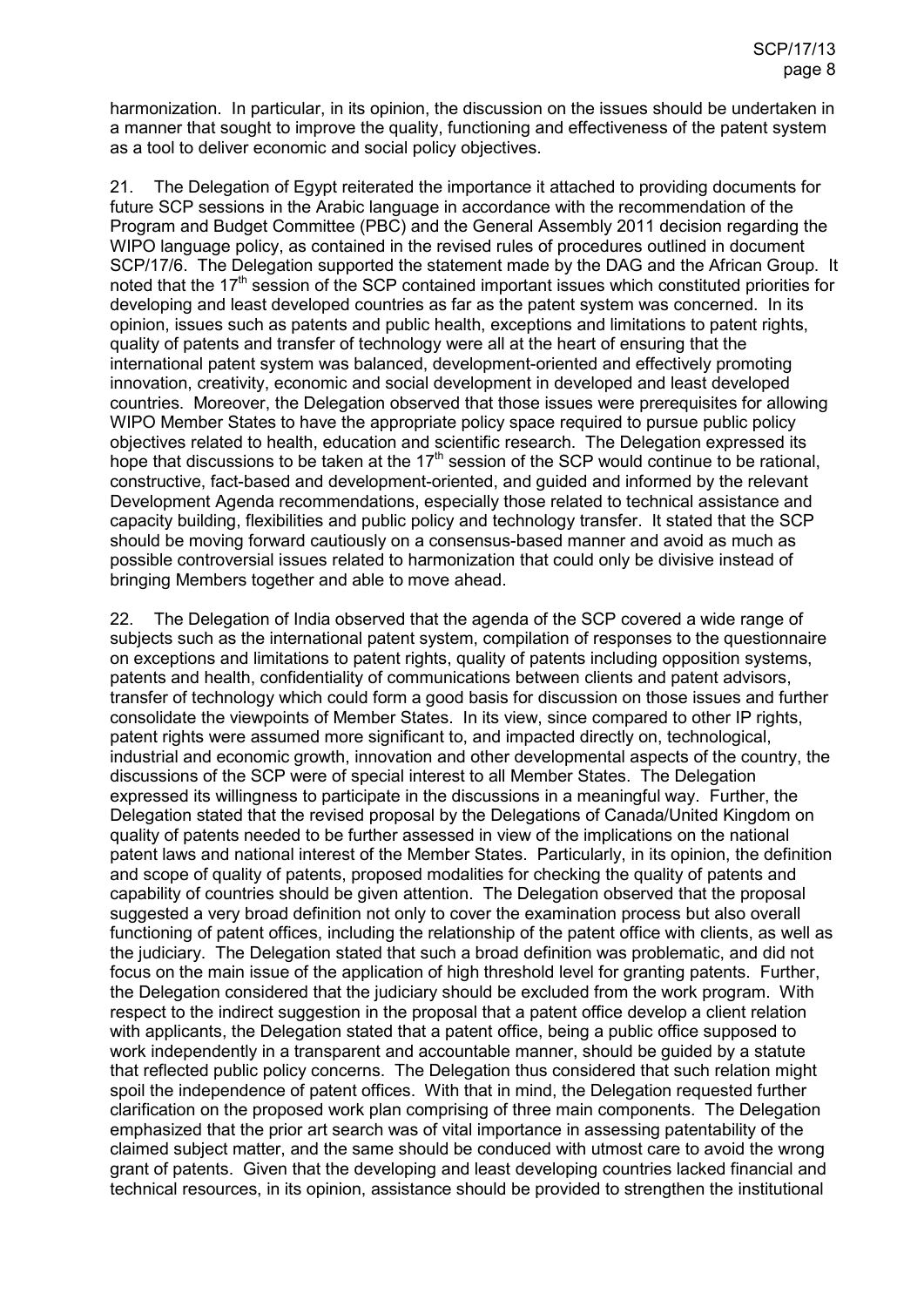capacity and patent search facilities as per needs of developing and least developed countries. The Delegation expressed its belief that, with the upgraded institutional capacity, the patent prosecution, i.e., prior art search, examination and grant refusal of patents could be conducted in an effective manner as per their national laws. The Delegation observed that such assistance could be provided through WIPO by providing access to patent and non-patent databases, for example, by making available the search engines. The Delegation noted that the document regarding opposition systems had provided a good overview of the opposition systems as existing in different countries. The Delegation believed that a robust opposition system was necessary to have a review in the granting procedure. In its view, a patent granted on an invention that had gone through opposition proceedings would be considered as having a higher credibility in terms of fulfilling the patentability and other requirements of patent law. Speaking with respect to client-patent advisor privilege, the Delegation observed that it would be desirable that each country should be allowed to set its own level of privilege and extent of disclosure, depending upon the social and economic circumstances and level of development of each country, since the matter might not form the part of a national patent law, as in the case of India, and also, there was a provision concerning the client--attorney privilege neither in the Paris Convention nor in the TRIPS Agreement. Any confidentiality of the information between a client and his attorney could be protected through a non-disclosure agreement. The Delegation considered that protection of important information through client-attorney privilege would lead to a situation where vital information would be suppressed and kept out of the public access, and therefore, it could be detrimental to public interest, particularly in developing countries. Hence, any sort of norm-setting and harmonization of the client-attorney privilege may not be desirable. The Delegation stated that the deliberations at the Seminar on Transfer of Technology were very helpful to understand the interface between transfer of technology and patent rights. It hoped that such useful seminar on transfer of technology would lead to concrete follow-up action to facilitate transfer of technology as envisaged under the TRIPS Agreement. Similarly, the Delegation observed that the inputs provided by members in the questionnaire on exceptions and limitations to patent rights and their compilation would bring more clarity on the subject and would lead to further follow-up actions, such as analysis of the inputs, compilation of data and enumeration of a reference guide. The Delegation expressed its satisfaction on the progress made by the SCP in bringing out the reasonable documents providing clear picture on the existing situation across countries on the issues before the Committee and it looked forward to a meaningful participation in the Committee's deliberations.

23. The Delegation of Morocco, speaking on behalf of a group of Arab States, recalled that these countries had been among the first which had requested that the documents of the SCP be translated into all the official languages of the Organization, including in particular the Arabic language. That would enable all countries to take the best possible advantage of the valuable information, which was included in those documents. For that reason, the Delegation expressed its satisfaction with the proposal contained in document SCP/17/6, and assured its support to the proposal.

#### AGENDA ITEM 4: REPORT ON THE INTERNATIONAL PATENT SYSTEM

24. The discussions were based on documents SCP/17/2 and 2 Add.

25. The Secretariat informed the Committee that Annex II of the Report on the International Patent System would continue to be updated as soon as new input from Member States would be received.

26. The Delegation of Chile stressed the importance of the document and of it being kept up-to-date. The Delegation informed the SCP that it would submit some amendments to the Chilean legislation to be reflected in the document so that updated information could be provided in a future version, either in a subsequent paper version of the document or on the website.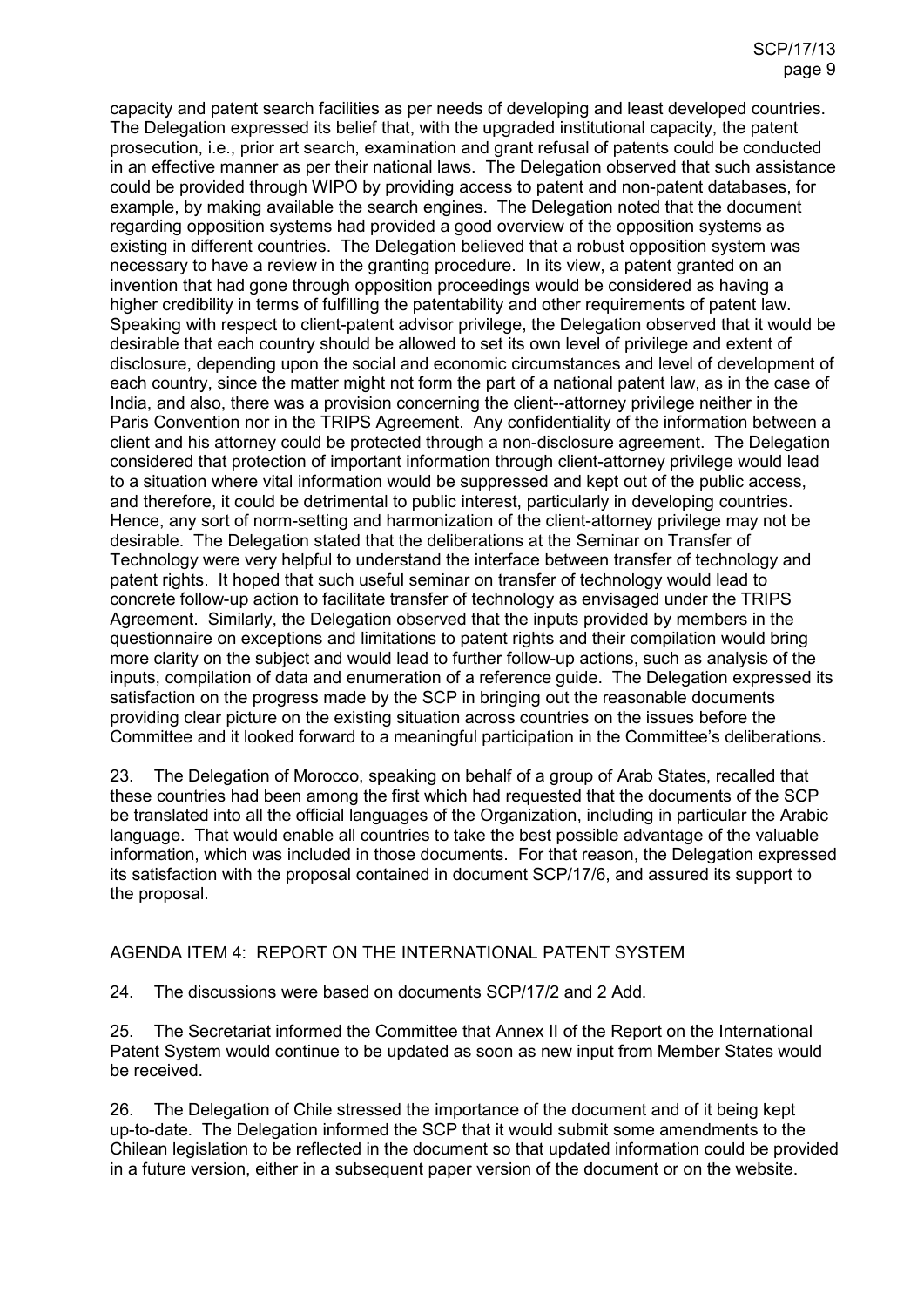27. The Delegation of Japan informed the Committee that, in Japan, the bill for partial revision of the Patent Act had been approved and enacted on May 31, 2011, and promulgated on June 8, 2011. Since that revision had not entered into force yet, the Delegation noted that it would submit the information after the entry into force of the revised provisions. Nevertheless, the Delegation informed about the changes to be made, specifically related to the expansion of the scope of application of the grace period. More specifically, the Delegation explained that, since the existing provision on grace period did not fully cover diverse forms of publications of R&D results, including inventions broadcasted on TV, under the revised Patent Act, an invention that had become publicly known as a result of an act of the inventor himself or herself could be patented, irrespective of the form of publication. The Delegation remarked that it was useful to have a system where Member States could easily update information on revisions of laws and regulations for easier grasp of the information by others, and supported the continued update of that Report.

#### AGENDA ITEM 5: EXCEPTIONS AND LIMITATIONS TO PATENT RIGHTS

28. The discussions were based on documents SCP/14/7, SCP/17/3 and 3 Add.

29. The Delegation of the Russian Federation stated that its preliminary assessment of the answers to the questionnaire and the information provided to the SCP on the Electronic Forum website seemed to bear witness to the comprehensive and multifaceted description of the provisions in legislation and how those were applied. It was of the view that they would require further analysis. In that connection, the Delegation suggested that the Secretariat prepare, for the next session of the SCP, a document with a thorough and detailed analysis of the provisions presented, including examination of the particular features existing in the legislation of Member States and regional patent offices. The Delegation further suggested the devising of essential recommendations on the issues so that they could be further discussed by the SCP. The Delegation drew attention to the following aspects regarding the answers prepared by the Russian Federation which did not form part of any section of the draft questionnaire. It specifically referred to the provisions of the Russian legislation relating to right of subsequent use, and also to obtaining a patent created during employment based on a State or municipal contract. The Delegation stated that systematic compilation of information on exceptions and limitations provided for by national and regional legislation, as contained in the responses to the questionnaire, was useful for, both from the point of view of assessing existing national approaches and also in terms of further enhancement of the various legal, economic and social aspects of the development of States. The Delegation hoped that that analysis would be continued and it was willing to participating in working on the questionnaire. The Delegation remarked that an analysis and collation of the experience of Member States on exceptions and limitations was of interest, both for right holders and for society as a whole, and important in terms of stimulation of the development of science and technology. In its view, the results of such analysis might serve as a good basis for the preparation of proposals to enhance national and regional legislative systems. The Delegation also supported the establishment of a draft questionnaire on exclusions for the 18<sup>th</sup> session of the SCP.

30. The Delegation of Brazil stated that it was pleased to see the positive evolution on the work conducted in the SCP. The Delegation observed that the interchange of ideas and dialogue on various aspects of the patent system was very useful for developing countries, and could help them to better examine and make improvements to their national standards and legislation according to their specific social and economic realities. It noted that exceptions and limitations to patent rights were relevant to an adequate and balanced patent system, to which Member States had different approaches. The Delegation believed that a flexible policy space was necessary in order to allow Member States to better determine the set of exceptions and limitations which was in line with their capabilities and which allowed the attainment of higher levels of economic development. Taking into account the work developed so far since the  $13<sup>th</sup>$  session, it considered that it was time for the SCP to adopt the proposal by the Delegation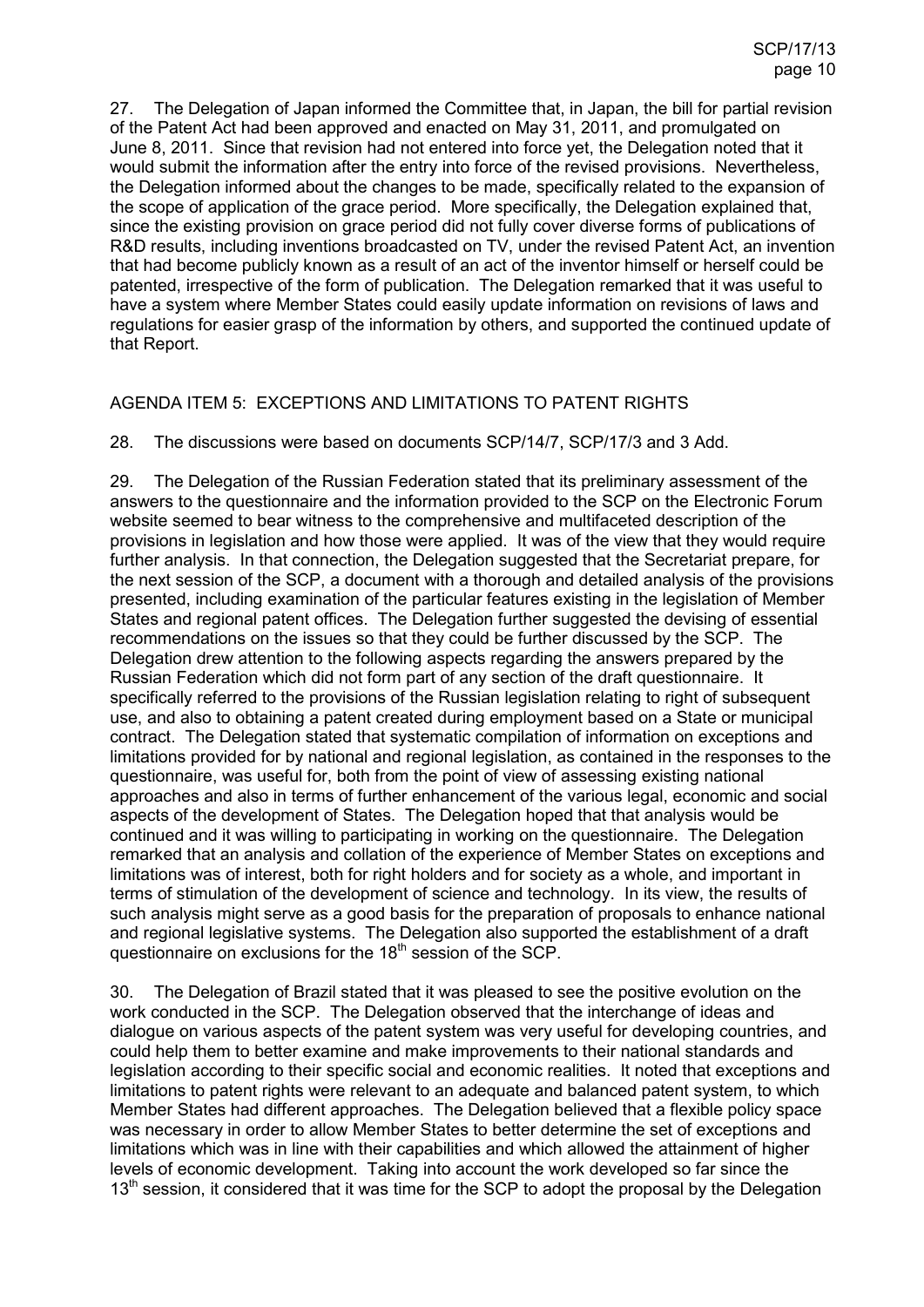of Brazil in document SCP/14/7, which would be an important step in the implementation of the Development Agenda. The Delegation observed that, while the questionnaire approved by Member States during the 16<sup>th</sup> session of the SCP was available and contained useful information, the exchange of information was not exhausted so far. In its view, it was the first part of the first phase of its proposal and therefore, that exchange should now focus on case studies on the concrete use of those flexibilities. With regard to the questionnaire itself, in order to better process the information sent by Member States, the Delegation encouraged the Secretariat to further elaborate on the answers, taking into account the qualitative aspects, such as the nature of the provisions adopted in different countries. After completing that first phase, in its opinion, the SCP would be able to investigate what exceptions or limitations were effective to address development concerns and what were the conditions for their implementation. The Delegation also stressed the importance of evaluating how national capacity affected the use of exceptions and limitations. The Delegation stated that, in the third phase, the Committee should consider the elaboration of an exceptions and limitations manual in a non-exhaustive manner to serve as a reference to WIPO Member States.

31. The Delegation of Norway, noting that it had responded to the questionnaire, pointed out one of the exceptions provided for in the Norwegian Patents Act, the so-called Bolar exemption, which had entered into force on December 18, 2009. The Delegation stated that the wording of that exemption to the rights conferred by a pharmaceutical patent was broad, as that exception included trials and experiments for obtaining a marketing authorization in any country which was party to the WTO agreement, and not only for countries within the European Economic Area (EEA). Since the information about the Bolar exemption in the Norwegian Patents Act had not been included in the Annex of document SCP/17/2, the Delegation requested the Secretariat to update the Annex according to the information found in the response to the questionnaire.

32. The Delegation of Poland, speaking on behalf of the European Union and its 27 Member States, observed that, of the 56 responses to the questionnaire received, 17 were from EU Member States and from one regional patent Office. The responses provided the SCP with a useful approximate outline of what was done throughout the world on the issue of exceptions and limitations and, to some extent, it contributed to the knowledge of the SCP about the state of laws in different Member States. Nevertheless, the information gathered was not sufficient enough for the preparation of a comprehensive study which would be helpful to enable all members to use the results of the questionnaire, as well as for meeting the objective of Development Agenda recommendations 37 and 38. The Delegation therefore suggested that the deadline for submitting the responses to the questionnaire should be extended for a longer period of time. In its view, that would probably encourage more countries to respond and would enable the SCP to gather more valuable information which could serve as a basis for the preparation of the study. The Delegation reiterated the view that neither exclusions from patentability nor exceptions and limitations to patent rights should be discussed to the detriment of other substantive issues of patentability which the SCP had focused upon, such as the definition of prior art, novelty and inventive step. In the case of any exception or limitation to patent rights, the Delegation reiterated that the appropriate balance should be maintained between the interests of the right holders and the general public.

33. The Delegation of Pakistan, referring to document SCP/17/3, stated that exceptions and limitations were one of the very important elements of the international IP system, as they were the ones which brought about the necessary and required balance in the global IP system. In that context, it appreciated the efforts for putting together the questionnaire and all the Member States' efforts in providing responses to it. The Delegation believed that, with regard to the further work that had to be carried out in regard to the questionnaire, the following four actions of follow-up, which were not exhaustive, had to be taken: firstly, the information which had been provided in the responses had to be processed. Secondly, the SCP could focus on specific case studies. Thirdly, there was a need to elaborate on the nature of the provisions. Fourthly, further analysis on the following issues needed to be carried out: (i) national experiences; (ii) national legislation; and (iii) the rationale for the specific limitations and exceptions. The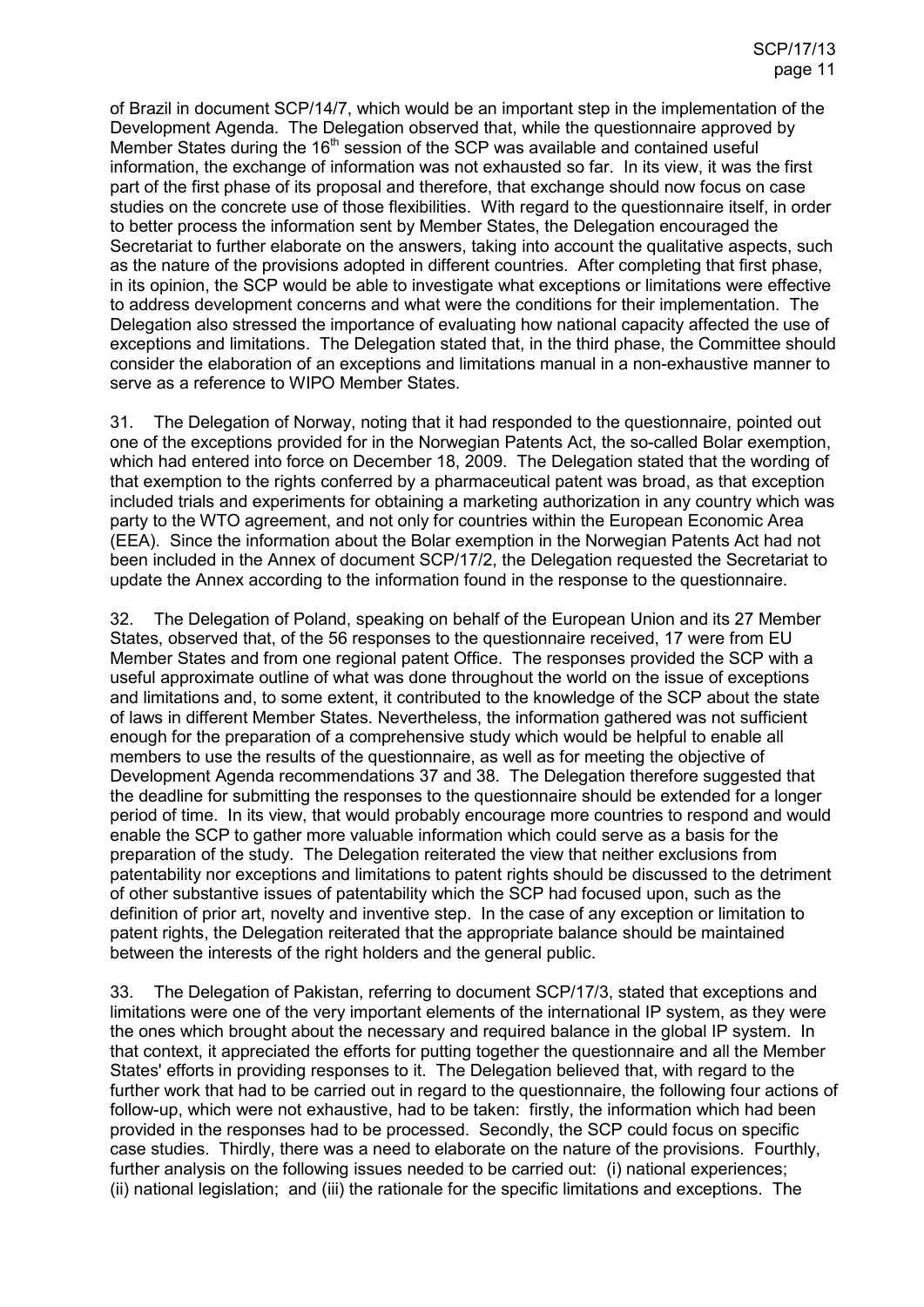Delegation believed that those activities could eventually lead up to a non-exhaustive manual providing detailed information on limitations and exceptions on the patent rights.

34. The Delegation of Japan expressed its appreciation for the efforts that the Secretariat had made to consolidate the responses to "Draft Questionnaire on Exceptions and Limitations to Patent Rights". The Delegation considered that the number of Member States and Regional Patent Offices which had submitted their responses were not sufficient yet for conducting an analysis or planning the further work program. Acknowledging the time it took to answer carefully to that detailed questionnaire, the Delegation observed that, following receipt of responses from a majority of Member States, the SCP could initiate further discussions on the future direction of that project.

35. The Delegation of Algeria, speaking on behalf of the DAG stressed that its Group attached a particular importance to the question of flexibilities, and that those flexibilities within exceptions and limitations were particularly important to it. With the flexibility on limitations, for example, the Delegation considered that it could achieve a better balance between those who hold intellectual property rights and the wider society. The Delegation observed that through the flexibility of limitations, Member States could adapt their laws in line with their strategies, so that they corresponded with the development in individual countries. In its view, only through those exceptions and limitations, developing countries could get into a position where they could integrate intellectual property into their overall and broader national economic development strategies. The Delegation considered that such integration could itself guarantee that intellectual property did become a homogeneous element among others making up a national strategy. The Delegation expressed its belief that those were some of the reasons why the proposal which had been made by the Delegation of Brazil in respect of exceptions and limitations to patent rights should be given careful consideration. The Delegation observed that such consideration had been made clear by the statements made on the subject, as well as by the fact that there had been a broad response to the questionnaire sent out on the question of exceptions and limitations to Member States. The Delegation considered that the countries which had responded to the questionnaire represented a wide range of regions of the world, including developed, developing and least developed countries, having different legal regimes and different approaches to those issues. The Delegation stated that the proposal made by the Delegation of Brazil and the responses to the questionnaire sent out by the Secretariat should be analyzed and taken into account in the SCP' s future work. The Delegation was of the opinion that the SCP should try to use the full information received in the attempts to respond to the question about the conditions in which Member States used the exceptions and limitations enshrined in international instruments. The Delegation stated that, in analyzing this data, another question relating to the difficulties that prevented Member States from using the exceptions and limitations, despite the fact that they were available for use in various international instruments, could be addressed. In addition, the Delegation considered that the SCP could also try to find an answer to the question as to how the exceptions and limitations were actually used in practice by the various Member States. In its preliminary statement, the Delegation had also expressed the hope that the SCP would draw up a manual which would list the various exceptions and limitations used by the various Member States, fully understanding that those exceptions and limitations varied from one country to another, depending to a great extent on the level of development of the country concerned.

36. The Delegation of Chile reemphasized the importance that the issue of exceptions and limitations to patent rights had for its country. Turning to the responses received to the questionnaire, the Delegation highlighted that despite the level of detail in the questionnaire, a very high number of responses had been received. Nonetheless, it was important that the questionnaire remained open for response so that other Member States who had not yet had the opportunity to do so could respond to those questions. The Delegation remarked that it was very important, certainly for Chile, to have an idea about the legislation applied by other WIPO Member States and the real situation in other WIPO Member States' patent offices. In its view, that might be helpful in thinking about modifications that the country might make in respect to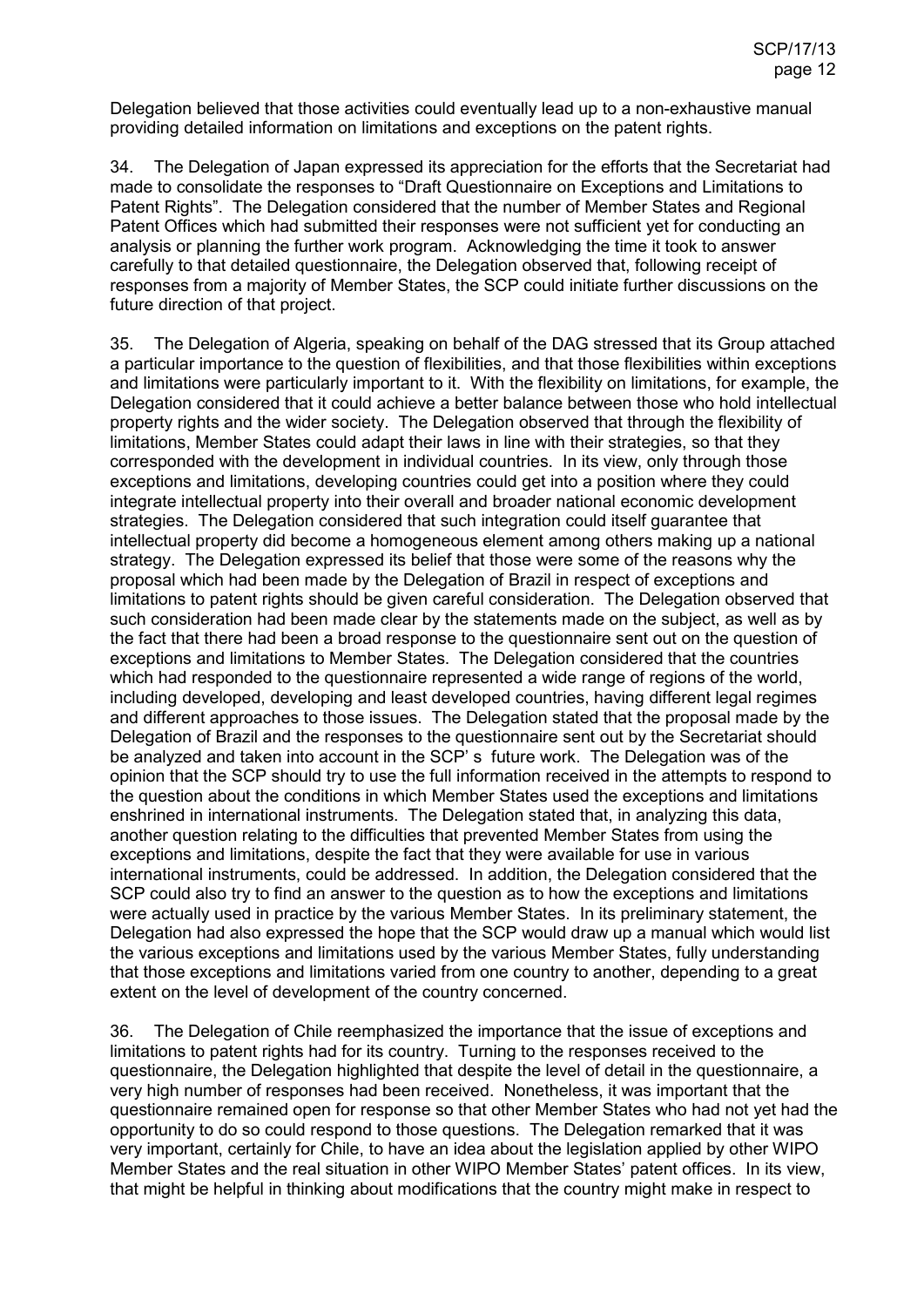those issues to its own legislation in the future. The Delegation stated that the information available needed to be used in such a way as to make it possible to have a better understanding of that subject. For example, as indicated by the Delegation of Brazil, the Secretariat could be requested to carry out case studies, or to do some analysis which would help the SCP to have information in statistical form. The Delegation was of the opinion that, when thoroughly analyzed, the information relating to the state of legislation in other Member States would help the SCP to make progress in the future on that very important issue and, in so doing, take forward the SCP' s agenda.

37. The Delegation of South Africa, speaking on behalf of the African Group, supported the work program submitted by the Delegation of Brazil on exceptions and limitations. The Delegation noted that, although the SCP had not adopted the work program proposed by the Delegation of Brazil, the SCP was implementing *de facto* the first phase of that proposal through the questionnaire. The Delegation noted that given the fact that the compilation in document SCP/17/3 only reflected whether or not a particular country had its national law provisions related to an exception or limitation, it was advisable for the SCP to undertake deep analysis and substantive discussion on national experiences and legislation on the use or non-use and rationale for having such limitations and exceptions, which was consistent with the conclusion of the  $16<sup>th</sup>$  session of the SCP. The Delegation supported the Secretariat's work on the questionnaire, analyzing whatever information gathered. The Delegation observed that the work program proposed by the Delegation of Brazil had a life span which culminated into a non-exhaustive manual on exceptions and limitations. The Delegation stressed that it was supportive of the intervention made by the Delegation of Brazil, and stated that the African Group would suggest other activities in addition to that work program proposed by the Delegation of Brazil.

38. The Delegation of Spain supported the statement made by the Delegation of Poland on behalf of the European Union and its 27 Member States. While the Delegation expressed its thanks to all those Member States who had responded to the questionnaire approved at the 16<sup>th</sup> session of the SCP, it regretted the fact that not more responses had been received. It appeared that the SCP had not yet received a sufficient number of replies to draw some conclusions on the basis of the comparative table drawn up by the Secretariat. Perhaps it might be possible to have an extension of, for example, two months during which additional responses from Member States could be received. The Delegation observed that, once that deadline had been reached and the SCP had the sufficient number of additional answers, it would be the task of the Secretariat to prepare a study on the basis of the answers and provide conclusions which would help the SCP to make further headway on its work on that question. The Delegation expressed its unease at the fact that not all the parts of the annexes of document SCP/15/3 had been translated into Spanish, despite the fact that the need for translation was recognized in paragraph 13 of the Chair's Summary of the 15<sup>th</sup> session of the SCP and was picked up also in 16<sup>th</sup> session of the SCP by the Delegation of Spain (see point 12 from the report of the 16<sup>th</sup> session). Therefore, the Delegation expressed its concern about the fact that since the proposal for the modification of the rules of the SCP stated that if a document happened to be exceptionally voluminous, the translation into other working languages from the original would be done only upon request of a Member State, this system might not work properly.

39. The Delegation of the Republic of Korea recalled that about 130 years ago, when the Paris Convention had been adopted, the priority system had been included in the patent system due to a problem with filing applications in foreign countries. In 1970, the Patent Cooperation Treaty (PCT) was agreed upon in Washington, which simplified foreign filings and had evolved in a good direction. The Delegation stated that since the market had become more global and patent owners had become stronger, the balance in the patent system appeared to be not maintained. The Delegation observed that that was why the SCP had been discussing topics, such as technology transfer, limitations and exceptions to patent rights and patents and health. The Delegation stressed the importance of optimal discussions on those topics. The Delegation was of the opinion that, in those discussions, an incentive for innovation should be provided,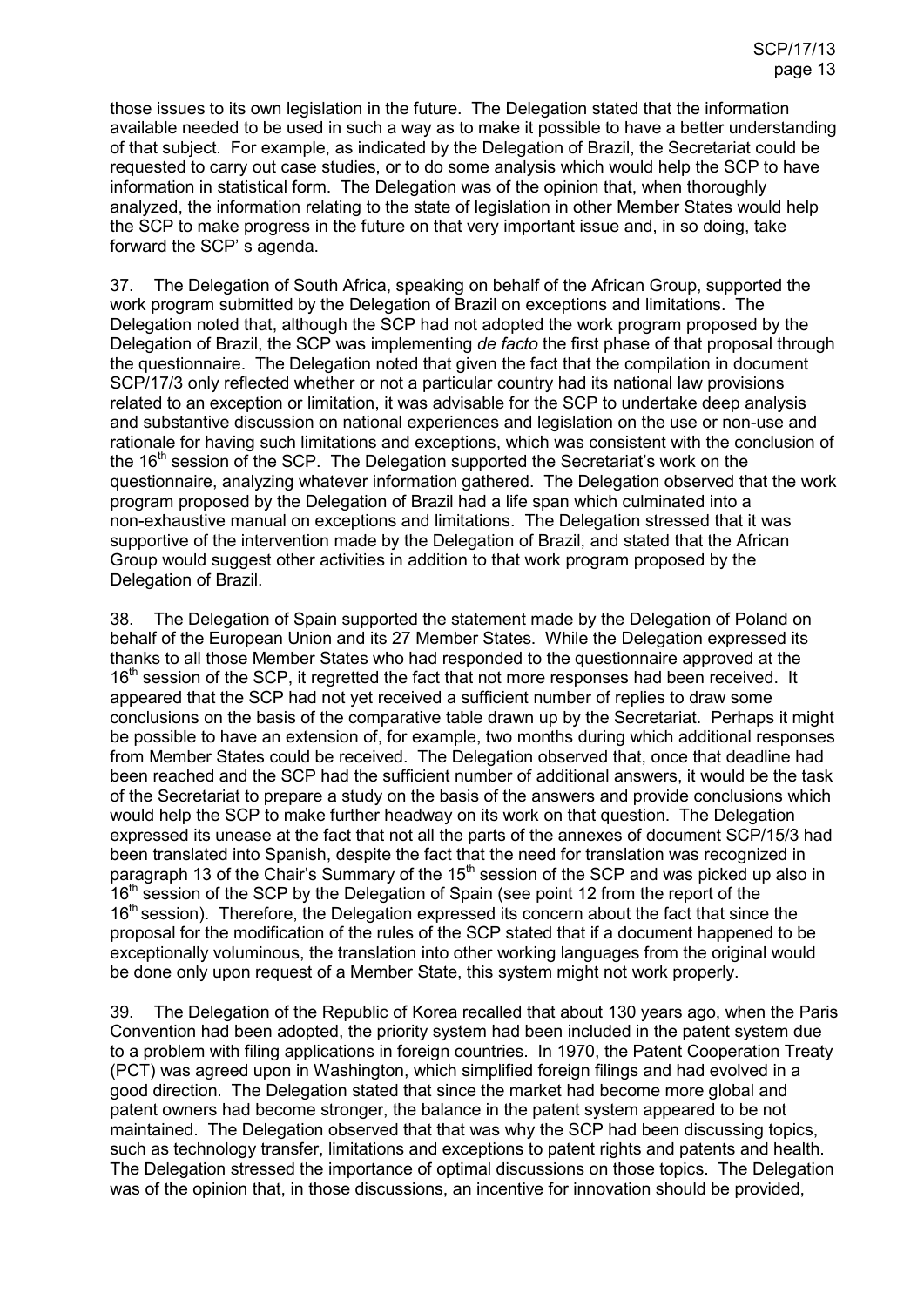which was also required in developing and least-developed countries.

40. The Delegation of Poland, speaking on behalf of the European Union and its 27 Member States, reiterated its position that the deadline for submitting the responses to the questionnaires should be extended for a longer period of time in order to encourage more countries to respond. As the Delegation of Japan, in its view, it was premature to discuss further steps before the completion of the work on the first phase.

41. The Delegation of Switzerland recalled that, at the 16<sup>th</sup> session of the SCP, it had insisted that a longer period of time should be provided for the Member States so that they had sufficient time to respond to the questionnaire. Since it was not possible for its Delegation to provide a response to the questionnaire in the amount of time available, it endorsed the statements made by the Delegations of Poland, on behalf of the European Union and its 27 Member States, and Japan. The Delegation stated that an extension should be accorded so that the Secretariat would be given a more complete picture of the various systems in operation. The Delegation also noted that there was no point in working on exceptions and limitations unless, in parallel, the Committee looked at positive rights.

42. The Delegation of China expressed its thanks to the Member States who had provided responses to the questionnaire. It observed that the active participation in answering the questionnaire by States and the exchange of information between members were important both for the SCP's work and for furthering knowledge in those matters. The Delegation was of the opinion that the SCP could now embark upon further work at the next stage, proceeding to analyze the information received from Member States, to consider studies carried out by experts and to a comparison of the responses received by Member States. In its view, that would lay down the firm foundations for the building of a guidance document.

43. The Delegation of Germany was pleased to have been able to contribute to the discussions on the issue of exceptions and limitations, which were of core importance, by having filled in the questionnaire through its national patent and trademark office. The Delegation aligned itself with the intervention made by the Delegation of Poland on behalf of the European Union and its 27 Member States. It observed that there was no such thing as a single and decisive aspect of patent law and patent politics, and that, without exceptions and limitations, the patent systems would be as unpractical and anti-innovative as some claimed it to be. In its view, such allegations of the patent system's deficiencies did not take into account the available exceptions and limitations. The Delegation considered that, in its own jurisdiction, exceptions and limitations were part of a functioning and balanced system. In its opinion, it was impossible to assess the impact of the patent system on society as a whole without clearly assessing and examining the mechanisms of exceptions and limitations. The Delegation stressed the importance of seeking more answers to the questionnaire and to examine the issue in the context of other patentability requirements. Without such consideration, in its opinion, the appropriate balance of interests would not be preserved.

44. The Delegation of the United States of America stated that the detailed preliminary studies had provided a valuable contribution to the SCP's work in addressing important questions of the current international patent system. In its view, the compilation of answers to the questionnaire on exceptions and limitations was interesting and a valuable work. The Delegation observed that the questionnaire was lengthy, and that a number of Member States had not yet responded to it. Therefore, the Delegation considered that, as stated by the Delegations of Poland on behalf of the European Union and its 27 Member States and Japan, a reasonable additional time for other Member States should be allowed to respond before proceeding further. With respect to the suggestion by the Delegation of the Russian Federation that the Secretariat be requested to analyze the responses, the Delegation sought further explanation as to what analysis the Secretariat would be asked to undertake. With regard to the suggestion by the Delegation of Pakistan that further work needed to be done, the Delegation believed that the SCP would be better able to determine what, if any, further work needed to be done once additional responses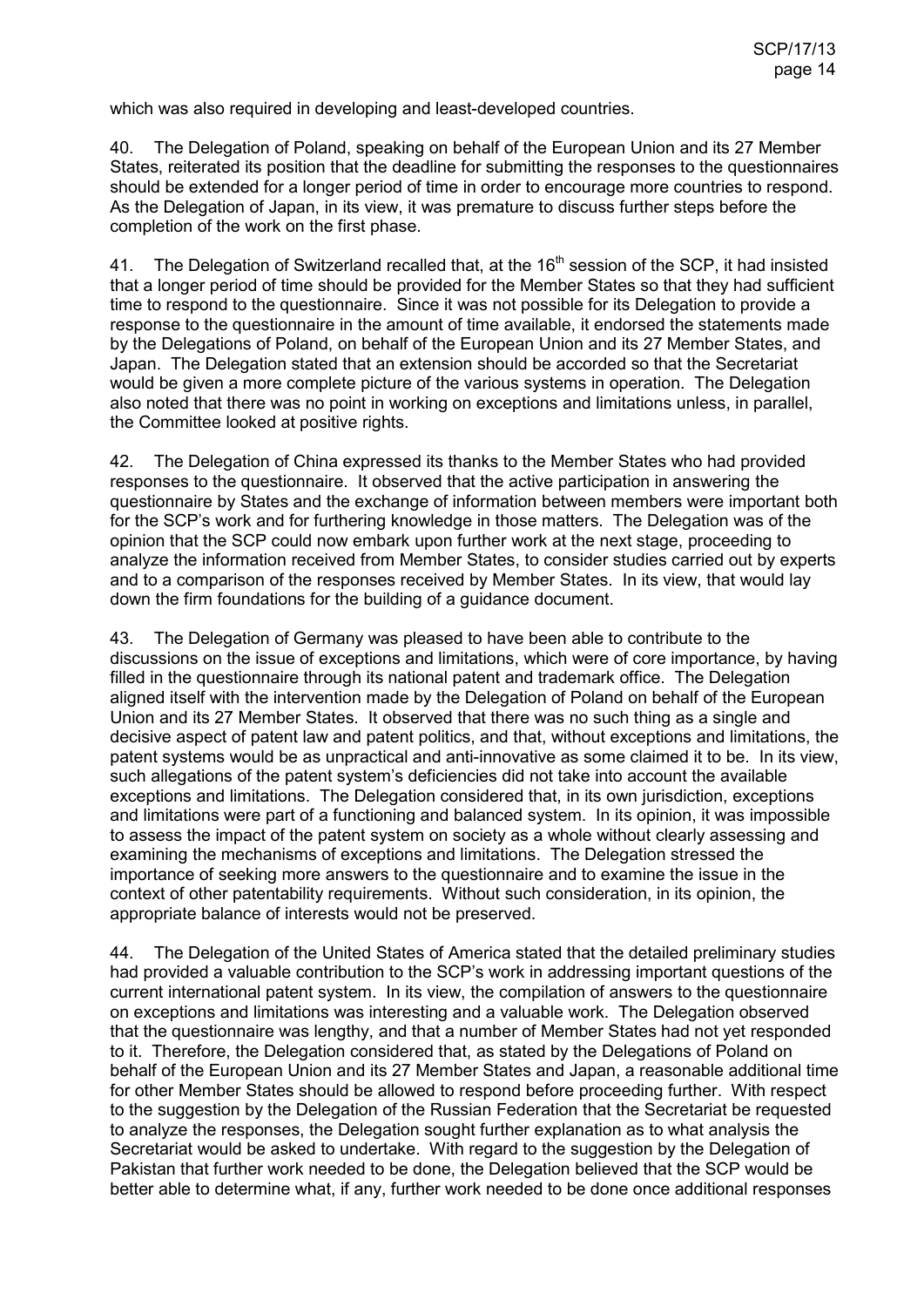were received. The Delegation agreed with the statement of the Delegation of Poland on behalf of the European Union and its 27 Member States that any discussion of exceptions should not be carried out to the detriment of substantive issues of patent rights.

45. The Chair noted that, following the discussions held so far, the topic of exceptions and limitations would remain on the SCP's agenda for the foreseeable future. He suggested that the Committee take the whole process one step at a time, deciding only what the next step would be. He observed that one was to extend the deadline for the questionnaire and to strongly encourage additional offices to provide their answers to the questionnaire, and another step was the possibility of some further analysis of the results of the questionnaire that could be undertaken by the Secretariat, on which the Secretariat might need to have more guidance.

46. The Delegation of Pakistan requested clarification as to the timeframe for the extension of the deadline and the type of further analysis by the Secretariat.

47. The Chair remarked that while the two questions were interrelated, a reasonable deadline could be three months so that there would be time to conduct the analysis before the next session.

48. The Delegation of Peru supported the extension of the deadline, since the questionnaire was currently looked at in its capital. In its view, the three-month deadline was an acceptable period, given the quantity of information which the questionnaire had been requesting. It suggested that the SCP leave the scope of the analysis to the Secretariat to decide.

49. The Delegation of Egypt observed that, currently, each Member State needed to go through all the responses to the questionnaire, which might be in different languages. Therefore, the Delegation considered it useful if the information was presented in a new document, compiling the questions and the different responses by Member States, which would render the reading easier. It noted that the compilation could be presented to the next session of the SCP, or even beforehand, and be published on the web site.

50. The Delegation of Brazil stated that, in terms of further analysis, one suggestion would be to have a kind of a mapping of the measures that different Member States put in practice, as different Member States might have the same answer to equivalent problems. Further, the Delegation expressed its interest in also having an assessment of the difficulties encountered in their implementation, since implementing flexibilities could be harder than designing them. The Delegation remarked that it would be very interesting for Member States to have an assessment of what were the actual difficulties encountered in implementing those flexibilities. The Delegation also suggested selecting some cases for studies on some very specific issues, for example, the implementation of the Bolar exception. The Delegation observed that while practical effects of such implementation might differ from one country to another, some countries which did not have a given kind of flexibility might have the advantage of knowing what were the difficulties actually faced by other countries in their implementation.

51. The Chair observed that case studies might need to be submitted by Member States rather than being drawn up by the International Bureau, since Member States had that experience.

52. The Delegation of Ireland stated that, due to resource reasons, it was one of those countries that unfortunately had not managed to submit the questionnaire on time. Therefore, the Delegation welcomed an extension of the deadline so that it could contribute to that important topic. The Delegation observed that, since legal provisions were interpreted by the courts, it would be useful to find out court decisions across all Member States, which could also shed light in terms of the real practical meaning of those provisions.

53. The Chair stated that the deadline could be kept open also for those that had submitted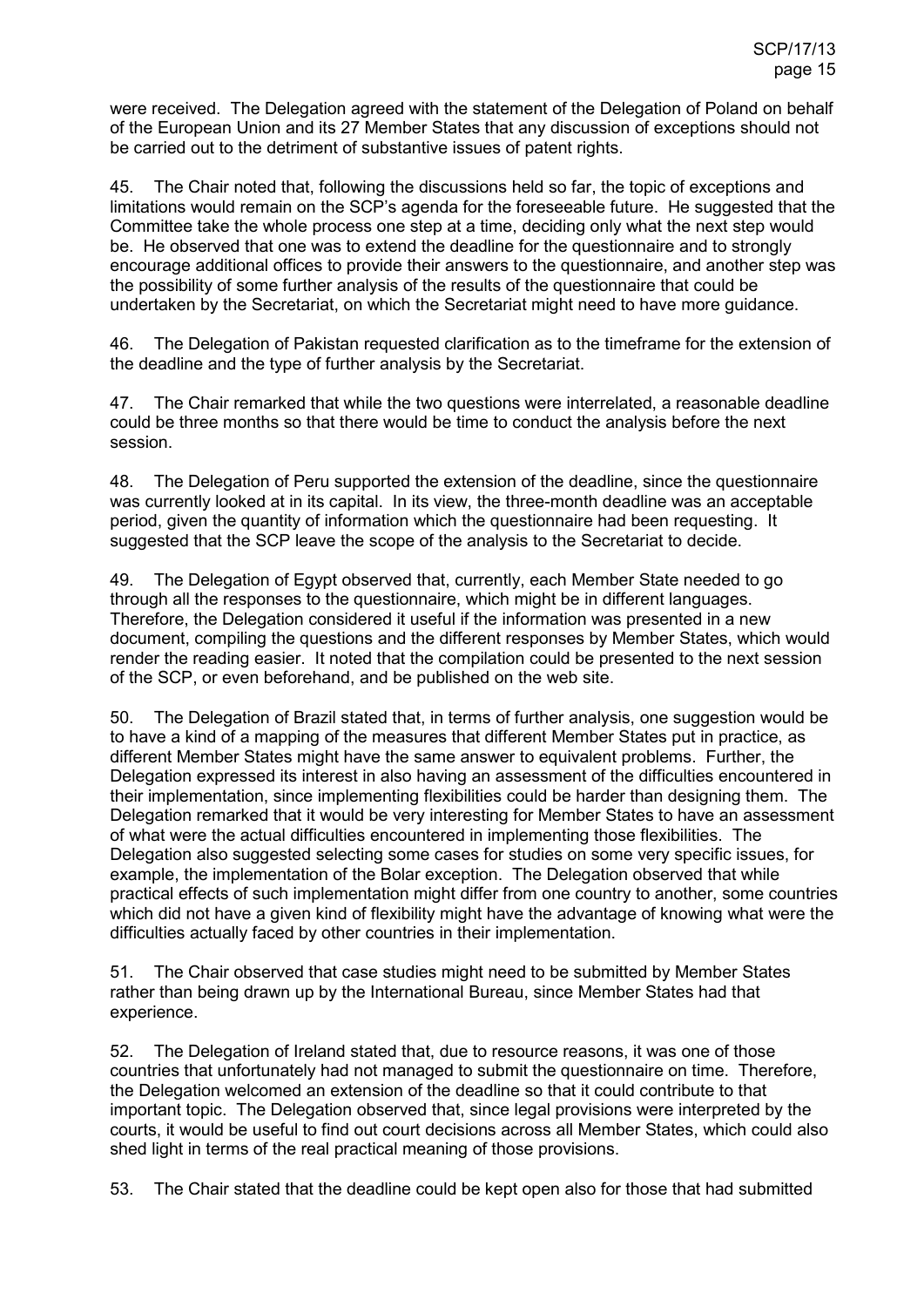the questionnaire, if they wished to supplement their questionnaire with additional answers, with court interpretations, with assessment of difficulties or with case studies.

54. The Delegation of Pakistan stated that it would be helpful to have more answers. With regard to the four steps suggested by the Delegation, it clarified that elaboration on the nature of the provisions and the benefits received from, and any hindrances to, the implementation of those provisions were in its mind. The Delegation observed that national experiences would be examined through some form of case studies and sharing of national experiences, which would render the understanding of the issue more realistic.

55. The Delegation of Argentina stated that one idea regarding the potential analysis of the results of the questionnaire could be for the Secretariat to carry out a purely statistical analysis of how widespread each of the categories of exceptions and limitations was. For instance, what percentage of members having responded to the questionnaire used, or had legislative provisions on, exceptions for experimental use or scientific research. The Delegation observed that a statistical analysis could also be carried out within each of the categories, if possible, identifying the common elements which had been described in the responses. The Delegation emphasized the importance of having an idea of the statistical distribution of the exceptions in addition to legal interpretations of limitations and exceptions.

56. The Delegation of South Africa clarified that, in its view, information on the language of the provisions and the policy thinking behind the provisions were missing, since those were two important questions that affected developing countries. The Delegation stated that, although it understood that some of them would be determined by the cases involved, at least a synthesis of the information could be provided as an analysis.

57. The Delegation of Portugal expressed its wish to add a note of caution, since a legal analysis or an analysis over a legal regime that would be done by an international organization over state law was always delicate. Referring to the statistical approach suggested by one Delegation, the Delegation considered that, for example, with regard to the exception for scientific purposes, what would be the scientific purpose under its law could be different in each country. Therefore, in its view, the SCP might end up carrying out a legal analysis with no exact information given. The Delegation stated that while an analysis in factual terms was not problematic, going further than that should be considered carefully.

58. The Representative of AIPPI expressed its support for the study on exceptions and limitations to patent rights. He noted that AIPPI had studied exceptions and limitations in several instances, and had adopted a number of resolutions in that regard, the most recent of which had dealt with the issue of patents and health.

#### AGENDA ITEM 6: QUALITY OF PATENTS, INCLUDING OPPOSITION SYSTEMS

59. The discussions were based on documents SCP/17/INF/2, SCP/17/7, 8, 9, 9 Add. and 10.

60. The Delegation of the United Kingdom recalled that, at the sixteenth session of the SCP, together with the Delegation of Canada, it had emphasized its wish to avoid being prescriptive in providing an absolute definition of quality of patents. Nevertheless, following the comments of some Member States stating that they could not support further work on the current agenda item without a definition, the Delegation stated that their revised proposal contained in document SCP/17/8 provided a definition of quality of patents, and suggested activities to achieve a high quality of patents. The Delegation explained that, in providing the definition, it deliberately had sought to make it broad so that it would encompass the various understandings Member States might have of the concept within their national frameworks. The Delegation noted that it was already evident by the statements of the Regional Groups that it might not have been successful in providing a definition agreeable by all, and that concerns over the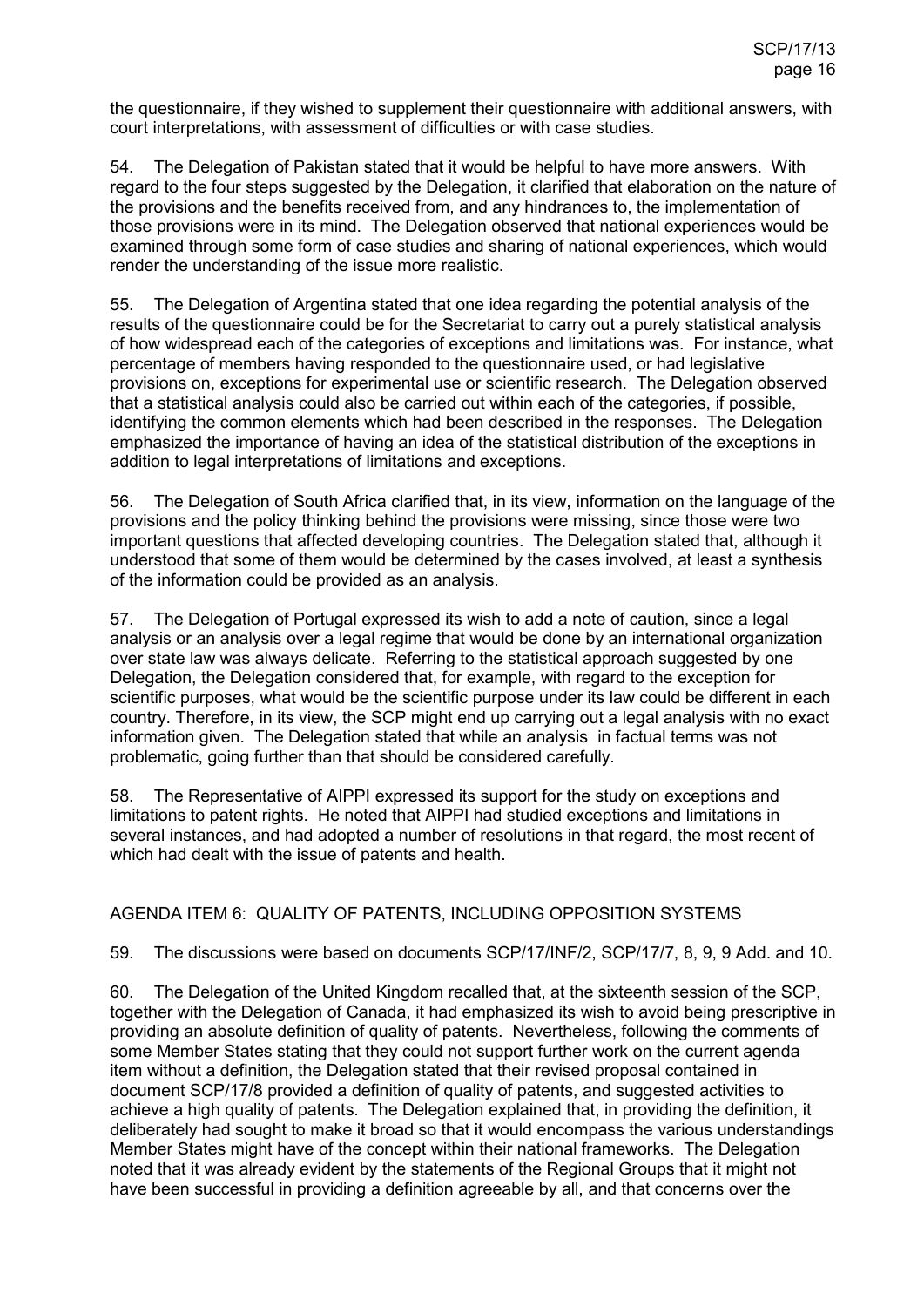broad definition had been expressed. In its view, that was indicative of a difficult, if not impossible, nature of the task, given the different nature and role of the patent systems in Member States. The Delegation, however, stated that precisely because Member States had different understandings of quality of patents, the topic was worthy of consideration. The Delegation pointed out that their proposed work plan for the SCP had three main elements: (i) technical infrastructure development; (ii) information access and exchange of quality of patents; and (iii) process improvement. In its view, the Committee could come to a proper understanding and definition of quality through its work on those three elements. As part of the first step on the first element, the Delegation suggested that the Secretariat invite Member States to share their definitions of quality of patents within their national systems in the electronic forum with the view to drawing up a compendium, since a number of Member States had already provided useful definitions. The Delegation further stated that, via the SCP electronic forum, the United Kingdom had shared its experience in encouraging applicants and their representatives to file patent applications that were of high quality. The Delegation encouraged other delegations to do likewise, because, regardless of the type of operation of a national patent system, the higher the quality of patents submitted, the higher the quality of patents granted. The Delegation considered that it still had much to learn from other Member States on how to best help and encourage its applicants and their representatives to file applications with higher quality. The Delegation therefore proposed that the Secretariat invite Member States to share the details of their efforts and experiences in encouraging applicants and their representatives to file applications of higher quality.

61. The Delegation of Canada expressed its appreciation to the Delegation of Denmark for its constructive proposal on improving the quality of the search and examination of national patent applications by using foreign search and examination work. The Delegation was also grateful to other delegations who had offered comments and constructive suggestions on possible work items on quality of patents during the previous session and/or the inter-sessional period. Noting the positive comments received from Member States on the prospects of furthering the Committee's work on quality of patents, the Delegation observed that all Member States who had commented had emphasized the importance of the work in the Committee to the global patent system and had supported further work based on the three foundational pillars identified in document SCP/17/8. As a result, in order to move forward, the Delegation of Canada, together with the Delegation of the United Kingdom, proposed the development by those two delegations of a questionnaire to facilitate the sharing of information among Member States and patent experts from national and regional IP offices. The Delegation noted that, as identified in document SCP/17/8, the Delegations of Canada and the United Kingdom had attempted to provide a definition of patent quality in response to concerns expressed by some delegations. Recognizing that quality of patents encompassed many different components and that it could have different meanings for different patent offices, different countries or for different stakeholders, the Delegation endorsed the view that prescribing to a harmonized, one-size-fits-all definition was not in the best interest of all Member States of the SCP. Therefore, the Delegation recommended that, as part of the proposed information gathering exercise, Member States be asked to provide a definition of quality that was utilized in their respective national or regional patent offices. The Delegation noted that those Member States who appeared most concerned over the lack of a common definition were encouraged to provide input. As recommended in the revised proposal submitted by the Delegations of Canada and the United Kingdom, the Delegation was of the view that a common definition might remain an objective, but it should not be an impediment to commencing tangible work on the topic. With respect to the proposal made by the Delegation of Denmark, the Delegation stated that the Delegation of Denmark had identified a practical and helpful tool in improving the quality of patents granted by national and regional IP offices. As the work item captured under the third pillar, i.e., process improvement, the Delegation considered that the compilation of information on how the patent offices and Member States exploit the work done in foreign jurisdictions and the perceived benefits and challenges was very useful. The Delegation pointed out that the questions included in such a proposed survey should consider both legal mechanisms and bilateral or multilateral arrangements, and should gather information concerning the guidelines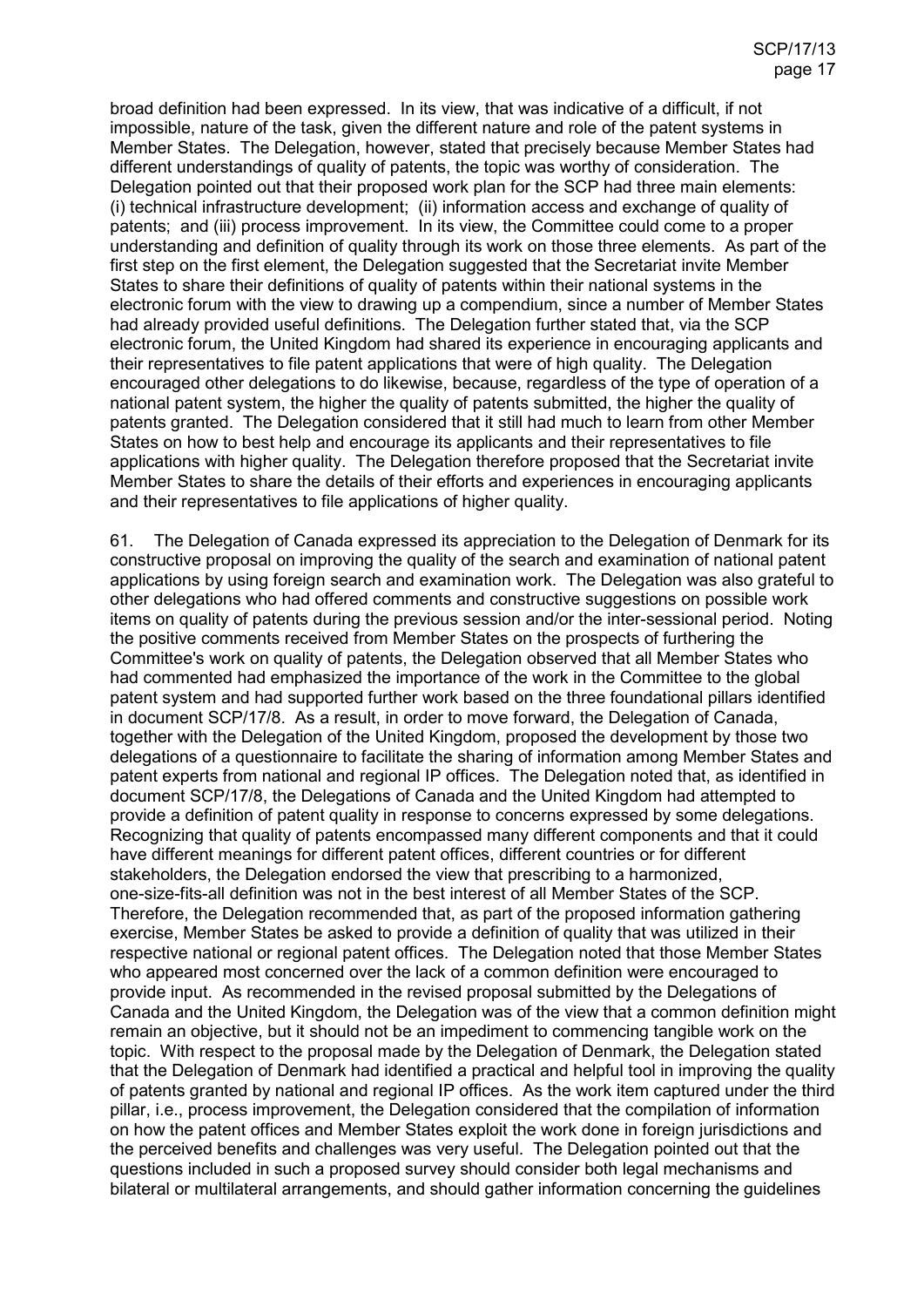for examiners of national and regional offices on the exploitation of work done by other offices. Building upon the focus of the Delegation of Denmark on process improvement, the Delegation proposed that, in addition to the survey of Member States, future sessions of the SCP provide opportunities for Member States to present their national experiences with improving quality through bilateral or multilateral mechanisms to efficiently exploit the search and examination results from foreign offices.

62. The Delegation of Denmark presented its proposal contained in document SCP/17/7. The Delegation drew the attention of the Committee to the fact that utilization of foreign work would increase quality. The Delegation explained that its proposal was to explore and discuss how a patent office's use of foreign work in its own granting process led to granted patents of higher quality. In other words, how search and examination work performed by a patent office of earlier filing or examination could be utilized for searching and examining later filed patent applications at another patent office and thus enhance the quality. The Delegation noted that the Danish Patent and Trademark Office used foreign work to the extent possible, and that, to its knowledge, a number of other patent offices did the same. The Delegation clarified that its proposal was not seeking or looking for harmonization, introducing any sort of full recognition or export standards of other offices' work, since offices still had full discretion, must comply with their own legislation and had a duty to search, examine and decide on their own motion. It stated that the proposal was intended to ensure the best enlightened foundation to evaluate the patentability criteria, based on the understanding that the more prior art was revealed, the more robust patents were granted. The Delegation observed that utilization of foreign work was neither new nor unexploited, and that a number of programs were already running. For instance, within the European context, under a pilot project, the European Patent Organisation had decided to make it mandatory to furnish national search information to the European Patent Office when filing a European patent application. The Delegation explained that the result of that pilot was that the search findings of the national offices had increased the quality of work on subsequently filed European patent applications. Similarly, the Patent Prosecution Highway (PPH) was another example which had led to higher quality. The Delegation, however, acknowledged that not all were rosy, and there were indeed challenges, for instance, language barriers, lack of access to, or inappropriate, file dossier systems, etc. Nevertheless, the Delegation was of the view that it was a subject the Committee could look further on and proposed investigation of: (i) how national patent offices used foreign work; (ii) what were the benefits of using foreign work; (iii) what were the challenges for offices; and (iv) how could potential obstacles be overcome.

63. The Chair stated that, according to his understanding, the reference to the utilization of foreign work in the proposal by the Delegation of Denmark by no means gave full faith and credit to that foreign work or one office granted a patent because another office granted a patent. Rather, the proposal was about making available, for example, the search results of one office so that an examiner in the second office had more information before him in making an independent judgment on the patentability of the invention. The Chair sought clarification by the Delegation of Denmark.

64. The Delegation of Denmark confirmed the understanding of the Chair.

65. The Delegation of Spain welcomed the revised proposal submitted by the Delegations of Canada and the United Kingdom that had taken into account the comments made by many Member States, including Spain. It noted that the proposed definition was very close to what many delegations had pointed out during the last session of the Committee. The Delegation stated that, although the PCT Working Group had been dedicating to the issues of quality and Chapter 21 of the PCT International Search and Preliminary Examination Guidelines dedicated to quality management, the treatment of the matter in the SCP would be of benefit to all Member States, many of which were not members of the PCT or were participating in the PCT system as a PCT receiving office. The Delegation supported the comments made by the Delegation of Germany, contained in document SCP/17/INF/2, on the importance of the work within the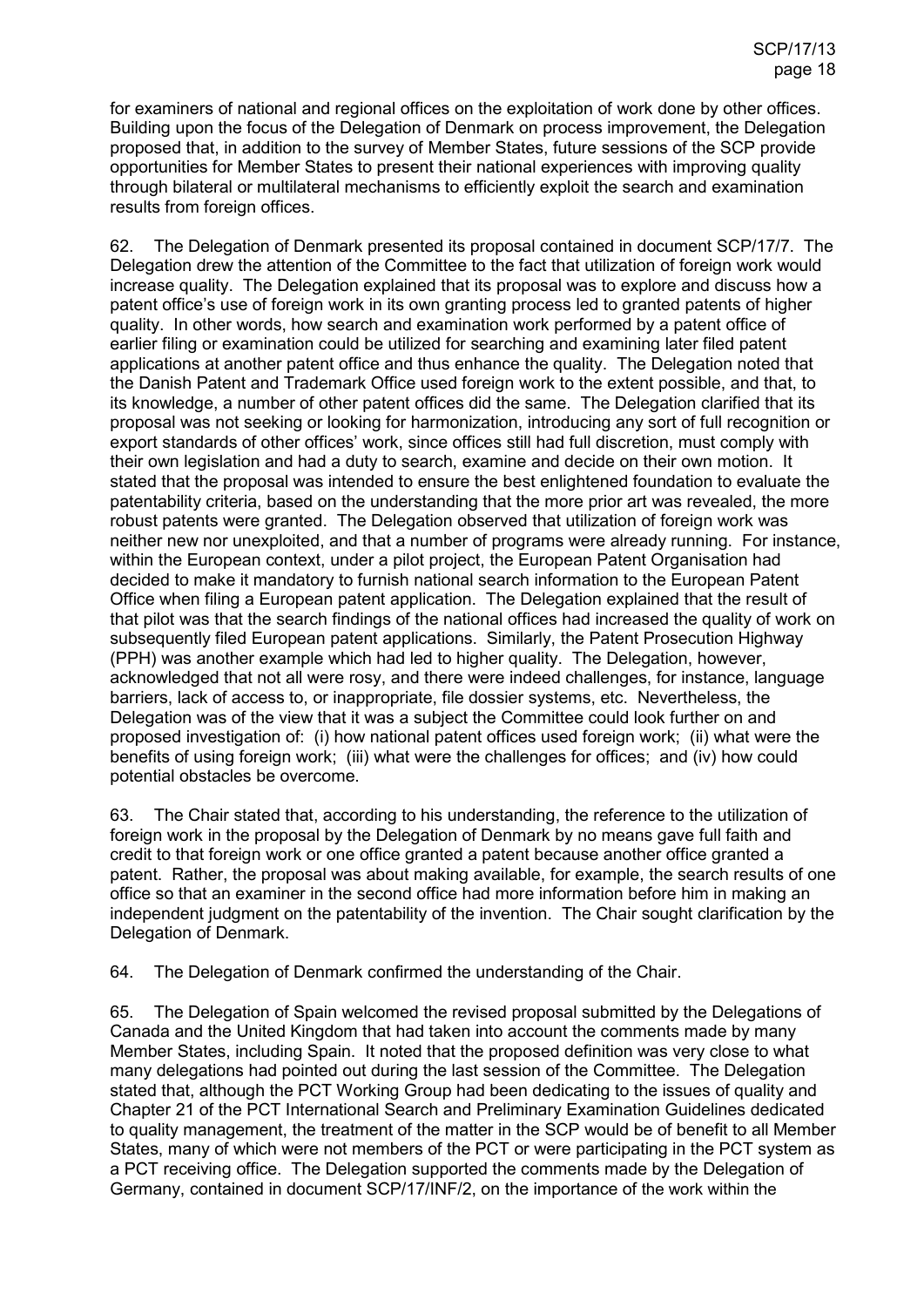European Patent Organisation in search of a higher quality of patents. The Delegation expressed its confidence that the work done within the European Patent Network with the development of the European Quality System (EQS) could be useful in addressing the issue of quality in the Committee. Regarding the comment made by the Delegation of Portugal, contained in document SCP/17/INF/2, the Delegation supported the proposal to request the Secretariat to prepare a questionnaire on the issue of quality, which would collect the experiences on the subject from different national offices. Further, the Delegation supported the proposal made by the Delegation of Denmark which suggested that the Committee consider aspects of reuse by national patent offices of the search and examination work already undertaken by other offices. The Delegation noted that, from the recent experience it had had within the PPH program under which Spain had agreements with Canada, Finland, Japan, Mexico, Portugal, the Republic of Korea, the Russian Federation and the United States of America, the main problem was the language difference, especially when languages were too distant from the mother tongue of the examiners. In its view, machine translation currently available did not provide the quality that was desirable. Therefore, the Delegation expressed its belief that the language issue was the main impediment to proper reuse of search and examination results of other offices. The Delegation reiterated its proposal contained in document SCP/17/INF/2 as follows: (i) the work plan outlined in document SCP/16/5 (Proposal by Canada and the United Kingdom) stated the element "process improvement" as one of the three components. That component was an opportunity for the Committee to continue its study of substantive patent law; (ii) there was broad agreement among patent professionals that the most contentious and difficult element in relation to the assessment of the patentability requirements was the assessment of inventive step; (iii) the important part of Member States had repeatedly opposed to the harmonization of patent laws in the Committee. However, the definition of inventive step requirement was very similar in most legislation. Therefore, there appeared to be an urgent need for harmonization of national and regional patent laws in that regard; (iv) given the complexity presented by the assessment of inventive step, as proposed by the Delegations of Canada and the United Kingdom, Member States would benefit from a series of studies coordinated by the Secretariat in collaboration with Member States, which would aim at a better understanding of the issues; (v) to begin with, a study might be conducted on the main elements relating to the definition of inventive step, for example, examining the definitions of the state of the art and a person skilled in the art in various laws and how internal guidelines used by examiners referred to those elements; (vi) the first study might be followed by a comparative study on the different methods of evaluating the inventive step in Member States, which would take a practical orientation with abundant examples. It would consider cases where the results of the assessment of inventive step diverged among Member States; and (vii) these studies would contribute to an improved understanding of the requirement of inventive step and its assessment, which would result in granting the exclusive rights on inventions that warrant it.

66. The Delegation of Portugal stated that the issue of quality was very important for its country. It noted that, in 2006, the Portuguese office had implemented a quality management system which was ISO 9001certified. The Delegation strongly supported the proposal made by the Delegations of Canada and the United Kingdom as well as the proposal made by the Delegation of Denmark. Referring to its comments contained in document SCP/17/INF/2, the Delegation considered that the creation of an international forum where all offices could share information about the quality of their patents in their system could be helpful to improve the quality of patents in each national office and to share best practices. Further, the Delegation expressed its strong support for the proposal which suggested the collection of views and experience from users relating to quality of patent office processes and operations, which would be shared with the Committee. In that regard, the Delegation suggested the elaboration of a common questionnaire, the result of which could be compiled in a quality report prepared by WIPO and shared among the offices.

67. The Secretariat clarified that the work that was being done in the PCT Working Group related to the quality of documents produced in the international phase of the PCT system, most importantly, the international search reports. Therefore, although somewhat similar at a very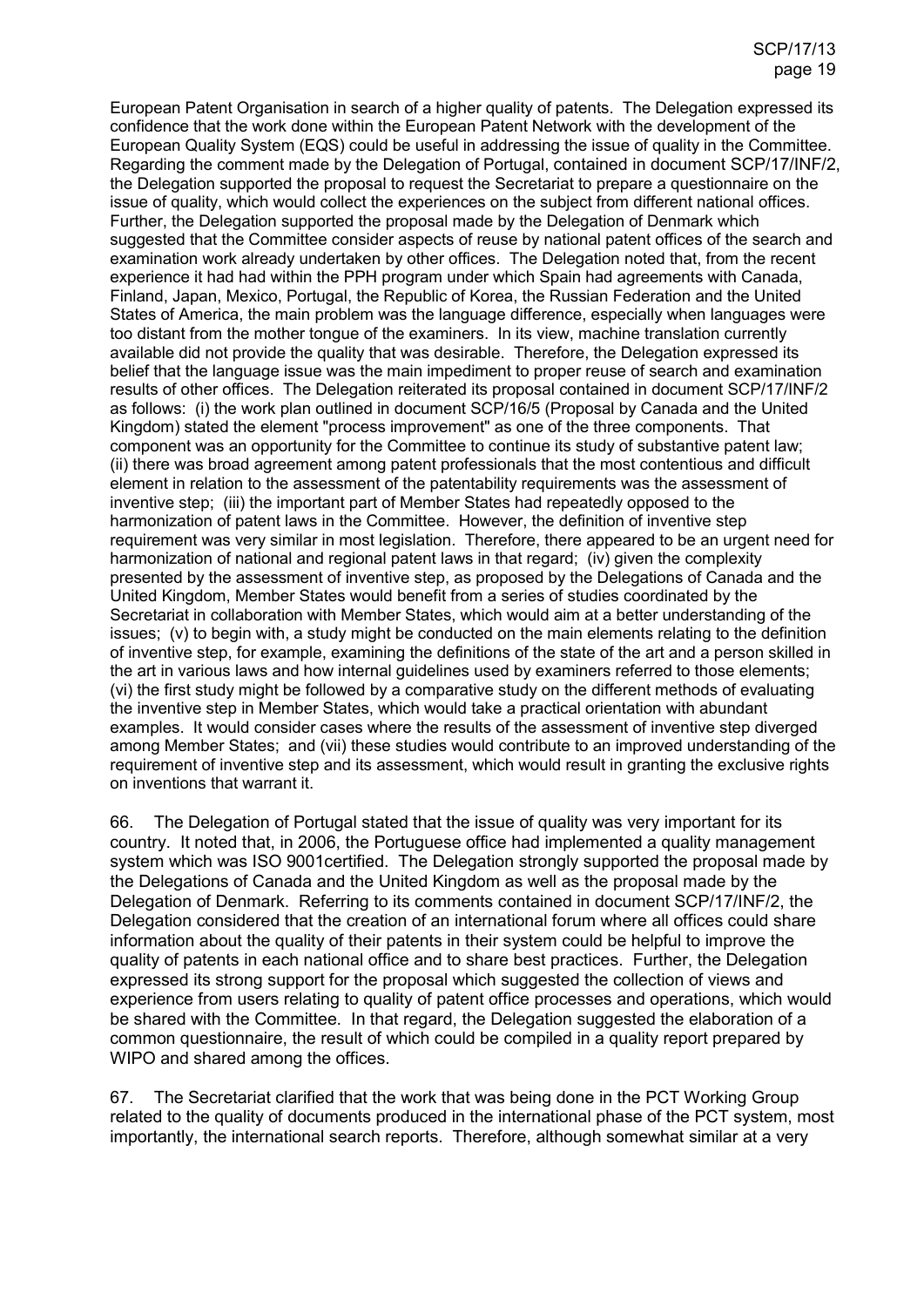high level, it noted that the context, practical effects and policy considerations that may impact on the discussions within the SCP were quite different from those within the PCT Working Group.

68. The Delegation of Poland, speaking on behalf of the European Union and its 27 Member States, stated that it shared the view of the Delegations of Canada and the United Kingdom that the quality of patents should be understood in a broad sense as the quality of all the work that national and regional patent offices and judicial systems undertook in satisfying their legal, social and economic requirements. In its view, the quality of patent applications as well as the examination and enforcement procedures were of paramount importance to ensure that the whole system functioned in a way that it served the purposes for which it was designed. The Delegation reiterated its support for the work plan proposed by the Delegations of Canada and the United Kingdom consisting of three main components. The Delegation also expressed its support for the proposal made by the Delegation of Denmark concerning improving the quality of the search and examination of national patent applications by using foreign search and examination work. The Delegation considered that both proposals were fully complementary and within the mandate and the core expertise of the SCP, and took into account a number of recommendations of the Development Agenda, in particular, recommendations 10, 11, 19 and 29. In addition, the Delegation noted that several Member States of the European Union, including Denmark, Finland, Germany, Portugal and Spain, had already contributed to the discussions on quality with comments and additional proposals compiled in document SCP/17/INF/2, thus showing their commitments to making progress on the issue. The Delegation drew the attention of the Committee to the fact that within the European Patent Network, the European Quality System, consisting of the European Quality Management System and the Product Quality Standard, had been introduced. In its view, information about the work done under that System could be helpful for the discussions within the Committee. The Delegation stated that the adequate application of patentability criteria, such as novelty, inventive step and industrial applicability, represented another important aspect of the issue of quality of patents. In its opinion, without adequate application of the patentability criteria, it was not possible to ensure that patent protection was only granted for inventions which were truly innovative and enriched the state of the art. Therefore, the Delegation suggested that the Committee establish a work program elaborating options, measures and conditions, both legal and practical, that would be required to ensure, and where necessary, improve the issuance of high quality patents. In that regard, the Delegation observed that the proposals by the Delegations of Canada and the United Kingdom as well as by the Delegation of Denmark should be considered as the steps in the right direction.

69. The Delegation of Norway expressed its support for the future work along the lines described in the revised proposal made by the Delegations of Canada and the United Kingdom. The Delegation stated its understanding that one of the main objectives of the initiative proposed by the Delegations of Canada and the United Kingdom was to develop the discussions on quality without touching on national patent policies and objectives of each national and regional patent system, but to focus on the contribution of patent offices to procedures and practices where all Member States could benefit from the sharing of experience, improvements and suggestions. The Delegation noted that the revised proposal attempted to provide a definition of quality of patents taking into account the discussions that had been held at the previous session of the SCP and concerns raised by some delegations. In its view, since the issue of quality had many facets, the components of the proposed work plan on quality were practical, administrative in nature and technical, and ensured the continued full autonomy of various public policy concerns. Therefore, the Delegation expressed the opinion that there was no need for an exhaustive definition of quality for the purposes of a work plan proposed by the Delegations of Canada and the United Kingdom. With respect to the proposal made by the Delegation of Denmark, the Delegation expressed its belief that the issue of how search and examination took place and how patent offices made use of foreign search and examination work was at the core of striving for high quality patents. The Delegation explained that the patent office in Norway was mandated to grant patents when the national legal requirements,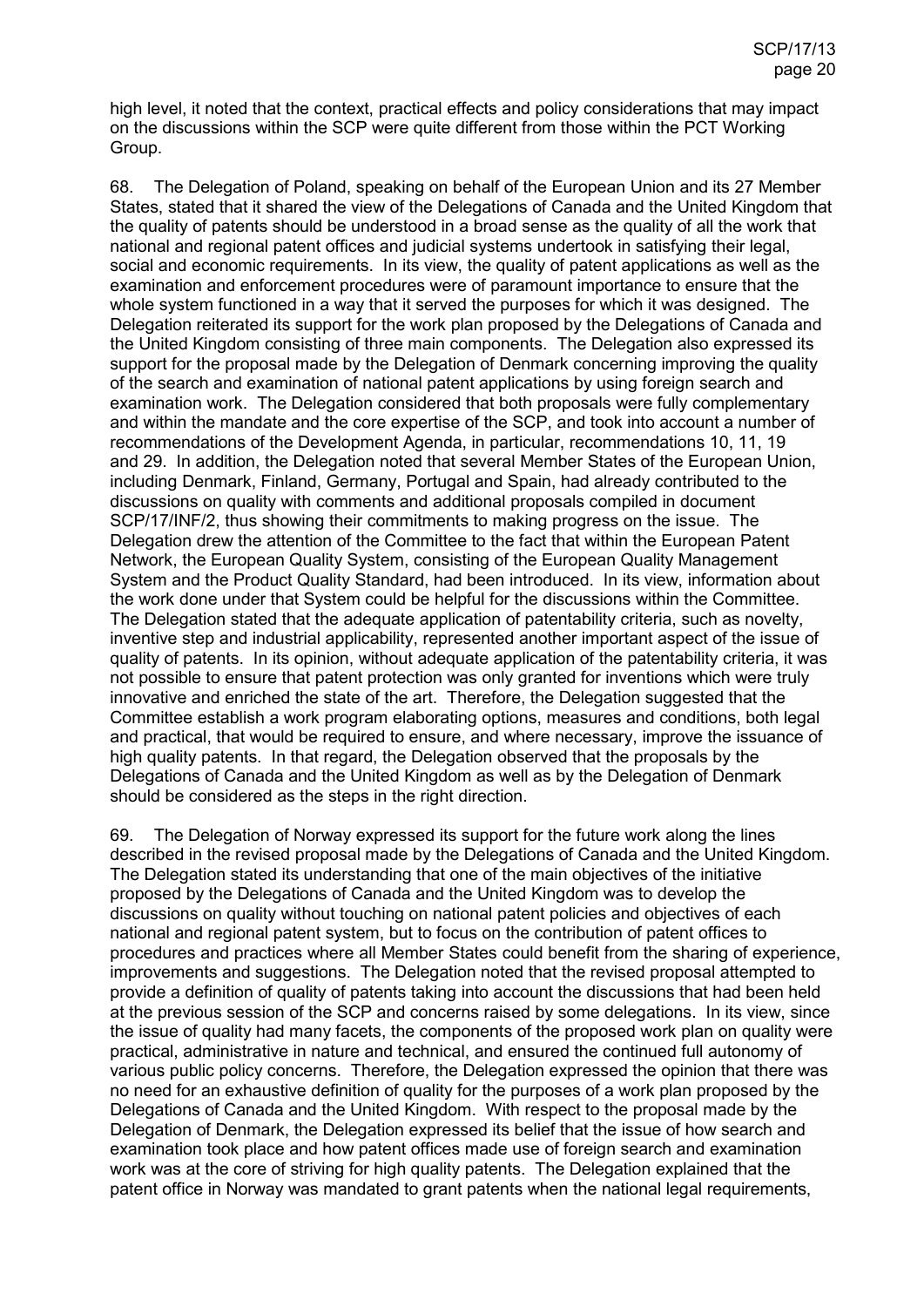which were set to secure the grant of the exclusive rights on only true and novel inventions and the society's interest in retaining a public domain, were met. The Delegation considered it essential that search and examination of patent applications were of high quality and in accordance with the Norwegian patent law. It observed that, when practicable, examiners of the Norwegian patent office always used work already done by other offices in the areas of search and examination, and that the Norwegian patent regulations stipulated that the patent office could request applicants to provide copies of foreign patent office's search and examination results. The Delegation further noted that the Norwegian patent office had also recently concluded PPH agreements with the Japan Patent Office (JPO) and the United States Patent and Trademark Office (USPTO). The Delegation observed that there were challenges to making full use of foreign search in examination work, and that increased access to search results via a file dossier system was a practical solution. In that regard, the Delegation informed the Committee that the Norwegian patent office was preparing a searchable, full-text publication on its website. The Delegation also considered that receiving information on the concrete search methodologies used by foreign examiners might be useful for increase examiners' confidence in work done by other offices. The Delegation highlighted that, in connection with yearly courses on industrial property rights for participants from developing countries, the Norwegian patent office always received very good feedback on the sessions involving practical prior art searches and guidance on methods for conducting the searches. In conclusion, the Delegation looked forward to the SCP proceeding on each of the proposed components of quality discussions, and supported the suggestion that Member States be invited to share information on how they defined quality. It also supported the proposals by the Delegations of Portugal and Spain for the preparation of studies. With respect to the document on opposition systems, the Delegation expressed its belief that efficient opposition systems and systems that allowed interested third parties to submit observations were helpful mechanisms to secure the quality of patents. The Delegation was of the view that the systems for administrative review after the opposition period might also be significant in that regard. It explained that, in Norway, any person could submit observations to the patent office regarding a pending application. In that case, the patent office was obliged to consider whether the observation had an impact on the patentability. In addition, according to the Regulations under the Norwegian Patent Act, any person could file a protest against a pending application. The Norwegian Patent Act also provided for a post-grant opposition system, under which any person could oppose a patent within nine months from the publication of the grant. If the opposition was based on the argument that the granting of the patent should have been refused on the basis that commercial exploitation of the invention would be contrary to *ordre public* or morality, the opposition period was three years. A decision by the patent office regarding an opposition could be appealed. After the opposition period, the patentee could file a request to the patent office for limitation of the patent by amending the claim. The Delegation informed the Committee that, in 2008, administrative reviews of granted patents after the opposition period, which was similar to the Danish system, had been introduced in order to offer a less costly, simplified and quicker alternative to court proceedings for those who wanted to attack patents after the expiry of the opposition period. According to the Norwegian system, any person could file a request for review of a granted patent to the patent office, which could be based on a claim that the patentability criteria had not been met. In conclusion, the Delegation supported continued work on opposition systems in the future sessions of the SCP.

70. The Delegation of South Africa, speaking on behalf of the African Group, stated that, with respect to the proposal made by the Delegations of Canada and the United Kingdom, while appreciating their efforts in defining quality of patents, the definition provided was still too broad. The Delegation noted that the broad definition confirmed the view of the African Group that the quality of patents referred to the ability of an office to apply the domestic law effectively to achieve its legal, social and economic goals which would include the strengthening of the national capacity for protection of domestic inventions. In its view, another way of clarifying the concept could be by way of defining what quality was and what it was not. Noting that there was general agreement that the concept varied from one country to another and that it depended on national laws, the Delegation considered that it was necessary to understand in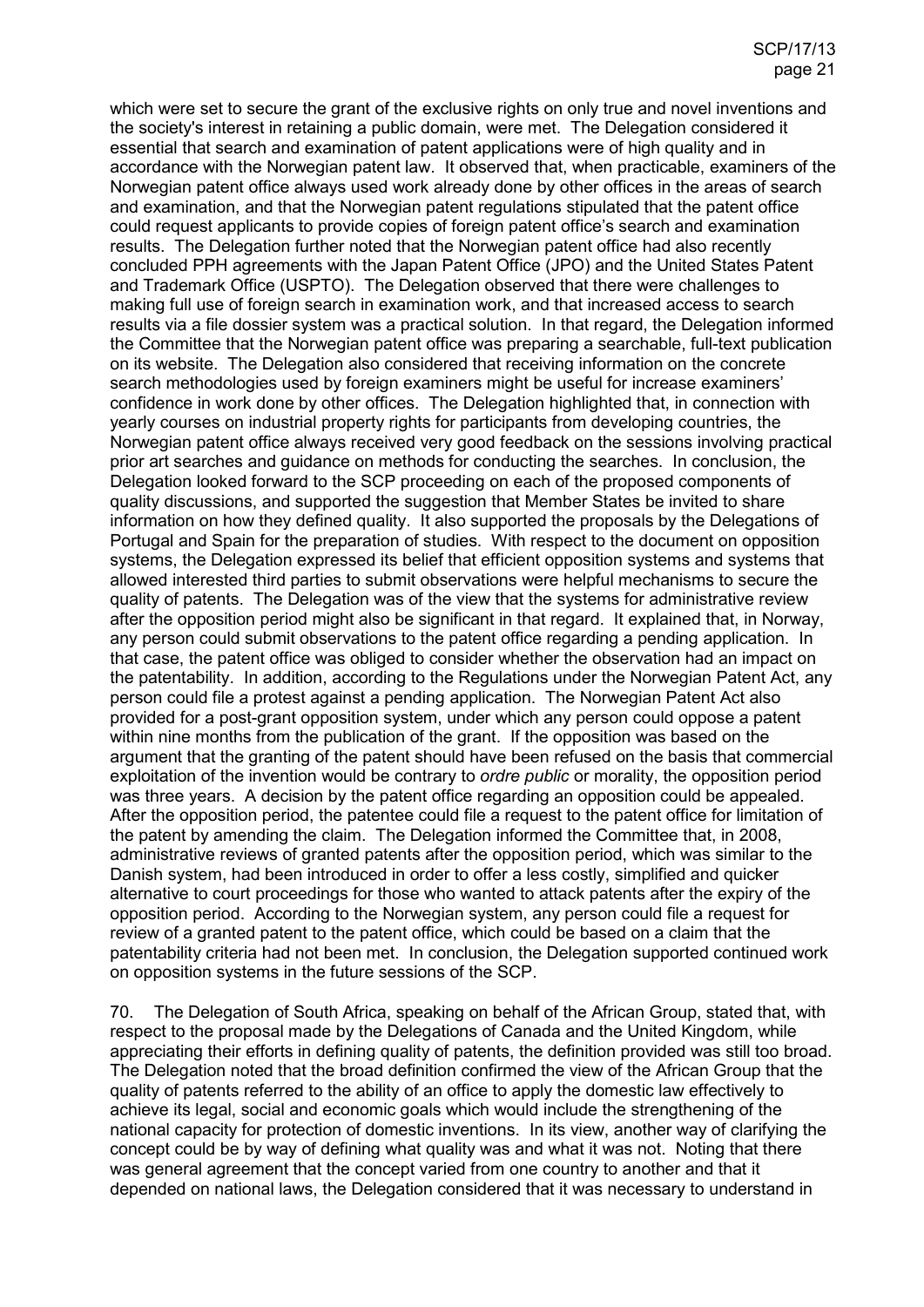general terms what quality of patents was and was not. The Delegation, therefore, welcomed the statement made by the Delegation of Canada, inviting Member States to submit to the Committee their understanding of what the concept might entail. It was of the opinion that, once there was clarity on the concept, it would be easier to discuss the components of the proposed work program. Further the Delegation noted that it understood the proposal by the Delegations of Canada and the United Kingdom within the context of Development Agenda recommendations 10 and 11 related to the development of infrastructure in IP institutions, which were of importance to developing countries. The Delegation considered that focusing on enhancing institutional and human capacity of the developing countries' patent offices could be beneficial in the strengthening of the patent system, including the granting of quality patents based on national laws of Member States. Since a majority of offices in developing countries were not examining offices, the Delegation found it difficult to envisage how the proposal by the Delegations of Canada and the United Kingdom could be "inclusive of a broad range of interests of Member States at different levels of development, as well as interests of users of the patent system and society more generally", as stated in paragraph 21 of document SCP/17/8. With respect to the proposal by the Delegation of Denmark, the Delegation noted that it sought to complement the third component of the proposal by the Delegations of Canada and the United Kingdom on process improvement, and was aimed at advocating for the use of foreign search and examination work performed by other patent offices on the understanding that that would lead to granting of quality patents. In its view, the "process improvement" should clearly be defined and be clarified whether it referred to procedural or substantive aspect of patent grant, since the comments submitted by some Member States in document SCP/17/INF/2 referred to process improvement as substantive law issues. The Delegation stated that the African Group found comfort in the proposal by the Delegation of Denmark which did not aim at harmonizing patent law, as explicitly stated in paragraphs 7 and 21 of document SCP/17/7. In its view, paragraph 21 resonated with the view of the African Group that countries should be provided a policy space to determine their patent laws in accordance with their national development needs. The Delegation stated that, in principle, it was in agreement with the proposal by the Delegation of Denmark that the granted patents must be robust and of high quality. However, the Delegation considered that there might be a contradiction in the proposal, i.e., if the objective of process improvement was to grant high quality patents, why had the example regarding successful use of foreign search and examination work led to an increase of the patent granting rate? In its view, if the proposal was about granting high quality patents, there should not be a significant increase in the patent granting rate. The Delegation, therefore, was under the impression that the proposal was linked to resolving backlogs, which was discarded in paragraph 7. In a nutshell, the Delegation was of the opinion that the questions posed by the Delegation of Denmark for the consideration of the Committee must be first contextualized, as it was not clear what constituted process improvement. In conclusion, the Delegation emphasized the following points: (i) the main objective of any work on quality of patents should ensure the effective application of the criteria of patentability, that is, novelty, inventive step and industrial applicability, as well as sufficiency of disclosure, so as to prevent frivolous patents. For that matter, the focus should be on strengthening technical assistance and capacity building activities for IP offices in developing countries; (ii) any work on technical infrastructure development should involve new and additional resources to the WIPO budget on technical assistance and should not diminish resources allocated to implement the Development Agenda recommendations; (iii) most importantly, any work on quality of patents should not involve any form of harmonization of substantive patent law. The Delegation reaffirmed its readiness to continue working with the proponents so as to ensure further development, with the view to having the proposals more clarified and focused in order to achieve the interest of developing countries and forcefully implement the Development Agenda recommendations.

71. The Delegation of Algeria, speaking on behalf of the DAG, noted that the revised proposal submitted by the Delegations of Canada and the United Kingdom was not very different from the original version of the proposal, although it acknowledged the effort to give a definition of the concept of quality of patents. The Delegation further noted that the proposal made by the Delegation of Denmark highlighted certain difficulties being encountered when seeking an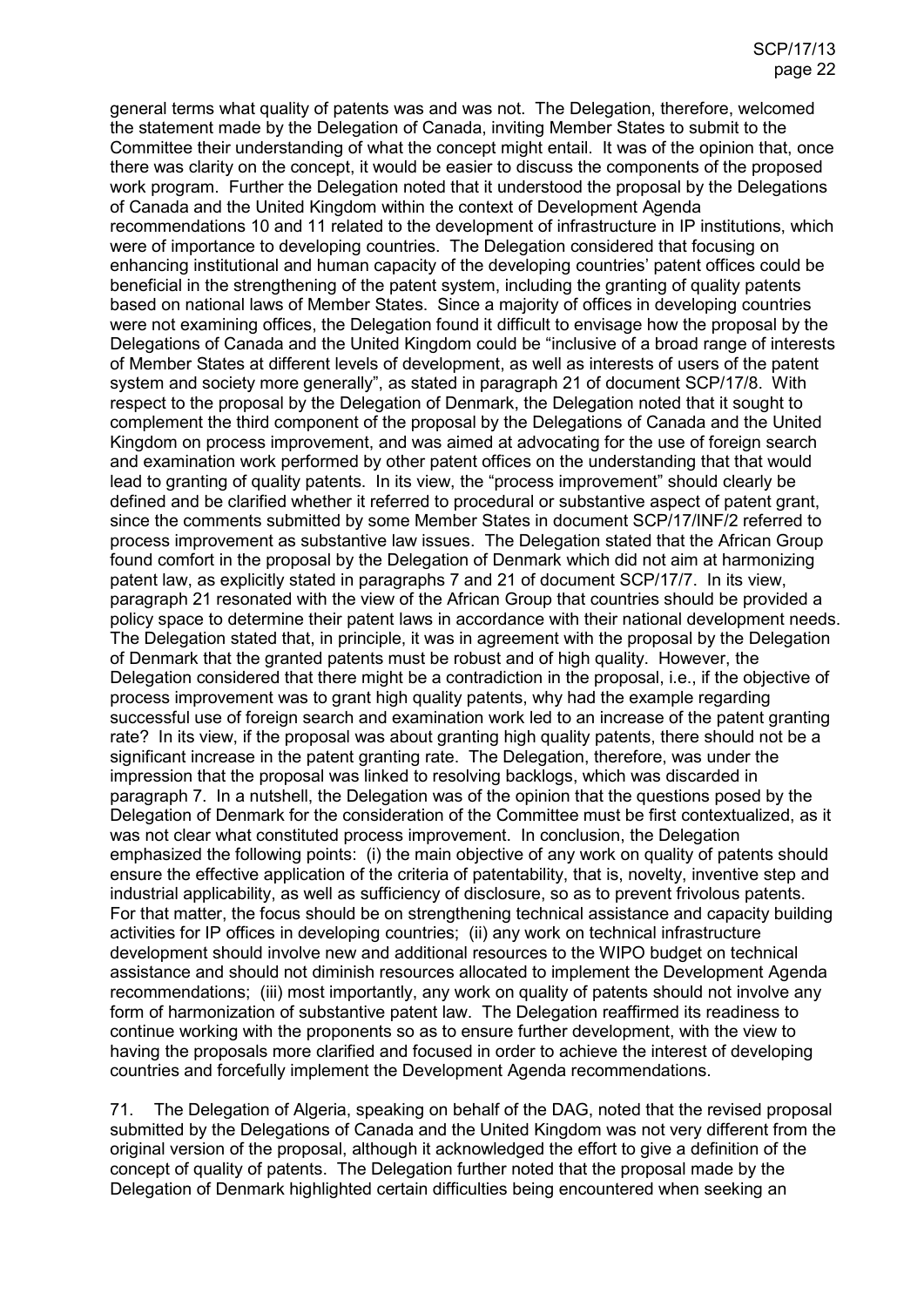improvement of the quality of patents, for example, accessibility to foreign search and examination results, language and linguistic difficulties, problems with uncertainty and competence of patent offices, etc. The Delegation however observed that any of those proposals did not provide a clear definition of quality of patents. The Delegation stated that, without a clear definition of the term, it was difficult to decide upon a work program and activities relating to quality. The Delegation considered that quality of patents referred to the capacity of offices to apply national patent legislation effectively, and that the patentability criteria was something that could be defined and implemented differently in accordance with different national legislation. Therefore, the Delegation was of the opinion that there was a direct link between quality of patents and development, the level of which differed from one country to another. In its view, quality of patents could not be improved by adopting the practices followed by some other offices or by harmonizing patent law. Rather, the Delegation considered that building capacity within a national patent office, reviewing different patent legislations and their operation and ensuring the proper implementation of national legislation in each domestic situation were needed. The Delegation further observed that the references to technical development, technical infrastructure and IT systems in the proposals only confirmed the divide that currently existed in terms of the available resources. The Delegation stated that, if developing countries got caught up in a mechanism whereby they were encouraged to depend on other offices due to the lack of their resources, such situation would have an adverse effect on the development of their own domestic IP system. With respect to the references to the Development Agenda recommendations in the proposals, the Delegation was of the view that recommendations 19 and 29 were irrelevant. In conclusion, the Delegation stressed that in order to make headway with those proposals, it was essential to first define quality of patents so that the Committee would know the direction it would be taking.

72. The Delegation of the Russian Federation recalled that it had supported the proposal by the Delegations of Canada and the United Kingdom at the previous session of the SCP. The Delegation stressed the importance of having a definition of quality of patents in terms of how the Committee would study the issue and how it would craft recommendations to improve the whole patent granting system. For that reason, in order to determine the work program for the SCP on quality of patents and to study that issue, the Delegation considered it appropriate to first decide what the concept of "quality of patents" included and what a "quality patent" should be. The Delegation noted that the Committee should first focus on the issue of "information exchange on quality of patents", the examination of which was essential for defining the concept of "quality of patents", and then follow the approaches as proposed by the Delegations of Canada and the United Kingdom in document SCP/17/8. In its view, once the Committee defined the components of that concept and also the factors affecting quality of patents, it would be able to move on and focus on examining the other components. The Delegation therefore supported the development of a questionnaire on quality of patents, as suggested by the Delegations of Canada and the United Kingdom. Further, the Delegation reiterated that quality of patents was affected by a multiplicity of factors, for instance, quality of conduct of prior art search and examination, information and methodological support for examiners, provision of access to different kinds of prior art resources, and the use of advanced technologies when undertaking patent prosecution. In that regard, the Delegation supported the proposal made by the Delegation of Denmark, and stressed the importance of collecting and analyzing data and information from foreign patent offices and studying the results of their search and examination. The Delegation stated that ROSPATENT used the search and examination results prepared by foreign patent offices, both under the conventional patent granting process as well as under the PPH and the PCT. The Delegation explained that patent examiners of ROSPATENT had, (i) free access to the search and examination results prepared by a number of foreign patent offices in relation to a priority application, on the basis of which a conventional application had been filed with ROSPATENT, and (ii) access to the search results provided by the EPO, as well as patent offices of Germany, Japan, the Republic of Korea and the United States of America, on the applications considered by their offices and PCT applications. They also had free access to databases in all of the aforementioned patent offices via the Internet, and had special access to internal databases of the Japan Patent Office and the Korean Intellectual Property Office.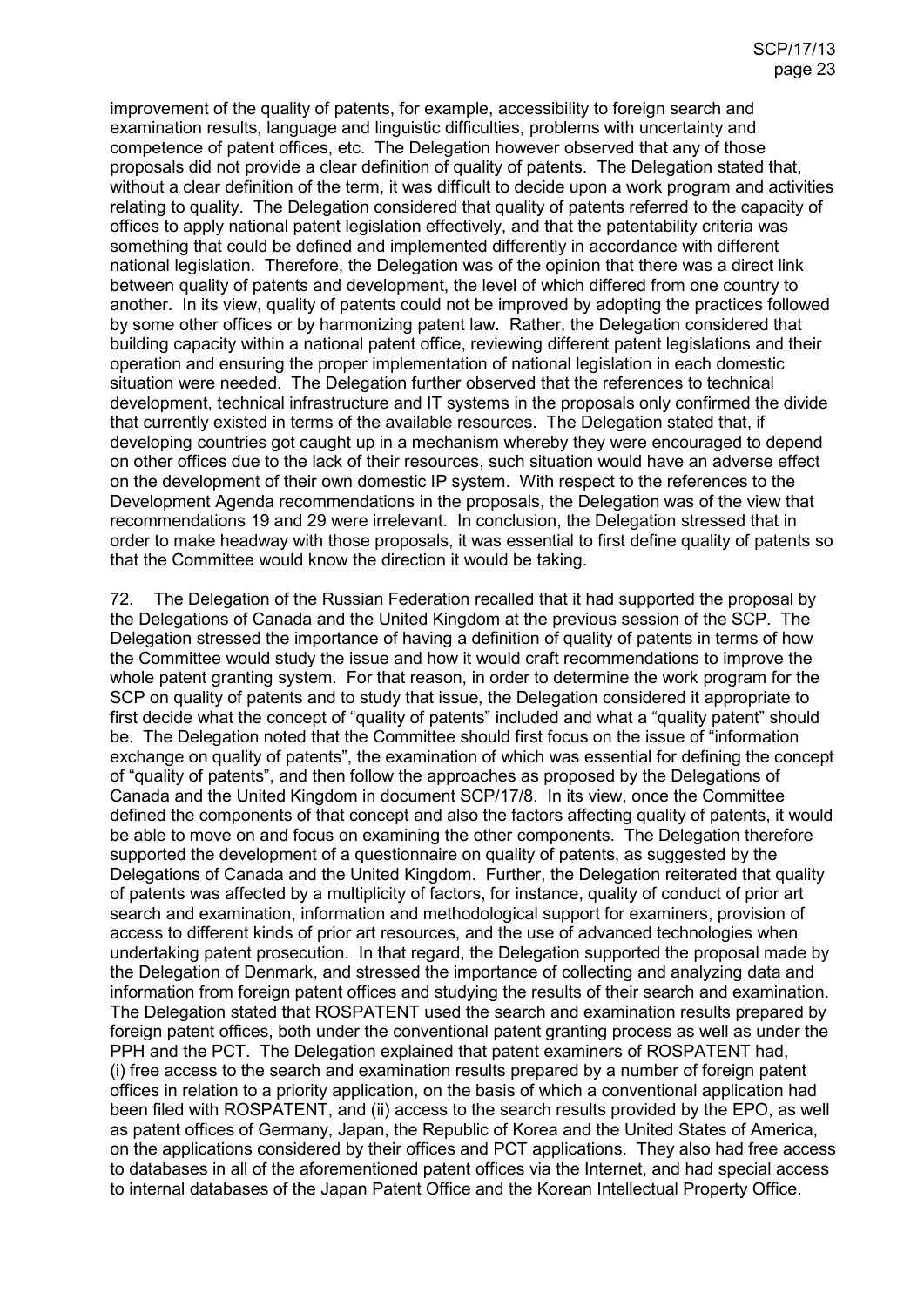Those databases could be accessed only by patent examiners. In view of such successful cooperation with other offices, the Delegation noted that it had not encountered any problem with respect to access to the outcome of search and examination conducted in certain patent offices. Further, the Delegation pointed out that the PPH was a successful project which enhanced the quality of national search by using the results of a foreign search, thereby leading to the grant of higher quality patents. The Delegation further noted that ROSPATENT had entered into bilateral PPH agreements with Finland, Japan, Spain, the Republic of Korea and the United States of America which provided for the mutual consideration of substantive examination results on the same patent applications filed with the offices of those countries. In other words, within the PPH, the Office of Second Filing used the search and examination results of the Office of First Filing. The main advantages, in the view of the Delegation, were: (i) the enhancement of the quality of search and examination, since examiners in the Office of Second Filing were able to use all of the additional information from the Office of First Filing; and (ii) a reduction in examination period, since examiners could reduce the number of activities, including the time for prior art search and correspondence with the applicant. The Delegation noted that ROSPATENT had been able to cut the time taken for search by one and half times, in accordance with the PPH Program as part of an agreement with the Japan Patent Office. The Delegation further stated that ROSPATENT had concluded bilateral agreements on the PCT-PPH Program with the patent offices of Finland, Spain and the United States of America. It noted that the production, within the PPH and PCT-PPH Programs, of uniform requirements and procedures, applied by each patent office, would increase the effectiveness of patent protection, and also reduce the workload of examiners, since the work would be shared. The Delegation informed that detailed information on the issues raised in paragraph 28 of document SCP/17/7 was available to the Secretariat in writing from the Delegation. On documents SCP/17/9 and SCP/17/9 Add, the Delegation noted that the Russian legislation did not provide the possibility of an administrative appeal against the grant of a patent by third parties. However, the Russian legislation did not limit the right of any person to provide prior art documents known to him, which might be used in the patent examination process. Such prior art might be provided by any third party at any stage of the examination process until the grant of the patent. Where an examiner found that a piece of prior art was relevant for the invention claimed, such prior art was included in the search report. Thereby, the applicant would be informed on the prior art through the search report or communication of results of the examination of patentability. Until such a final decision was taken, the applicant had the right to put forward her/his arguments regarding that source of prior art and the examiner's conclusion. An applicant was then entitled to amend the claims, taking into account the prior art and the preliminary examination of patentability. Where a relevant prior art had been identified by a third party, he/she had the right to use that prior art for challenging the patent post-grant. In accordance with the Russian legislation, any person had the right to request the conduct of a prior art search of the patent application of another person upon payment of a fee. The procedure for conducting such a prior art search was regulated by the office rules. A search report was then sent to the person concerned after the publication of an application. The results of such a search report were taken into account when examining the patentability of a claimed invention. In addition, the Russian legislation provided for a deferred examination of applications, in which case an appropriate request was required. Where an application contained a report on a search conducted at the request of the person concerned, the level of the fee for conducting an examination on the application was reduced by fifty per cent. Thus, the Delegation stated that the absence of a direct provision in the Russian legislation for an opposition at the application and examination stage did not limit the right of any person to oppose to the grant of a patent by means of submitting prior art documents which destroyed novelty or inventive step, or by prior art identified during the search carried out upon request of that person. According to the Russian legislation on the procedure for challenging the validity of patents, any person could oppose to the grant of a patent if it had been granted in violation of requirements under the law. The Delegation therefore pointed out that the procedure laid down in documents SCP/17/9 and SCP/17/9 Add. was similar to the administrative procedure for challenging the validity of a patent under the Russian legislation. In particular, any person could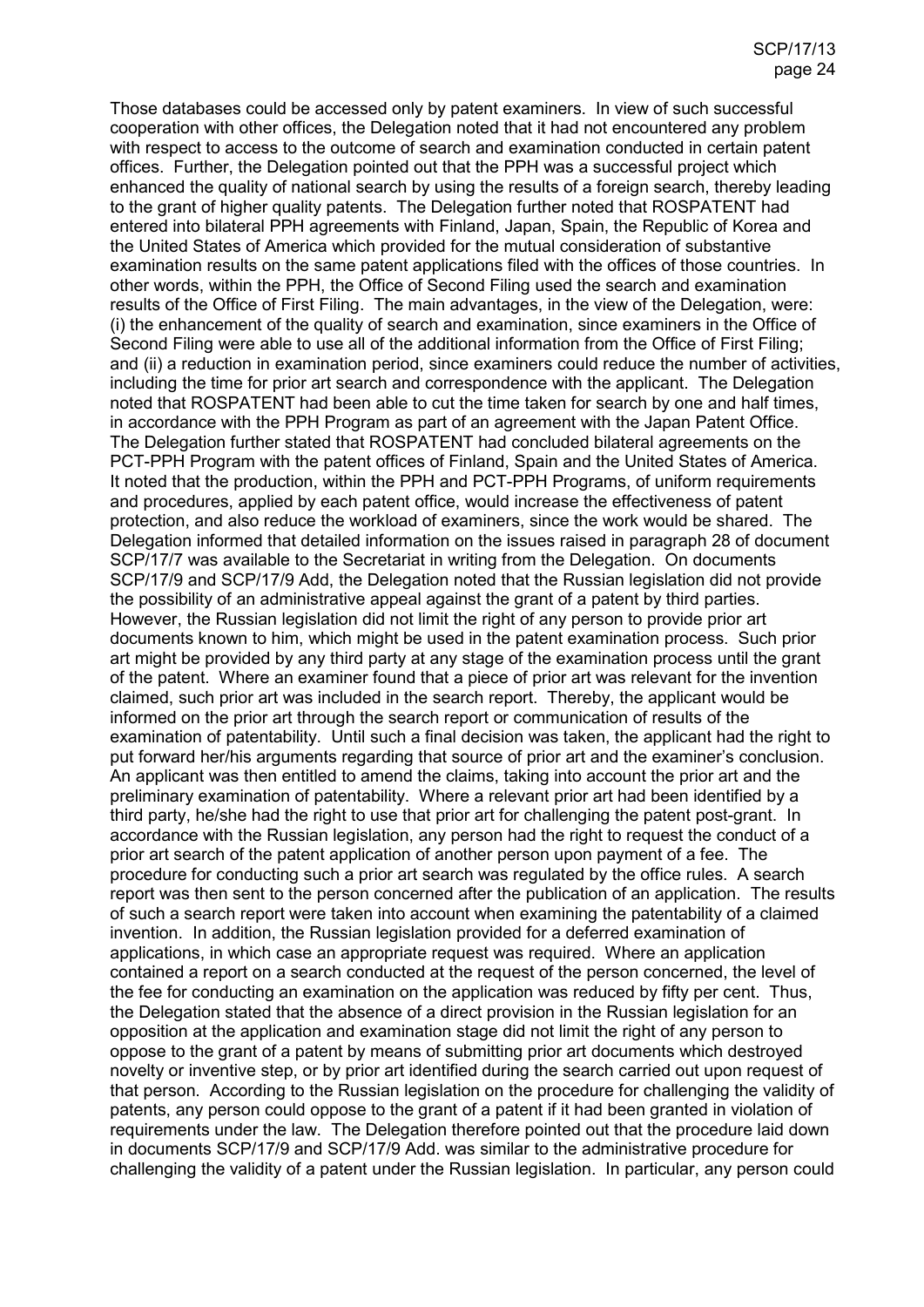oppose to the grant of a patent until expiry of the patent's term of validity. For exhaustive information on the provisions of the Russian opposition system, the Delegation referred to document SCP/15/6.

73. The Chair noted that, with respect to the definition of quality of patents, while he agreed that it was very important to have a discussion of the definition, he was interested in hearing from delegations about their opinions on the scope of the work program of the SCP on quality, since the Committee would never be able to discuss all aspects of patent quality, given the limited time and resources.

74. The Delegation of Malaysia expressed its belief that a high quality of patents was of utmost importance to the patent system of all national offices, since granted patents of high quality would ensure the best interest of all parties, especially the owners and the public, and would also ensure that no expensive proceedings needed to take place after the grant of patents. The Delegation was of the opinion that the high quality of patents depended also on the high quality of the applications received. Therefore, the Delegation stated that it had been making efforts to improve the drafting skills of patent drafters in Malaysia through continuous training. The Delegation further stated that the Malaysian Patent Office used search and examination reports of other IP offices in order to enhance the quality of patents granted in Malaysia. Further, the Delegation informed the Committee that it also had a system called modified examination to expedite examination with due consideration of the Malaysian Patent Act and Regulations, which made use of granted patents of IP offices of Australia, Japan, the Republic of Korea, the United Kingdom and the United States of America and the EPO. In conclusion, the Delegation welcomed the proposal made by the Delegations of Canada and the United Kingdom.

75. The Delegation of Japan stressed the importance of considering, from a practical perspective, various elements which were related to determining the quality of patents, in particular granting procedures including patent examination and opposition procedures. The Delegation supported discussions on the basis of the proposal made by the Delegations of Canada and the United Kingdom, since the three pillars of that proposal were important factors to achieve a high quality patents. Although some delegations had expressed that the definition of quality had to be clarified first, the Delegation was of the view that, as stated in the proposal by the Delegations of Canada and the United Kingdom, the quality of patents would mean the quality of various elements contained in the whole patent system, and not only specific elements related to quality had to be enhanced. Therefore, the Delegation expressed its hope for continued discussions instead of discussing the definition itself. From the perspective of redundant work, the Delegation observed that some delegations had expressed concern in respect of that proposal. The Delegation pointed out that no study on patent quality during the national phase had been conducted so far, and therefore, in its view, there was no duplication of work between the PCT Working Group and the SCP. The Delegation observed that the issue of quality often appeared in different decisions between the administrative authority and judicial body, between lower and higher courts, or among different jurisdictions, which often emerged in decisions concerning common patent requirements, such as novelty and inventive step. Therefore, the Delegation considered that it would be significant to find the above-mentioned commonalities of patent requirements among countries, and to find out why such differences in decisions would occur. To that end, the Delegation was of the opinion that it would also be beneficial to conduct a specific analysis of the patentability requirements, for instance, conducting a comparative study on the method of evaluation of inventive step/non-obviousness and discussing the results, and considering how to enhance patent quality based on such results, the outcome of which could be the basis for the discussion on "process improvement." The Delegation, therefore, aligned itself with the views expressed by the Delegation of Spain. The Delegation further noted that, in advancing discussions on the issue, it was meaningful to analyze and compare "quality of patents" in the granting procedure from a practical perspective. Therefore, the Delegation considered that it was beneficial to exchange information on the method of quality management. As the basis for such discussions, the Delegation introduced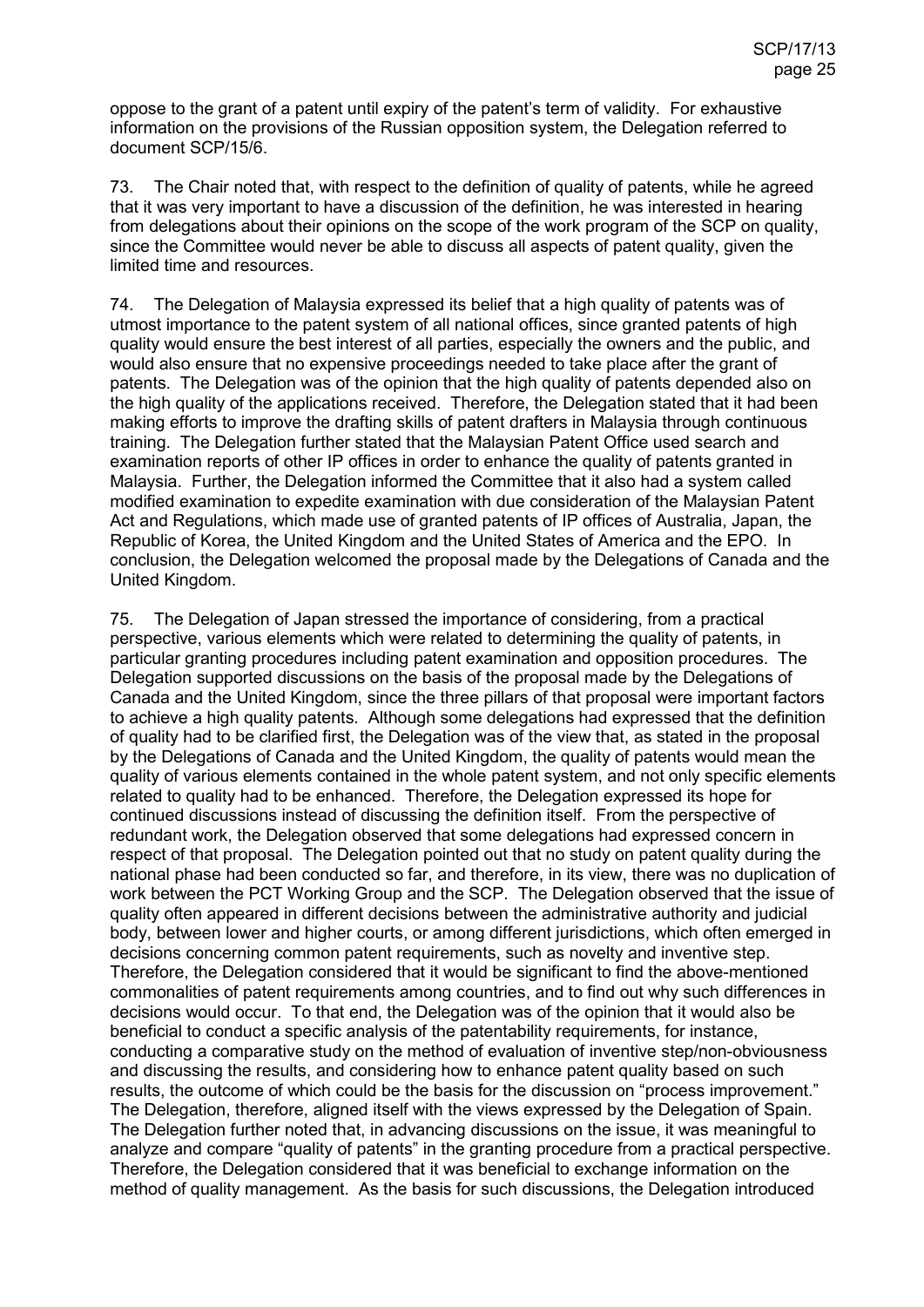the quality management system of the Japan Patent Office: in order to improve the quality of patent examination work, several examiners consulted with each other and shared know-how on search strategies. In addition, the Directors of each examination unit checked the search and examination work. Based on those activities, the Japan Patent Office strived to ensure the provision of uniform examination practices. Activities for measuring and analysing quality by the quality management unit included internal reviews by third parties in the patent office of individual cases. Activities also included collection and analyses of user satisfaction surveys and related statistical information. The internal reviews were carried out by a committee of 13 members that consisted of three Directors from each of the four Patent Examination Department. The committee's analysis was presented to the meeting of the Deputy Commissioner and the Director-Generals, and the section concerned should take that analysis into consideration in forming plans to improve processes related to quality. Those results and measures were provided to the examination units. With regard to the PPH, the Delegation noted that it was also one of the members who had been dealing with the PPH from the beginning.

76. The Delegation of the United States of America, speaking on behalf of Group B, stated that it was interested in getting a better understanding of how Member States defined quality which could entail looking at criteria and evaluating the quality, without necessarily trying to develop a common definition.

77. The Delegation of the United States of America, speaking in its national capacity, stated that it would circulate its proposal on quality of patents. The Delegation welcomed the opportunity to study and discuss the topic, because granting high quality patents was fundamental to having a well-functioning patent system that promoted innovation, economic growth and employment. The Delegation stated that low quality patents were wasteful and drained resources by, for example, inhibiting others from marketing certain products that would otherwise be brought to market and by resulting in unnecessary litigation costs. The Delegation informed the Committee about the recently passed America Invents Act (AIA), which reflected historic change in the patent law of the United States of America, and brought about the most far-reaching and important revision of the patent law in many years. It noted that several provisions of the Act were directly related to increasing patent quality by creating more certain and viable property rights in the innovation marketplace and by providing greater legal certainty. The Delegation explained that some of the relevant provisions included adopting a first-inventor-to-file standard, which transitioned the United States of America to the first-inventor-to-file patent system from the first-to-invent system, while maintaining a one year grace period for disclosure, eliminating the interference proceeding and establishing instead the derivation proceedings. The Act also had an in-house process for challenging patents that was a faster and significantly cheaper alternative to costly and protracted litigation. The system replaced the optional *inter partes* re-examination with *inter partes* review to be conducted by the Patent Trial and Appeal Board on the basis of patents or printed publications. It also established post-grant review before the Patent Trial and Appeal Board to review the validity of issued patents within nine months from grant on any patentability issue except best mode. Rather than having a pre-grant opposition system which delayed examination, the Act allowed for greater use of third party submissions to ensure that examiners had the best prior art available before them. Further, the Act allowed third parties to submit printed publications of potential relevance to examination within six months from the publication of the application accompanied by a fee and a concise description of the asserted relevance of the documents. The Delegation considered that, regarding the topic of quality of patents, it was generally settled that high quality patents were the desired outcome of the patenting process. However, in its view, defining what was a high-quality patent was much more ambiguous concept, which was open to different interpretations in different national IP systems. The Delegation was of the opinion that defining what was a high quality patent was difficult and was often counter-intuitive. The Delegation observed that different users of the system or users of different national systems would define quality differently in view of their historical, cultural, geographical, technological and other points of view, and even with respect to observers of similar backgrounds, the assessment of quality could be difficult. The Delegation noted that some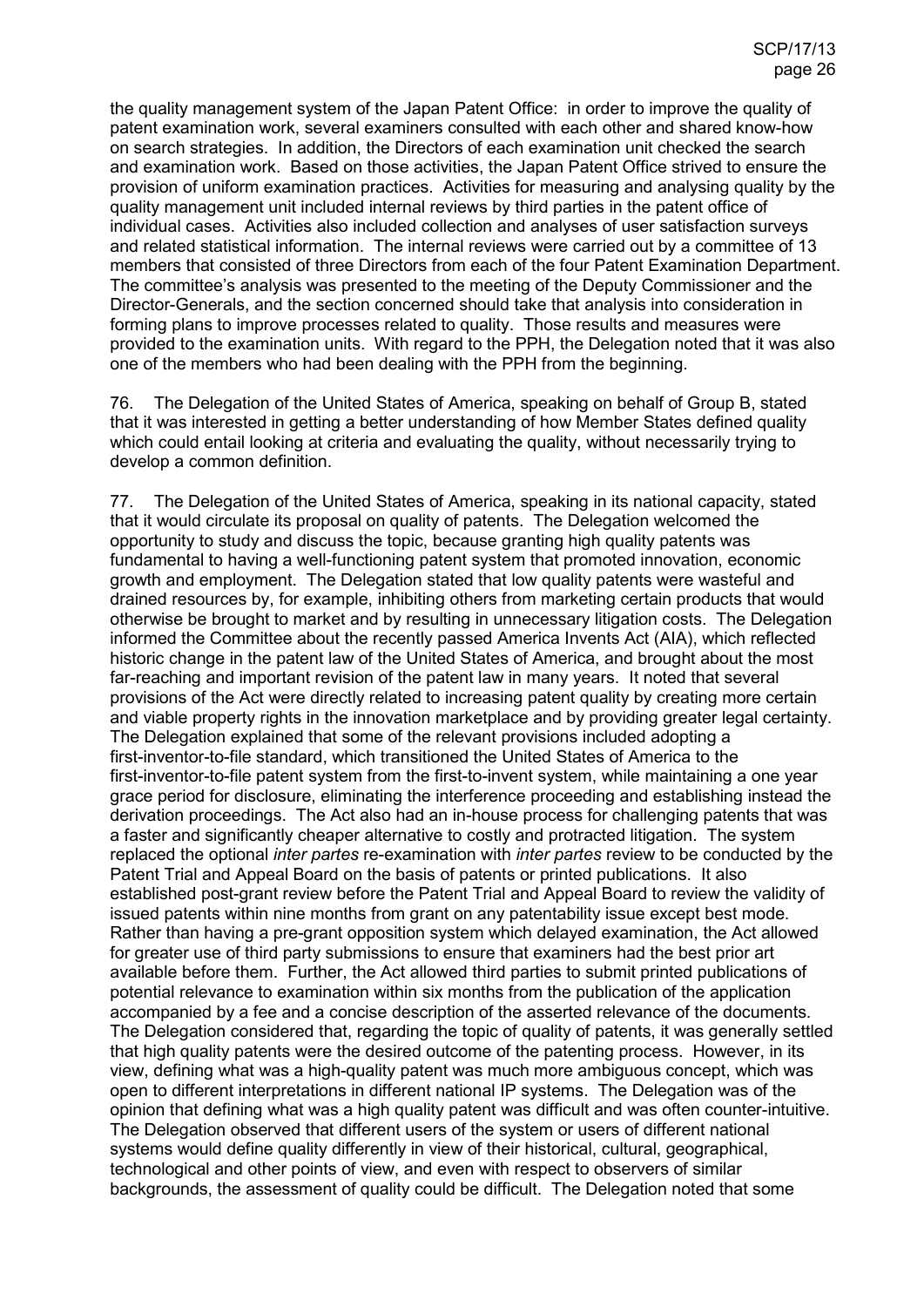parameters that had been considered as a measure of quality included the monetary value of patents, the ability of a patent to survive scrutinizing litigation or other quality parameters applied by national offices. However, in its opinion, all of those possible parameters presented difficulties and were likely not valid for every situation and for every country. In view of the challenges of defining high quality patents, the Delegation suggested that attempts be made to determine the various elements that different national offices consider important to a high quality patent and to a patent system that generated high quality patents. The Delegation thus proposed a work program in which offices of Member States were invited to reflect upon and to share the high level goals that they considered crucial to a patent system that produced high quality patents. Those goals would necessarily vary from country to country and would be affected, among other factors, by national industrial policies, by nationally determined balance between the rights of inventors and those of others and by the premium placed on legal certainty and clarity in their respective national systems. Those high level goals represented the office-specific targets against which the quality of national patents and patent examination was measured. The Delegation expressed its belief that sharing and discussing those goals would be useful in shaping a discussion of what was meant by a high quality patent and what qualities must be possessed by a national patenting infrastructure that generated high quality patents. The Delegation also proposed a second part of the work program which involved an analysis of how national offices assessed the quality of granted patents and determined how well the goals set by the offices were met. It explained that that aspect of the proposal was directed to the operations and procedures employed in the various national offices to ensure that quality patents were granted. Accordingly, the Delegation invited national offices to share the specific metrics they used in evaluating granted patents and the work of their examiners and a description of the national quality assurance mechanisms. The Delegation considered that the information on the specific quality metrics used by national offices would be useful in discussions aiming at improving the patents granted by all the offices. The Delegation suggested compilation of a list of best practices regarding patent quality, and noted that the offices would be free to adopt some of the metrics or best practices in their own operation, if they so wished. The Delegation provided the Committee with a description of the quality assurance metrics that were used at the USPTO as follows: the USPTO had formulated a composite quality metric which greatly expanded previous procedures for measurement of examination quality. The composite quality metric was designed to reveal the presence of quality issues arising during examination and to aid in the identification of their sources so that the problems might be remedied by training and so that the presence of outstanding quality procedures might be identified and encouraged. The quality metric was composed of seven total factors that took into account stakeholders' comments, including three factors that had been drawn from the previous USPTO measurement metrics and four new factors. Those factors included: (i) the quality of the action setting forth the final disposition of the application; (ii) the quality of the actions taken during the course of the examination; (iii) the perceived quality of the patent process as measured through external quality surveys of applicants and practitioners; (iv) the quality of the examiner's initial search; (v) the degree to which the first action on the merits followed best examination practices; (vi) the degree to which global USPTO data was indicative of compact, robust prosecution; and (vii) the degree to which patent prosecution quality was reflected in the perceptions of the examination corps as measured by internal quality surveys. To summarize, since the Delegation believed that the exchange of information on quality assurance mechanisms used by the various national offices was of great importance, it proposed two activities for consideration, i.e., (i) to conduct a survey of the offices of Member States inviting them to reflect upon and to share the high level goals that they considered crucial to a patenting system producing high quality patents. Those high level goals represented specific targets against which the quality of national patents was measured; and (ii) a questionnaire to be filled by the national offices in which they would describe the specific metrics that they used in evaluating granted patents in the work of the examiners measured against the office specific targets that were described above. Finally, the Delegation expressed its support for the proposal made by the Delegation of Denmark on the quality of patents and for gathering information from Member States on the use of foreign search and examination work, since it could lead to developing best practices that the offices of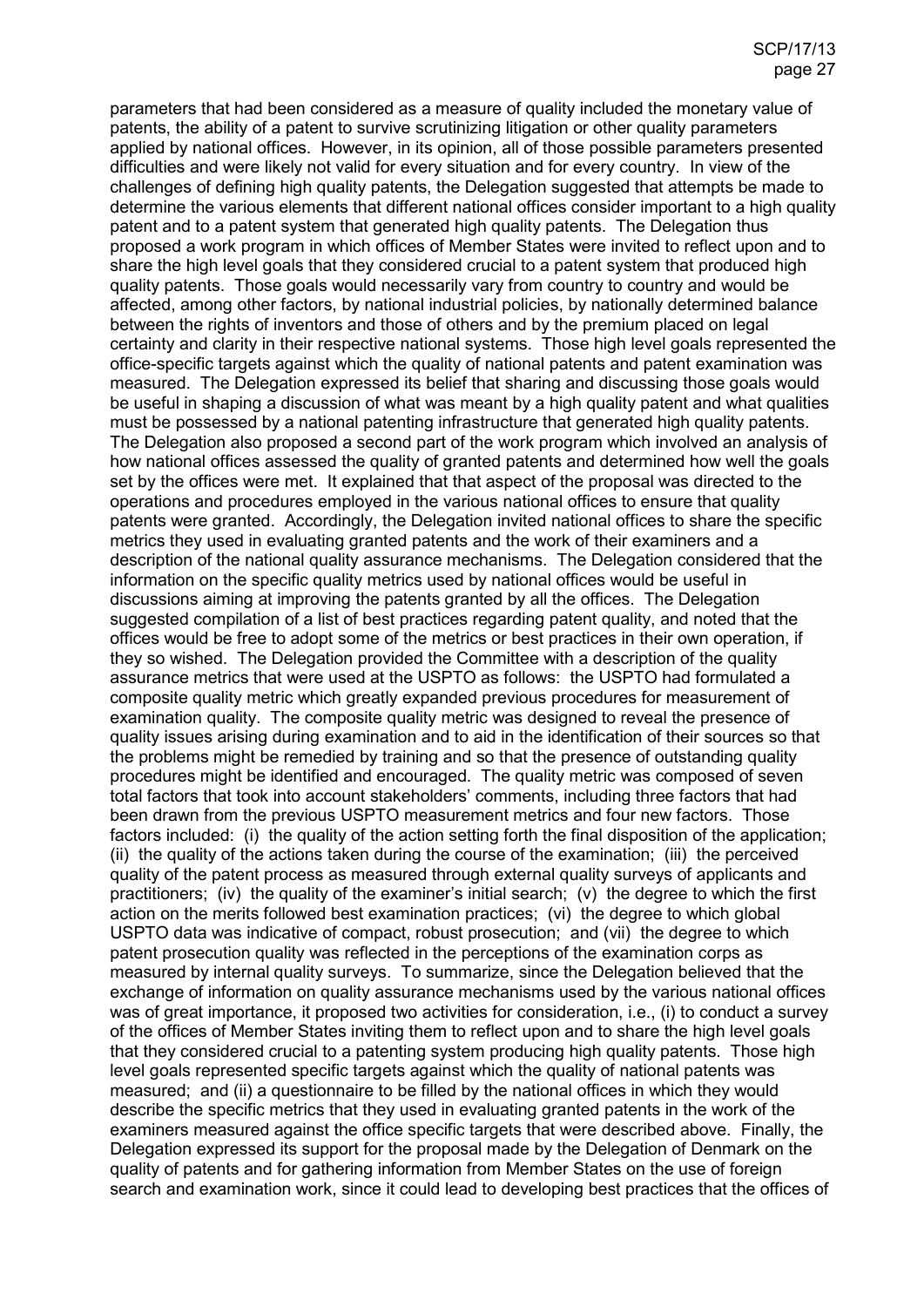Member States could discuss, study and adopt, if they so wished. In its view, such initiatives whereby a national office utilized the work done by another office to carry out search and examination of applications more efficiently could have a significant effect on the quality of granted patents. The Delegation explained that, for example, in its country, the PPH was the USPTO's most advance work sharing program which allowed applicants to request prioritization of the Paris Route applications when claims had been allowed in one of its bilateral partners. Under the PPH program, the Second Office could utilize, if it so wished, the search and examination results of a First Office, thereby avoiding duplication of work and expediting the examination process, while at the same time improving quality of the search conducted by the office and of the resulting examination. According to the Delegation, as of August 2011, there had been 5,481 PPH and 1,870 PCT/PPH requests filed with the USPTO, and its reviews had shown that the quality of patents granted under the PPH programs had been generally higher than for non-PPH patent applications. The Delegation expressed its willingness to share information and experiences on improving quality by using foreign work with other Member States, and to learn best practices that might be optionally adopted by offices.

78. The Delegation of Argentina stated that any work to be undertaken should bear in mind that Article 27.1 of the TRIPS Agreement stipulated that patents protected inventions that were new, involved an inventive step and could be applied in industry. By not defining what was meant by "inventions" or not defining the three requirements for patentability in the TRIPS Agreement, the Delegation observed that there was room for maneuver as to each Party being able to apply that Article according to its needs and its level of development. As a general concept, the Delegation expressed its belief that Member States could benefit from the flexibilities in the TRIPS Agreement with respect to the scope of the patentability requirements. The Delegation stated that the definition of the patentability criteria in accordance with national priorities was a basic tool that countries had for the promotion of new and inventive inventions. In its view, the adoption of high examination standards was crucial in a well-balanced intellectual property system, since it avoided the grant of patents that were too broad or did not involve an inventive step, which naturally had a negative impact on innovation processes.

79. The Delegation of Poland, speaking on behalf of the European Union and its 27 Member States, reiterated that opposition systems were important tools for ensuring the proper functioning of patent systems as it could contribute to improving patent quality and increasing the creditability of granted patents. To fulfill those functions, the Delegation considered that the opposition procedure had to provide a rapid, easy and cost effective mechanism for third parties to challenge the grant of a patent. While the PCT Working Group, at its fourth session, had supported the introduction of the third party observation system under the PCT as a pilot with the starting date for the service in early 2012, in relation to opposition mechanisms, the Delegation reiterated its preference to preserving the freedom of all WIPO Member States in deciding whether or not to introduce them into their national legislation. Since opposition systems could play a positive role in the proper functioning of patent systems and improving the quality of granted patents, the Delegation suggested the retention of the topic of opposition systems in the work program of the Committee. The Delegation expressed its interest in further exploring other procedures also mentioned in document SCP/17/9 but were not included in it, such as invalidation or revocation procedures and procedures related to the limitation of granted patents by the patentee. The Delegation therefore suggested that the Secretariat conduct another study dealing with those other procedures which also enabled the intervention of third parties in the patent granting procedure and thus contributed to improving the quality of granted patents.

80. The Delegation of Poland, speaking in its national capacity, stated that, in relation to the proposal made by the Delegation of Denmark, the possibility of having access to search and examination reports made by other national patent offices would undoubtedly contribute to increased quality of national search and examination reports, and thus would improve the chances for obtaining strong patents. The Delegation noted examples of the initiatives which could be undertaken to that effect as follows: (i) a list of web page addresses where prior art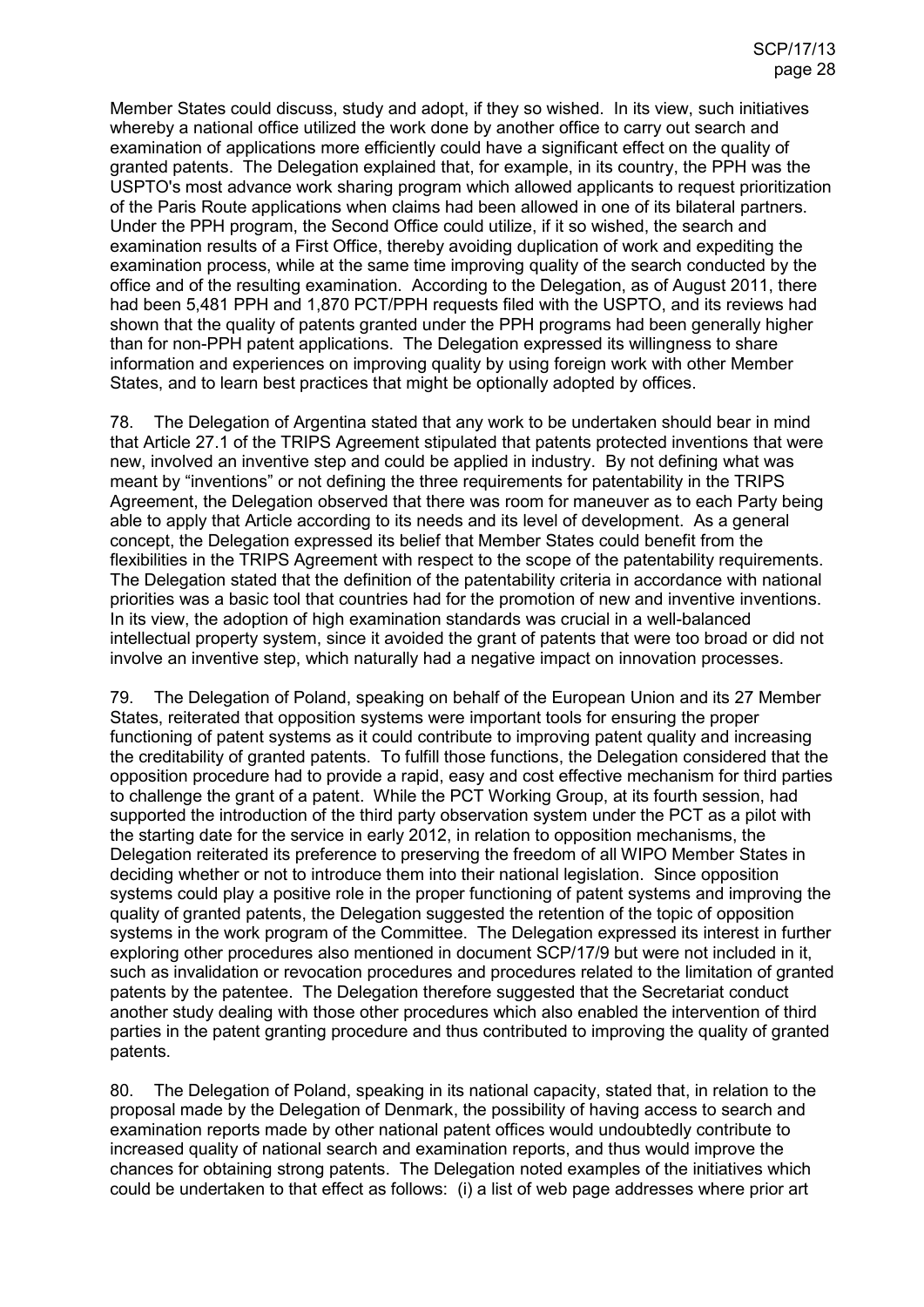search reports were made available could be established; (ii) the use of uniform rules for the preparation of search reports should be promoted; (iii) the preparation of the so-called preliminary written opinions should also be recommended; and (iv) with the view to eliminating language barriers, it would be recommended to ensure machine translations into English of the abstracts and preliminary opinions. The Delegation explained that a cooperation program of the EPO and the European Commission with national offices on machine translation as well as a cooperation project among national offices to create a joint platform of national patent registries, which would ensure quick access to legal status information of each country, were underway. The Delegation expressed its support for the action proposed in paragraph 6 of document SCP/17/7 (proposal by the Delegation of Denmark) which could complement the work plan for the SCP proposed by the Delegations of Canada and the United Kingdom. The Delegation informed the Committee that the Polish Patent Office had established a quality management system which was ISO 9001 certified, and which provided applicants and the public with the certainty that the Polish patent process was transparent and that patent products were uniform and met the goals set out by the Polish Patent Office.

81. The Delegation of Chile acknowledged the value of discussing a work plan on the quality of patents, since having high quality patents was essential for the correct functioning of the patent system. However, the Delegation expressed its belief that the discussion should be developed in a balanced way in view of the patentability requirements under the TRIPS Agreement and should by no means affect or limit the capacity of national offices to carry out their own search and examination or limit the application of the substantive patent law of each country. The Delegation therefore welcomed the statement made by the Delegation of Denmark, clarifying that its proposal was not intended to affect the independent activity of each office when examining patent applications, but to provide more information for a better examination of patent applications. With respect to the revised proposal made by the Delegations of Canada and the United Kingdom, the Delegation considered that the components regarding the development of technological infrastructure and exchange of information were particularly important for ensuring patent quality. In that context, the Delegation highlighted the great usefulness of initiatives in those areas for developing countries, for example, the PROSUR project in which Chile and other South American countries had been participating. The Delegation explained that the PROSUR project intended to use technological solutions proposed by WIPO to share patent information. In its view, the development of technical infrastructure in industrial property offices was an essential requirement for access to information that would ensure patent quality. Therefore, the Delegation considered it appropriate to highlight the importance of WIPO continuing to develop greater resources to implement IT solutions both for internal use in offices, such as the iPAS system, or between offices such as the WIPO CASE system. In that regard, the Delegation requested the Delegations of Canada and the United Kingdom to clarify the way in which their proposal dealt with the technical infrastructure development and the exchange of information on patents, and to provide more information on the way in which the proposal dealt with mutual access to databases for analyzing the state of the art as well as the way in which the problems of differences in languages and forms of applications were dealt with.

82. The Delegation of France aligned itself with the statement made by the Delegation of Poland on behalf of the European Union and its 27 Member States. Further, the Delegation supported the three-stage work program proposed by the Delegations of Canada and the United Kingdom. Regarding the first stage, i.e., infrastructure development, the Delegation considered that it was important to work on search tools and materials available in each office. On the second stage, i.e., exchange of information on the quality of patents, as stated by the Delegations of Portugal and Spain, the Delegation was of the view that it might be useful if the Committee could be informed about the work done by the European Patent Network on quality of patents. The Delegation also supported the proposal made by the Delegation of Portugal that a questionnaire be sent out to national offices in order to gather information on the processing of patents in national offices. In addition, the Delegation supported the collection of information on the way in which offices encouraged applicants to submit applications of better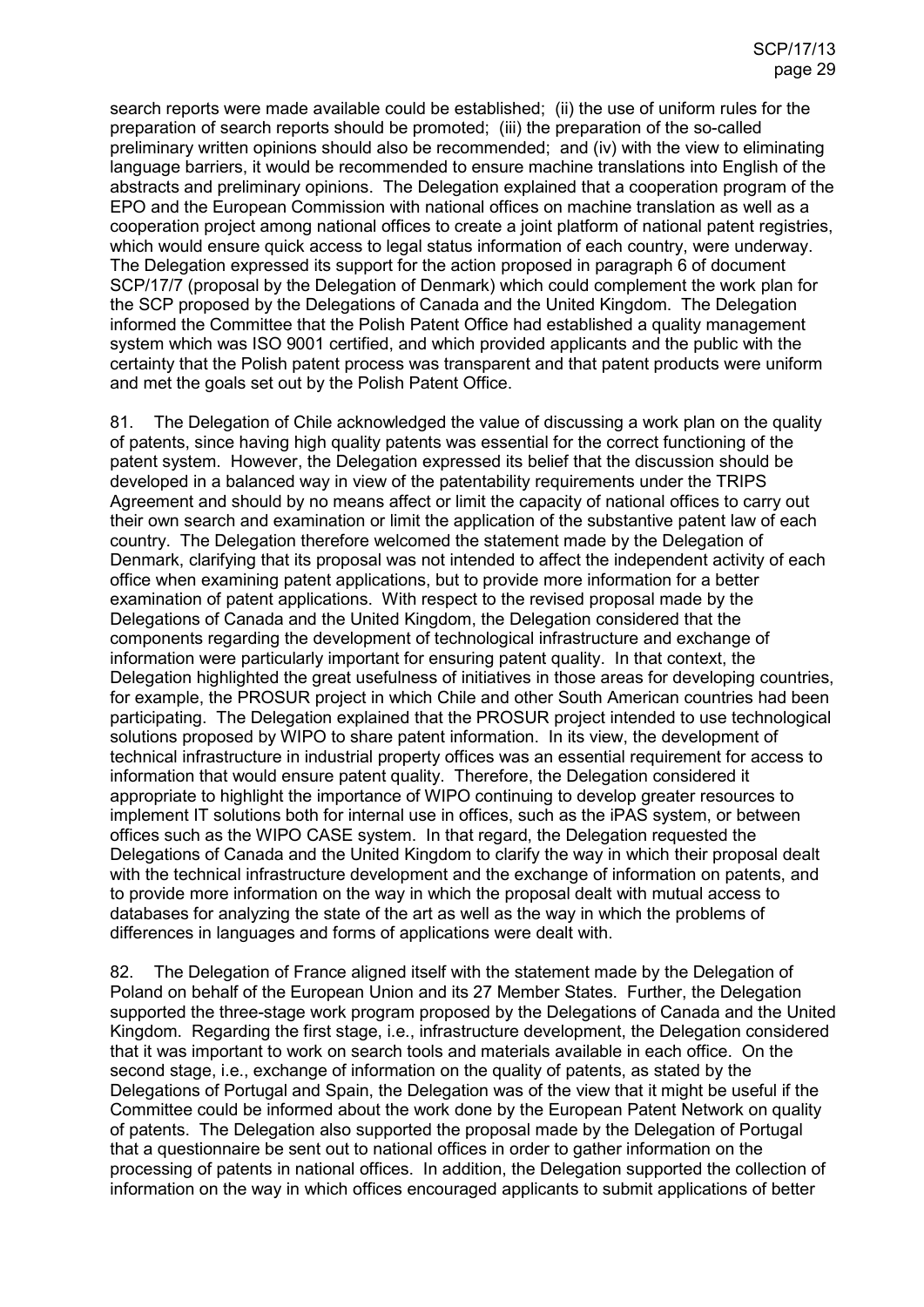quality, as suggested by the Delegations of Canada, Spain and the United Kingdom. Concerning the third step, process improvement, the Delegation was of the opinion that it should include issues regarding the application of patentability requirements in relation to the improvement of quality of patents and improvement of the quality of search. In its view, that would involve analyzing prior art and deciding whether or not an invention is new or non-obvious. As suggested by the Delegation of Spain, the Delegation also considered that a number of studies analyzing the inventive step requirement, for example, the way in which prior art and "a person skilled in the art" were assessed by offices, were needed.

83. The Delegation of Brazil informed that the Brazilian patent office (INPI) was one of the International Searching and Preliminary Examining Authorities under the PCT and shared information on patents. It stated that when discussing the issue of quality of patents, views of all parts involved and implications to the society as a whole should be taken into account. The Delegation also noted that it was important to preserve the necessary policy space in different Member States. Referring to the discussions held during the 16<sup>th</sup> session, the Delegation considered that the subject was paramount for all members, since the proper functioning of a balanced patent system which took into account the interests of society as a whole was the basis of the work of the Committee. The Delegation expressed its appreciation for the references to the WIPO Development Agenda recommendations in the proposals, as they showed that the Development Agenda was being mainstreamed in the diverse areas of activities in the Organization. As its preliminary comment on the proposals, the Delegation stated that more clarification on the definition of quality of patents was needed. It observed that document SCP/17/INF/2 compiled a range of different interpretations by the members: some members understood it with a focus on processes, while some others focused on work sharing. In its view, those interpretations were far apart regarding the premises and possible conclusions as well as possible ways of implementing a work program. Generally, in its view, the issue of quality of patents could be divided into two broad categories, one related to process, the other related to substantive issues. The Delegation therefore expressed the opinion that it was important for the Committee to know exactly what kind of definition could be adopted by the SCP. The Delegation shared the views of the DAG on patent quality, and expressed its preference to the work centered on operational aspects, databases and access to information on search and examination, infrastructure and capacity building.

84. The Delegation of Germany stated that defining quality of patents before entering into a debate on further steps might not be the wisest way to proceed in the Committee. It noted that, although seeking a definition in such a complex debate might be natural, the Committee found itself in a situation that the definition was very hard to find. Referring to its comment compiled in document SCP/17/INF/2, the Delegation explained its understanding of the criteria of quality that followed the lifetime of a patent, i.e., from the application through the examination procedure into the phase of litigation of the patent, bearing in mind that quality of patents was an issue too complex to bring down to a single definition. In its view, such an approach might also be confirmed by the views expressed by some delegations that patent quality interlinked and depended on the situation in each country. Regarding the proposal made by the Delegation of Denmark, the Delegation welcomed that proposal, and noted that using foreign work results must not lead to dependency between different offices. The Delegation, however, was of the view that, from a practical point of view, the risk of dependency was rather small, since using foreign work results did not mean using the results of the examination in total. In its opinion, an examiner was put into a situation to have a hint on how to continue his own work and where to put his efforts, and therefore, that kind of cooperation did not take away work from national examiners.

85. The Delegation of China considered that raising quality and service of patent offices was very important for all countries. The Delegation expressed its belief that the SCP could carry out in-depth and comprehensive research and study on the issue so that all countries could exchange views and increase capacity in that regard. The Delegation suggested that the SCP first collect information from all countries, and then work out a questionnaire to provide a basis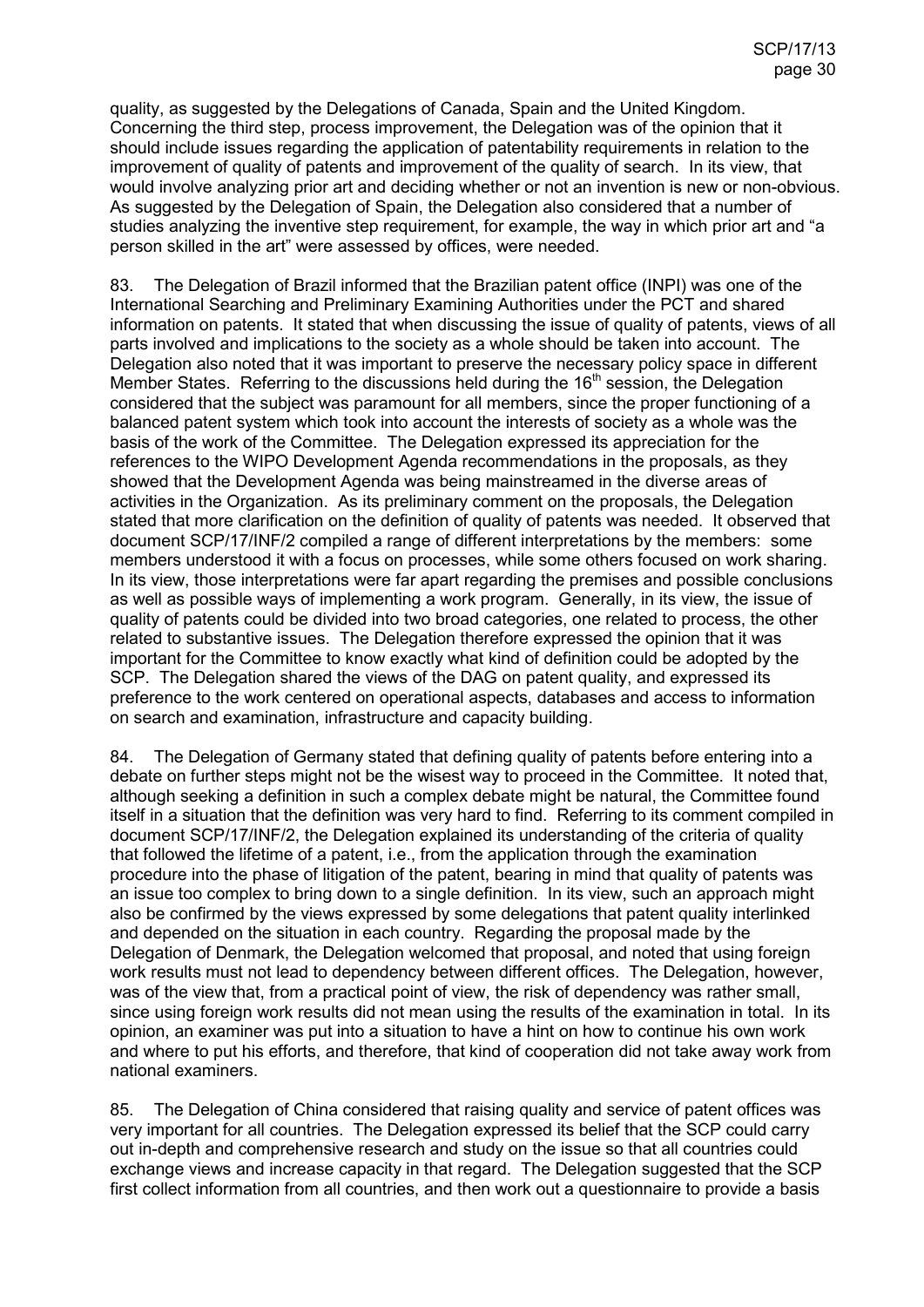for future work. With regard to the proposal made by the Delegation of Denmark, the Delegation stated that using search and examination results prepared by other offices would be beneficial for improving the quality of patents. It noted that the law in China requested that applicants should provide information on their corresponding applications filed with foreign offices, and expressed its willingness to share its views, experience and practices in that regard.

86. The Delegation of Switzerland stated that opposition systems and other similar mechanisms had an important role to play in guaranteeing the quality and credibility of patents, and provided a rapid, easy and inexpensive method for opposing a patent, thereby enhancing patent quality. In continuing to work on that topic at the next session of the SCP, the Delegation endorsed the proposal made by the Delegation of Poland on behalf of the European Union and its 27 Member States, and stated that the Committee should look in greater depth at the various mechanisms that were referred to in document SCP/17/9, including the re-examination system.

87. The Delegation of the Republic of Korea stated that quality of patents was one of the most important issues in a patent regime. It found the criteria suggested by the Delegation of Germany in document SCP/17/INF/2 interesting. The Delegation noted that the Korean Intellectual Property Office had been focusing on the enhancement of patent quality from the Office's perspective by improving its examiners' prior art search technique, analysis of search results and communication between examiners and applicants. To enhance quality of the legal provisions, its country was amending the Korean Patent Act to be written in easy legal terms so that it would be understandable by all parties concerned. Further, the Delegation observed that the PPH allowed intellectual property offices to benefit from the work previously done by other offices, thereby reducing workload and improving patent quality. The Delegation noted that it planned to expand the number of PPH partner countries from nine to ten, and PCT/PPH partner countries from one to two, next year. In its view, further discussions on that issue would help each Member State understand the term "quality of patents" and improve quality of patents.

88. The Delegation of Pakistan expressed its appreciation for the revised proposal submitted by the Delegations of Canada and the United Kingdom and the linkage made between the proposal and the Development Agenda recommendations. Further, the Delegation welcomed the proposal made by the Delegation of Denmark and the effort to move towards the understanding of usable foreign search and examination works. The Delegation expressed its belief that those were very important concepts which needed to be looked at later at some stage. The Delegation considered that discussions related to quality of patents had to keep two important issues in perspective: (i) all parts of society were involved in that matter; and (ii) the necessary policy space for national policies should be left. Referring to paragraphs 10, 11 and 12 of document SCP/17/8 and the discussion held on the definition of quality of patents, the Delegation observed different perspectives and various elements that could be incorporated into the concept of quality of patents. In order to better understand the concept before working towards finalizing the work program on the issue, the Delegation suggested compilation of those elements that Member States considered as parts of the concept of quality of patents.

89. The Delegation of Zambia associated itself with the statement made by the Delegation of South Africa on behalf of the African Group. The Delegation sought clarification from the Delegations of Canada and the United Kingdom regarding the added value of their proposal for the work of the Committee in relation to the work being undertaken by the PCT so that it was clear that the work in the SCP was truly complementary. The Delegation further requested the Delegations of Canada and the United Kingdom to provide additional information on the envisaged work relating to improvement in quality of patents where technical infrastructure development was a key to attaining that objective. The Delegation raised the question as to how the work of the Committee could contribute to the creation of a framework of enhancing the Development Agenda goals, in particular, recommendation 10 relating to the capacity building for patent offices and recommendation 11 on technical assistance. The Delegation also sought clarification as to what was meant by "giving guide to interested and willing Member States" if the work envisaged was to ensure that both developed and developing countries benefited from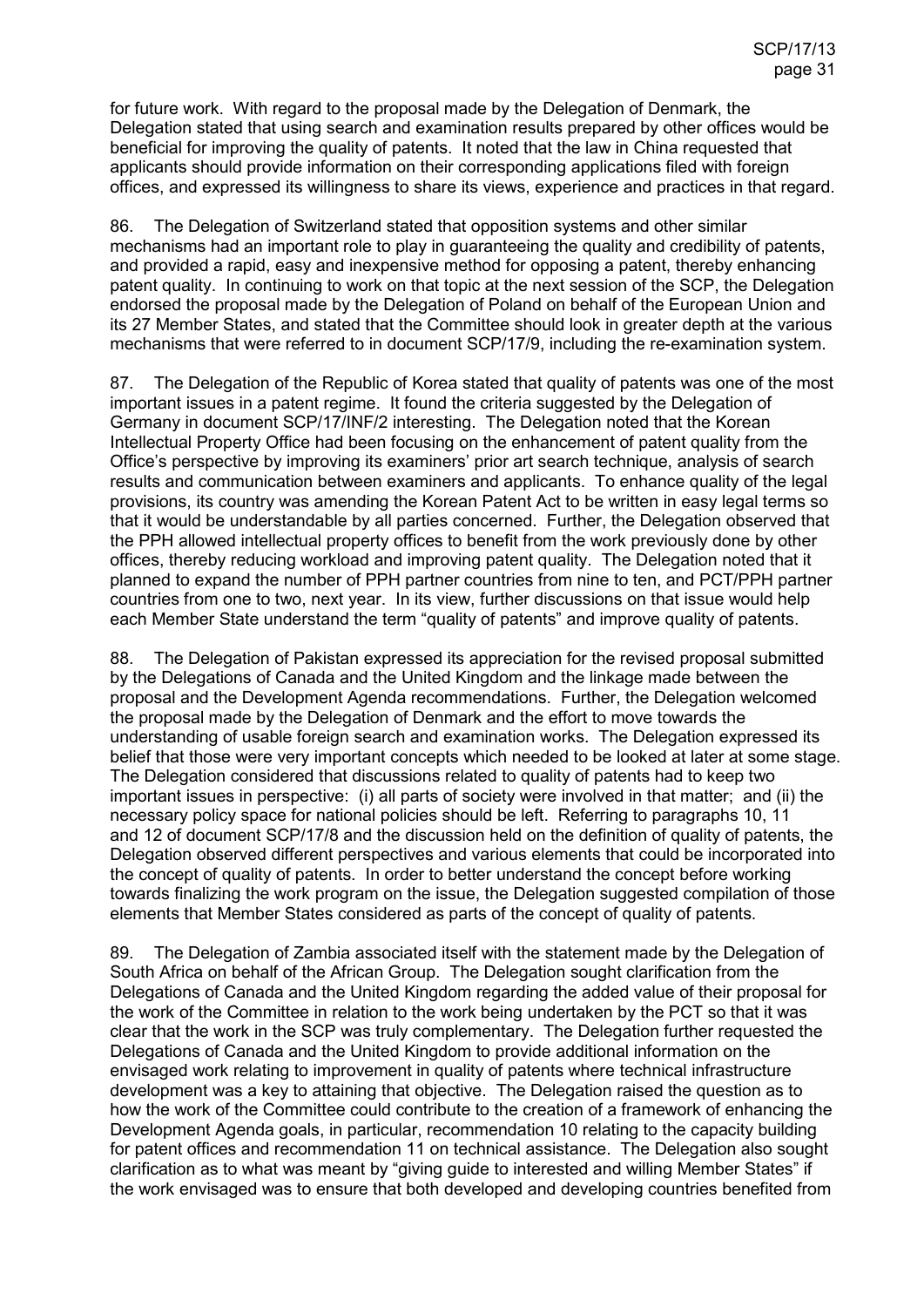improving the quality of patents. In addition, the Delegation requested more information about the questionnaire proposed by some delegations with a view to clarify the meaning of quality of patents in various jurisdictions, in particular, the usefulness of such a questionnaire and the kinds of information sought through the questionnaire.

90. The Delegation of Singapore stated that it continued to be supportive of the revised proposal submitted by the Delegations of Canada and the United Kingdom. While the Delegation considered that the definition of quality of patents was needed in order to provide the foundation for discussions, it appreciated the difficulty in developing a comprehensive definition that was acceptable to all Member States. The Delegation was of the opinion that the broad definition provided by the Delegations of Canada and the United Kingdom was a good starting point, and was indicative of the wide ranging nature of the issue. The Delegation supported the suggestion to keep the definition open for further comments and suggestions. In its view, a substantial amount of work could be envisaged under that broad definition. In order to focus on the commencement of work, the Delegation suggested that work be initiated under the following sub-definition: the processing of patent applications and the issuance of patent grants in compliance and consistent with each jurisdiction's legislation and obligations. The Delegation stressed that the objective of that sub-definition, which would be covered under the umbrella of the broad definition put forward by the Delegations of Canada and the United Kingdom, was to ensure, as far as possible, that patent applications were processed and patents were issued in accordance with a Member State's own substantive patent law without any need to harmonize substantive patent laws. The Delegation also supported further work under the three main components in the proposal by the Delegations of Canada and the United Kingdom. Further, the Delegation observed that the statement made by the Delegation of Algeria on behalf of the DAG was consistent with its view expressed during the previous session of the SCP. In its view, either as a separate fourth component or as an underlying element of each component, training programs needed to be given due consideration and developed accordingly. In addition, the Delegation expressed its support for the proposal made by the Delegation of Denmark. It considered that the sharing of search and examination documents for examiners' consideration while respecting differences in national patent laws and interpretation was an important work element, and would help examiners conduct a good examination. The Delegation stated that since Singapore had experience in the use of foreign search and examination reports as well as contracting out examination work to other patent offices, it looked forward to sharing its experience in that regard. The Delegation further noted that its country had concluded PPH agreements with certain offices and was also part of the ASEAN Patent Examination Cooperation Initiative (ASPEC). It explained that, under ASPEC, ASEAN Member States who had different levels of experience and who had, or might not have, their own examiners had developed a framework under which search and examination reports in one Member State could be referenced in another Member State to assist in the examination process, and expressed its willingness to share its experience and perspectives on those initiatives, in particular, benefits to a small patent office.

91. The Delegation of Mexico stated that the use of work done by other offices might affect the quality of granted patents, provided that it was seen as an additional tool in guiding the work of examiners in their search and examination work. In its view, such use should not lead to harmful dependence, and the patentability criteria applied in each patent office had to be considered. The Delegation noted that it had concluded PPH agreements with Japan, Spain and the United States of America, and offered its results of substantive examination and search to the Central American offices, so as to provide information that was useful and which could be used as a guide by those offices in their search and examination work. The Delegation also associated itself with the question raised by the Delegation of Chile on the various aspects of the work plan proposed by the Delegations of Canada and the United Kingdom.

92. The Delegation of Spain stated that, with respect to the opposition systems, the Delegation suggested that the study be extended to subjects such as the lodging of appeals against the grant of a patent before national patent offices and the limitation of granted patents,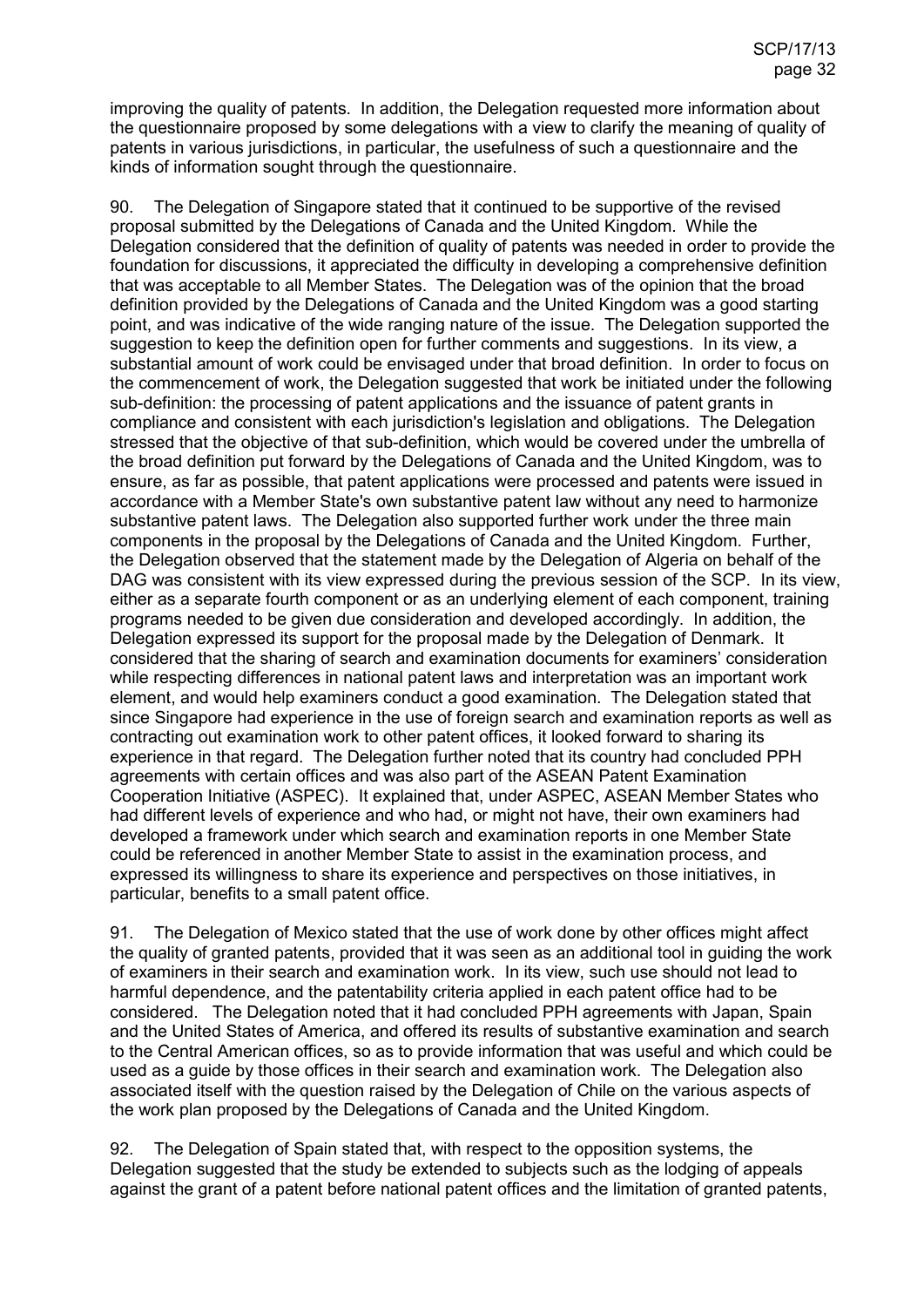the latter being of particular interest to its country in view of the possible introduction of such mechanism in the national legislation in the future.

93. The Delegation of India considered that the revised proposal submitted by the Delegations of Canada and the United Kingdom needed further assessment for its implications on national patent laws and national interest of the Member States. With respect to the broad definition of quality of patents suggested by that proposal, the Delegation stated that it was not desirable to include the judiciary in the work program of the SCP. In its view, the broad definition did not focus on the main issue of the application of high threshold level for granting patents (i.e., patentability criteria) to ensure that patents were only granted to truly inventive products and processes. The Delegation therefore observed that the proposed criteria of quality of patents and work program was impractical and could not be applied globally. In its view, quality of patents was a complicated process, as it gave relative understanding depending upon the applicable national patent law. Moreover, a patent that was granted in one country did not necessarily need to proceed for grant in another country, as it might fail to comply with the provisions of the patent law of that country. Therefore, the Delegation was of the opinion that it might not be correct to conclude that an authority which decided to grant a patent on a particular invention was correct and another authority which decided otherwise was wrong, or *vice versa*. For example, the Delegation explained that, under Section 3 of the Indian Patent Act, a mere new use of a known substance, business methods, computer programs *per se*, methods for treatment of human beings and animals, a new form of a known substance, a new derivative of a known drug molecule not showing any enhancement in the known efficacy in respect of properties, were not allowable. During the examination stage, some of the said inventions might be drafted by the applicant as a "process" in order to obtain a patent, and examiners had to remain cautious not to be influenced by such attempts. The Delegation, however, pointed out that, in other countries, those types of claims might be allowed, and therefore, in its opinion, criteria of the quality of patents and the work program as proposed could not be applied uniformly to all cases either within the same patent office or among different patent offices. The Delegation further observed that, in the context of the PCT, sometimes, different conclusions were made in international reports or written opinions prepared by the same international authority on the same invention during the International search and international preliminary examination phases. Noting that the PCT written opinions were non-binding, the Delegation was of the view that it would not be appropriate to harmonize the quality of patents at the international level. Referring to the suggestion in the proposal that patent offices should develop a client-relationship with applicants, the Delegation observed that patent offices were public offices, which were supposed to work independently in a transparent and accountable manner and were guided only by the Statute reflecting public policy concerns so that they did not base their decisions or functioning on the extraneous opinions. Therefore, in its view, such relationship might spoil the independence of a patent office. With respect to the proposed work plan for the SCP on the technical infrastructure development, in particular, the description found in paragraph 15 of document SCP/17/8, the Delegation stated that, while it was indeed important to have good technological infrastructure to enhance the capability of patent offices to access information for the purpose of examining patents, it was equally (and often more) important that patent offices applied the information as per their domestic laws. Further, in its view, it was not just a matter of developing technological infrastructure but also a matter of being able to access patent databases. The Delegation considered that developing countries often had poor access to databases, which were often costly and, thus, had to rely on freely available search systems that were meant for the general public. In addition, in upgrading technological infrastructure, the Delegation observed that the issue of sustainability of such infrastructure in terms of costs, maintenance and expertise were primary issues that needed to be considered. The Delegation requested further clarification on the concrete activities under the proposal with regard to technical infrastructure development, as no details were provided. Further, the Delegation stated that, prior to embarking on mandating the building of infrastructure development, it was important to obtain some basic understanding of the baseline with regard to infrastructure that already existed in countries as well as challenges faced by countries in that regard. With respect to the proposed work plan for the SCP on the information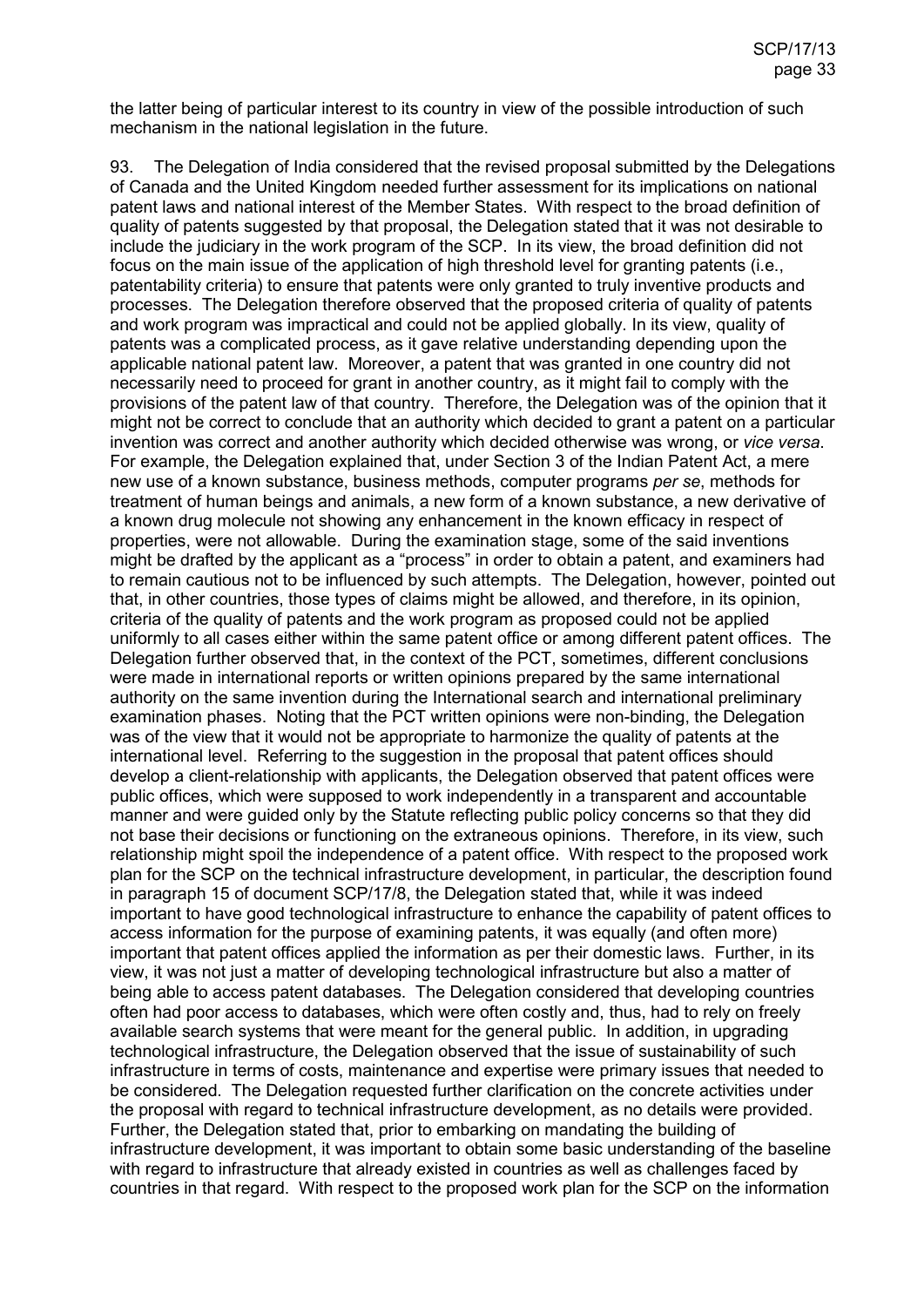access and exchange on quality of patents, in particular, the description found in paragraph 16 of document SCP/17/8, the Delegation observed that that component of the proposal was intended to improve administrative processes and operations to please users of the patent system (i.e., applicants) and to make it more right-holder friendly, presumably by a speedier granting of patents, simpler requirements for patent applicants etc. In its view, such an approach was problematic, as the function of the patent office was not to serve the users of the patent system alone but to ensure that patent applications were processed and examined as per requirements under the national law which was designed to meet national objectives and to benefit the society as a whole. The Delegation observed that most of the patent holders originated from developed countries, and as such, collecting views and experience from the users relating to quality of patent office processes and operations and sharing them with the Committee for further consideration, in effect*,* would simply revealed how right holders assessed the quality of work of national patent offices, giving them undue control in that regard. The Delegation was of the view that such use of opinions from users might be unrealistic, ill-informed, biased or intended to put pressure on a patent office. It noted that, since, presumably, it would also reveal complaints about the speed of patent granting, complex procedures etc., such an information sharing exercise was likely to provide an opportunity to press for more standards with regard to patent processing and examination. The Delegation considered that there was no need to have any formal arrangements for the purpose of access to, and exchange of, information as stated in the proposal, but that such information should be made available in the public domain by each office so that the interested parties, including patent offices of other countries, could access it and could also be shared with WIPO and under bilateral and multilateral agreements. With respect to the component of process improvement in the proposal, the Delegation stated that the issues related to procedures and parameters of grant and relevant processes beyond grant, for example opposition procedures, were best dealt with under the national laws which were subject to change and flexibilities provided under international agreements. The Delegation observed that many countries had amended their laws from time to time to suit the national and public interest. For example, India had amended the Patents Act 1970 in 1999, 2003 and 2005 to be in compliance with the TRIPS Agreement and also to streamline the pre-grant and post-grant patent procedures. The Delegation further noted that all Member States had upgraded their patent laws complying with the TRIPS Agreement, the work of one country was freely available to other countries through e-access, ISA/IPEA reports were available during the national phase, global patent databases were available to conduct effective prior art search, patent examiners were having a fair amount of training about the applicable national laws and there were stringent legal mechanisms available in each country for monitoring granting patents and refusing patent applications. In view of the above, in its view, there appeared to be no need to issue directive suggestions to other countries on process improvement through the mechanism as provided in the proposal. In conclusion, the Delegation summarized its observations and recommendations as follows: (i) quality of patents might vary from one office to another. Therefore, it remained country specific and needed to be dealt with by the respective national patent laws; (ii) there appeared to be no further need to have additional monitoring mechanism on the quality of patents, on the work of national patent systems and on decisions taken by the respective patent office by way of implementing the proposed criteria of quality of patents and work program in all countries, as provided in the proposal made by the Delegations of Canada and the United Kingdom; (iii) such additional mechanism might simply amount to undue interference and prejudice the decisions of the national patent offices, and the proposed work would be rather a premature and hasty step; (iv) Member States might be wary of the initiatives in the proposal that appeared to aim at encouraging a country's patent office to substantially rely on, or to simply endorse, the work of other countries in the examination of patent applications; (v) Member States might also be wary of those initiatives that appeared to be extra user-friendly and allowing users' influence and pressure in assessing the quality and the overall functioning of respective office. Those initiatives might lead patent offices focusing on speedy patent grants or simplifying patent granting processes in order to enable right holders to obtain quick patent grants; (vi) prior art search was of vital importance in assessing patentability of the claimed subject matter and the same should be conduced with utmost care to avoid wrong grant of patents. Given that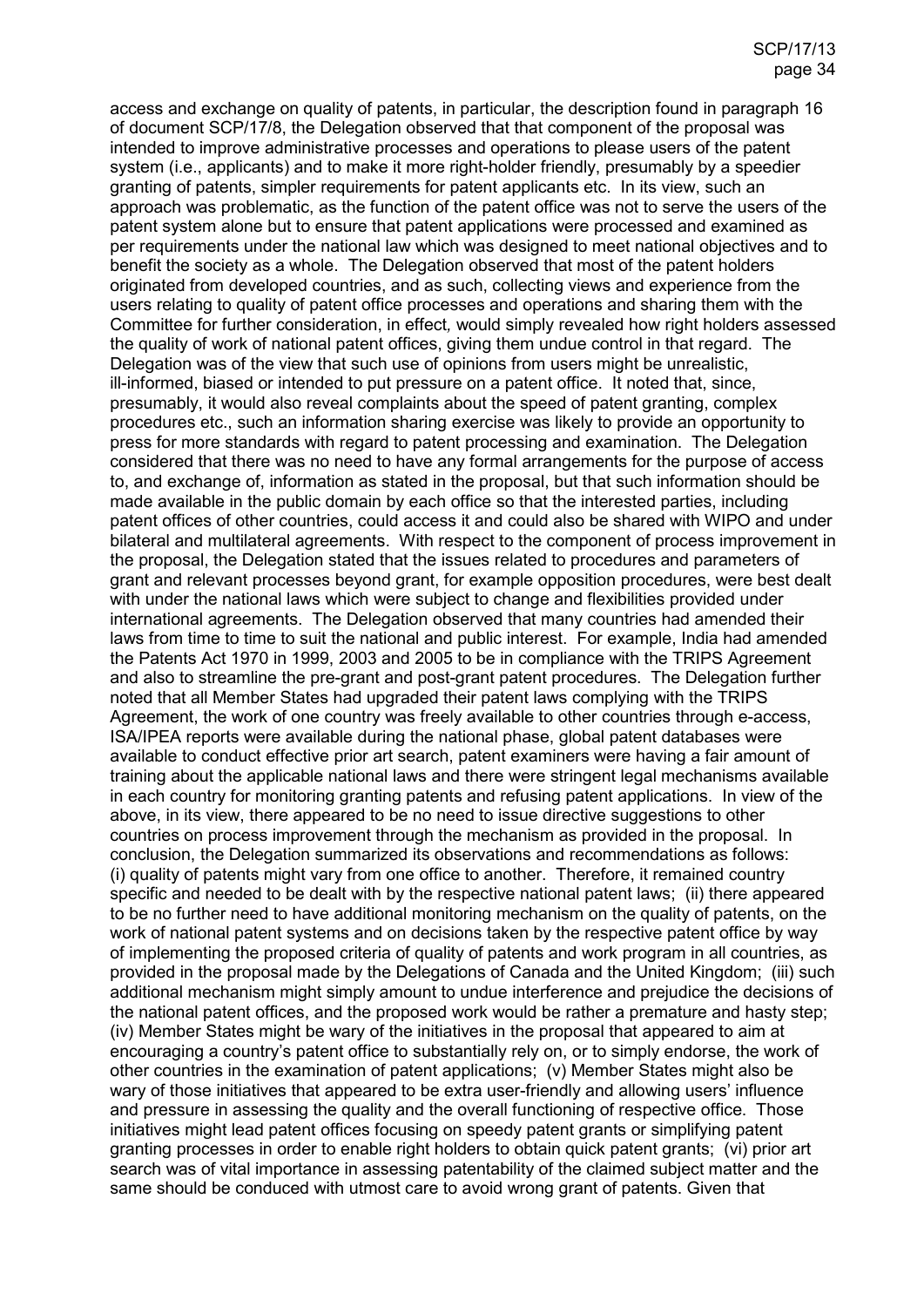developing and least developed countries lacked financial and technical resources, assistance should be provided to improve the institutional capacity of national patent offices and to strengthen search facilities in accordance with the needs of developing and least developed countries. Examination, grant and post-grant processing could then be conducted in an effective manner in accordance with the applicable national laws. Such assistance could be provided through WIPO mechanism by, for example, providing access to patent and non-patent databases or making the search engines available; (vii) it might be a good idea to conduct a study by WIPO on the current state of affairs as regards the technological infrastructure of patent offices for accessing information required for examination of patent applications. The survey should also look at the cost of accessing information for patent examination purposes. The study should also contain problems faced by patent offices, especially developing country patent offices, with respect to technology infrastructure, prior art search and accessing patent information.

94. The Delegation of Nepal stated that although its country had initiated the process of granting patent rights almost 55 years back with the enactment of the Patent, Design and Trademark Act, its country could not materialize it in the real sense for its economic development. The Delegation noted that a new industrial policy had provided the establishment of a separate independent intellectual property office to manage patents and quality of patents. Further, in line with the new industrial policy, the Delegation stated that its country would review the patents law. The Delegation expressed its belief that the  $17<sup>th</sup>$  session of the SCP would be useful and beneficial to contribute to its national effort in reviewing institutional and legal frameworks. Regarding the revised proposal by the Delegations of United Kingdom and Canada on quality of patents, the Delegation expressed its wish to seek further clarification on, and simplification of, the definition of the term "quality of patents". The Delegation, however, supported the revised proposal, in particular, regarding the three main components in the proposal. The Delegation was of the view that the lack of technical infrastructure was a major problem to carry out the patent related activities, in particular, for least developed countries (LDCs) such as Nepal. The Delegation suggested focusing on enhancing the capacity building of required human resource to handle patent-related issues efficiently. In addition, the Delegation considered that another problem for LDCs was the lack of access to patent information and quality of patents. Even if patents and quality of patents were very important elements for the economic development of the country, in its view, its country was still in the phase of raising public awareness of patent rights and quality of patents. The Delegation expressed its belief that technical infrastructure development, access to patent information and process improvement were the prerequisites for the quality of patents. Regarding the proposal by the Delegation of Denmark, the Delegation considered that using search and examination results prepared by other offices was important in maintaining a higher level of quality of patents. However, the Delegation stressed the need to keep in mind the affordability and sustainability of such use for the LDCs.

95. The Representative of the EPO expressed its support for the statement made by the Delegation of Poland on behalf of the European Union and its 27 Member States, and the Delegation of the United States of America on behalf of Group B. The Representative echoed the views of those Delegations by stating that quality of patents was a significant parameter of any patent system, and as such, a priority of strategic nature for the EPO and the prerequisite for utilization of available work. In his view, a pragmatic approach to the options for enhancing quality by means of cooperation among patent offices held great potential for the materialization of benefits for all stakeholders, particularly users and patent offices alike. The Representative reiterated his readiness to share with the Committee the valuable experience obtained within his Organisation with the establishment of the European Quality Management System and the development and use of a matrix. The Representative explained that the primary objective of the European Quality Management System as an element of the European Patent Network was to support the national patent offices of the Contracting States of the European Patent Convention (EPC) as well as the European Patent Office to continuously improve the quality of the products and services during the entire duration of the patent granting procedure and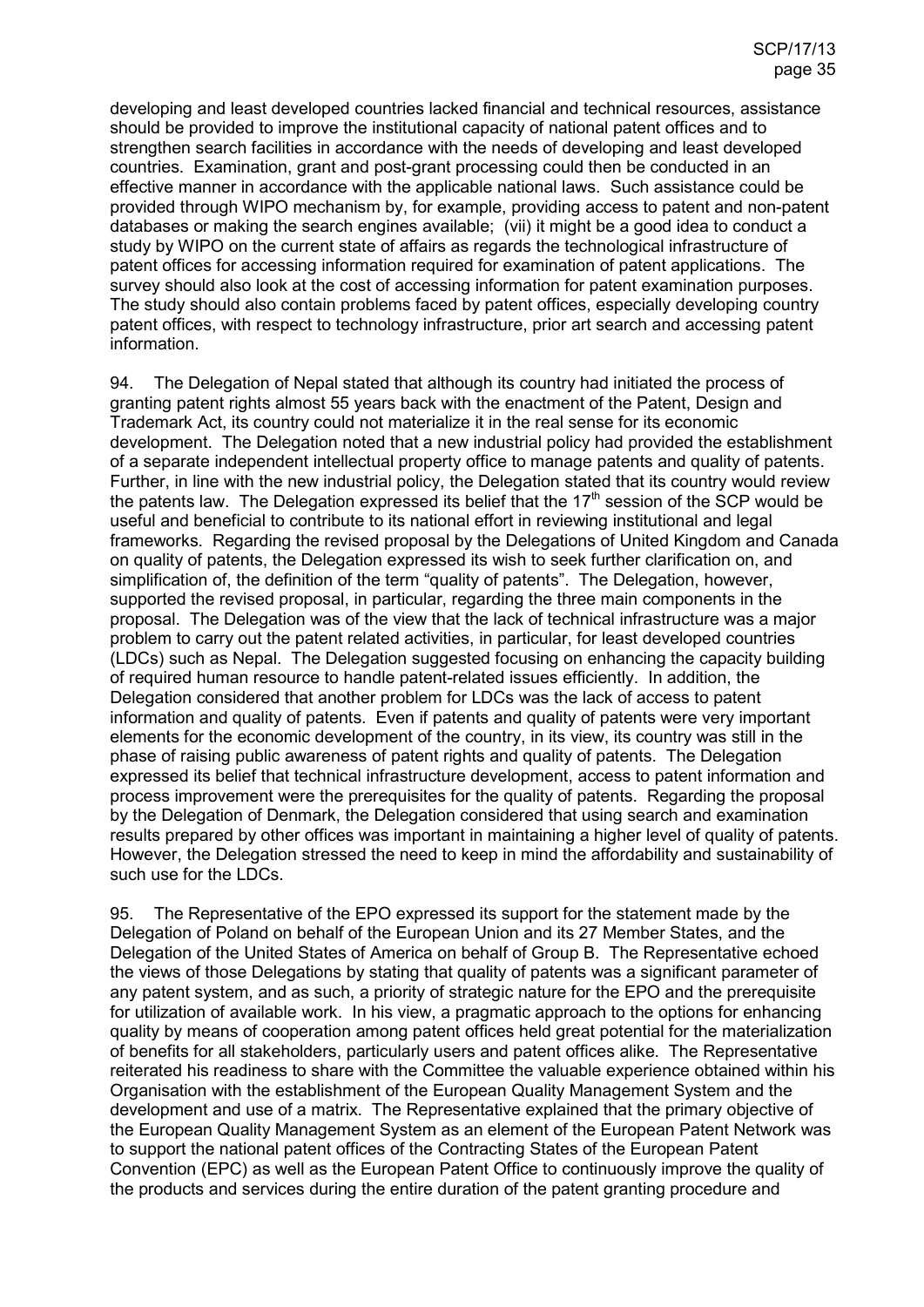thereafter. Further, the Representative made reference to the work ongoing both within the Trilateral as well as IP5 Cooperation, addressing significant quality-related issues and aligning the quality standards of the offices involved to the extent practicable.

96. The Representative of KEI stated that WIPO should consider: (i) gathering information on the costs of litigation to challenge the validity of patents; (ii) creating a database to share information on the cases where litigation had resulted in the invalidation of patents; and (iii) a system whereby the presumption of patent or patent claim validity would change if a claim were to be found to be invalid as a consequence of litigation in another country.

97. The Representative of AIPLA expressed his appreciation to the Delegations of Canada and the United Kingdom as well as the Delegation of Denmark for bringing quality into focus, especially for users, industry and the public. The Representative stated that, in general, he supported the combination of both substantive and procedural factors in consideration of quality. However, the Representative considered that the definition of quality as phrased to focus on offices might not provide the most relevant guidance for all those having the shared responsibility for the vitality and integrity of the patent system, including users, inventors, practitioners, the offices and the public at large. In his view, there should be greater emphasis on quality in connection with the filing and prosecution of patent applications, which included the quality of a patent application as filed, including its form and content, as well as the quality of the examiner's search and examination and the applicant's responses. Further, the Representative suggested that any consideration of the quality be extended beyond the application prosecution process itself and include post-issuance activities, including appeals and the quality of post-issuance proceedings such as oppositions and re-examination, thus the inquiry would more appropriately concern quality of patents and patent applications. The Representative considered that the process for achieving a quality patent right is: (i) iterative with activity prior to filing, during prosecution and after issue; (ii) cooperative; and (iii) adversarial at times. Therefore, in his view, the quality of a patent right extended beyond validity and included concepts of predictability and legal stability. The Representative stated that putting a focus on actions in an office might be too narrow, as it appeared to concern only procedural and transactional aspects without considering infrastructure, training, work sharing and cultural factors that had a direct impact on quality during prosecution. In his view, quality would be enhanced when there was an appropriate combination of both substantive and procedural quality that involved the office, applicants and the public. The Representative was of the view that the achievement of quality as an absolute matter might be elusive, especially in view of existing limitations on the patent search and examination process due to differences among the offices in law, language and procedure, inadequacies of infrastructure and human factors, and given the dynamic and independent process of innovation in any given technology that took place concurrently around the world. The Representative noted that while the quality of the patenting process and the resultant quality of the patent right at any given point in time might be achieved only as a relative matter, it should be a primary task during the examination process to ensure that the description and enablement requirements for an application were fully met and that the claims were clear, concise and effective in defining over the available prior art. As to the prior art, the Representative stated that the achievement of absolute quality for the patent right should be the goal that drove investment, training and procedural initiatives for the patenting process. In conclusion, the Representative stressed that those efforts towards quality were the ones to be studied, measured and consistently modified on the basis of the feedback.

98. The Representative of ICC referred to its Policy Statement regarding cooperation between patent offices and prior art searching of patent applications, dated June 28, 2010, which was available on the ICC website.

99. The Representative of AIPPI expressed his support for the revised proposal on the quality of patents submitted by the Delegations of Canada and the United Kingdom. The Representative noted that quality of patents was a very important topic not only from the offices' point of view but also from the applicants' and the general public's points of view. The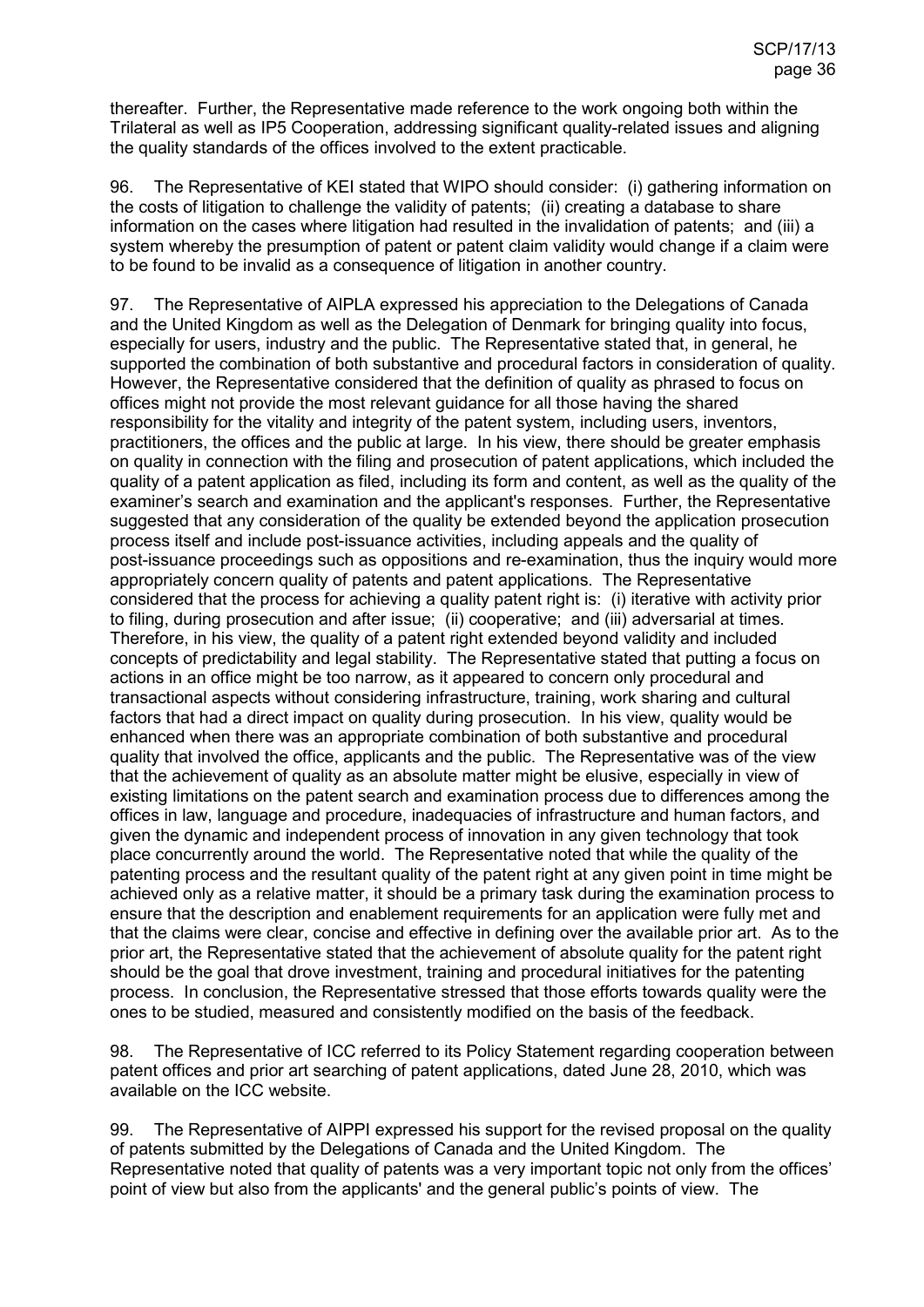Representative supported quality management programs described, for example, by the Delegation of Denmark, since the primary focus of the process improvement component was on search and examination processes in patent offices. The Representative also supported worksharing between offices as an efficient means to improve quality of examination, while also contributing to reducing backlog of examination. In that regard, the Representative supported the position paper recently submitted by FICPI. The Representative considered that the ability of mutually exploiting search and examination results could be improved if patentability requirements were made more uniform. The Representative informed the Committee that, a couple of weeks earlier, AIPPI had for the first time adopted the resolution on the inventive step requirement in its Annual Meeting in Hyderabad, India. Further, the Representative noted that AIPPI had recently adopted other resolutions which were also relevant to patent quality and opposition systems.

100. The Representative of IPO noted that his organization was a part of the Trilateral Industry Group representing the industry of the United States of America, together with AIPLA. The Representative informed the Committee that the Trilateral Industry Group had submitted a paper to the Trilateral Offices on patent quality about a year ago, and highlighted a few points from that paper. First, the Trilateral Industry Group paper noted that a quality patent or a quality patent right was a patent that satisfied all of the legal patentability requirements. Patentability requirements included, for example, novelty, inventive step or non-obviousness and description requirements. Claims of a quality patent would be found valid, if subsequently reviewed by a patent office or a court. While patent quality was often determined separately for each patent, when a patent was granted with one or more claims that failed to satisfy one or more of the patentability requirements and they were found to be invalid, that patent could be said to have low quality. The paper therefore suggested ways to improve quality and to increase the likelihood that the all patented claims would be valid. The Representative considered that the number of low quality patents would be reduced if applicants improved the quality of their applications and filed patent applications which had fully satisfied the applicable patentability requirements. Therefore, the Trilateral Industry Group was of the view that patent quality was including the quality of patent applications, the quality of search and the quality of examination. In its view, the quality of patents, which must be distinguished from the monetary value of the patents, also included the concepts of predictability and legal stability of the patent right. The Representative explained that well-defined metrics would provide an essential resource for gauging the quality at various stages of the patenting process. In the opinion of the Trilateral Industry, patent quality was a shared responsibility from the time an invention was created, moved into the patent granting process up to the enforcement process, during which inventors/applicants and their patent attorneys and many other parties, including patent offices, courts and third parties, were involved. The Representative stated that the paper also provided recommendations for each of the actors in the process. With respect to applicants, it was noted that the applicants should thoroughly analyze the prior art at their disposal, prior to filing patent applications, and should draft patent applications as far as possible in a standard format, preferably in line with the PCT and the common application format recently proposed by the Trilateral Group. The applicant should clearly state what the invention was and what made it a patentable invention. The Representative considered that, since a patent application was a complex legal document, the services of a qualified and experienced patent attorney were essential. Regarding patent offices, the paper recommended that patent offices should ensure independent search and examination and not depend solely on the applicant's search or analysis. The patent offices should share results with other offices in real time and, to the greatest extent possible, avoid duplication of effort. Further, the paper suggested that patent offices provide incentives for quality work by examiners. In terms of courts, the paper recommended that courts should render clear and explicit decisions in patent cases. Finally, for the public, the paper suggested that a company cooperate with patent offices on training programs for examiners and for newer, complex technologies, and that training courses be taught by scientists and engineers. The paper also recommended that members of the public should submit prior art analysis during the permitted time periods before or after grant, and that companies should consider donating databases of non-patent prior art publications such as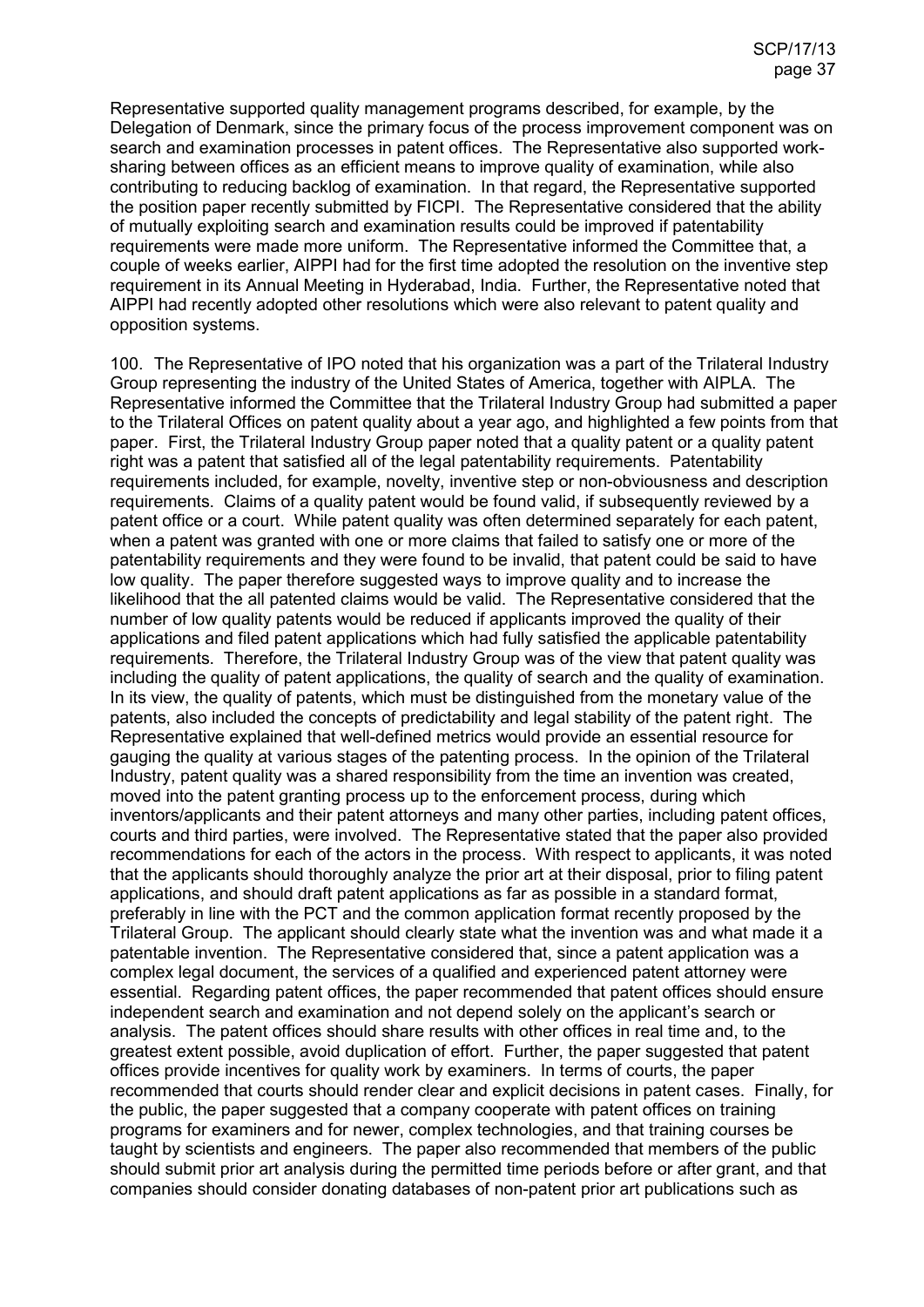scientific and technical journals. It was also recommended that patent offices should improve the examination procedure by widely collecting prior art information from the public, such as peer-to-patent programs offered by certain patent offices.

101. The Representative of FICPI looked forward to taking part in the discussions on the issue of patent quality which was a very important matter for all stakeholders. The Representative expressed his support for work sharing between offices as a manner to improve quality of examination while also contributing to reduce backlog in examination. The Representative considered that the proposal made by the Delegation of Denmark (document SCP/17/7) was a good starting point for such sharing of search and examination results. The Representative, however, stated that the ability of the mutually exploiting search and examination results was more convenient between offices that had similar patentability requirements. While still supporting discussions about substantive patent law to be resumed in WIPO at the appropriate time, The Representative acknowledged the importance of preserving flexibilities under the TRIPS Agreement, and also the autonomy of each office to examine and grant patents which were valid in the respective territory. The Representative informed the Committee about its submission available on the SCP website. Specifically, the Representative noted that FICPI had submitted its comments about possible advantages of further work on substantive patent law from a development perspective, and suggested adding particular provisions to a future treaty that would reaffirm basic principles of the TRIPS Agreement and the Paris Convention. With respect to the issues of opposition systems, referring to a FICPI resolution adopted in 2005, the Representative stated that FICPI recognized the importance of an opposition system in ensuring patent quality. The Representative considered that opposition proceedings should be neither unreasonably complex nor prolonged. In his view, an opposition system should be provided in the following manner: (i) a time limit for filing and substantiating an opposition should be sufficiently long so that an opponent could fully prepare his case; (ii) the extent to which the right was opposed should be fully presented together with all available supporting evidence and arguments before expiry of any such a time limit; and (iii) a time schedule for completion of proceedings should be established - such schedule being as short as reasonably possible, taking into account the number of opponents, the difficulty of the matter and the amount of evidence and argument, whilst allowing for the possibility of a settlement of discussions.

102. The Representative of IPIC noted that improving the quality of granted patents was a common goal for all, and that all members of the Committee had been making considerable efforts to improve the patent examination process in order to improve the quality of granted patents, including international treaties, bilateral and trilateral agreements and amendments to national patent laws and regulations. The Representative stated that since a patent specification had been typically prepared for a given jurisdiction and later submitted to other patent offices, such specifications were not drafted in isolation: i.e., although the patent laws of many jurisdictions shared a number of common requirements for patentability, when preparing a given specification, a patent attorney must take into consideration, for example, the sufficiency of disclosure requirement under the Canadian law, the enablement and best-mode requirement under the law of the United States of America and Section 3(d) and (k) requirements under the Indian law. Where an application failed to meet national requirements, such application would be subject to refusal in that jurisdiction with few options available for corrective actions by the applicant. In his opinion, the proposals made by the Delegations of Canada and the United Kingdom as well as by the Delegation of Denmark would serve to assist national offices in conducting their respective independent reviews. The Representative considered that the proposals provided a road map for how national offices might cooperate to share work products and facilitate the respective and independent examination of patent applications. As a frequent user of the PPH, the Representative affirmed that while the PPH had greatly assisted examiners in their work, the application of national law by such examiners had not been hampered in any way. In his view, the PPH was one example of how work sharing amongst national offices had advanced the goals of both applicants and patent offices. The Representative was of the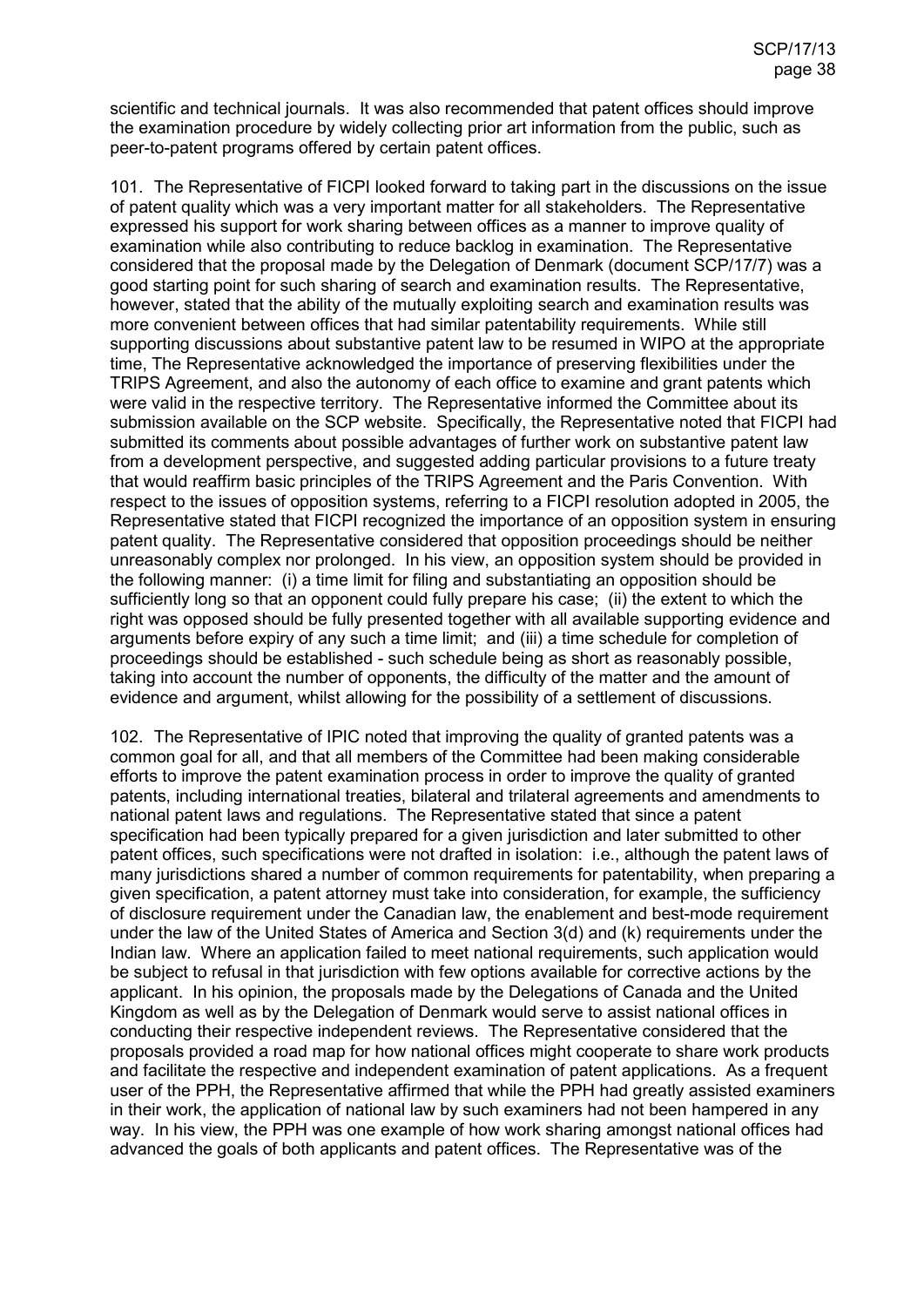opinion that the proposals outlined by the Delegations of Canada, the United Kingdom and Denmark built upon the cooperative principles of programs such as the PPH, and provided a strong foundation on which future work could be based.

## AGENDA ITEM 7: PATENTS AND HEALTH

103. The discussions were based on documents SCP/16/7, SCP/16/7 Corr., SCP/17/INF/3 and SCP/17/4 and 11.

104. The Delegation of South Africa, speaking on behalf of the African Group, pointed out that the granting and exercise of patent rights should be consistent with the basic goals and entrants of the public, particularly the promotion and protection of public health. The Delegation reiterated that at the  $15<sup>th</sup>$  session of the Committee, the African Group had made a proposal that the Committee should undertake preliminary work on the topic "patents and health". The issue of patents and its impact on public health had been the subject of discussions in other fora, notably the WHO and the WTO. Among the activities aimed at addressing the interface between IP and public health, the WHO had adopted the Global Strategy and Plan of Action on Public Health, Innovation and IP (GSPOA) in 2008. Similarly, in 2003, the WTO had agreed on provisions relating to paragraph 6 of the 2001 Doha Declaration on the TRIPS Agreement and Public Health (Doha Declaration), in order to allow poorer countries to import cheaper medicines under compulsory licenses if those countries were unable to manufacture the medicines themselves. The Delegation noted that the discussion on patents and health was still ongoing at the WHO and the WTO, and progress had been made to a certain extent. Prompted by developments in other intergovernmental fora and in order to take WIPO to a lead on the activities on patents and health, the Delegation recalled that the African Group and the DAG had presented a joint proposal on patents and health at the  $16<sup>th</sup>$  session of the SCP. The Delegation reiterated the three elements of that proposal, namely, (i) the elaboration of studies to be commissioned by the Secretariat following consultations of Member States of the SCP from renowned independent experts; (ii) information exchange among Member States and from leading experts in the field; and (iii) the provision of technical assistance in relevant areas to Member States, particularly developing countries and LDCs, as well as building upon work undertaken under (i) and (ii). In essence, the proposal sought to enhance the capacities of Member States, particularly developing countries and LDCs, to make full use of the flexibilities contained in the international systems to promote policies towards public health. The Delegation was pleased that the proposal had been well received by most Member States and observers. However, some Member States had stated that the Committee should concentrate "on the added value WIPO brought and could bring on health from the point of view of the technical expertise and that the Committee should not attempt to import discussions held in other fora". The Delegation further stressed that the issue of health was cross-cutting. At the WHO, health was discussed within the context of people's well-being. At the WTO, health was discussed within the context of trade and IP because of the TRIPS Agreement. The Delegation noted that all of those organizations had structured the intergovernmental discussions on health, while WIPO had not done so far. In its opinion, it was ironic that WIPO, known as the UN specialized agency for IP, had never addressed health at an intergovernmental level. The Delegation observed that, on the other hand, WIPO had been actively engaged in discussions on the same subject at the WHO, having resulted in the adoption of the GSPOA, which clearly indicated the role WIPO should play. The Delegation noted that health was one of the main priorities of the international development goals, including the UN Millennium Development Goals (MDGs). Hence, the Delegation emphasized the need for WIPO to take the lead on that issue. On the submissions made by Member States and observers contained in document SCP/17/INF/3, the Delegation thanked the Delegations of Costa Rica, Indonesia, Kyrgyzstan and Mexico, and also the Representative of TWN for their contribution. The Delegation welcomed those comments and suggestions, for instance, the idea presented by the Delegation of Kyrgyzstan of eliminating the patent term extension for pharmaceutical patents from its patent law. The Delegation observed that the norm regarding prolongation of the patent term for five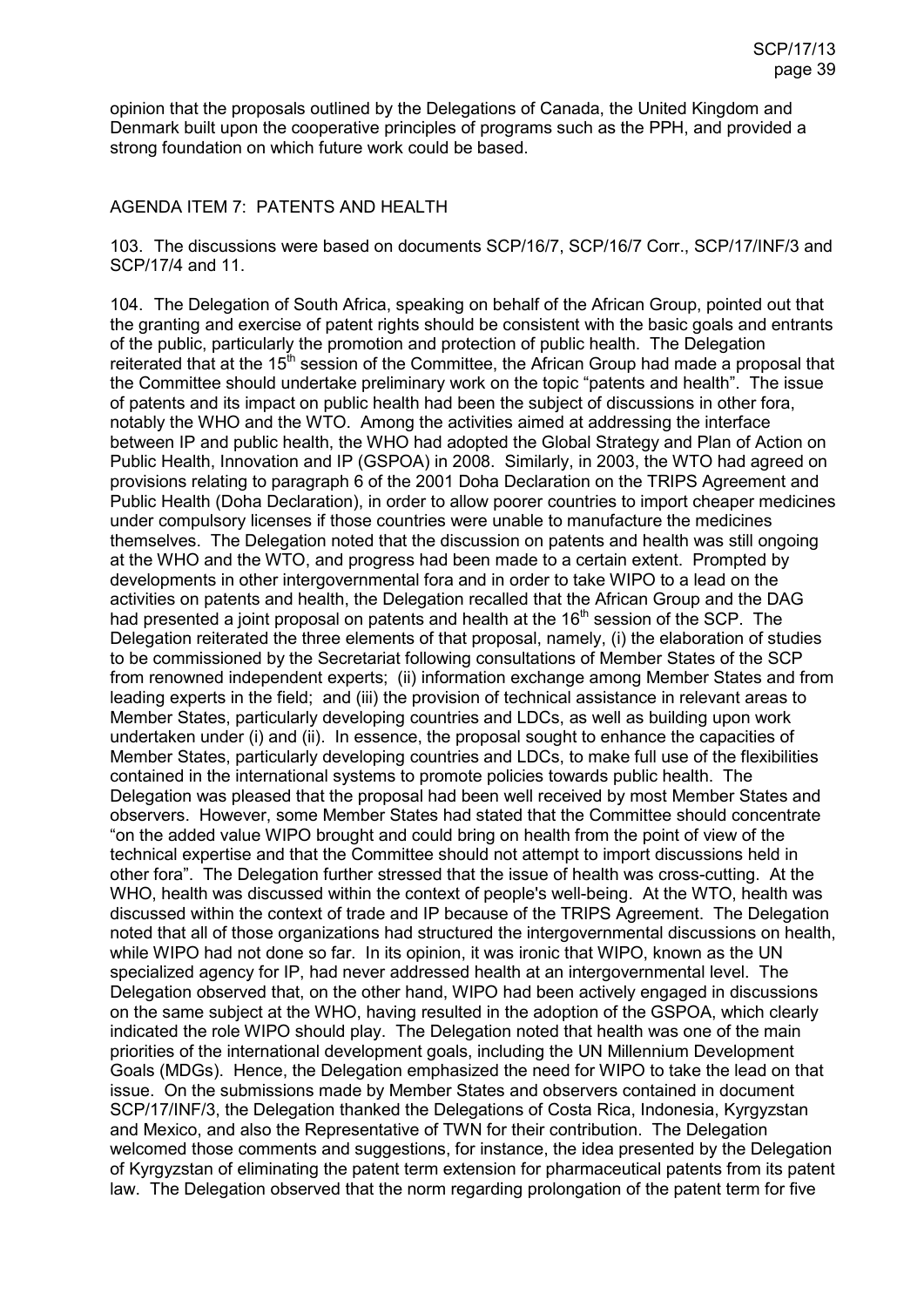years was interesting and could form part of the studies that had been already proposed by the joint proposal. In the Delegation's understanding, the rationale for that proposal was to explore ways of limiting patent monopolies. Moreover, the Delegation noted that KEI and TWN had made interesting suggestions on additional elements to the work program, including the creation of a database to facilitate promptness of information pertaining to pre- and post-grant opposition to patents on pharmaceutical products filed in WIPO Member States. At the 16<sup>th</sup> session of the Committee, a number of observers had commented on the implementation of the first and second elements of the work program. Some Member States had indicated an interest in sharing their national experience on the issuance of compulsory licenses, including the challenges encountered in that process. The Delegation paid tribute to the support of the joint proposal by many members of the Committee. It was, therefore, opportune for the Committee to discuss the work program with a view of identifying the activities that would be undertaken by both Member States and observers. The Delegation noted the information contained in document SCP/17/4 on activities of WIPO in the area of patents and health. The Delegation quoted paragraph 8 of that document which provided a solid argument for the work program proposed by the African Group and the DAG: "Many activities relating to patents undertaken by WIPO were not specifically addressing the health area. Nevertheless, they may be relevant to the issues relating to patents and public health, since the general objectives of the patent system, i.e., the promotion of technological innovation and the transfer and dissemination of technology, were of fundamental importance for improving public health". The Delegation urged to ensure that the patent system worked as intended and as enumerated in the abovementioned paragraph. The Delegation acknowledged the responsibility of the Global Challenges Division for advancing most issues pertaining to public health activities within WIPO, and supported the collaboration with WHO and WTO. The Delegation noted that none of those activities of that Division were considered in an intergovernmental body within WIPO, and as a result, many Member States had come to know about the activities of WIPO in the area of patents and health at the 16<sup>th</sup> session of the Committee and through document SCP/17/4. The Delegation highlighted that the proposed work program would properly structure and further strengthen the activities of WIPO in the area of patents and health. Notwithstanding the activities carried out in other WIPO bodies, such as the CDIP, the SCP was the appropriate forum to discuss the interface of patents and health from a substantive patent law perspective. The Delegation recalled that WIPO was cooperating with the WHO and the WTO and, to that extent, had to implement and keep to the letter and spirit of Articles 7 and 8 of the TRIPS Agreement, which outlined the importance of public health in relation to IP. Therefore, in its opinion, it was timely for the SCP to actively engage in the issue of patents and its impact on public health, especially, on access to medicine, in order to facilitate finding solutions to the problems by agreeing on the work program.

105. The Delegation of the United States of America, speaking on behalf of Group B, took note of document SCP/16/7. The Delegation stated that the proposal by the African Group and the DAG focused on the perceived flaws in the patent system relating to access to medicines, without acknowledging that a strong patent system promoted innovation. In its view, without that incentive, there would be a significant reduction in available medicines. The Delegation noted that 96% of the medicines on the WHO's Essential Medicine List (EML) were not protected by patents: either the patents had expired, or no patents were originally obtained on those medicines. The Delegation considered that medicines on the EML, which were no longer protected by patents, had been originally developed in large part due to the protection afforded to the developers by the patent system. In its opinion, that fact highlighted the large volume of important medicines that had been developed under IP protection and subsequently became available in generic form upon expiration of the relevant patents. The Delegation observed that although most medicines on the EML were not protected by patents, their availability in many markets was limited, which was particularly true in developing countries and LDCs. Therefore, the delegation was of the opinion that other factors, external to patent protection, were at play in limiting availability of those medicines. As such, instead of continuing to place blame on the patent system for contributing to the lack of access to medicines, in its view, the focus should shift to studying the more relevant factors hindering access in the appropriate fora. Therefore,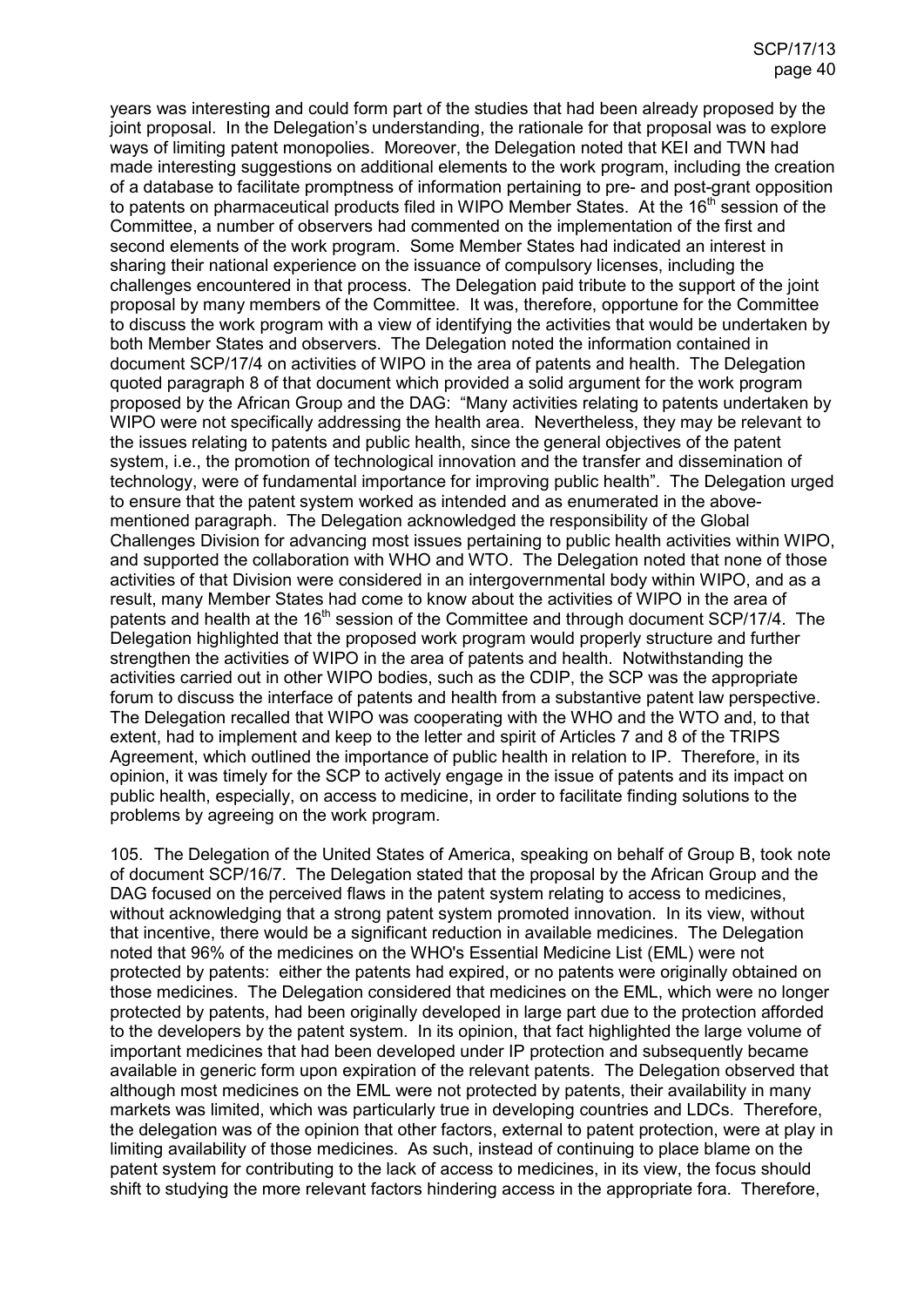the Delegation stated that Group B could not support the adoption of document SCP/16/7 in its current form. Moreover, it considered that the SCP should focus on its core mandate and avoid duplication of work carried out in other committees.

106. The Delegation of Algeria, speaking on behalf of the DAG, pointed out that the proposal found in document SCP/16/7 substantively discussed the issue of patents and public health and showed a work program that would assist countries to adopt their patent laws and make full use of the patent flexibilities, in accordance with public health needs and in compliance with international obligations. In addition to the statement made by the Delegation of South Africa on behalf of the African Group, the Delegation referred to the role of WIPO in addressing patents and health. In its opinion, the proposal on patents and health was timely and an important step forward in initiating discussions on patents and public health within WIPO. The Delegation observed that WIPO's work on patent and public health followed the path of what had already been an engagement of the international community. The Delegation recalled that the WHO GSPOA adopted in 2008 stated: "International IP agreements contain flexibilities that could facilitate increased access to pharmaceutical products by developing countries. International IP agreements contain flexibilities that could facilitate increased access to pharmaceutical products by developing countries. However, developing countries may face obstacles in the use of these flexibilities". Thus, there was a need to address that problem and to remove that status faced by developing countries by making full use of the public health-related flexibilities. The Delegation indicated that the Agreement between WIPO and WTO and the Agreement between the United Nation and WIPO, as well as the TRIPS Agreement suggested that WIPO have the mandate and duty to analyze, reflect and provide guidance on issues pertaining to patents and public health. Indeed, the WIPO-WTO Agreement established the basis for WIPO to providing legal technical assistance and technical cooperation to WTO members and non-members of the TRIPS Agreement. Thus, the Delegation considered that WIPO's mandate on IP issues extended not only to issues that affected the rights holders, but also to flexibilities that formed part of the system including the use of such flexibilities in specific sectors. The Delegation also recalled that Article 8 of the TRIPS Agreement recognized that IP protection could have adverse impact. The Declaration on the TRIPS Agreement and Public Health had also expressed concern about IP protection and its effect on prices. The Delegation was of the opinion that while discussing patent protection as such, WIPO should also address the adverse impact of patent protection. In its view, such discussions were important not only to protect public health, but also to ensure that IP-related creativity was not hindered. Recommendation 14 of the WIPO Development Agenda stated that within the framework of the Agreement between WIPO and WTO, WIPO should make available advice to developing countries and LDCs on the implementation and operation of the right, obligation, understanding and use of flexibilities contained in the TRIPS Agreement. The Delegation reflected therefore on the achievability of the work plan contained in the proposal on patents and health. The Delegation observed that the comments submitted by members on the proposal compiled in document SCP/17/INF/3 witnessed the importance given to that issue and the desire of mainly developing countries to see that issue successfully addressed. The Delegation seized the opportunity to thank all Member States and observers which had made a contribution to that issue. Referring to document SCP/17/4 providing a description of WIPO-related activities on patents and public health, the delegation stated that the proposed work plan would not duplicate but complement the current WIPO activities and contribute to their effective implementation. At that moment, WIPO undertook a number of activities related to technical assistance on its own and with other international organizations. The Delegation explained that the proposed work plan would help to give direction to the work of WIPO on that issue. Regarding the first element contained in the proposal in document SCP/16/7, i.e., the elaboration of studies to be commissioned by the WIPO Secretariat to independent experts selected in consultation with the SCP members, the Delegation proposed that the studies included information on the use of compulsory licenses, the use of exhaustion to allow parallel trade in medicine and the assessment of the benefits of disclosure of International Non-Proprietary Names (INNs) in the abstract or title of patent applications. The Delegation further requested a cost-benefit analysis of the admissibility of Markush claims. As regards the second element, i.e., information exchange, the Delegation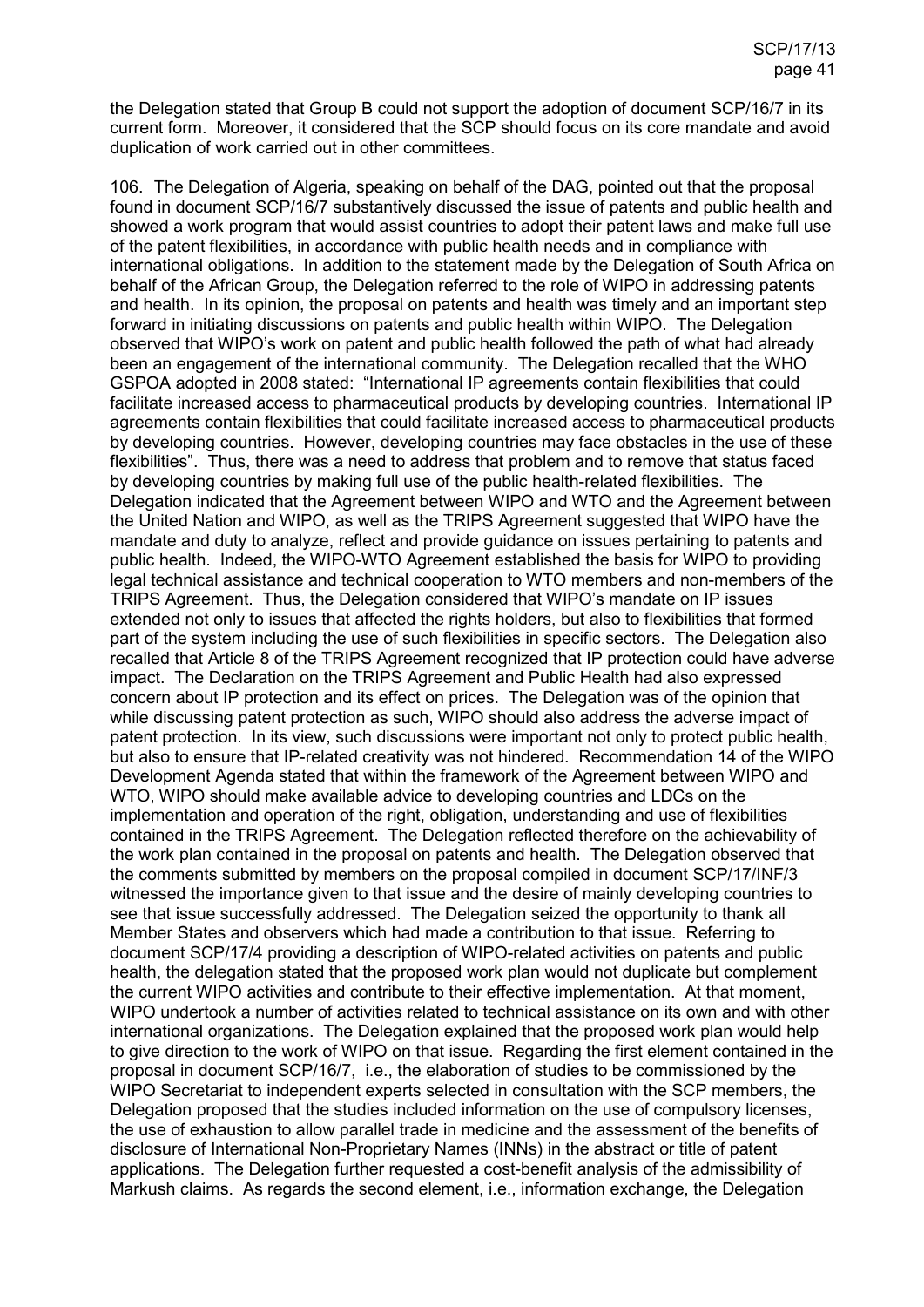observed that that element would contribute to exercise flexibility and show the difficulty faced by mainly developing countries. The Delegation noted that the Group could agree with the observed need to ensure that the experts were fully informed about the challenges and constraints faced in using the flexibilities. It further noted that the idea of the contribution of the civil society in providing experts and the exchange of information among Member States and leading experts in the field could also be considered. The activity proposed under the second element included inviting the UN Special Rapporteur on the Right to Health to present his report to the SCP and sharing of national experience in the SCP on the use of patent flexibilities for promoting public health objectives. The Delegation considered WIPO as an ideal forum for such discussion on national experiences as that would lead at the end to provide guidance to the design of technical assistance. Other activities suggested by the Delegation were to hold a technical workshop on state practice involving the licensing of medical technology, including the application of the TRIPS Agreement, and to develop databases on patent status in Member States of relevant diagnostic tools and medicines. Regarding the third element, the Delegation proposed to provide technical assistance to Member States, in particular, developed countries and LDCs. The Delegation explained that the third element was proposed so as to develop targeted technical assistance programs flowing from the outcome of the studies and information exchange.

107. The Delegation of Poland, speaking on behalf of the European Union and its 27 Member States, noted that document SCP/17/4 which provided the SCP with comprehensive and valuable information on the wide range of activities undertaken by WIPO in the area of patents and health, was essential for enabling the Committee to discuss and decide on possible future work on patents and health. The Delegation fully understood the concerns of developing countries and LDCs, as well as the challenges of constraints they faced in handling public health problems. The Delegation favored any initiative which might assist those countries to overcome the difficulties faced by their own policy choices. In that respect, the activities under the work program proposed by the African Group and some other members in document SCP/16/7 might help those countries adapt their patent regimes and make full use of their patent flexibilities. However, in its view, it should be carefully considered whether the SCP was the appropriate forum for those activities and whether the substantial work in the area of public health should be left to other WIPO Committees or other international organizations which had been already carrying out work in that area. Within the framework of the CDIP, a work program was ongoing on flexibilities in the IP system, which discussed patent-related flexibilities and the strategy for WIPO's technical assistance in the area of flexibilities. So far, two documents describing patent-related flexibilities in the multilateral legal framework and their legislative implementation at the national and regional level (documents CDIP/5/4 Rev. and CDIP/7/3) had been submitted to the CDIP. Those documents presented the implementation and use of flexibilities in national and regional laws and regulations, including flexibilities, relating to compulsory licenses, government use, exhaustion of rights, research exemption, regulatory review exemption, transitional period and the patentability of substances existing in nature among others. When comparing the two work programs, the Delegation was of the view that most concerns of the developing countries and LDCs relating to public health and the activities proposed in the work program of the African Group and other Delegations could be easily addressed and undertaken within the framework of the future work program on flexibilities of the CDIP so that the SCP could avoid unnecessary duplication of work. After having carefully examined document SCP/17/4, describing WIPO's activities on patents and health, the Delegation had noticed that, among the activities undertaken so far by WIPO, some were already implemented, to a certain extent, in the second element of the proposed work program concerning information exchange. For example, by providing information on the patent status of medicines in WIPO Member States and by developing a web-based patent data retrieval environment, access was provided to patent information related to essential health technologies on a jurisdiction-by-jurisdiction basis. The Delegation stated that any further work in respect to the work program on patents and public health should be carefully examined, taking into account the work program on flexibilities and patent information carried out within the framework of the CDIP. In that respect, the Delegation was of the opinion that it would be desirable to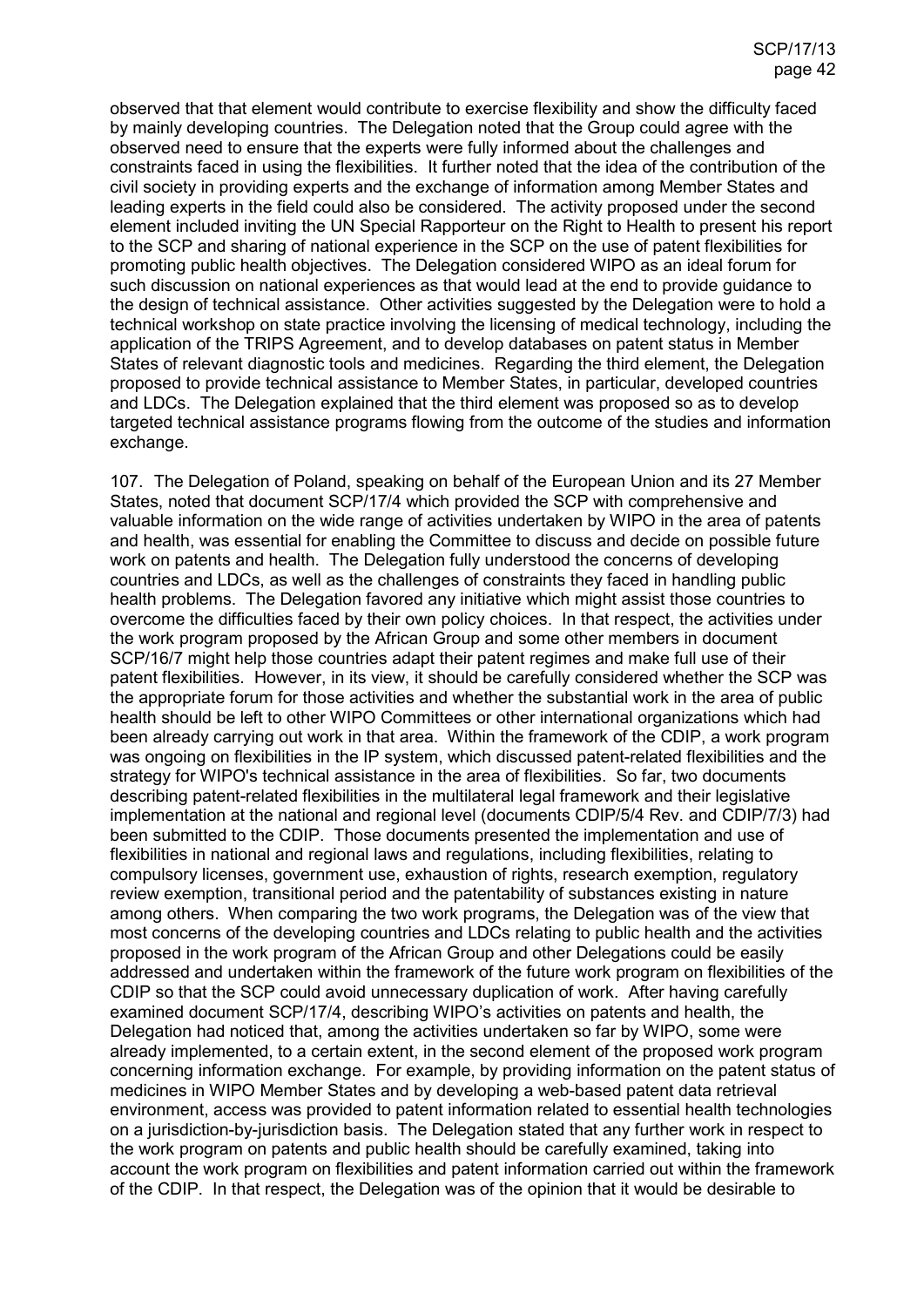avoid the situation where WIPO Committees duplicated work done elsewhere, entailing additional financial obligations for their organization. Furthermore, it stressed the importance of close collaboration with other international organizations, in particular with WHO, WTO and UNCTAD.

108. The Delegation of Brazil stated that public health policies were a top priority in governmental programs of its country. It noted that universal access to health care was a right guaranteed by the Brazilian Constitution, and internationally, Brazil had supported initiatives and negotiating processes that upheld and promoted models of universal health care. The Delegation observed that providing access to essential medicines at affordable prices was a common goal of both developed and developing countries, and a necessary step to achieve the MDGs. The Delegation informed the Committee that Brazil had hosted in Rio de Janeiro the World Conference on Social Determinants of Health, co-sponsored by the WHO and the Brazilian Government, in October 2011, which had been the biggest international meeting on health ever held outside of Geneva. Representatives from over 120 countries had attended the meeting, of which 70 had been Ministers of Health. The Conference had been a landmark in the fight against inequality in health within societies and among countries. The "Rio Political Declaration on Social Determinants of Health", which had been adopted at that event, recognized that health was a shared responsibility and required the engagement of all sectors of government, of all segments of society and of all members of the international community. Among other initiatives, the Declaration pledged to "promote access to affordable, safe, efficacious and quality medicines, including through the full implementation of the WHO Global Strategy and Plan of Action on Public Health, Innovation and Intellectual Property". As a UN Specialized Agency, the Delegation considered that WIPO had an important role to play in the field of public health. In its view, the relationship between the patent system and health offered a clear picture of the trade-off inherent to the IP system, showing the importance of finding a balance between the incentives required to foster innovation and the need to provide access to medicines at affordable prices to all. In other words, the system had to generate enough incentives for the industry to invest in new drugs, but at the same time those new drugs should not be so expensive as to prevent those from having access to them, who actually needed them. The Delegation considered that the work in that field could focus, among other topics, on corporative practices and patent strategies having consequences to access to medicines, such as evergreening, pay-for-delay agreements and patent thickets, among others. The Final Report of the European Commission Pharmaceutical Sector Inquiry published in 2009 provided a detailed description of such anti-competitive practices. One of the consequences was that, in certain cases, the entrance of generic drugs in the market had delayed. The Delegation expressed the opinion that a good example of the work that could be developed by WIPO in the area of public health was the recently announced WIPO Re:Search initiative, which sought to bolster the production of pharmaceuticals for diseases in developing countries for a concerted effort involving different stakeholders. The Delegation informed that the Oswaldo Cruz Foundation (Fiocruz) of Brazil would participate in the consortium, which was also supported by the Drugs for Neglected Diseases Initiative (DNDi). The Delegation stated that the joint proposal was of great importance to advance the work of the SCP in a balanced and structured manner. Noting that the proposal addressed, among other issues, how to make full use of the flexibilities embodied in international IP systems and especially in the TRIPS Agreement, in order to promote public health policies, the Delegation observed that the complexities and difficulties involved in the use of the flexibilities should not be underestimated. The Delegation reiterated its willingness to contribute constructively to the debates on patents and health in the year of the  $10<sup>th</sup>$  Anniversary of the Doha Declaration as there was still much to be done.

109. The Delegation of Norway supported the statement made by the Delegation of the United States of America on behalf of Group B. With respect to the joint proposal by the African Group and the DAG, the Delegation provided some additional comments, fully supporting and respecting the freedom of every country, and particularly developing countries and LDCs, to choose an appropriate level of protection within the multilateral legal framework. The Delegation noted that the use of that freedom fully applied to the flexibilities in the patent system,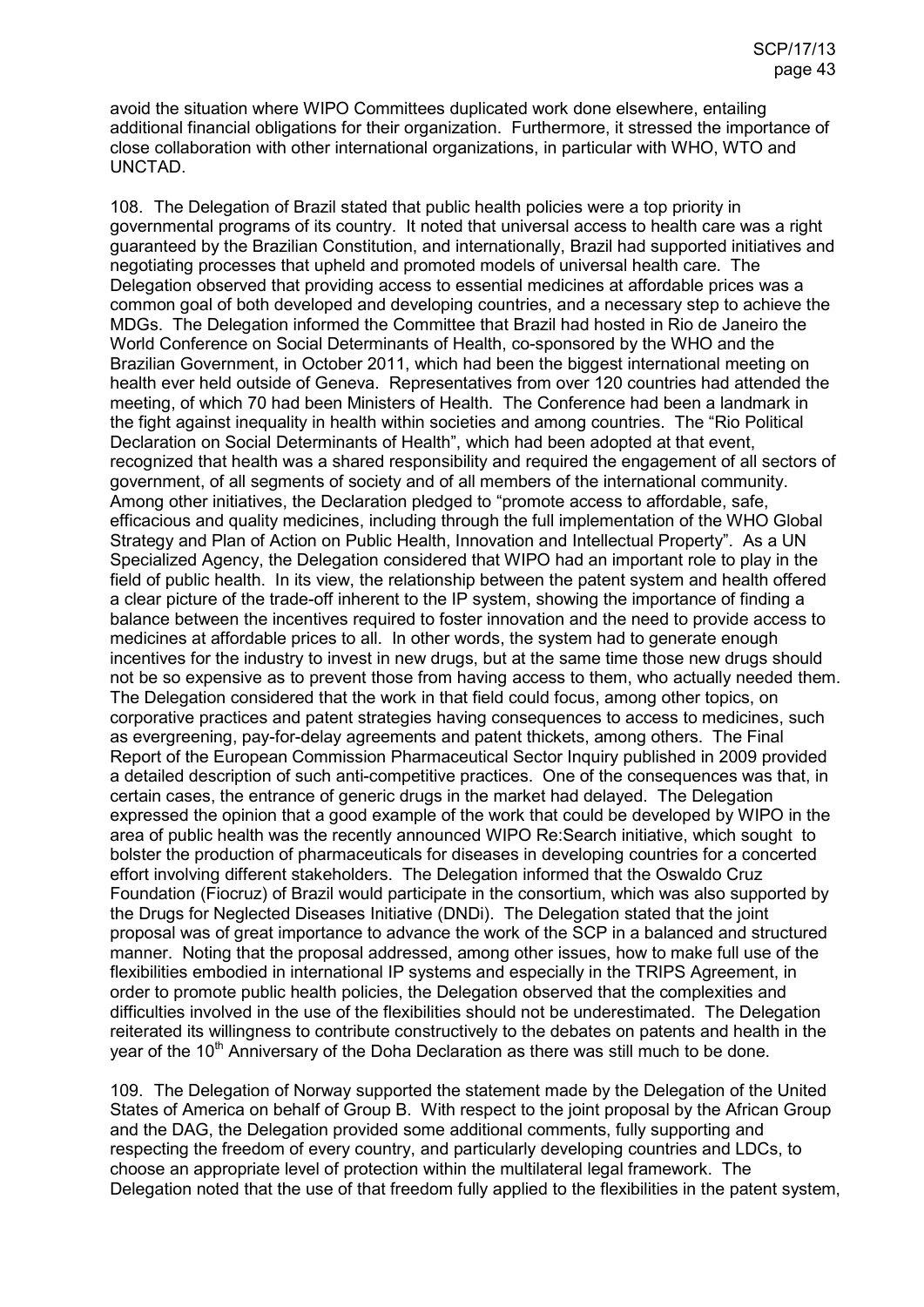which should be assisted by the activities of WIPO and other international organizations. Therefore, the Delegation shared the concerns and intentions behind the proposal of the African Group and the DAG. The Delegation was of the opinion that, since it was essential to avoid duplication of work, it was necessary to closely examine to what extent the various elements of the joint proposal had already been taken care of by work conducted or under way in the SCP, or other fora within WIPO or other international organizations. The Delegation noted that, for example, document SCP/17/2 contained important collection of information with regard to patent studies mentioned in paragraph 8 (b) of the proposal, and that important work on patent flexibilities had been conducted in the CDIP. The Delegation also believed that the implementation of the GSPOA adopted in 2008 was of particular importance in that regard as it addressed the issue in a comprehensive manner with a very specific work plan. In addition, the Delegation noted that, as reflected in document SCP/17/4, WIPO was one of those organizations that collaborated with the WHO in delivering the various action points under the GSPOA.

110. The Delegation of South Africa commended the African Group and the DAG for the good work done on the joint proposal on patents and health, and fully supported that proposal. In its view, the implementation of that proposal would bring a significant contribution to the struggle for health issues in that region. The Delegation noted that, in order to address the health issues, the South African Government had introduced the Medicines and Related Substances Control Amendment Act, as means to facilitate, amongst other things, access to affordable medicines for all. The Delegation explained that the Act provided for parallel importation of medicines, although the domestic patent legislation only provided for national exhaustion of rights, and included the enabling provisions for parallel importation of medicines as stated in South Africa's response to the questionnaire on exceptions and limitations to patent rights.

111. The Delegation of the Republic of Korea reminded the Committee that it should focus on the framework of the patent system. Noting that, eventually, the patent system existed to enhance human welfare, the Delegation highlighted the converging contributions of the patent system. The Delegation noted that since tremendous investment was needed specifically in the pharmaceutical field, the patent system had the function of encouraging inventors to invent new life saving medicines. The Delegation, however, was of the view that the most important role of the patent system was to promote innovation and development of technology the result of which could be enjoyed by all human beings. The Delegation proposed that the Committee address the practical and tangible conditions under which flexibilities could function properly.

112. The Delegation of Argentina stated that the proposal by the African Group and the DAG, which aimed at assisting members of WIPO in adjusting and adapting their patent systems in order to be able to make use of the flexibilities which were available to them in the international patent system, was very interesting, well thought out, well structured, and was relevant to WIPO and the SCP. The Delegation observed that the work should take into account the interests of all members. In that regard, it expressed its gratitude for the observations and comments included in document SCP/17/INF/3, and referred to the comments submitted by the Representative of ALIFAR which had been posted on the SCP electronic forum.

113. The Delegation of Chile stated that understanding and discussing the link between the patent system and public health was extremely relevant, and that the discussion should take place in all international fora, where such a discussion was appropriate within the purview and the remit of the organizations concerned. The Delegation observed that the issue of access to medical products and to medicines was a multi-facetted issue. Those aspects had been discussed in various international fora. The Delegation, however, considered it difficult to understand that the aspects relating to patents and their link to public health had not been analyzed within the SCP. As had been previously pointed out, WIPO was working through the Global Challenges Division with other agencies and organizations within the UN system, such as WHO. Therefore, in its view, it was appropriate and fitting that, within the SCP, Member States should be given the opportunity to hold a discussion on those issues in a balanced way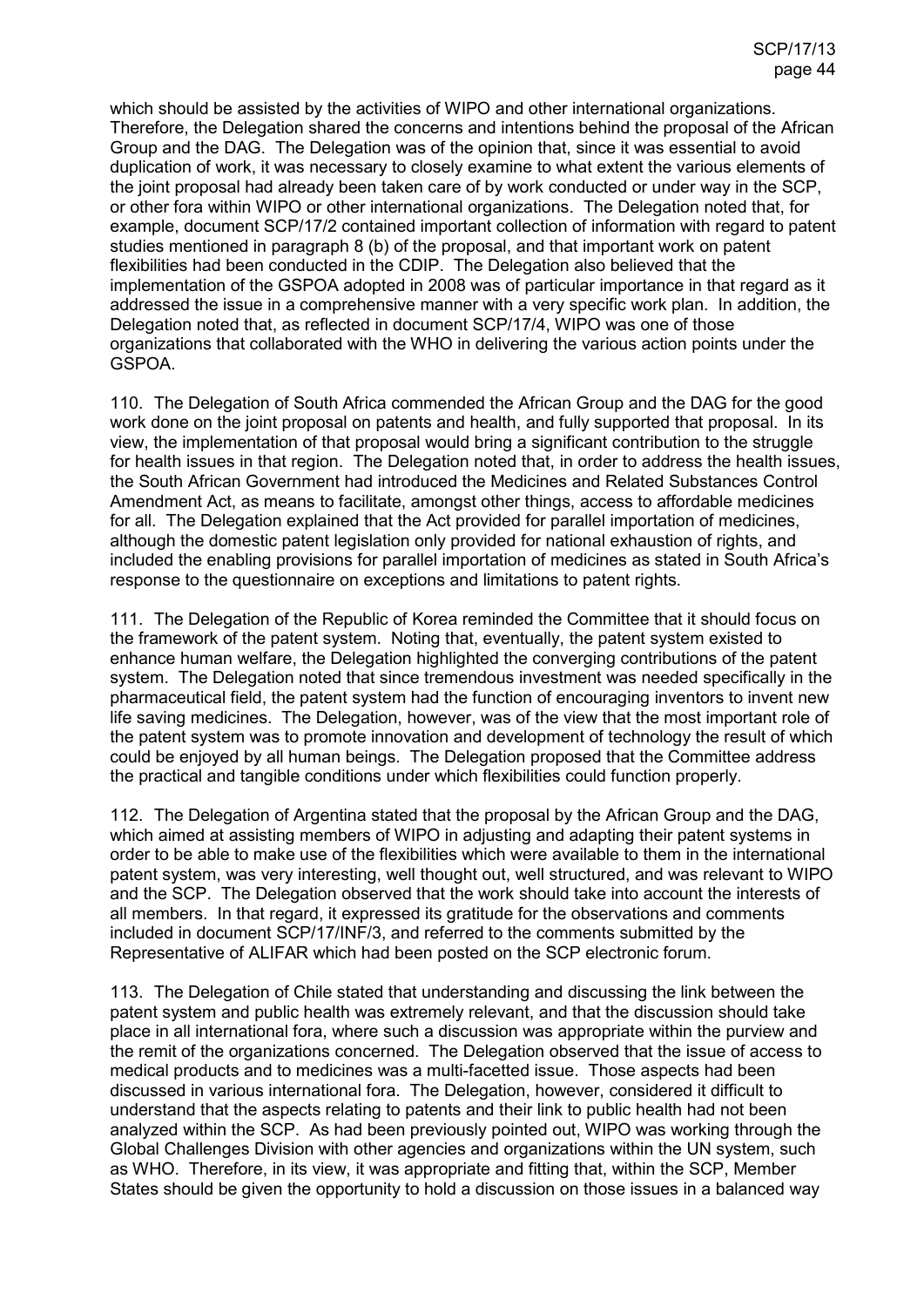and to make progress in understanding that issue. That meant, looking at the issue from a technical point of view, including issues such as the costs and the benefits stemming from the patent system related to access to medicines and medical products, the development of new medicines and the final analysis on the protection of public health. The Delegation acknowledged that the problem of access to medicines was one which was going beyond the patent system as such, and therefore, some aspects of the discussion were outside the remit of the SCP. The Delegation was of the opinion that the Committee should concentrate on not excluding itself from the discussion on those aspects, which fell within its competence. The Delegation observed that the proposal of the African Group and DAG included some very interesting aspects of the problem, for example, the carrying out of studies and the exchange of information. In its view, those elements could be a first step forward in exploring the link between patents and public health within the purview of the SCP.

114. The Delegation of Egypt noted that the case for an SCP work program on patents and public health had been eloquently made by the statements made by the Delegations of South Africa on behalf of the African Group and of Algeria on behalf of the DAG. The Delegation thanked WIPO Member States who had expressed their support and enthusiasm for that joint proposal, especially the Delegations of Costa Rica, Indonesia, Pakistan and Mexico, as well as organizations and civil society groups such as KEI and TWN, which had also made very useful and specific proposals to be addressed as part of the suggested work program. The Delegation highlighted recent developments at the international level which, in its view, clearly affirmed and emphasized the important dynamic relationship between the international patent system, public health, medicines and vaccines at affordable prices and transfer of medical technologies. The Delegation considered that if the Committee did not establish a correct relationship, there was a risk of losing precious human lives. It stated that WIPO could not afford that and should not deprive itself from taking the lead in that debate. The recently published UNAIDS report "Doha+10 TRIPS Flexibilities and Access to Antiretroviral Therapy: Lessons from the past, opportunities for the future" stated that only 47 per cent of people eligible for treatment currently were receiving antiretroviral therapy, and thus the reiteration of commitments to achieve universal access in the June 2011 UN Political Declaration on HIV/AIDS would require the continued use and possible expansion of TRIPS flexibilities. Action would also be needed to tackle a range of emerging challenges. The UNAIDS report further stated that the sustainability of the generic production of HIV treatment and other new antiretroviral medications, in countries, such as India, which were major generic antiretroviral suppliers, also needed to be carefully monitored. Further, the Delegation noted that the UN High-level Meeting on Non-communicable Diseases had produced important outcomes and documents. In its opinion, those all affirmed that WIPO should coordinate efforts with WHO, UNAIDS and WTO, trying to make intellectual property part of the solution and not part of the problem for access to medicines. The recent WIPO study presented to the WHO negotiations on WHO Pandemic Influenza Preparedness had shown that patent rights existed in some elements of technologies and products which were needed in order to be able to effectively respond to global pandemics and provide medicines and vaccines to save human lives. In that regard, the Delegation observed that WIPO had played a role in the field of public health, and WIPO could indeed continue to do so. The Delegation observed that the document prepared by the Secretariat on WIPO activities on patents and public health affirmed several points. In its view, WIPO had a mandate to work with international organizations, NGOs, civil society, academia and the private sector to address global policy issues including public health. However, the Delegation noted with concern that the external review on WIPO's technical assistance had found out that there was little cooperation between WIPO and WHO, UNCTAD, UNAIDS and WTO and that no systemic efforts were being taken by WIPO to enhance the cooperation with those organizations, including technical assistance on IP and public health. The Delegation hoped that those findings were reversed in the coming period and the proposed work program for the SCP could assist in that regard. In its opinion, the document prepared by the Secretariat revealed that the proposed work program did not duplicate or overlaid with current WIPO's work on patents and public health, and the suggested elements for the work program could, indeed, complement and augment WIPO's activities. The Delegation was of the view that those activities transcended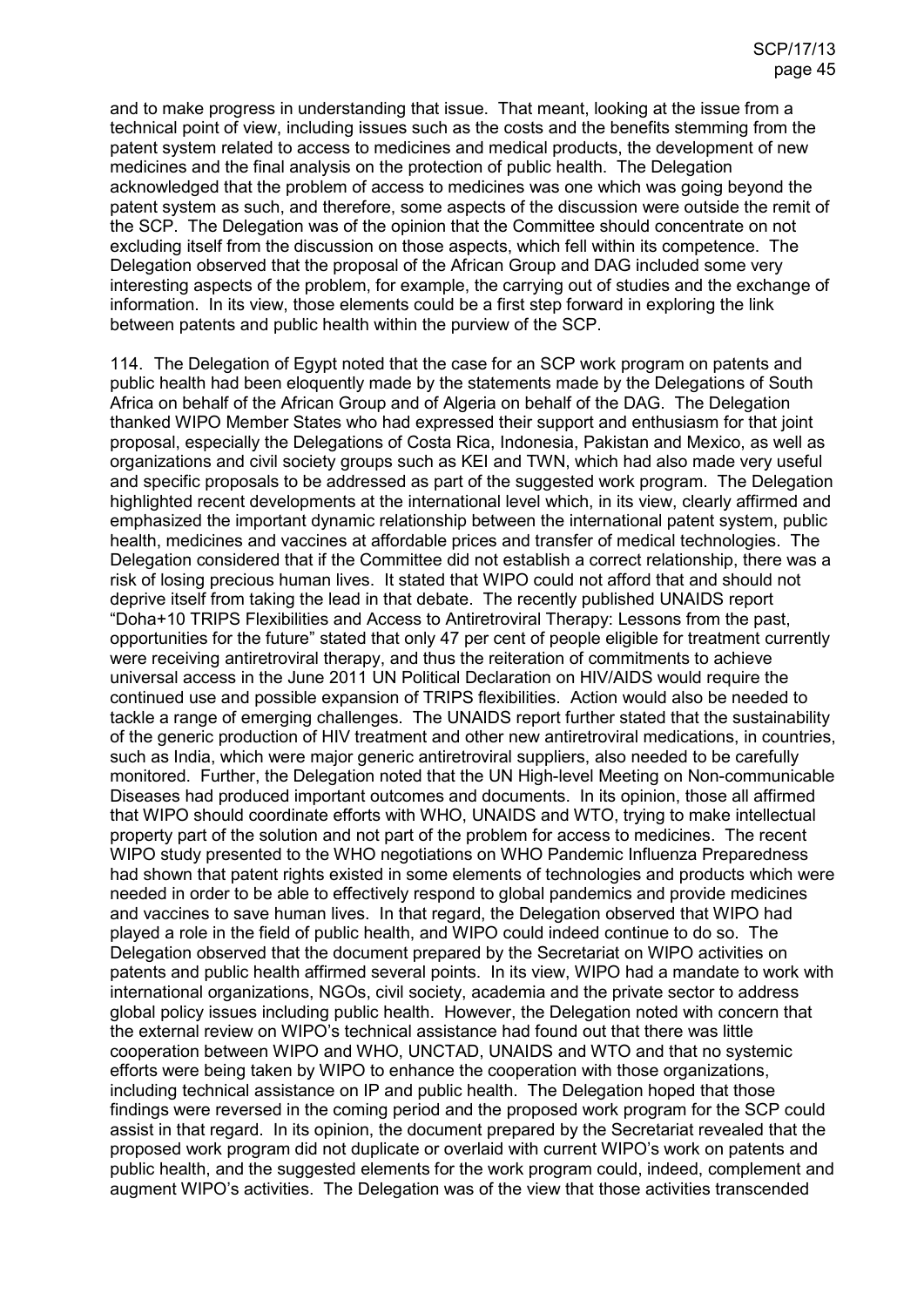the boundaries of the CDIP touching on patents and public health including seminars, conferences, technical and legal assistance, cooperation of WIPO and WHO, initiatives such as WIPO Re:Search. Further, the Delegation considered that the document prepared by the Secretariat revealed that there was a strong linkage between international patent systems and public health, including high quality of patents, sufficient disclosure of inventions in patent applications, implementing patent exceptions and limitations, improved infrastructure for accessing patent information and legal status information necessary for technology transfer, including information on who owned which health-related technology in which countries and for how long, as well as the capacity of patent examiners. The Delegation expressed the view that all those elements were captured by the proposed work program. Looking closely at the work program, the Delegation stated that several elements in document SCP/16/7 could be easily harvested, especially the framework study to examine the challenges and constraints faced by Member States in making full use of the public health related flexibilities and inviting the UN Special Rapporteur on the Right to Health to the 18<sup>th</sup> session of the SCP to address the multifacetted aspects between IP and access to medicine. In its opinion, those simple measures would have no constraints or require resources and extensive activities. The Delegation called upon its partners to embrace the proposed work program in order that WIPO could take the lead on IP and health. The Delegation expressed its hope for the balanced focus on harnessing innovation for public policy objectives as well as on the WIPO Development Agenda recommendations that should be mainstreamed in all WIPO activities and programs.

115. The Delegation of China remarked that document SCP/17/4 provided a sound basis for moving forward to further promote work on patents and public health policies. The Delegation supported the joint proposal by the African Group and the DAG, and considered that it was feasible and practicable. The Delegation highlighted the importance of the studies that would examine the difficulties and challenges faced by developing countries LDCs in the use of patents for public health. The Delegation expressed the view that the suggestion for information exchange among Member States as being particularly useful and beneficial for developing countries and LDCs in order to tackle the public health problems faced. The Delegation believed that WIPO was the forum where the development of the patent system was discussed and an important platform for discussing and promoting international cooperation on patents. Therefore, in its opinion, further work had to be done in that area.

116. The Delegation of the Holy See pointed out that, despite enormous progress in the treatment of diseases, developing countries often remained excluded from the benefits of modern science. People in LDCs were facing shorter life expectation and economic decline. The Delegation noted that half of the world's population had been without access to life saving and other essential medicine in 1975. While the proportion had decreased to about one-third of the world's population, the absolute number remained to be two billion people according to the WHO. Expanding access to medicine for infectious disease, maternal and child health and communicable disease would save more than 10.5 million lives a year by 2015. The Delegation stated that access to medicine, recognized as a fundamental right in international customary law, as well as in treaty law, had emerged as a major public health issue, especially considering patents and the price of medicines. Article 25 of the Universal Declaration of Human Rights included the rights to medical care within the right to enjoy an adequate standard of living. Ten years before, the WTO Conference in Doha had adopted the Doha Declaration on TRIPS and Public Health as a response to public concern. That Declaration affirmed that the TRIPS Agreement should be interpreted by WTO members in a supportive manner in order to protect public health and, in particular, to promote access to medicines. Notwithstanding the political and legal success for developing country members to the WTO, the Delegation was of the view that the Doha Declaration had not addressed the significant obstacles that the TRIPS Agreement created to access to medicine. While the Delegation recognized that the Doha Declaration was a milestone, in its opinion, the extent of use of compulsory licenses had been limited. As indicated in the external review of WIPO's technical assistance in the area of cooperation for development, the Delegation considered that there was a lack of sufficient information regarding the range of flexibilities. In its view, while the importance of flexibilities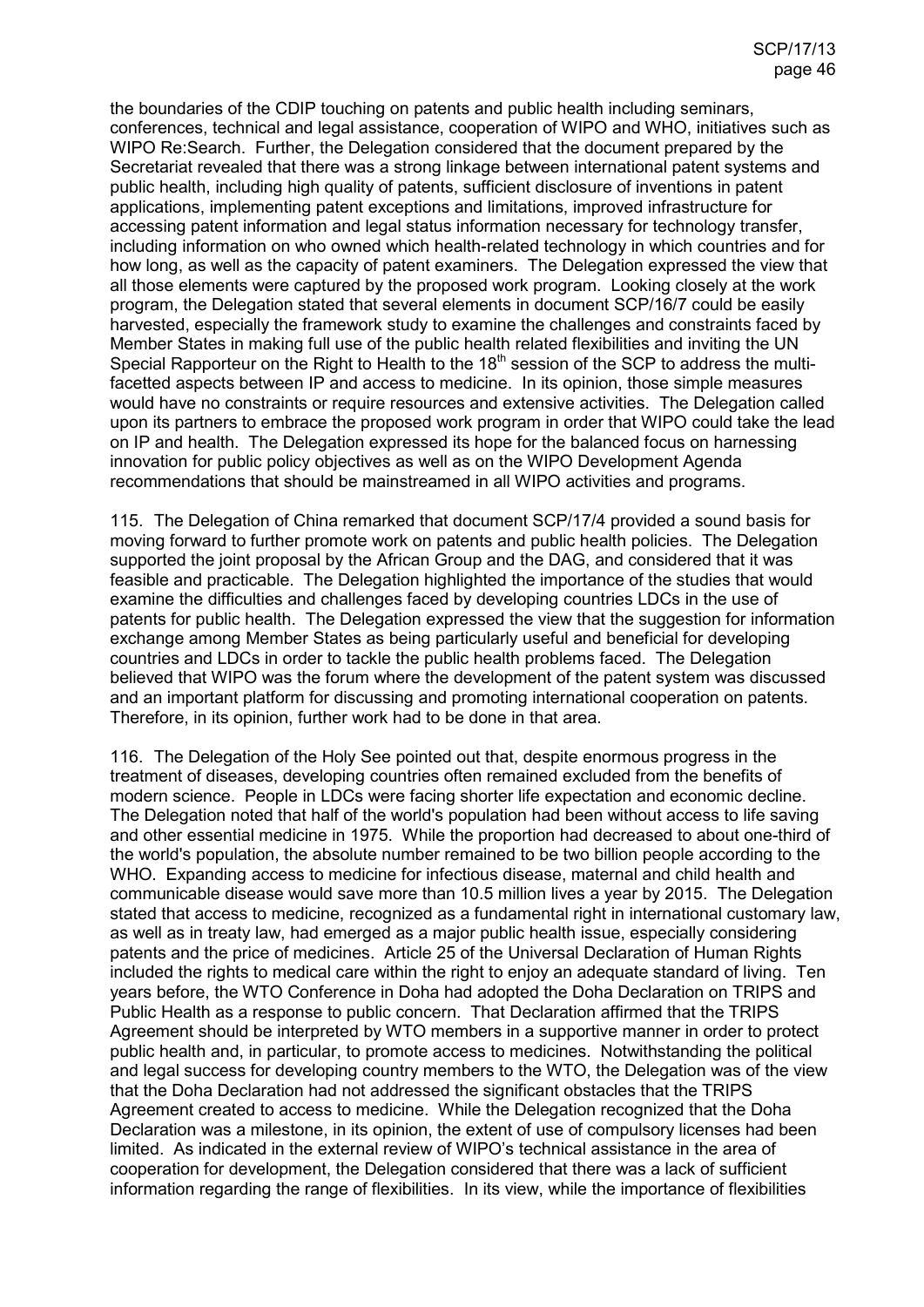was noted, practical and proactive advice on how to use such opportunities were limited. The Delegation expressed the opinion that experts of technical assistance often failed to distinguish compulsory licenses granted under part II of the TRIPS Agreement concerning patent rights and licenses and granted under part III for arrangement for infringement of those rights, notwithstanding all the efforts that had been undertaken for the implementation of the Development Agenda. The Delegation observed that, under the project ,WIPO Re:Search, the international community had not yet succeeded to provide credible access to medicine and that indicated the need for further creative reflection on action in that regard. The Delegation therefore endorsed the proposed framework study by independent experts, which had been requested by the African Group and the DAG to examine the challenges faced by developing countries and LDCs and to make full and effective use of public health related flexibilities. The Delegation stated that the social mortgage on propriety affected also IP and knowledge, and that the law of profit alone could not be applied to what was essential for the fight against hunger, disease and poverty. In its view, whenever there was a conflict between property rights, on one side, and fundamental human rights of a common group, on the other side, property rights should be balanced by an appropriate authority. As Pope Benedict XVI had stated, the Delegation urged that treatment should be extended to every human being as an essential element of the search for the greatest possible human development with a strong belief that those perspectives were based on the dignity of the human person and on the fundamental rights and duties connected with human development.

117. The Delegation of the Russian Federation referred to the joint proposal of the African Group and the DAG and the proposed work program to be developed on the issue of patents and health. It noted that a number of difficulties and challenges had been encountered by developing countries concerning the issue of patents and public health. With reference to the issue of protecting public health, the Delegation was of the view that specific difficulties had been encountered with respect to access to appropriate medicines and drugs. Referring to the three components of the proposal, the Delegation expressed its belief that the work on the first two elements of the proposal had already begun, since a questionnaire on exceptions and limitations had already been prepared in relation to the issues within the proposed work program. The Delegation considered that comments from a number of member States and NGOs contained in document SCP/17/INF/3 were very useful for the better understanding of the problems that had been encountered. The Delegation noted a number of questions raised, particularly, the question of various methods for treatment and diagnosis being encompassed in the remit of that study. It observed that there were a number of restrictions or problems that had been encountered in ensuring appropriate technical decisions to be taken in the area of public health policy and ensuring that appropriate rights could be guaranteed in the area of public health. The Delegation explained that, in the Civil Code of the Russian Federation, there were provisions which ensured that conducting scientific studies for research and for certain products and methods related to a given invention, and experimentation carried out on certain methods for treatment or on certain drugs, did not constitute an infringement of patent rights. Where emergencies, such as natural disasters or other kinds of problems, arose, it may be necessary to use the patented product in a way it would otherwise not be permitted, in which case, the patent holder was given an appropriate compensation, as in compliance with the Paris Convention. The Delegation further noted that, in the Russian Federation, the legislation included provisions stating that it was possible to grant compulsory licenses in cases where there had be no or insufficient use of a given invention. However, the provisions within the Russian Civil Code established various conditions, which had to be applied to the use of certain inventions in the interest of national security, when that was required and when appropriate. Therefore, analyzing legislation and practices, for instance on exhaustion of rights, in certain circumstances and, in particular, on imported pharmaceuticals, it had to be noted that, in accordance with the relevant provisions of the TRIPS Agreement, members of the WTO had the right to regulate particular issues in accordance with national requirements when there was a need for particular medicines or drugs to be provided in their country. The Delegation explained that the Russian Federation had a system of parallel importation, making it possible to regulate those issues in a way that made medicines from national producers guaranteeing their rights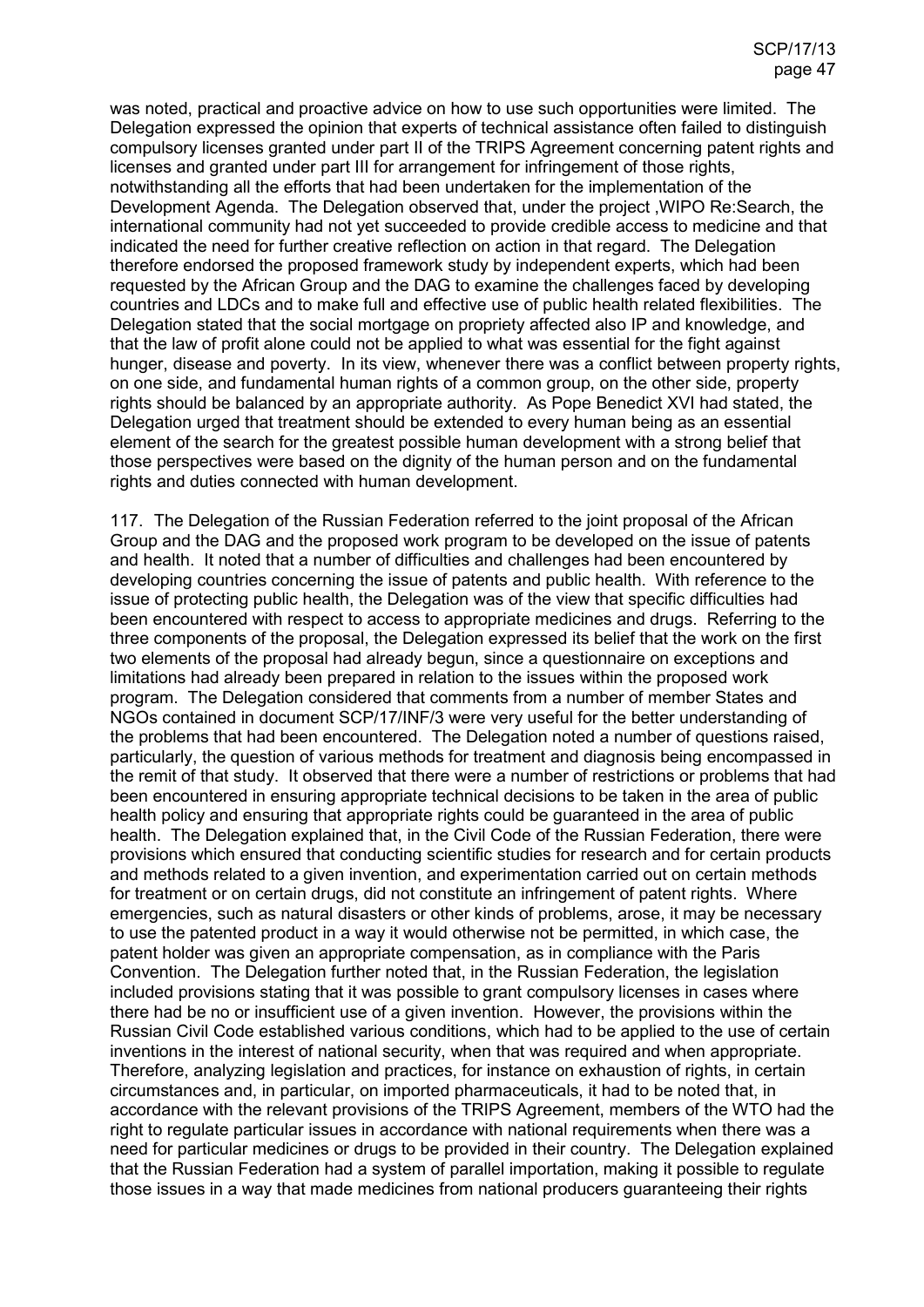and medicines produced abroad available. In its view, that mechanism made it possible to expand access to needed medicines by ensuring the use of imported medicines legally. While the terms of exhaustion of rights varied in different countries, the Delegation considered that the Russian Federation had a regime that operated within the Eurasian context and made it beneficial to allow access to medicines. The Delegation noted that that mechanism had allowed its country to produce active ingredients in certain drugs and medicines, in accordance with the standards of the WHO. With respect to the proposed study relating to the INNs, the Delegation considered that a reference to INNs in patents or patent applications could make it easier to monitor patenting activities of corresponding medicines. The Delegation, however, observed that it took some time for a product that corresponded to the INN to be patented and to go through the whole procedure. In its view, a patent office might take a long time for checking the INNs, and consequently, the whole process for the granting of patents might took longer than otherwise. While the Delegation recognizing the importance of disclosing the corresponding INNs, it was of the opinion that the disclosure of such INNs should be a simple recommendation, rather than an absolute requirement. The Delegation stressed the importance of reducing the duration of the procedure. In the case of new biological substances, which, for instance, were described in a patent application, the Delegation observed that it could take a long time to check all of the requirements to obtain a market approval due to a very detailed analysis that had to be undertaken. Therefore, it was necessary to have the broadest possible protection for inventions as market authorization took a long time and was very costly. Hence, in its opinion, the access to patented medicines for the general public would be restricted, simply because of the expenses of the whole procedure. It was recognized in the Russian Federation that that could have an adverse effect on public health and its promotion. Therefore, the Delegation ensured that it did not restrict the possibility of access being made available to inventions in the area of chemistry and related areas, simply in order to prevent that that was happening. The authorities in the Russian Federation worked very closely together in seeking to ensure that access to chemical products and chemical inventions could be dealt within a different system. It ensured that inventions of new drugs enjoyed a broad patent protection on the basis of the Markush Claim. However, that meant to have an integrated approach to cover the whole picture. In its opinion, it was necessary to look at studies undertaken under the first element of the proposed work program. On the second element of the proposed work program, the Delegation considered it appropriate to reflect on having a database in that area, available to all Member States on diagnostic methods and on drugs available. However, in its view, the establishment of such a database would be very expensive and required a lot of resources and funding. On the third element of the proposed work program, the Delegation was of the opinion that a specific program for technical assistance would depend on the results of the first two elements. The Delegation urged the necessity of developing targeted programs, which could be developed under the auspices of the Secretariat and in agreement with Member States. The Delegation expressed its willingness to participate in that discussion on the exact scope of the study. In relation to document SCP/17/4, the Delegation emphasized the importance for its country of working with the WIPO Academy, in particular, a Summer School in St. Petersburg, which focused on contemporary issues relating to patent law, including patentability of medicines and medical technology. The Delegation considered that academics were playing an important role in the issue of public health and IPRs, and the Summer School provided an excellent opportunity for experts to get together and exchange information in the area of public health.

118. The Delegation of Switzerland noted that, according to its view, the proposal by the African Group and the DAG suggested that IP protection had an adverse impact on the availability of medicines, and thus health. With that underlying assumption, according to its understanding, the proposal implied that the protection of IPRs, and patents in particular, were an obstacle to access to medicines. The Delegation, however, stated that it did not share such view. In the opinion of the Delegation, the contrary was true and the patent system was a key incentive for pharmaceutical companies to invest in R&D of new medicines and vaccines. The delegation considered that, by granting patent holders the exclusive right to commercially market their inventions for a limited time, the patent system allowed the right holders to recoup investments made in the development of the drug by making a profit which could be reinvested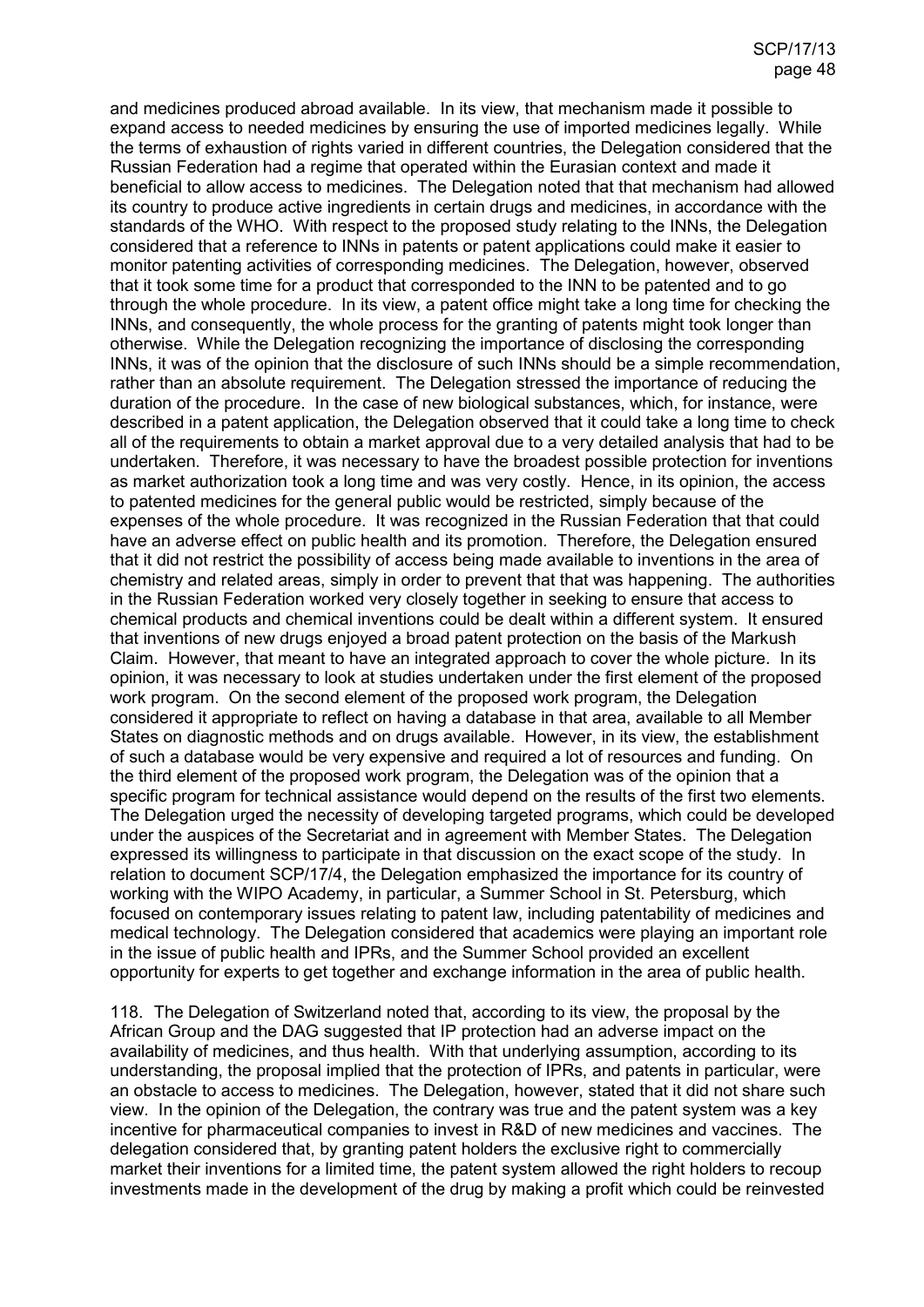into further innovation, thereby creating incentives for research and development (R&D), which was particularly costly in the field of pharmaceuticals. The Delegation was convinced that IPRs played a key role in innovation for public health and in long term access to new and more effective medicines. It stated that, essentially, everyone was affected by health concerns and everyone wanted to have access to the best possible medicines, and therefore, in the Delegation's view, the positions among Member States were not that different. The Delegation observed that while the patent system was essentially to stimulate R&D of new and more effective medicines in the long term, it was by its very nature a monopolistic instrument in the short run. In its opinion, the proposal by the African Group and DAG placed more emphasis on the short run. While regretting the problems, the Delegation preferred looking at the issues more from a systemic and long term perspective. The Delegation considered that a patent system was put into questions in the short run, for instance, by using the existing flexibilities systematically, a fundamental incentive system in the long term would be destroyed, which might lead to a shortage in R&D for more effective and new drugs that were needed to battle future health challenges. Since the issue of patents and health was an ongoing topic of discussions in other forums, in particular the WHO, the Delegation expressed its concern about duplicating efforts in the SCP. The Delegation also expressed its uneasiness with the underlying assumptions in the proposal, since an economically viable market combined with the incentive of patent protection provided a steady flow of innovation. Concerning the issue of neglected diseases, in its view, insufficient market incentives were the decisive factor, why low innovation concerning insufficient access to relevant medicines occurred. The Delegation therefore stated that weakening, or even lifting, patent protection by extending the flexibilities would not remedy such insufficient situation, but rather aggravate it. The Delegation further observed that continuing innovation was also needed to face current and future health challenges and diseases. In its view, patents were part of the solution to the access problem. The Delegation, therefore, felt that the underlying assumptions in the present proposal were misleading and, in its view, incorrect. The Delegation noted that patents did not entitle to charge automatically a certain price, as in many countries, prices for certain pharmaceuticals which were still under patent protection were administered and, for example, included in a public health reimbursement scheme. The Delegation explained that important market conditions further contributed to the availability or lack of access to medicine, such as government procurement conditions, customs tariffs, supply chains and efficiency of producers. Due to its long tern perspective, the Delegation expressed its disagreement with the view expressed in the proposal, implying that compulsory licenses would increase access to medicine. The Delegation believed that acute health problems could not be best solved by attacking the fundamentals of the long term incentive system which attracted enough investment into R&D in coming up with medicines against new diseases. While compulsory licenses were one of the tools at hand to counter a possible shortage of medicine, in its opinion, it ought to be the exception, otherwise the entire incentive system would be undermined. Whilst, in principle, the decision to grant a compulsory license was a legitimate and legal response to a series of health threats, the Delegation was convinced that voluntary licenses provided the best means to grant expeditious access to important medicines through increasing production capacity and output. The Delegation further explained that another advantage of voluntary licenses was that the new manufacturer could rely upon the assistance of the original manufacturer, who could guarantee, through its transfer of know-how, high quality and safe products. In its opinion, a systematic use of TRIPS flexibilities, such as resorting to compulsory licenses, would undermine the international IP system and thus erode the economic incentive for the private sector to invest into R&D for the development of new and more effective medicine. If no innovative medicines were being researched and developed, there was nothing on which a compulsory license could be granted in a serious public health situation or that could be copied by generics manufacturer after the expiration of patent protection. Therefore, the Delegation was of the view that in the long term, the overall access to medicine would be diminished and thus it would be detrimental to a country's ability to respect the right to health. For that reason, the Delegation did not see that the Committee could launch work on the issue of patents and health based on the proposal in document SCP/16/7. Moreover, the Delegation considered the CDIP to be the more appropriate WIPO forum to deal with that issue. In it opinion, studies could be launched in the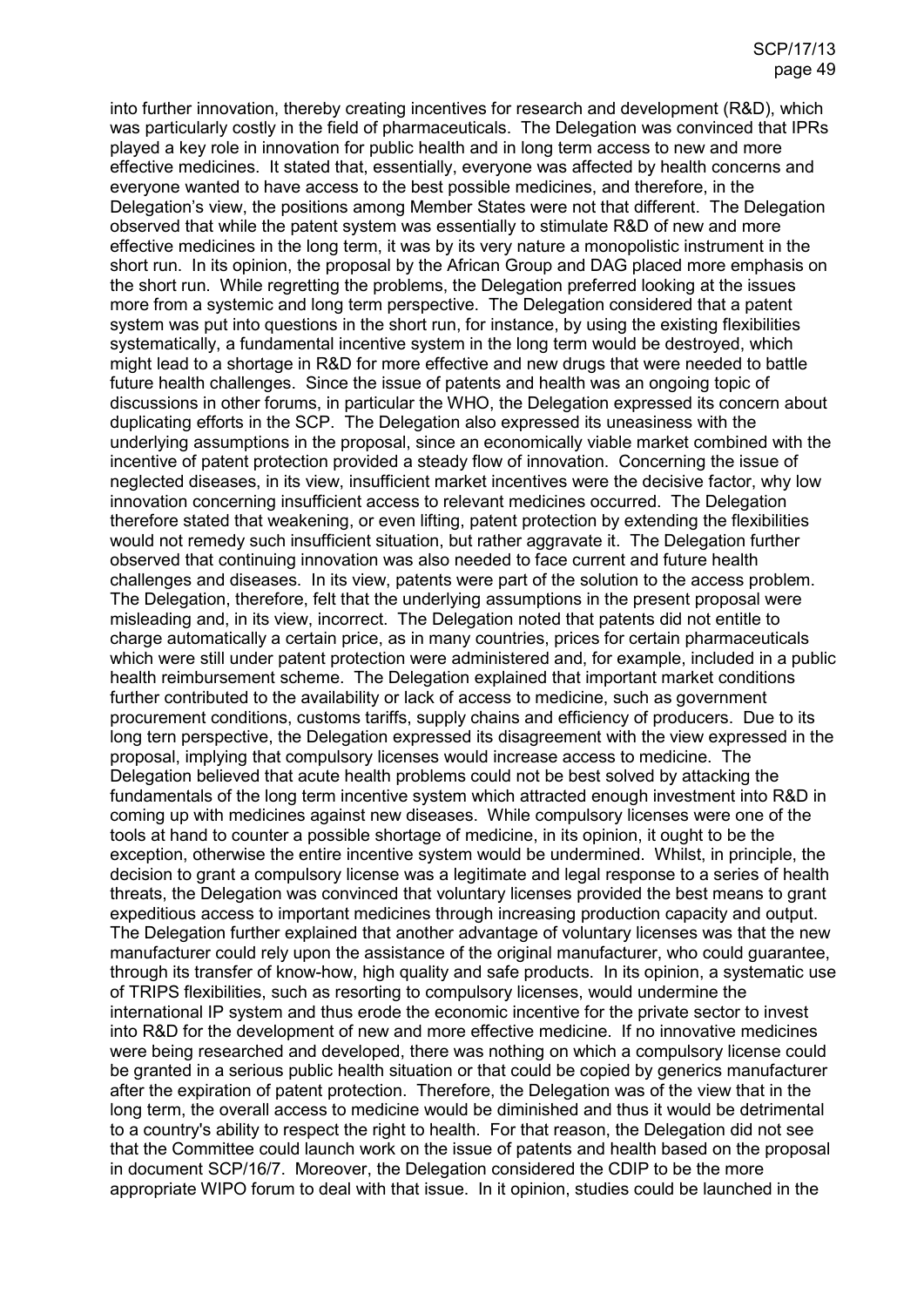CDIP and the Committee could discuss further, if additional steps were needed. The Delegation stated that, if work should be launched in WIPO concerning patents and health, the long term perspective, which was essential to have a broader and balanced picture of the situation, should be taken into account.

119. The Delegation of Japan supported the statement made by the Delegation of the United States of America on behalf of Group B. The Delegation observed that the proposal made by the African Group and the DAG did not refer to the aspect where the patent system contributed to the enhancement of health. Thus, in its view, such a proposal was lacking an appropriate balance. While admitting the necessity and importance of approaching health issues, the Delegation noted that, in general, studies on compulsory licenses or exhaustion of rights had been already conducted under the agenda item of exceptions and limitations to patent rights. Furthermore, referring to document SCP/17/4, the Delegation was of the view that many technical assistance activities had been already carried out by WIPO. In addition, noting that other international organizations, such as WTO and WHO, not only had taken up the issues, but had been collaborating with WIPO, the Delegation expressed its concern about duplication of work. The Delegation considered that patent rights had not been the main cause of global health problems and were not hindering appropriate access to medicine. Rather, in its view, delay in building environmental hygiene, insufficient quality management of medicine and improper management of systems, which were factors outside the patent system, had also a great impact on the health issue. Considering that those other factors, rather than the patent system, currently had greater impact on global health issues, and that the international development aspects were significantly related to public health, the Delegation invited the Committee to reflect upon the appropriate forum for discussing those issues. Since there were many diseases for which no effective treatment existed, the need for new medicines was great, whether in developing countries or developed countries. The Delegation noted that since developing a new medicine was complicated and hard work, requiring a large amount of time and cost, giving a certain incentive to inventors was a reasonable measure to obtain an effective medicine which had not existed yet. In that regard, the Delegation stated that the patent system itself could serve as such measure.

120. The Delegation of Spain supported the statement made by the Delegation of Poland, speaking on behalf of the European Union and its 27 Member States. Referring to its comments that had been submitted, the Delegation stated that, regarding the study on compulsory licenses, the SCP had to avoid duplication of efforts with the work that had already been carried out on exceptions and limitations in the SCP on the basis of the Brazilian proposal. The Delegation noted that, for example, the questionnaire had already included questions on that issue. Furthermore, the Delegation expressed its concern about the possible risk of duplication with the work carried out by the CDIP, particularly, those activities described in documents CDIP/5/4 and CDIP/7/3. Moreover, the Delegation pointed out that, at the last session of the CDIP, the future work program on flexibilities in the IP system had been presented, which included: (i) technical assistance provided at the request of Member States; (ii) the holding of various seminars on those issues; and (iii) a database precisely dedicated to those flexibilities, and articles on the WIPO web page on experiences with flexibilities. In its view, it should be avoided to have duplication with that work program. The Delegation then turned to the evaluation of the benefits of compulsory disclosure of INNs in the abstract or in the title of patents. The Delegation pointed out that such disclosure was impossible for those applications covering new products, since, by definition, the INN of such new product could not be known in the WHO and one would not have been able to include that generic name, which was subsequently established years later when the administration of marketing the pharmaceutical was granted. The Delegation considered that if those INNs could be included in the databases later, it would be useful to identify the generic medical product which was the subject of a given patent. The Delegation expressed its satisfaction for the substantive patent law aspects of the proposal. The Delegation supported a study on the various types of claims which used formula similar to the Markush claim. The Delegation observed that such a practice had already posed difficulties for patent offices, such as classifying a patent application in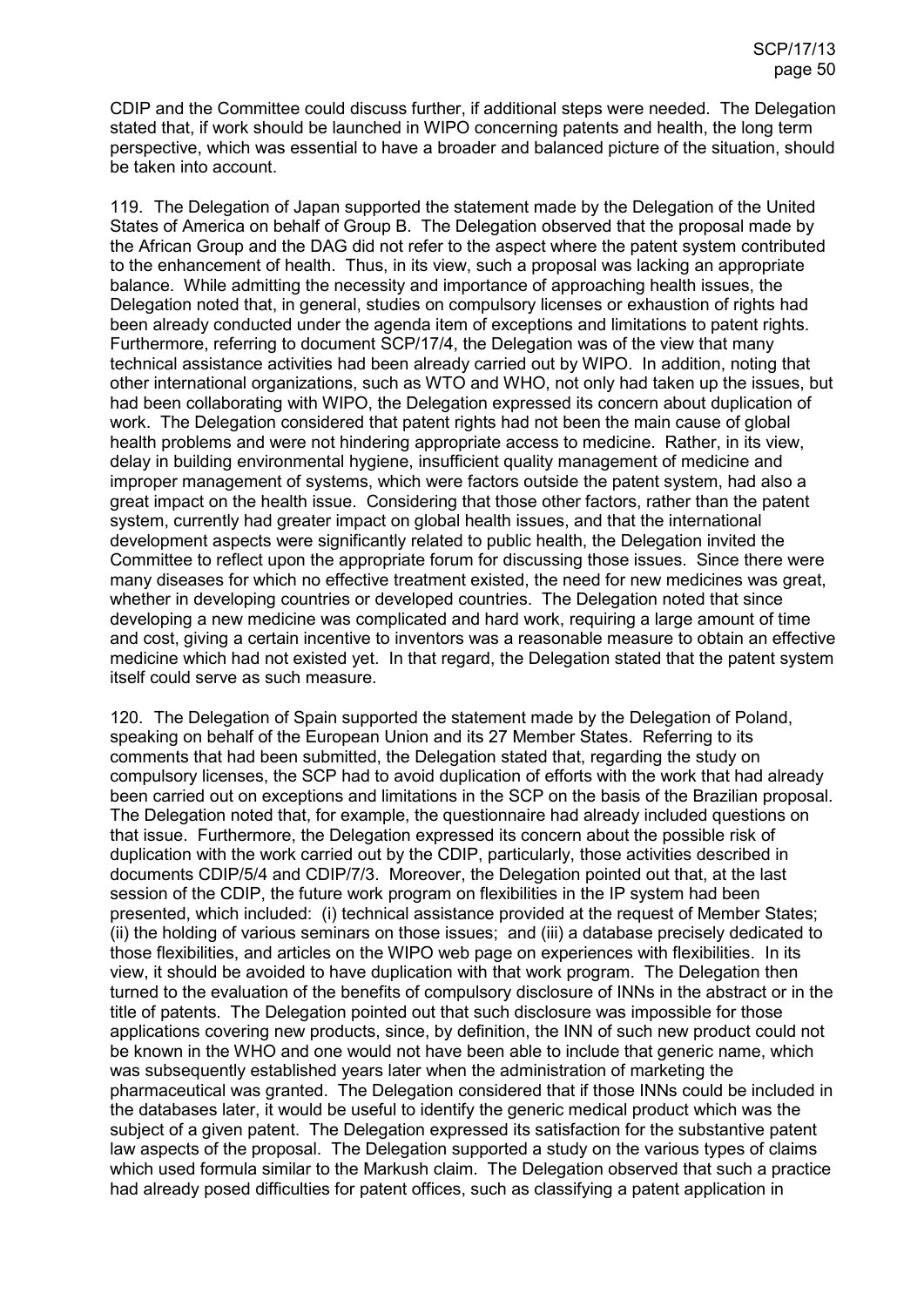accordance with the International Patent Classification (IPC) due to a large number of examples included in the claim and searching prior art in order to determine the novelty and inventive step. While patent offices had made attempts to deal with those difficulties by the concept of unity of invention, the Delegation noted that in order not to slow down or restrict research in the pharmaceutical area, and in particular, due to its particularities, those patent applications had been accepted, and generated great complications and difficulties. The Delegation observed that the specific nature of pharmaceutical innovation was one of the reasons why that situation had occurred, i.e., often a very long time period passed between the start of the research and the marketing of the final product – sometimes it took about 12 years or more – and the principle of the first-to-file under the patent system. In its view, given that situation, innovative pharmaceutical companies had to take a decision as to when patent protection should be applied. If those companies did not apply for patents relatively quickly, they faced the risk that third parties would file before them. However, in such an early phase, they were confronted with a great uncertainty of future products that could be placed on the market. Furthermore, in its view, that was an issue that innovative companies also suffered from when they carried out prior art search, and patent holders could get discouraged where third parties filed patent applications, for example, on certain substances which were included within the generic claim. In addition, the Delegation considered that there were also problems of enforcing patent rights in courts, where others could claim that certain details of a product had already been disclosed in thousands of different technical literatures or where a patent holder must demonstrate adequacy of the description. The Delegation therefore suggested that the Secretariat, together with the Member States, carry out an impartial and objective study on the practices of each member States with respect to such claims. In its view, such activity would improve the way such claims in patent applications were handled by patent offices.

121. The Delegation of Zimbabwe aligned itself with the statements made by the Delegations of South Africa on behalf of the African Group and Algeria on behalf of the DAG. The Delegation noted that various delegations, especially from developed countries, had consistently reminded the Committee that WIPO should only address issues to which it added value and where it had expertise. In the Delegation's view, it was practically impossible to discuss medicines or health issues without discussing the issue of patents. In its view, for a long time, there had been distortions over the issue, either deliberately or unintentionally. While the Delegation did not question the rights of patent holders, it considered that there was a need to balance those rights with the public interest, such as global public health. The public interest in the context of patents and public health was more centered on the issue of access and affordability of medicines to the developing countries' population. That raised the question as to how to get medicines under patent protection or how could innovation be achieved other than through patents. The Delegation stated that, in an attempt to provide answers to those questions, the African Group and the DAG submitted a joint proposal. It observed that WIPO, as the leading organization dealing with IP, was heavily involved in the deliberations and adoption of the WHO GSPOA in 2008. According to the Delegation, the GSPOA was a product of interagency cooperation amongst the different UN specialized agencies and other entities which also provided clarity on the role to be played by each entity within their respective mandates and area of competence. Therefore, the Delegation was of the view that the Committee should embrace the relevant provisions of the GSPOA to enhance its work on patents and health. In its opinion, the work program proposed by the African Group and the DAG should be considered as the first step forward. The Delegation acknowledged the need to avoid unnecessary duplication with work done in other committees and other fora. In its view, the fact that the SCP was called the "Standing Committee on the Law of Patents" should give the Committee its confidence to discuss the subject of "patents and health", and the Committee should deal with the issue of the interface between patents and health. According to the GSPOA, WIPO played a role with reference to the following elements: (i) prioritizing R&D needs; (ii) promoting research in development; (iii) building and improving innovative capacity; (iv) transfer of technology; and (v) application and management of IP to contribute to innovation and promote public health. The strategy clearly indicated that WIPO would collaborate with other UN specialized agencies and international organizations in advancing those issues. As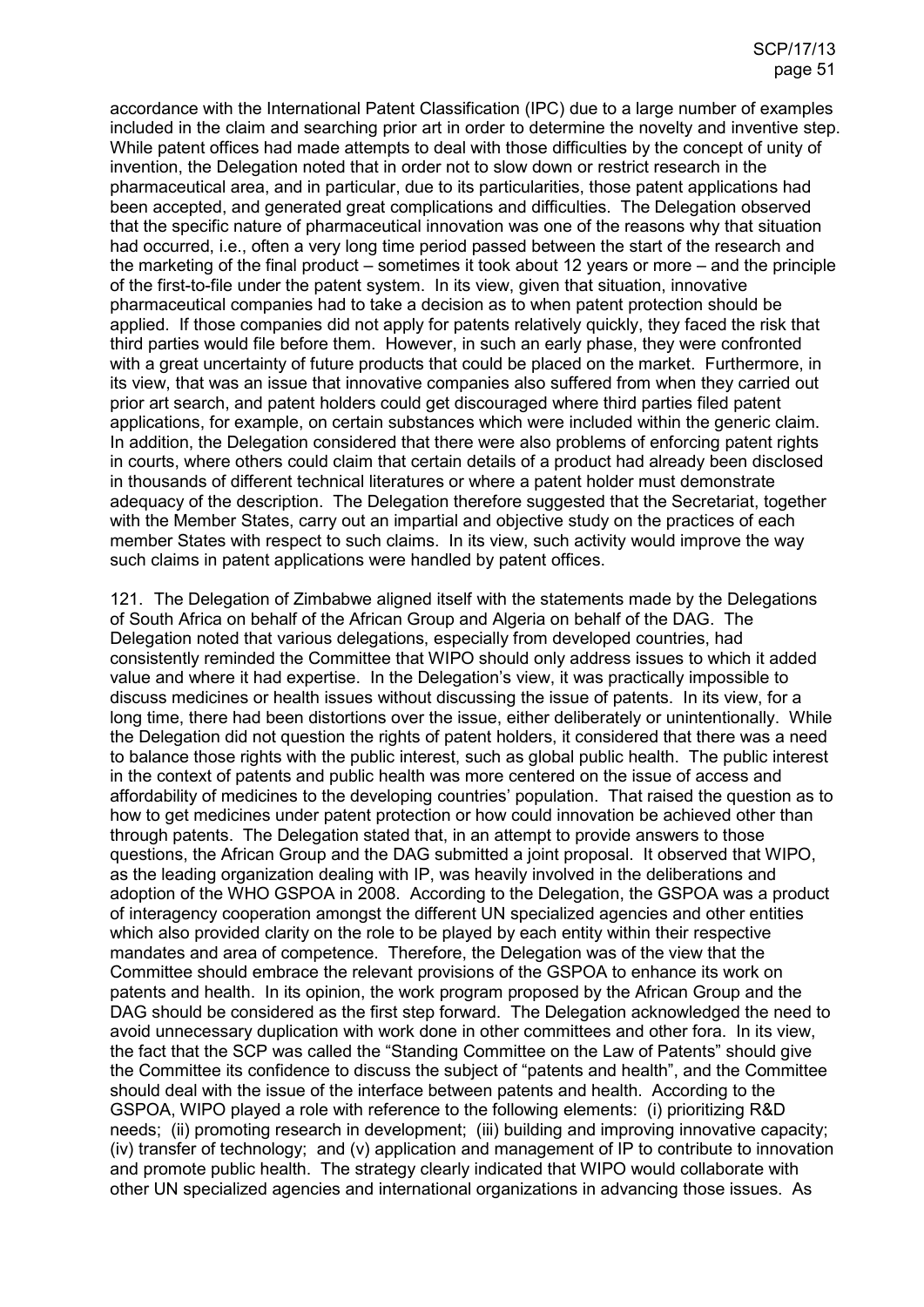such, the Delegation did not see where any duplication would take place. The WHO through the GSPOA had no mandate to direct WIPO. Directing was the precept of WIPO Member States through the SCP. Otherwise, in its opinion, the GSPOA would remain beautifully delegated to the archives. The Delegations expressed its wish to receive information from WIPO about its clear work plan that implemented the GSPOA, for instance, by implementing the following action areas: (i) improving innovative capacity in accordance with the needs of developing countries; (ii) developing successful health innovation models in developing innovative capacity; (iii) incentive schemes for health related innovation; (iv) award schemes for health innovation; and (v) transfer of technology and the production of health products in developing countries amongst others. The Delegation fully agreed with the Delegation of Egypt that Member States needed to give WIPO a mandate to follow up and implement outcomes emanating from other UN bodies. The Delegation also stressed the importance of understanding how WIPO had linked such outcomes within the context of existing programs, including the WIPO Development Agenda. The Delegation concluded by thanking the Delegation of the United States of America that drew the attention of the SCP to the availability of patents for essential drugs under the Medicines Patent Pool, most of which still had to be proven. However, the Delegation reminded that patented medicines were not easily available for the latest generation of medicines. For example, everyone knew that many viruses, including malaria and tuberculosis, had tended to adapt to and resist the cure by drugs. By the development of a newer generation of drugs, it would be misleading to state that all essential drugs for such diseases were available in the public domain. The Delegation encouraged viewing that issue in a holistic manner within the context of the supply chain and distribution of medicines, which essentially included R&D.

122. The Delegation of the United States of America supported the intervention made by the Delegations of Switzerland and Japan, particularly with respect to the positive effects of the patent system on medicines and on obtaining medicines. It affirmed that, as reflected in the 2001 Doha Declaration, the United States of America had strongly respected the countries' rights to protect public health and, in particular, to promote the availability of medicines for its people. The proposal on patents and health was an important and timely topic. However, the Delegation affirmed the importance of IP rights in promoting public health, and it did not believe that the use of flexibilities allowed under the TRIPS Agreement was sufficient to promote public health. With respect to the specific elements of the proposal, the Delegation thanked the Delegation of South Africa for their paper in document SCP/16/7 and welcomed a discussion on the relationship between patents and public health, as part of the wide ranging investigation into the facts that influenced the availability of safe, efficient and effective medicines. The Delegation insisted that the discussion needed to be balanced and had to address both the positive and the negative effects, that practicing of flexibilities had on public health, including on the development of new medicines, the distribution of medicines, and on the transfer of health care technology to developing countries. In its opinion, the proposed studies had also to include the other factors, which were not related to patents but which impacted on the availability of medicines, such as the lack of infrastructure and expertise. The Delegation was of the opinion that the effectiveness of those non-patent factors had to be evaluated and quantified, in order to evaluate the potential impact of patents, if any, on the availability of medicines. The Delegation considered that a more productive approach could be to look at best practices and practical solutions to overcome all barriers and that could lead to a better availability of medicines. Regarding the second element of the proposal, the information exchange, the Delegation supported having experience sharing sessions, as long as they were open to all and were balanced. In its view, the discussion should address patent rights as incentives to R&D and to technology transfer, and how non-patent related issues affected public health and the availability of medicines, which should be carried out within existing budgetary constraints. In addition, the Delegation stated that the experience sharing sessions should be open to representatives from the pharmaceutical industry who could discuss the multiple various initiatives they were undertaking to promote the availability of medicines. Furthermore, in its opinion, the discussions should also consider non-patent issues that affected the availability of medicines and might focus on the impact of the efficient infrastructure, the impact of trade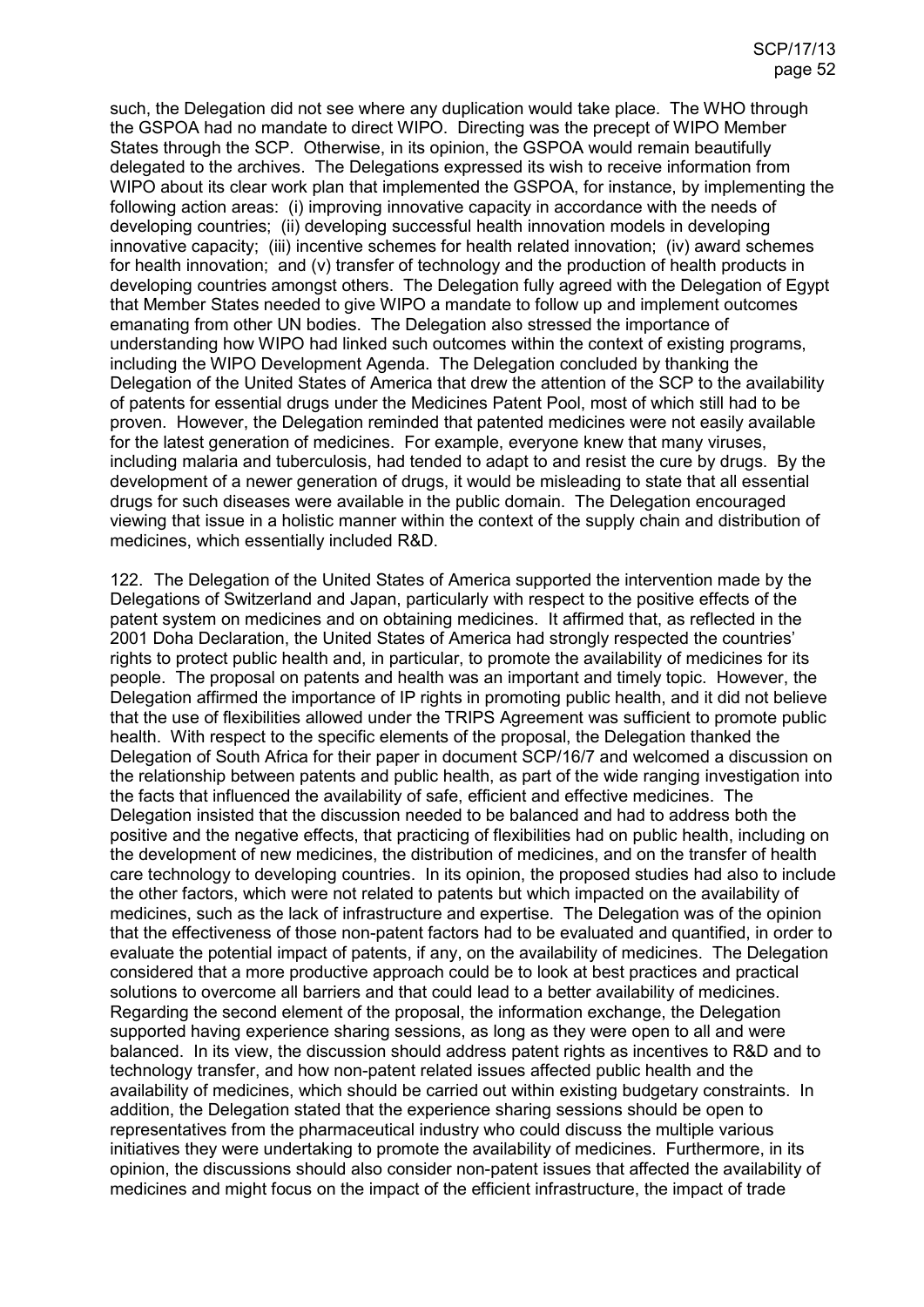barriers, such as discriminatory and non-transparent regulatory regimes, on the problems regarding the availability of medicines, the impact of falsified and substandard medicines in public health and, in particular, on the availability of genuine life saving medicine. The Delegation supported in principle the proposed database on the status of patent. However, patents had a limited effect on the availability of medicines. Therefore, in its opinion, the utility of such database might be limited, as far as improving access to health care. In addition, the Delegation noted that it was difficult to generate a database that addressed every possible step of a change of status of a patent, for example, due to litigation, licensing and other factors. The Delegation was concerned about the high cost to the Member States and/or to WIPO of generating and maintaining such a database. With respect to having a presentation by the UN Special Rapporteur on the Right to Health, the Delegation was reluctant to include that presentation in the SCP program because the Rapporteur was not a patent expert. However, if the presentation were to take place, the Delegation insisted that it should be balanced and should include the beneficial effects of patents on the development of new medicines and on the availability of medicines. Regarding the third element of the proposal, technical assistance, the Delegation could not support the third element of the present proposal, since the SCP was not mandated to carry out that type of technical assistance. The Delegation did not support expanding the work program of the SCP outside its mandate and, in particular, to encroach or duplicate the work already taking place in the WTO and the WHO. In its view, the present proposed program was not within WIPO's mandate as it asked the SCP to provide its opinion on the legality of specific flexibilities, and that function was within the purview of the WTO. The Delegation considered that WIPO's technical assistance was demand driven, and that a one-size-fits-all approach of full flexibilities was not appropriate. It was of the opinion that flexibilities were only effective when carefully tailored to a situation existing in a specific country. The Delegation reiterated that that issue should be discussed as part of a wide ranging investigation into factors that influenced the availability of safe and effective medicines. In that spirit, the Delegation expressed its willingness to contribute to that discussion by submitting a proposal, and introduced some of the aspects of its proposal. The Delegation observed that some of the public health issues faced in developing countries and LDCs included neglected diseases, the spread of tuberculosis, malaria, HIV/AIDS and the availability of medicines to treat those and other ailments. However, in its view, none of those issues could be solved by patent rights flexibilities alone, and, in particular, could not be solved by the wholesale use of compulsory licensing. To the contrary, the lack of effective patent protection was one factor which prevented the appropriate medicines from reaching the neediest patients in developing countries and LDCs. The Delegation emphasized that weakening the patent rights granted to pharmaceutical researchers and manufacturers in certain markets not only removed or reduced the incentive to develop new medicines but also lead manufacturers to keep already developed medicines out of those markets. Furthermore, the Delegation considered that, in addition to the detailed disclosure which was found, for example, in a patent, know-how and specialized skills were often required for successful deployment of technology, such as manufacturing of medicines. In its opinion, since using compulsory licenses or non-voluntary mechanisms would not gain cooperation of the patent owner, the recipient of the compulsory license might not easily be able to successfully manufacture the medicine. The Delegation therefore concluded that weakened patent protection for innovative medicines was not a productive approach for health care, because many factors other than patents affected more directly the availability of medicines. The Delegation observed that, although approximately 96 per cent of medicines on WHO's List of Essential Medicines were not protected by patents, their availability in many markets was limited, particularly in developing countries and LDCs. Therefore, in its opinion, other factors external to patent protection were at play in limiting the availability of those medicines. The Delegation stressed the importance of a complete assessment of the topic of patents and health by also considering those other factors affecting the availability of medicines which were outside of the patent system. In its view, such assessment was a necessary step which would help to properly quantify the impact of patents, if any, on the availability of medicines. The Delegation considered that, by studying the availability and reasons for the lack of availability of unpatented medicines, it was possible to estimate the potential effect, if any, of the patent system on the availability of medicines and to determine what factors, which were not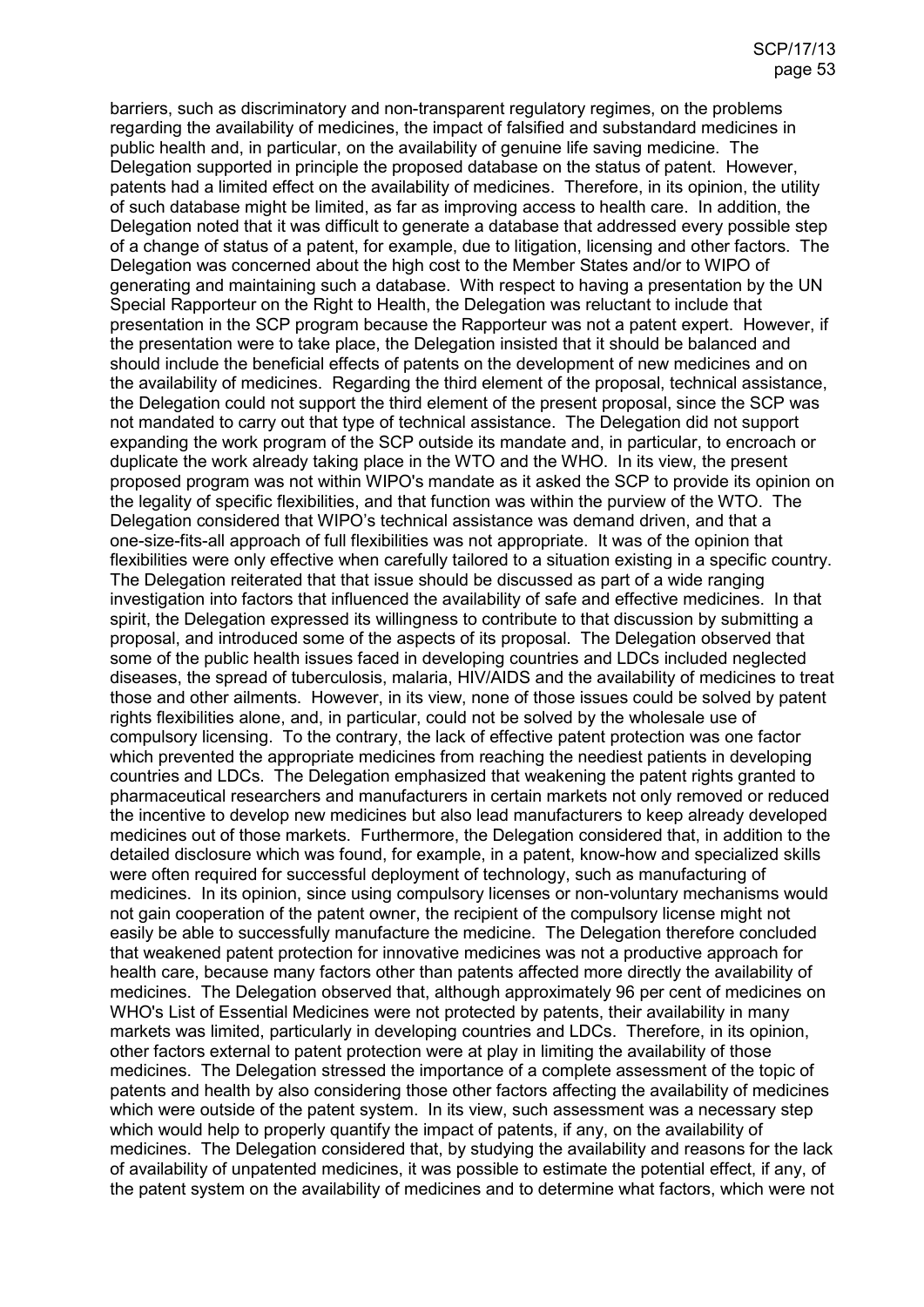related to patents, impeded that availability. Instead of exploiting patent flexibilities that undermined incentives, i.e., the incentive to innovate, the Delegation enumerated the following examples which illustrated some programs that were more effective in promoting the development of medicines and their dissemination in developing countries and LDCs: patent pools, such as the Medicines Patent Pool, tiered pricing, novel voluntary licensing and funding schemes, such as, for example, the research consortium at WIPO, namely "WIPO Re:Search", Global Funding, advanced market commitments and various other programs. The Delegation supported efforts to curb trading of falsified and other substandard medicines. Those medicines were not approved under a regulatory system as being safe and effective and were dangerous in treating patients' diseases and might, in fact, make patients sicker. The proliferation of falsified and other substandard medicines interfered with the distribution of genuine medicines, both patented and generic, because the patients were very often fooled into taking the fake medicine. The proposed work program should, therefore, address to what extent the presence in the market of falsified medicines hindered the availability of genuine medicines, both generic and patented. To contribute to that important discussion, the Delegation proposed the following elements of a work program for consideration by the Member States of the SCP: (i) Inviting the WHO to make a presentation to the SCP on the availability of generic medicines in developing countries and LDCs, on the non-patent barriers to the availability of safe and effective medicines and on the effect of falsified medicines on the availability of proper medicines, both generic and patented. That presentation would help to put in context the potential effects of patents as compared to the effects of other factors on the availability of medicines; (ii) Conducting a comprehensive study on the positive impact of patent systems in providing life saving medicines to developing countries and LDCs. That study would evaluate the role of patent protection in providing incentives for R&D leading to innovative medicines and in fostering the technology transfer necessary to make generic and patented medicines available in those countries; and (iii) Conducting a comprehensive study to examine the availability of life saving medicines that were not protected by patents and the reasons for the lack of availability of such medicines. Determining which factors that were unrelated to patents affected the manufacture and availability of medicines would help to distill the effect, if any, of patents on the availability of medicines. An important element to be reviewed in that study was the effect of falsified medicines which circumvented any regulatory and enforcement regime that had been set up to ensure the safety of those medicines. The Delegation observed that the availability of safe and effective medicines was a multi-facetted problem which impinged on many areas of law, national policy, physical infrastructure, social, educational and economic factors, to name only a few. In its view, informed analysis, on how the patent system might or might not affect the availability of medicines, was only possible with an understanding of those additional factors that affected the problem. The Delegation clarified that the SCP would not be expected to take action on those non-patent issues, which were not within its mandate. However, in its opinion, the Committee would benefit from understanding where its action fit within the broader range of factors influencing access to medicines.

123. The Delegation of India supported the proposal submitted by the Delegation of South Africa. The Delegation noted some serious considerations given at WIPO platforms to resolve that important issue. In the CDIP, the Delegation had also supported the proposal which had been elaborated in document SCP/16/9. The Delegation stated its appreciation of WIPO's important work done in the area of health. The Delegation suggested further strengthening that area within WIPO's activities. The Delegation hoped that future work in the area of IP and health in WIPO would contribute to increase the quality of such work. The Delegation reiterated that patents should be used to hedge those issues in LDCs. It noted that, along with likeminded countries, India was one of the main contributors for the Doha Declaration. The Indian Patent Law had been amended in 2005, linking many provisions to public health. The Delegation explained that one of the major objectives was, as stated in Section 8 of that Act, that the patents, which were granted in India, did not to impede the public health and that those were granted to make available medicines at affordable prices and did not curtail the development of patented products. Section 3(d) of that Act allowed stopping the "evergreening" of patents, i.e., patents in histories, rather than new medical treatments with new properties or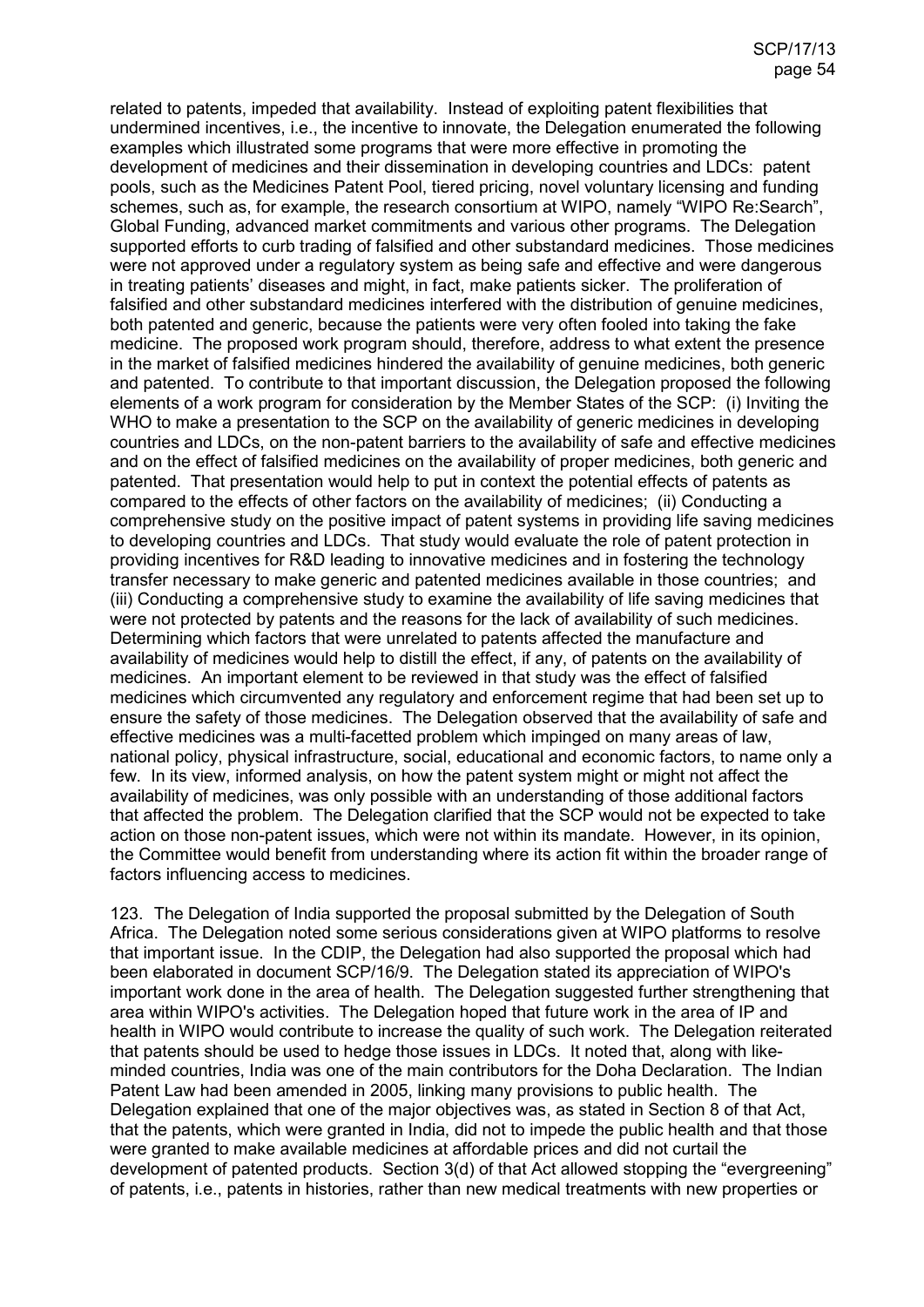new uses of a known substance. The Delegation noted that the granted patents were subject to some restrictions, and that an analysis was needed even if the patent was valid. Furthermore, it explained that exclusive licenses could be given to manufacturers in India which preferred to export the licensed medicine to certain countries in accordance with Section 92(a). The Delegation expressed its hope that the proposal submitted by the Delegation of South Africa would find its way through.

124. The Secretariat provided an update of the key activities carried out either by WIPO or in collaboration with the WHO, the WTO and other partners, particularly, by the Global Challenges Division. Regarding the WHO-WIPO-WTO trilateral collaboration, it noted that, over time, the joint participation of those three organizations in a number of activities had led to organize a series of seminars, conferences and symposia. That working relationship was supported by the WIPO Development Agenda recommendation 40, i.e., "to intensity its cooperation on IP related issues with UN agencies", and had matured into an informal but practical trilateral corporation. Among the highlights were a workshop on patent searches and freedom to operate, which took place in February 2011, and had introduced participants to the basic concepts of how patent searches and freedom to operate worked together. It had led to a number of inquiries from participants and others to WIPO about further information in that area. A joint technical symposium had been organized, also with WHO and WTO, and had addressed a growing importance of patent information for public health with respect to freedom to operate strategies, procurement of medicines, technology transfer and setting research priorities and strategies. In that context, enhanced trilateral cooperation of WIPO, WHO and WTO had been increasingly engaged in providing inputs into their respective activities. As an illustration, the WIPO-WTO Colloquium for Teachers of Intellectual Property which took place in June and July 2011 or the WTO Workshop on Intellectual Property and Public Health, organized and engineered by the WTO Secretariat, in collaboration with WHO and WIPO from October 10 to 13, 2011. Also, WHO, WIPO and WTO were consulted by the Global Health Programme of the Graduate Institute of International and Development Studies for the organization of the Fifth High Level Symposium on Global Health Diplomacy, "Ten Years After the Doha Declaration: the Future Agenda at the Interface between Public Health, Innovation and Trade - an Outlook on the Next Ten Years". That event had taken place on November 23, 2011 at the WTO. The meeting had been held by the Graduate Institute under the auspices of Madame Ruth Dreifuss, former Chairperson of the WHO Commission on Intellectual Property Rights, Innovation and Public Health (CIPIH), and with the participation of the three Directors Generals of WHO, WTO and WIPO and other prominent speakers from governments, academia, the private sector, international organizations and non-governmental organizations. Furthermore, the most work-intensive collaboration between the three agencies was the Trilateral Study on Promoting Access and Medical Innovation: Intersections between Public Health, Intellectual Property and Trade by the three Secretariats, which was building on the expertise of the three agencies. The full study was to be expected to be finalized in early 2012, and an outline was available and had been distributed at the Doha +10 Conference. Another program consisted of the Access to Research for Development and Innovation (ARDI) program. As of October 13, 2011, ARDI had become a full member of the "Research for Life". Research for Life was a Public-Private Partnership (PPP) between WIPO, WHO, the Food and Agriculture Organizational (FAO), the United Nations Environmental Programme (UNEP), the International Association of Scientific, Technical & Medical Publishers (STM), Cornell University, Yale University and several technical partners, including Microsoft. The goal of that partnership was to enable free or low cost access in developing countries or LDCs to research, data and publications, with ARDI providing a particular focus on applied sciences and technology. The third area consists of what was considered the flagship project of WIPO, "WIPO Re:Search". On October 26, 2011, WIPO launched WIPO Re:Search, sharing innovation in the fight against neglected tropical diseases, malaria and tuberculosis. Through WIPO Re:Search, a range of public and private sector institutions came together to make available very valuable IP assets to a very broad and wide research community across the world, and developing countries alike, in order to enhance existing research into neglected tropical diseases, such as malaria and tuberculosis, and in order to encourage new research to take off. The WHO was supporting that initiative by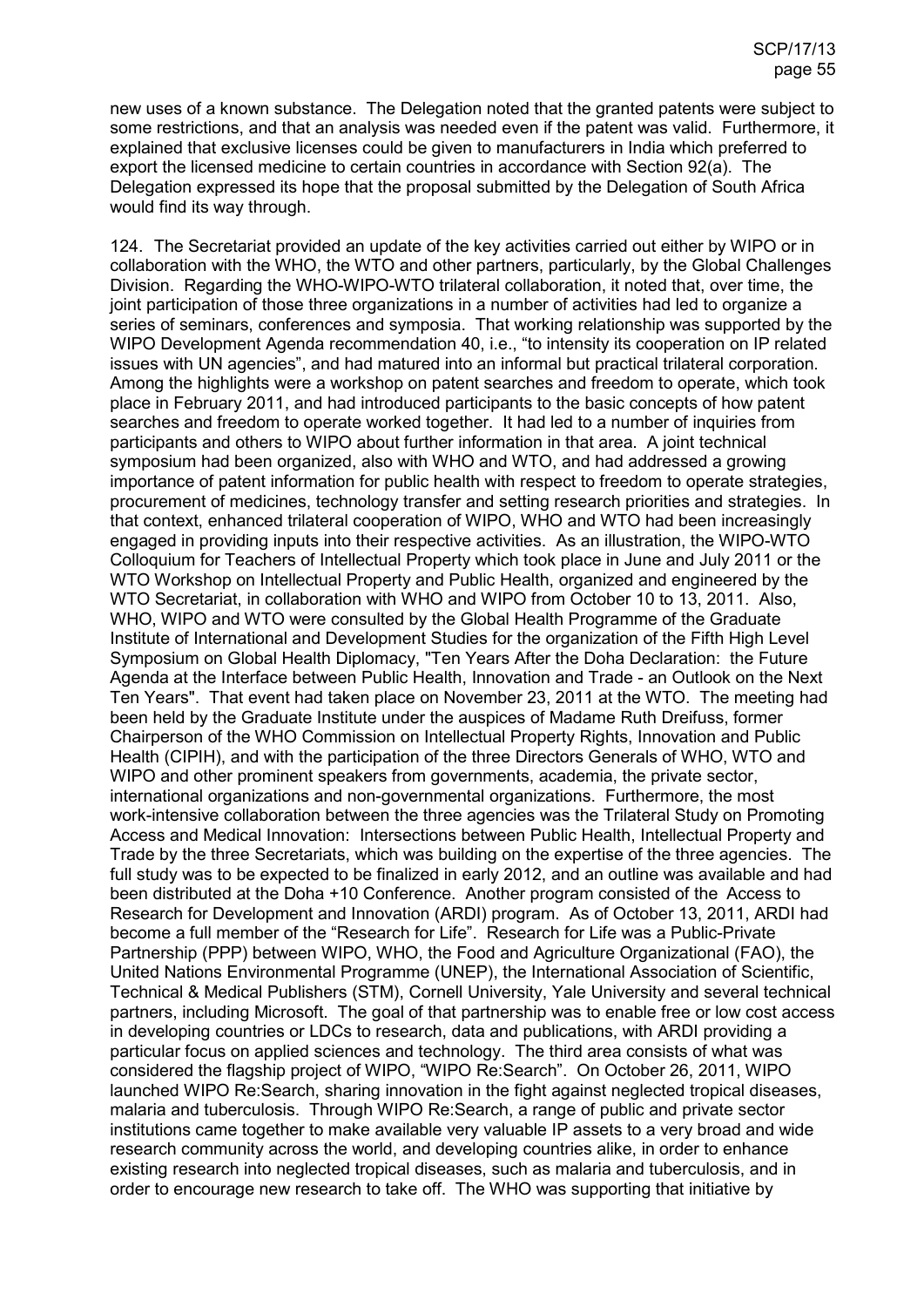providing technical advice to WIPO. It was a direct response of WIPO to the CDIP and the WIPO Development Agenda, which also constituted one of the rationales for that project. WIPO Re:Search was founded on the belief that IP, knowledge and materials could be used creatively to stimulate more investments and to enhance existing investments in the development of health solutions primarily for developing countries. The mechanism worked entirely on a voluntary basis of all participating parties and provided users with new tools, new information, new data and new licenses that they would not otherwise easily be able to obtain. As such, WIPO Re:Search had no impact on the legal instrument or the legal establishment of the patent regime but rather provided a very creative way to leverage valuable IP in new ways that had not been done before. It allowed public and private sectors alike, across the world, to share and use compounds, compound libraries in the case of those libraries containing millions of compounds, unpublished scientific results, regulatory dossiers and data, screening technologies, platform technologies, know-how licenses, and also patent licenses. And those were provided to qualified researchers and research institutions anywhere in the world royalty-free for the research, development and manufacture of drugs, vaccines or diagnostics for neglected tropical diseases, malaria or tuberculosis, and the willingness to sell those products in LDCs royalty-free and the willingness to negotiate access for all other developing countries under agreed terms. More information could be found at http://www.wipo.int/research/en/. WIPO was also exploring, in partnership with its sister organizations, a collaborative and web-based data retrieval environment that allowed transparent access to the patent status of a range of medicines in selected developing countries where such data was available. It was aimed at improving access to pertinent patent data and patent information of existing products that were already on the market. As such, that initiative complimented WIPO Re:Search. WIPO Re:Search was, on one end, the encouragement of research into new products in order to make products available, and, at the other end, the new initiative would encourage a better understanding of the patent situation of existing medicines in order to facilitate accessing those medicines.

125. The Representative of the WHO gave an update of the activities of his organization in relation to global health and IP. Lack of access to medical products remained one of the most serious global health problems. Despite the achievements in past decades, nearly 30,000 children were dying every day from diseases that could easily be prevented if those children had access to a basic range of essential medicines. However, in 27 developing countries for which precise data had been obtained, the average availability of essential medicines in the public sector was only about 34 or 35 per cent. In the past, governments, philanthropic organizations, pharmaceutical companies, NGOs as well as WIPO had undertaken many initiatives and had increased their efforts to address lack of access to medicines. But more were needed to be done. There were a number of key determinants for access to medicines, namely the rational selection and use of medicines, sustainable financing, reliable health and supply systems and affordability of medicines. IP rights were but one of the determinants for affordability of medicines to the extent that they were protected by IP. WHO's activities in the area of public health and IP focused on technical cooperation which included transfer of technology, capacity building and training and also direct technical assistance to Member States. The overall objective of those activities was to support the application and management of IP in a manner that maximized health-related innovation, especially to meet the needs of developing countries and promote access to those medicines for all. As had already been pointed out by the Secretariat and highlighted by a number of delegations, the GSPOA, on the initiative of the WHO, the three organizations, WHO, WIPO and WTO, had strengthened their efforts to effectively coordinate work in the field of public health and IP to make better use of available resources and to enable a more effective program delivery in the field of all three organizations. Within the scope of that trilateral cooperation, the three organizations had started a number of joint activities, which included a series of joint technical symposia to enhance the dialogue between the organizations and to provide a platform for exchanging information and experiences that had been highlighted by the Secretariat. Currently, the three organizations were preparing a joint Study on Promoting Access and Medical Innovation: Intersections between Public Health, IP and Trade. That study was a follow up to an earlier study published in 2002 that had been done by the WHO and WTO Secretariats, which had covered all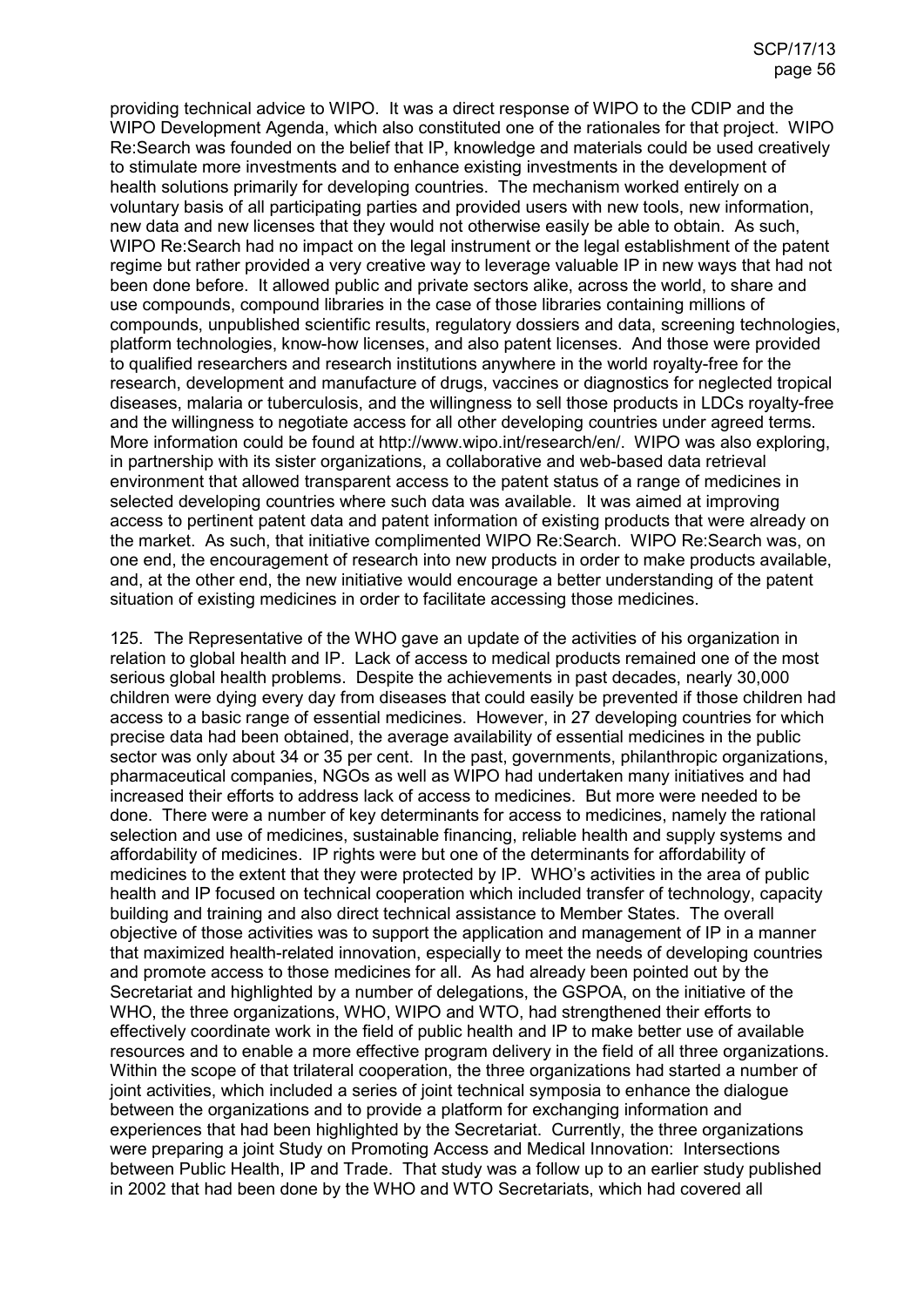WTO agreements and public health. The ongoing study would cover the whole range of issues at the intersection of access to medicines and IP, which would include issues around procurement, regulatory requirements, the impact of tariffs, markups, voluntary license agreements and tiered pricing. The study was expected to be available for the  $18<sup>th</sup>$  session of the SCP. Together with the United Nations Development Program (UNDP) and UNAIDS, WHO had published a policy brief on the flexibilities in the TRIPS Agreement to provide access to HIV/AIDS treatment. That paper had reviewed how countries could use and have used the flexibility of the TRIPS Agreement to increase HIV/AIDS treatment. In order to provide Ministries of Health in the Eastern Mediterranean region with analysis of public health implications of IP provisions, including those in Free Trade Agreements (FTAs), the WHO Regional Office for the Eastern Mediterranean region had published a Policy Guide on Public Health Related TRIPS-Plus provisions in Bilateral Trade Agreements, which was available on the WHO web site. Following the negotiations on the Pandemic Influenza Framework, WIPO and WHO were currently developing a global patent landscape on patenting trends in the field of vaccines, which would provide an overview of what was being patented in terms such disease, targets and approaches, who was doing the patenting, where patents were filed and how patent policies changed over time. That was a very good example for an activity that could neither been carried out by WHO nor by WIPO on its own, because the patent and the public health expertise was necessary, in order to map all the patent activity in the field of vaccines. The patent landscape report was expected to be published soon on the WIPO web site. The Representative pointed out that WHO had also some concrete activities in the field of transfer of technology. It facilitated transfer of influenza vaccine production technology to eleven developing country vaccine manufacturers in order to provide those manufacturers with life attenuated vaccine technology, which was a specific vaccine production technology. WHO had negotiated and acquired a non-exclusive license to that technology and the right to sublicense that technology which had been granted to three developing country vaccine manufacturers to enable them to start production using that technology. In vaccine production, the use of less antigen per dose of vaccine enabled an increase in the umber of doses to be produced and to overcome know-how barriers. WHO had facilitated the technology transfer hub of the University of Lausanne, and it was using information in the patent adjutant to develop technologies where the patents were filed or granted, and using the information disclosed in the patents to develop technologies, where the patents were neither filed nor granted. And that technology had so far been transferred to one developing country, and WHO was currently working on the transfer to another developing country. As part of the trilateral collaboration with WTO and WIPO in capacity training building activities, for the first time ever, WHO had taught a module on public health and IP in the framework of the Master's degree on IP in the Africa University in Zimbabwe. That showed how effective collaboration could be because that program allowed a two-day or three-day teaching on public health and IP by one expert in an already existing environment instead of setting up parallel structures that would involve investing a lot of resources. The program was joining forces with WIPO and the African University bringing the experts from the relevant organizations together. WHO had also provided substantial support to the organization of the WHO-WTO Workshop on Public health that took place in Geneva in 2011. That workshop had addressed the respective TRIPS Agreement provisions and flexibilities that were of relevance to public health, as well as, issues ranging from procurement to regulatory questions and prizes of immediate prices of medicines that were usually covered by experts joining from the WHO Secretariat. Together with its regional office in Copenhagen, it collaborated with WIPO in the organization of a regional workshop for Central Eastern European and Central Asian countries on IP that took place in Vienna earlier in 2011. WHO also continued to provide, upon request and in collaboration with other relevant international organizations, technical and policy support to Member States to favor the application and management of IP in a manner that maximized health related information and provided access to medicines for all. With regard to further details of the activities carried out by WHO, the Representative invited delegations to visit the WHO web site or to take note of the WHO report on the technical and financial cooperation activities that had been submitted to the WTO TRIPS Council in October 2011 (document IP/C/W/559/Add.1).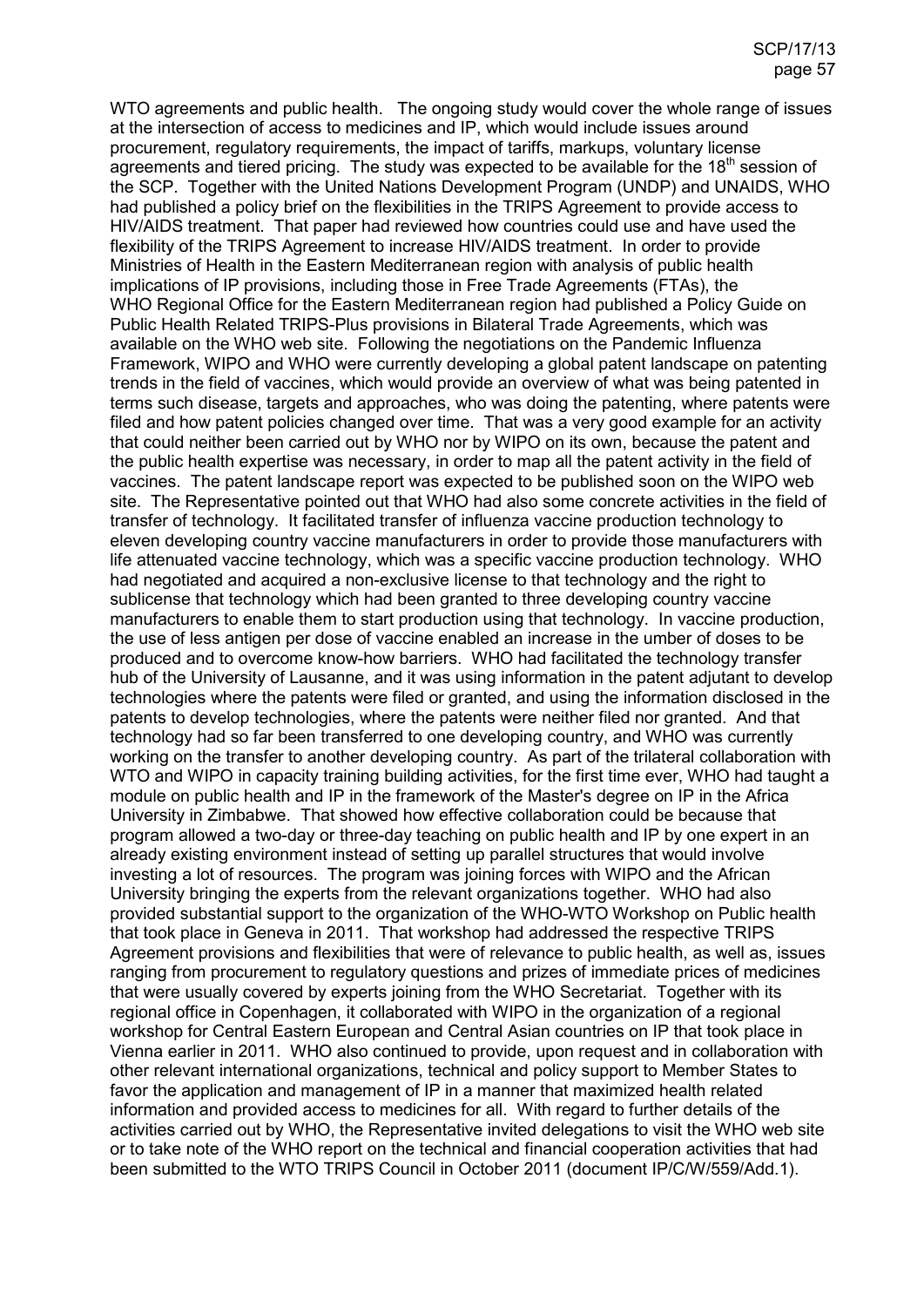126. The Representative of the WTO expressed its appreciation for an excellent opportunity to briefly present WTO's activities in that field. In the situation ten years after the Doha Declaration, numerous events had been happening to harvest the experience gained in improving access and promoting medical innovation in the context of the Doha Declaration. Those events, in particular, had confirmed the wide-spread agreement that the situation had evolved in a significantly positive way since 2001, among others: (i) because the Doha Declaration had reached greater clarity and certainty about the link of relative TRIPS provisions with public health, which implied, in particular, about the link the verification of patent-related flexibilities; (ii) because the Doha Declaration had shaped the framework for multilateral cooperation on IP and public health, which had led to increased policy coherence, collaboration and dialogue at all levels; and (iii) because it had supported countries in the implementation and use of TRIPS flexibilities as necessary. As the Director General of WTO had mentioned at the High Level Symposium organized by the Graduate Institute of International and Development Studies in Geneva, one had moved from the question of compatibility between IP protection and public health objectives to the question of consistency between the two at all levels: (i) The current debate in the SCP was supported by much greater awareness. Nowadays, there was a much better understanding of the TRIPS provisions and their built-in flexibilities, but also recognition that those needed to be part of a wide action required at national and international level, as already expressed in the Doha Declaration; (ii) There was much better problem identification and a clearer picture of gaps in the global public health framework, as well as public health problems which required further substantive R&D. In response, there was a solid policy debate about innovative mechanisms for R&D financing. (iii) Data: One had a better coverage and accessibility of data. Examples included the pricing of medicines but also patent information. Those data certainly could provide the solid basis for informed decision making and cooperation. (iv) Cooperation: Those had significantly improved all levels and had policy coherence cooperation with dialogue with the international system so that it could give an effective response to challenges which were posed for public health. In particular, the trilateral cooperation was well-established, built on an effective partnership that recognized each organization's complimentary expertise and roles. The Representative summarized a few key observations of the trilateral study: (i) the dynamic interplay between trade and competition, for example, procurement policies, quality regulation and IP rights. The impact of those issues on access and innovation was clearly one of the key observations in that study; (ii) the growing impact of trade agreements outside the established fora, not only in the area of IPRs but also other areas such as competition and procurement rules; (iii) the emergence of broader and multi-disciplinary policy perspectives, including the human rights perspective. As regards the access, two key observations were made by the Representative: (i) the Doha Declaration had facilitated judicious use of TRIPS flexibilities, and countries had taken diverse choices of implementing those flexibilities; and (ii) key importance of having effective procurement strategies, competition strategies as well as lowering tariffs, which the Director General of the WTO had supported in the context of harvesting low hanging fruits in times of financial difficulties, had been mentioned in the context of access. The study looked in detail into the innovation dimension. Because of the particular interest to the SCP, the Representative highlighted that the key finding in that policy debates had actually broadened from a narrow consideration of how patents supported innovation to the examination of key drivers of innovation and effectiveness of various incentive models, as well as, improved data on patents. There was a shift in the landscape. One important capacity-building activity, carried out on an annual basis and which was effectively held for the seventh time in October 2011 with close collaboration with WHO and WIPO for the first time, was the WTO Workshop on Intellectual Property and Public Health. That was a specialized program for developing country government officials, which focused on capacity building so that those countries could understand and, therefore, create and use flexibilities for the pharmaceutical sector. To that end, the Workshop had familiarized participants with the key concepts of the TRIPS Agreement and other IP instruments and how those provisions, including the Paragraph 6 System, could be implemented in a national law. The Workshop had also covered a range of activities outside the traditional IP areas such as pricing, procurement, policies, safety, efficacy and quality of medicines, technology transfer etc. Furthermore, the WTO Annual Report of the TRIPS Council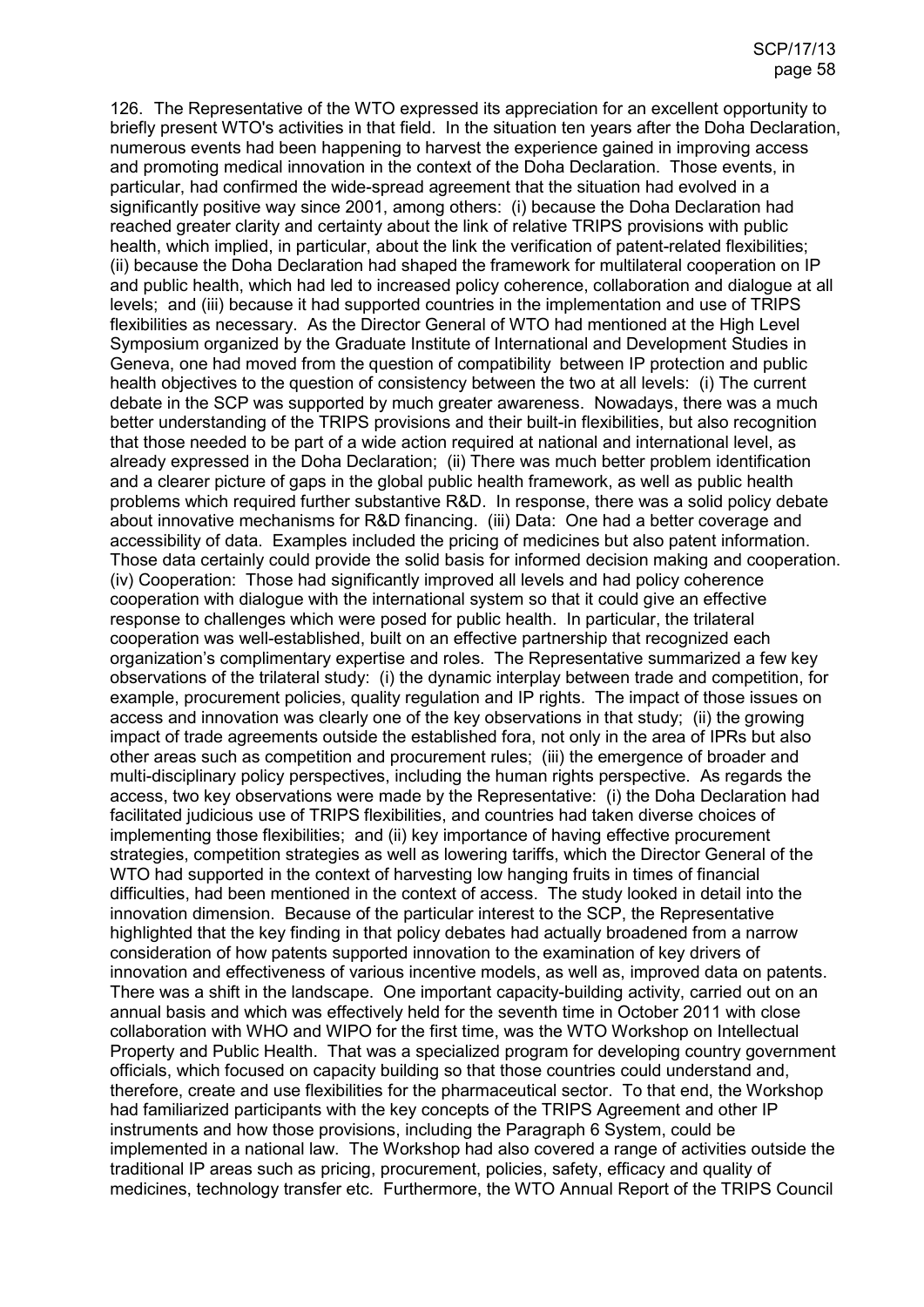(document IP/C/W/55) provided a report on the WTO's technical assistance activities, including information on public health-related activities. One specific new element on the WTO web site was a dedicated web page dealing with health-related matters. Since October 2011, a set of modern notifications for the use of the Paragraph 6 System were available, so as to facilitate the task of Members who wish to use the system in the future. The Representative reported on the work of the TRIPS Council, which was the main body dealing with IP rights. With regards to patents, particularly worth mentioning was the annual review of the functioning of the Paragraph 6 System. That agenda item embodied a discussion on whether the system was providing an effective and expeditious solution to public health problems. The question was whether its role was changing in the future as full product patent protection would fall into place in the pharmaceutical sector, and whether the WTO should have an open-ended workshop to gather information from all stakeholders. Interestingly, in that context, at least one member had suggested that, given that the use of compulsory licenses turned out to be difficult, one focus instead on voluntary licenses and examine the question as to whether WTO should elaborate a model agreement, which could then be used by developing countries in their negotiations with pharmaceutical companies. Beyond that narrow focus of the annual review of the Paragraph 6 System, the interesting development since 2010 brought it into much broader discussions on the elements which impacted existing access to medicines. In particular, the WTO had the opportunity to discuss alternatives to the use of the Paragraph 6 System. That was similar to the trilateral cooperation, which had moved beyond the traditional just IP right focus, into procurement, quality and other aspects.

127. The Chair posed a question to the Representative of the WHO about the respective roles that could be played by WIPO and WTO under the GSPOA and the status of its implementation.

128. The Representative of the WHO noted that the GSPOA had been adopted in 2008 with respect to the main parts of the plan of action and some remaining open questions had been solved in May 2009. The GSPOA was a medium-term plan lasting from 2008 to 2015, which consisted of eight elements, regrouping 108 specific actions to be implemented by the WHO Secretariat, its Member States and a wide range of other stakeholders. Those 108 specific actions were addressed to a wide range of players. They all had to take up the responsibility for implementing those specific actions. The Representative did not have the exact number of the recommendations that were directed to the WHO Secretariat, but elaborated on the actions on which the WHO was focusing on with regard to its activities. There were a number of actions that were addressed to the three organizations: WIPO, WTO and WHO and other organizations. Those were the actions WHO was focusing in its trilateral collaboration. Then there was a huge amount of actions that were addressed to Member States and to governments. It was up to governments to take action to implement those activities. The Representative informed the SCP that the WHO had developed an assessment tool to be pilot tested in a number of countries. That tool would then give a gap analysis to identify specific needs for technical assistance and possible development of national implementation plans. Further, national case studies would be developed in collaboration with some Member States who had already taken actions at the national level. In the context of the issue of financing of research in the area of neglected diseases, a Consultative Expert Working Group on the Financing and Coordination for R&D had been set up to examine proposals for new and innovative sources of financing to stimulate R&D related to the diseases that disproportionately affected developing countries. That Group of experts was going to submit its report to the upcoming World Health Assembly (WHA) in May 2012 and would be available ahead of WHA. Other activities had been carried out by WHO's regional offices.

129. The Secretariat enumerated a number of activities undertaken by WIPO in relation to the GSPOA. In September 2010, WIPO, upon request of UNITAID, organized a workshop on Medicines Patent Pool licenses. There was a reference in the GSPOA on pooling of IP. The specific topic of that workshop was to work with UNITAID, and the emerging patent pool foundation (Medicines Patent Pool Foundation) prior to its formation of licensing strategies both on the out-licensing to generic manufacturers in order to achieve the objectives that had been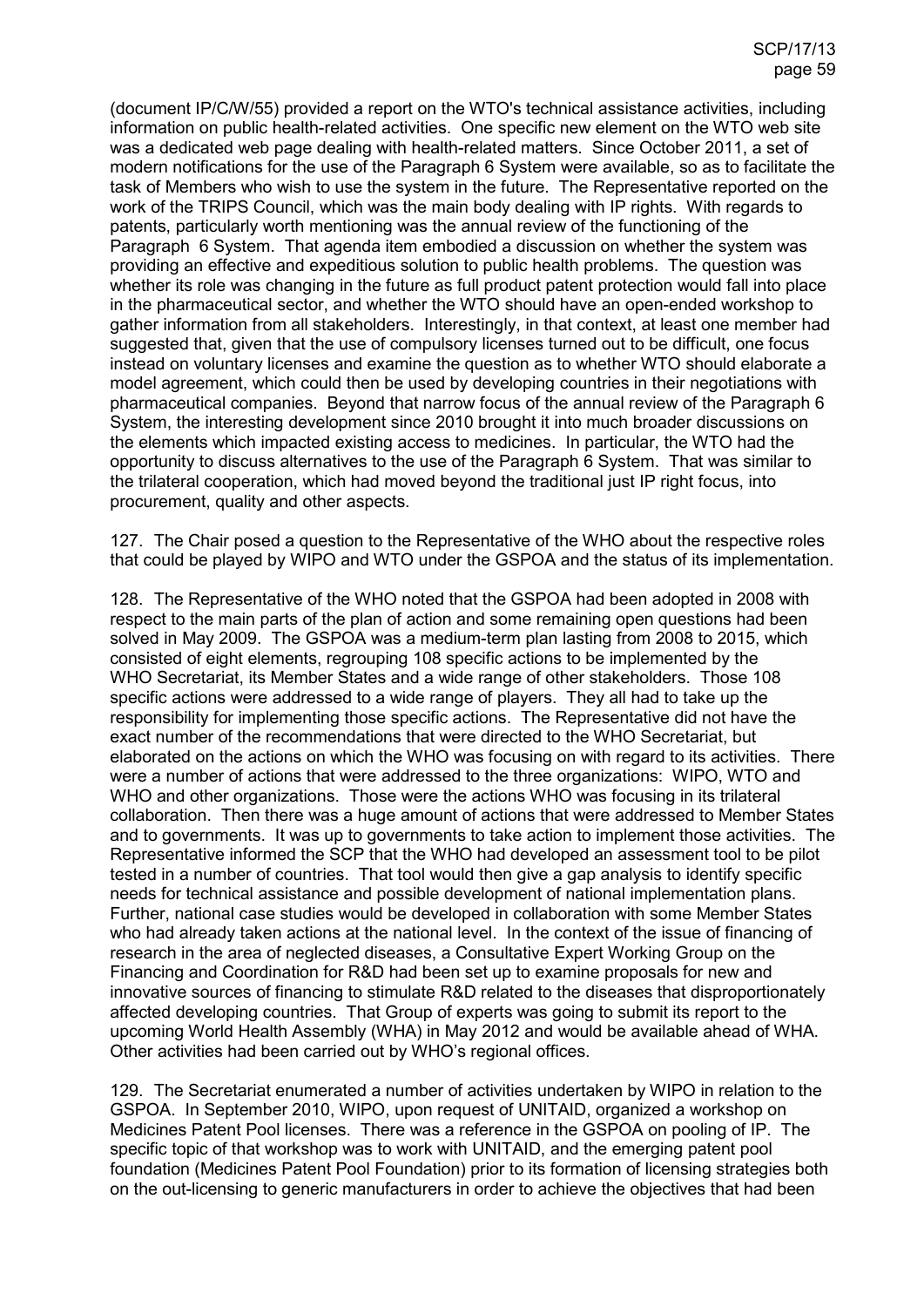set, and on the in-licensing from innovative companies, in order to constitute the clearinghouse functions or the patent pool. That was a very welcome and very constructive, as well as proactive, activity that served as an initiative very well and squarely fell within the mandate of WIPO and the calls under the GSPOA. WIPO Re:Search, as mentioned earlier, was also specifically related to the GSPOA and to the WIPO Development Agenda. The Secretariat referred to WIPO Development Agenda recommendations 19, 25, 26 and 30, which were related to technology transfer, to promoting the use and access of knowledge for developing countries, particularly for LDCs, encouraging Member States, especially the developing countries, to urge their research and scientific institutions to enhance cooperation and exchange with R&D institutions. Specifically on the GSPOA, it related to element 1, which was about the prioritization of R&D needs to neglected diseases. It also included element 2 of the strategy, promoting research and development and finally, element 3, building and improving innovative capacity. The Secretariat had visited the Fiocruz Foundation in Brazil, which was a member of WIPO Re:Search. The Representative reported on their contributions to enhance existing research on other organizations, but also existing research that was going on and development of products within Fiocruz, in particular, on IP know-how, platform technologies and compounds, which it wished to access from companies and from public sector organizations in other parts of the world. That was a very tangible expression of those recommendations that were made at the policy level and for WIPO Re:Search, in collaboration with many other stakeholders.

130. The Representative of the WTO stated that financial cooperation was the main response to the raise of action points in the GSPOA and, in that sense, cooperation with WHO and WIPO was particularly fruitful. More specifically, WTO had an ongoing monitoring system for technology transfer in the TRIPS Council. Its scope was much broader than the area covered by the GSPOA, but certainly useful for discussions on the transfer of technology and the obligations under the TRIPS Agreement by developed country Members. Most of WTO's activities focused on the implementation of the flexibilities in the TRIPS Agreement and an element that was particularly mentioned in the GSPOA, the so-called Paragraph 6 System. Those capacity-building activities focused on analytical data, but also on options which were available under the TRIPS Agreement so that countries got a better understanding and could take the most appropriate decision for their domestic purposes.

131. The Delegation of Zimbabwe welcomed the collaborative work of the three organizations, which had clarified and demystified the whole issue of the need to avoid duplication and overlapping activities, thereby eliminating the fears that had been expressed by some delegations. The Delegation observed that the mandate or the guiding principle between the three organizations were the GSPOA, which had been negotiated in the context of the WHO. WHO was implementing the actions contained in the GSPOA within its mandate, as a result of WHO Member States having been involved during the negotiation in that outcome. With respect to the activities undertaken by WIPO, as contained in document SCP/17/4, the Delegation urged to link those activities with the implementation of the GSPOA so long as they were directed towards WIPO. Referring to the WIPO Academy's Masters Program at the African University, hosted by Zimbabwe, the Delegation stated that only a limited academic group, which might not necessarily be policymakers and represent civil society, discussed the broad issues of public health. While appreciating the Program, the Delegation was of the view that the participation in that program should be expanded beyond academics in order to ensure a broader outreach. Furthermore, the Delegation stated that the mandate of commissioning a trilateral study was not clear. Since those three entities were Member States' driven, the Delegation expressed its appreciation for getting more information about the processes of commissioning a study.

132. The Secretariat referred to the Program and Budget for the 2010-2011 biennium that had been approved by Member States, including the Global Challenges Program in Program 18. That provided guidance from the Member States and the point of reference for those activities, as established in detail by the Program and Budget Committee (PBC). During 2011, the Global Challenges Program had had a number of discussions with the PBC, updating them on activities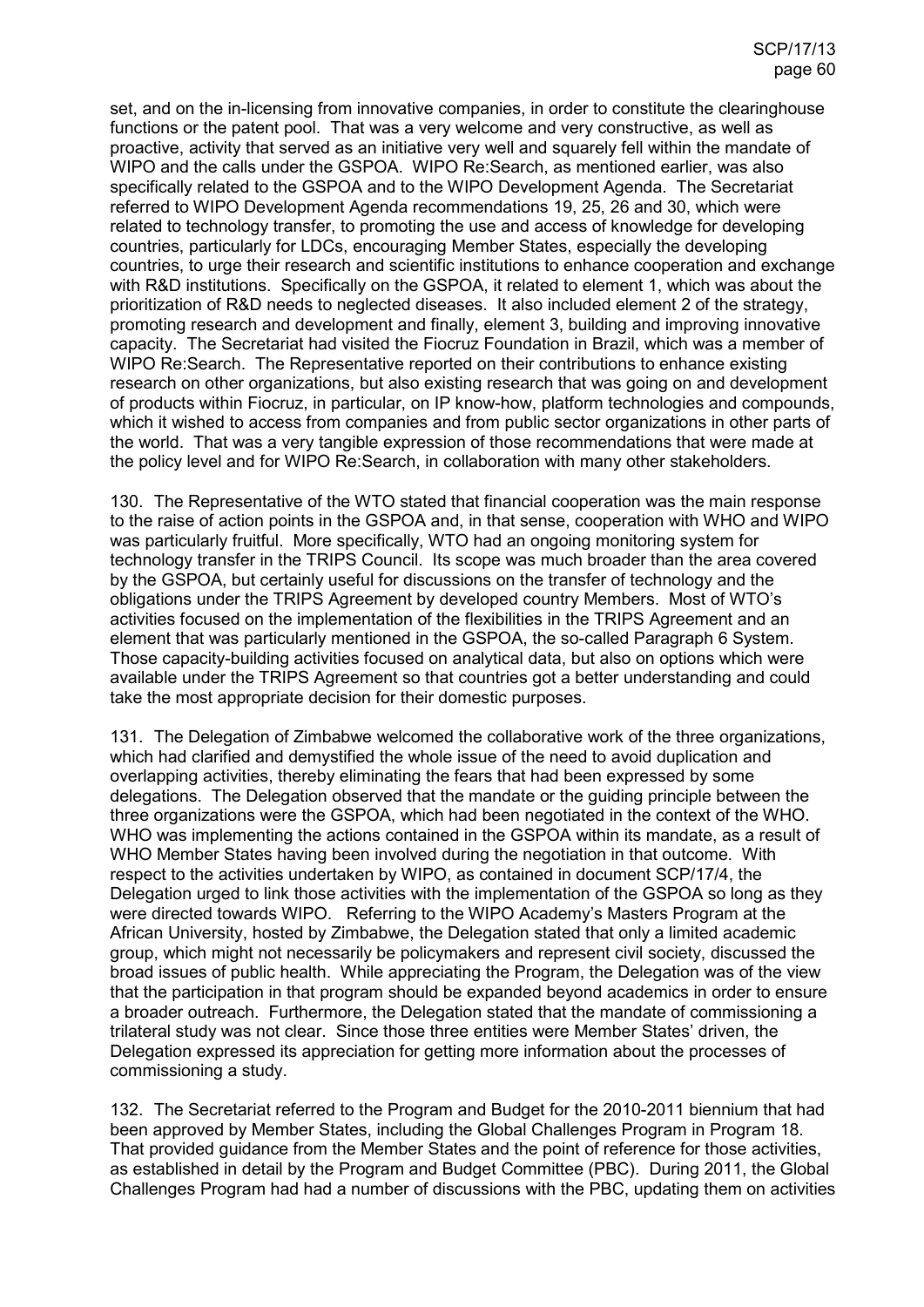that were all anchored in and explained in Program 18. In that context, the work program of Program 18 for 2012 and 2013 had been established, and the Secretariat stood ready to provide Member States any updates and information. For example, prior to launching WIPO Re:Search, Member States had been invited to an informal briefing session attended by a number of delegations and were briefed specifically on WIPO Re:Search and its operation. The Secretariat had received some constructive and positive comments from Member States at that informal briefing. Therefore, Member States were consulted, formally within the PBC and informally at various levels, including consultations by the Director General with the Ambassadors.

133. The Representative of the WHO informed that its Program was reporting to WHO's Governing Bodies on the implementation of the GSPOA. The Program reported to the Executive Board of WHO, as well as to the WHA, on the activities undertaken to implement the GSPOA, including on the activities undertaken in the framework of the trilateral cooperation. With regards to the Master's Program of the African University, the Representative, who had contributed to that Program, informed that 30 participants from 16 African countries had attended with very diverse backgrounds, for instance, a fashion designer from Ghana, several staff from national IP offices, several staff from the Ministry of Justice in different countries, as well as people from private practice and from NGOs.

134. The Representative of the WTO pointed out that guidance to the WTO Secretariat did not only come from the GSPOA but also from the Doha Declaration. The Representative noted that the preparation of the trilateral study had been mentioned in the report of WTO activities to the TRIPS Council in the context of its annual review. Information on that study had also been made public on a dedicated web page on the trilateral cooperation, as early as of late summer of 2011 and that was well known. The Representative clarified that the three organizations had not commissioned a study, but were working themselves on the study, which was an extension of the day-to-day work, as comprehensive capacity building activities. He noted that, in order to reap the benefits of the respective areas of expertise of the three organizations regarding the overall framework on access and innovation, the study was consolidating and updating practical experiences and empirical data. He explained that the objective of the study was supporting and objectively informing policy discussions, and there were no recommendations provided in that study, which could go beyond the mandate of those organizations.

135. The Delegation of Cameroon asked for elaboration on the synergies between the agendas of the three organizations in terms of the 2015 deadline for achieving the Millennium Development Goals (MDGS), since, among those goals, many concerned health, particularly HIV/AIDS and so-called neglected diseases such as tuberculosis and malaria. Noting that the results and impact of the activities undertaken were dependent on the resources, strategies and timetable, the Delegation requested further information about those elements from the three organizations.

136. The Representative of the WTO pointed out that access to drugs could not simply be limited to issues of IP. The contribution of those three organizations in the area of IP and public health and the efforts to achieve the MDGs were limited. The Representative referred to the report of the UN Millennium Project Task Forces, which contained a section that described issues of IP and how important they were to achieve the results in the area of public health and access to medication in the achievement of the MDGs. He noted that the work done by the organizations in the area of IP and public health, such as the GSPOA, also fell under the umbrella of the MDGs.

137. The Delegation of Egypt welcomed the increased collaboration between WIPO, WHO and WTO on public health and the fact that WIPO was taking the lead according to its mandate and the WIPO Development Agenda Recommendations. The Delegation strongly recommended that, to continue the trilateral cooperation on patents and public health, the briefing by WIPO, WHO and WTO be placed as a standing item on the agenda for future SCP sessions. In its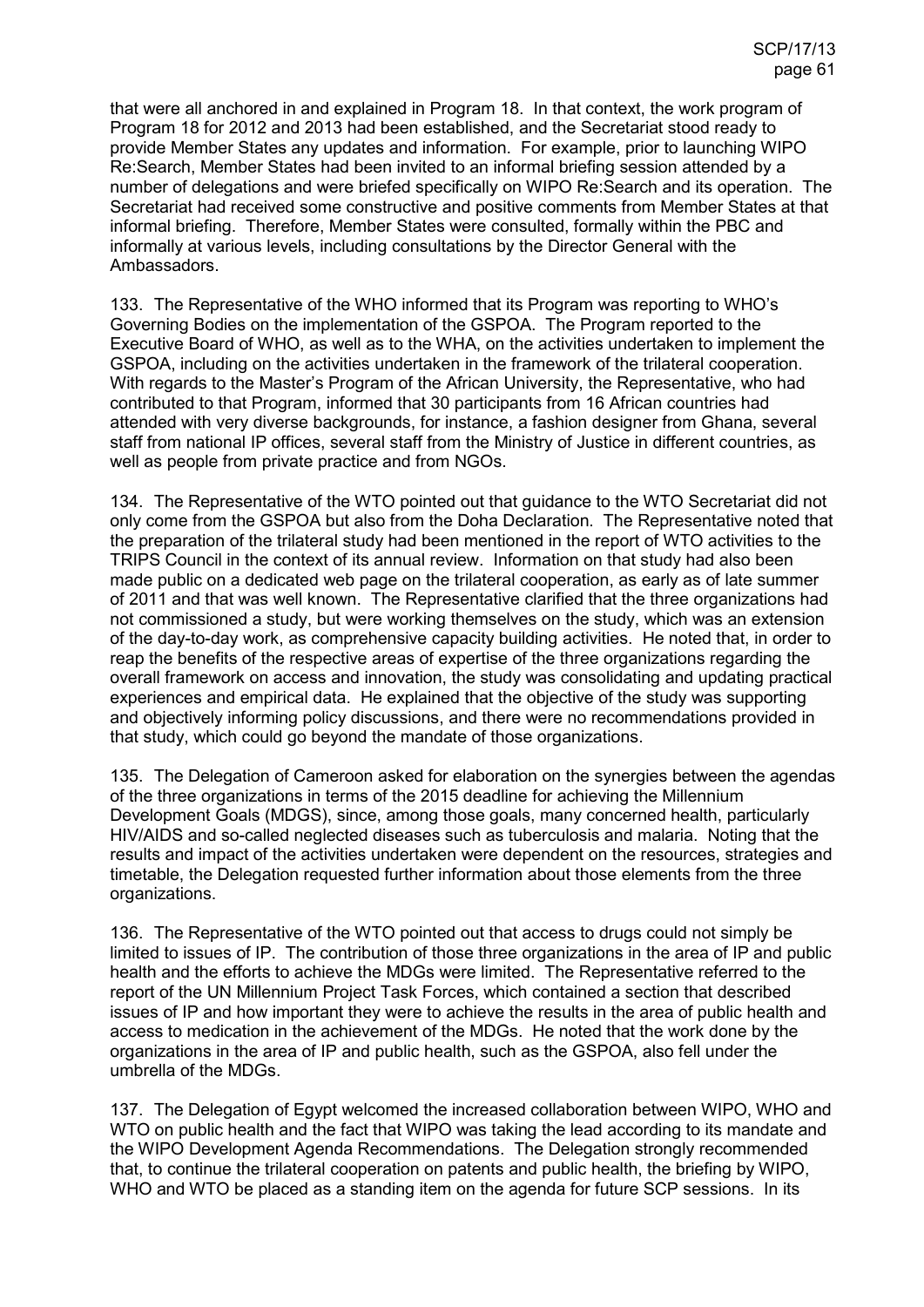view, the issue deserved the Committee's sustained, dedicated and intensive attention and focus. The Delegation noted that, although WIPO had been doing several activities directly or indirectly in the field of IP and public health, those activities were a bit dispersed, not consolidated or integrated. In its opinion, they needed to be focused in order to reach the intended results. In that regard, the Delegation considered that WIPO Re:Search constituted a step in the right direction to address market failures, where IP and patent incentives were not sufficient to produce medicines necessary to save and treat human lives. The Delegation was pleased to see several private pharmaceutical actors supporting that initiative. Therefore, the Delegation considered that every effort should be made to enhance and document that initiative through extending the scope to cover other vitally important diseases which heighten health burdens of Member States, such as HIV/AIDS among communicable diseases. The Delegation referred to paragraph 28 of the document, where the WIPO Secretariat had stated: "Frequently, Member States pay particular attention to the protection of test data, either because of general TRIPS commitments or due to more precise obligations under bilateral or regional agreements". The Delegation cautioned WIPO that it should not be directly or indirectly involved in promoting or providing assistance with the implementation of IP standards outside the purview of the WIPO mandate. The Delegation thanked the Representative of the WHO for mentioning that patents were a key to the determination of affordability of medicines and for mentioning new developments about patents and the study which was conducted on patent rights in respect of vaccines. The Delegation noted that it had been the first time that it heard about such important initiatives and that such an important study could also be extended, at a later stage, to medicines for HIV and other non-communicable diseases. The Delegation thanked the Representative of the WTO for his presentation and expressed its hope for taking important decisions on the TRIPS implementation for the benefits of developing and developed countries at the upcoming eighth WTO Ministerial Conference. With respect to the way forward, the Delegation pointed out that WIPO had a niche in monitoring the mechanism relating to the granting of patent protection on technology for medical products. WTO had a niche in monitoring bilateral and regional agreements with TRIPS-plus provisions. WHO had a niche in monitoring medicines' prices and access to medicines. Therefore, the Delegation was of the view that there were benefits of considering further trilateral work on an integrated, perhaps international, monitoring mechanism for patent trends, trade rules and the affordability of medicines. Such an international mechanism could be in line with what was mentioned in paragraph 40 of document SCP/17/4, which stated that the "three organizations meet regularly and exchange information on their respective work programs and discuss and plan, within their respective mandates and budgets, common activities" and that the "trilateral cooperation was intended to contribute to enhancing the empirical and factual information basis for policy makers and supporting them in addressing intellectual property issues in relation to public health".

138. The Delegation of Poland, speaking on behalf of the European Union and its 27 Member States, welcomed the valuable information on the activities and initiatives undertaken by the three organizations in the field of public health. The Delegation informed the members of the SCP about activities of the European Union aimed at assisting the developed countries and LDCs in dealing with public health problems. The European Union had consistently led efforts to widen access to vital medicines in developing countries and to strike a balance between the IPRs of pharmaceutical companies and the need to ensure that medicines were available for countries facing public health crisis. For example, in 2003, the European Union had adopted rules on tiered pricing that prevented the export of drugs sold by EU pharmaceutical companies to developing countries at heavily discounted prices, thus enabling the European pharmaceutical companies to sell their goods to developing countries at prices cheaper than they charge in Europe. In 2002, after the Doha Declaration, the EU had adopted Regulation (EC) No. 816/2006 on compulsory licensing of patents relating to the manufacture of pharmaceutical products for export to countries with public health problems without waiting for the corresponding amendment of the TRIPS Agreement to be enforced. Thereby, the EU had integrated that amendment to the TRIPS Agreement into its regional law. The Delegation noted that, in consequence, European pharmaceutical companies could apply for a license to manufacture, without the authorization of the patent holder, pharmaceutical products for exports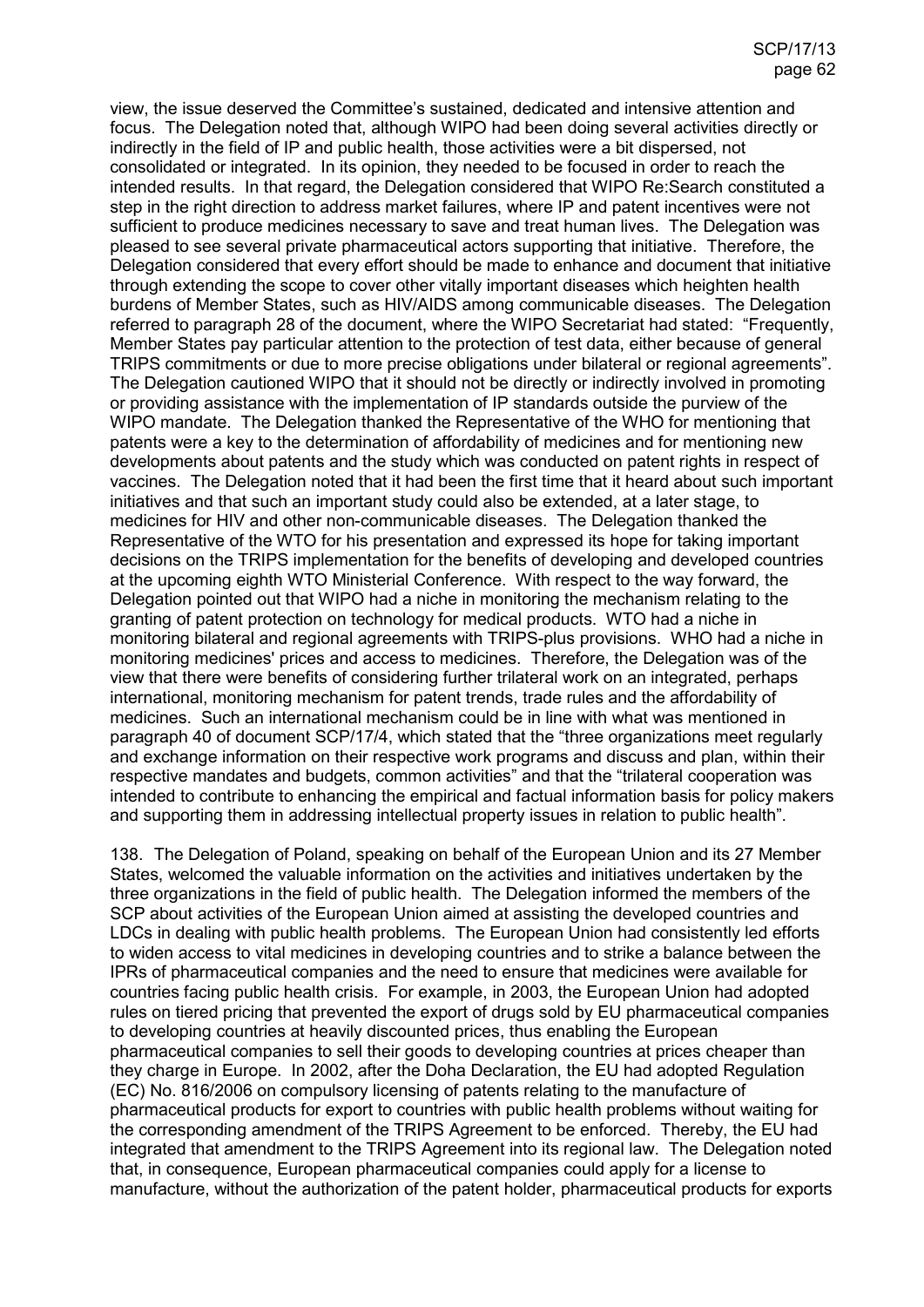to countries in need for medicines and facing public health problems. It further noted that the principle of compulsory licensing also allowed a developing country facing a public health crisis, after consultation with the patent holder, to grant a license to a domestic company, without the approval of the patent holder, to import a generic medicine produced by a foreign pharmaceutical company. The Delegation stated that the EU had introduced a "Bolar Exception" regime by 2001/83/EC on the Community Code Relating to Medicinal Products for Human Use so as to promote the development of generics and its rapid entry on the market after the expiration of the relevant patent. The Delegation noted that the EU was one of the key actors in discussions on the GSPOA and intergovernmental discussions to improve medicine access, availability and affordability of human resources for health in the developing world, including true, constructive input to the WHO debate on public health, innovation and intellectual property. Between 2002 and 2010, the European Union had contributed 25 million Euros to the African, Caribbean and Pacific (ACP) countries and WHO partnerships on pharmaceutical policies, which represented one of the most known global and comprehensive actions in that field. Currently, a further contribution of 10 million Euros was being prepared. The Delegation explained that the objective was to develop, implement and monitor national drug policies to improve access to essential medicines, particularly for priority health problems, ensure quality, safety and efficacy of medicines through effective drug regulation, and improved use of health professional as and consumers in Asian and Pacific countries. It noted that the EU was also supporting the development of medical products against poverty-related diseases through different mechanisms, such as the European and Developing Countries Clinical Trial Partnership (EDCTP) or a direct support mechanism. On a bilateral basis, the EU had helped strengthening the drug procurement system in a number of countries to ensure the quality, safety and efficacy of medicines produced in those countries and those imported. Finally, the Delegation stated that the EU was the biggest provider of resources to support health policies in developing countries. For example, the EU was one of the oldest and biggest contributors to the Global Fund to Fight AIDS, Tuberculosis and Malaria: 67 million Euros had been given since 2002, and under the framework program between 2007 and 2013, the EU had allocated a total of 6.1 billion Euros to help R&D programs.

139. The Delegation of the United States of America stated that, under the GSPOA, most of the 108 actions had actually been identified as for governments to implement. The Delegation expressed its wish to join the EU in the future on explaining some of its domestic actions under the GSPOA. As to the suggestion that a briefing by the trilateral organizations would be a regular agenda item of the SCP, the Delegation believed that it was premature to decide on such an agenda item at that time. If it became a standing item, it would be important for all governments, as primary stakeholders, to explain their actions in implementing the GSPOA. In its view, WHO, WTO and WIPO were supposed to help Member States implementing the global strategy.

140. The Delegation of Bangladesh informed the SCP that the Paragraph 6 System of the Doha Declaration, which had been endorsed by the General Council decision in 2003, had established a system of compulsory licensing. In its view, that was a landmark decision by any standard. Noting that from August 2003 to 2011, there had been only one example of putting such a compulsory license into practice, the Delegation requested the Representative of WTO to provide an explanation or any analysis on that issue.

141. The Representative of the WTO recalled that the debate was ongoing in the TRIPS Council and was documented as part of the annual review. The views of WTO Members were diverging. Some were saying that the system was working quite well, despite the fact that it had only been used once. However, there were views that it was not working, since it had only been used once. The Representative explained that the reason for having that discussion in the TRIPS Council was precisely to gather information. He noted that the information on the system's functioning was very much in the hands of WTO Members, and that it was not up to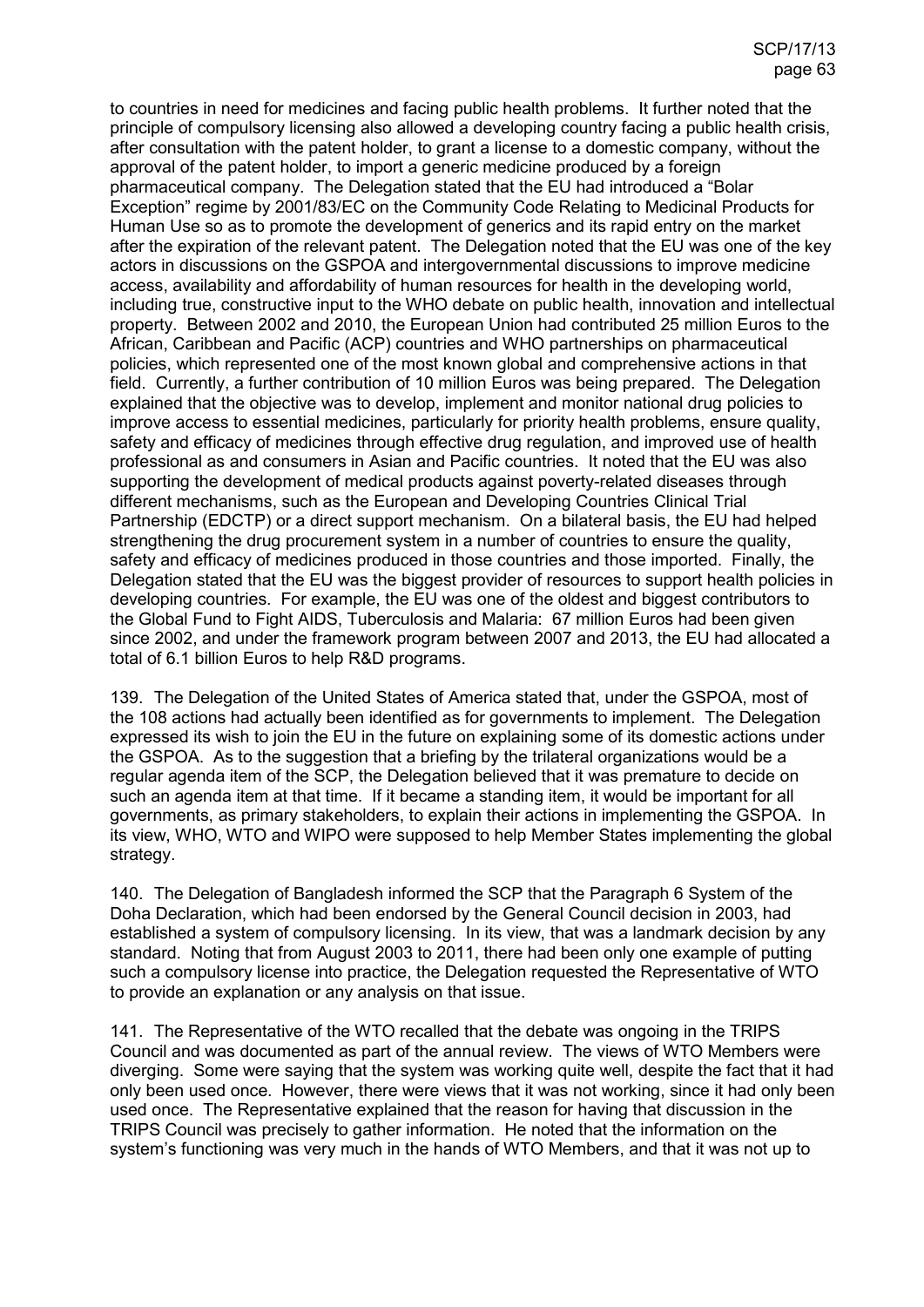the WTO Secretariat to prepare an analysis of the functioning of the Paragraph 6 System, as long as WTO Members were still trying to bring together the necessary experience in the TRIPS Council.

142. The Delegation of South Africa, speaking on behalf of the African Group, supported the cooperation of the three organizations. The Delegation stated that it was worth considering the proposal of the Delegation of Egypt that a trilateral briefing and interaction with delegations be included as a permanent agenda item of the SCP, given the wealth of information provided by the three organizations. The Delegation stressed the importance of trilateral organizations undertaking activities which were member-driven or were mandated by Member States. In that regard, the Delegation considered it unfortunate that, within WIPO, that right had not been exercised by Member States, since the Secretariat was undertaking such activities without providing information or feedback other than in the form of biannual program reports in the PBC. The Delegation therefore seconded the proposal made by the Delegation of Egypt, and also supported the suggestion made by the Delegation of the United States of America, although it could not commit that Member States had also to provide their views on their implementation of the GSPOA.

143. The Chair reminded the delegations that having the representatives of the three organizations in the room did not mean that it was possible for the SCP to issue to those representatives orders to implement the member-driven mandates of the three organizations.

144. The Delegation of Algeria, speaking on behalf of the DAG, expressed its agreement with the Chair, and supported the statement made by the Delegation of Egypt concerning the usefulness of briefings from the representatives of the three organizations. The Delegation stressed the importance of having complete and holistic information on the activities of the other organizations. The Delegation shared the view that the issue of access to medicine and health could not be looked at from only one angle and that those three components were very important in order to move forward on the issue of access to medicine and on protecting the health of many people in the world, mainly in developing countries and LDCs, without neglecting it or diverging on it.

145. The Delegation of Slovenia, speaking on behalf of the CEBS, noted that statistical data and past experience clearly showed that the availability of medicine did not mainly depend on patent protection. In its view, further improvements should be made to enhance the availability of medicine. It considered that, first, it was necessary to look at real practical obstacles that hindered access to medicine. The Delegation acknowledged that a balanced result in that area was a result that provided incentives to invent new and better medicines for the betterment of all, and, at the same time, did not impede legitimate public interest aspects, such as access to medicine under customary and fair conditions. In its opinion, the SCP was aware of the continuous efforts made by several international organizations, which had tackled those issues for quite some time. Therefore, the Delegation stated that the SCP should not duplicate the work and focus only on the issues that were IP-related and within the WIPO mandate. It also stated that the CEBS saw a merit in the proposal made by the Delegation of the United States of America. In its view, many elements were worth being scrutinized and should be taken into account as a basis for future work. In particular, the Delegation fully supported an in depth discussions on the positive impact of the patent system on the accessibility of the life saving medicine.

146. The Delegation of Canada supported the right of inventors to benefit from the years of R&D that culminated in drugs that benefited people of all nations, without losing sight of the public interest. In its view, it was in the interest of all people to ensure that sufficient incentives continued to drive the pursuit of new break-through therapies by both public and private actors. The Delegation aligned itself with the statements made by the Delegations of Switzerland and Japan that patents had not had a negative impact on health and that the problems of access and availability to medicines in developing countries and LDCs were a result of a multitude of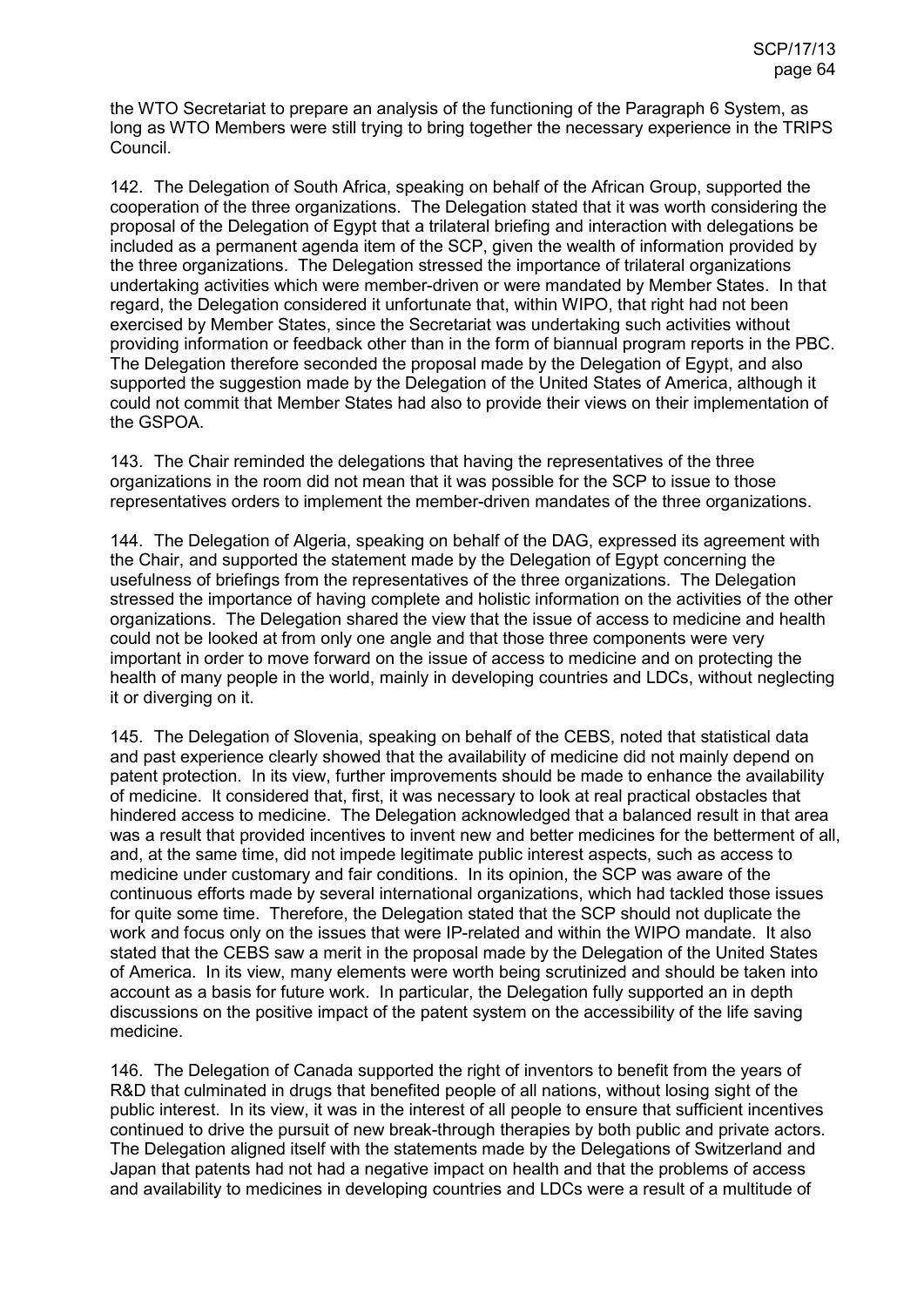factors other than the patenting of new medicines and diagnostic technologies. The TRIPS flexibilities alone were not a panacea to that complicated and multifaceted issue. The Delegation thanked the Delegation of the United States of America for introducing its ideas and looked forward to discussing and exploring those further. The Delegation supported inviting the WHO to present to the SCP. In its opinion, that presentation should include the full range of factors that influenced the availability of, and access to, medicines in developing countries. It also thanked the Delegation of South Africa on behalf of the African Group for the submission of the proposal contained in document SCP16/7. However, the Delegation indicated that it could not endorse the premise that patents had had an adverse effect on access to, and availability of, medicines. The Delegation also supported many of the observations made, indicating that much of the work program detailed in the proposal would be duplicative of work done in other fora.

147. The Delegation of Poland, speaking on behalf of the European Union and its 27 Member States, thanked the Delegation of the United States of America for its proposal on the topic of patents and health, including elements of the work program in that area. The Delegation supported the proposal to invite the WHO to make a presentation to the SCP on the availability of generic medicines in developing countries and LDCs, on the non-patent barriers to the availability of medicines, and on the effect of counterfeited medicines on the availability of genuine medicines. Such a presentation could be undertaken as a first step to help the SCP to make an informed decision on further work in relation to that issue. The Delegation also expressed support conducting a comprehensive study on the positive impact of the patent systems in providing life saving medicines to developing countries. In its view, such a study fitted well to the mandate of the SCP. Furthermore, the Delegation of the United States of America had proposed a comprehensive study to life saving medicines that were currently provided in a generic form, in particular focusing on factors affecting access that were unrelated to patents. The Delegation highlighted the value of conducting such a study and welcomed the approach not to take any action outside the SCP mandate, thus avoiding duplication of work. The Delegation suggested that the study be conducted either by another WIPO body, such as the CDIP, or in cooperation with other international organizations with the relevant findings being presented to the SCP.

148. The Delegation of the United States of America, speaking on behalf of Group B, welcomed the proposal of the Delegation of the United States of America on patents and health.

149. The Delegation of Japan supported the statement made by the Delegation of the United States of America on behalf of Group B as a preliminary reaction, and welcomed its contribution to enrich the discussion on that salient item. The Delegation pointed out that the patent system could serve as a means of providing incentive to inventors, including inventors of medicines. Therefore, in its view, denying the contributions of the patent system to the enhancement of public health would prevent the future development of new medicines. In that sense, the Delegation saw value in the proposal by the Delegation of the United States of America, especially on the second component, which was a comprehensive study on the impact of the patent system.

150. The Representative of MSF noted that he was interested in patents and public health debates, as MSF found itself increasingly encountered in the field with the problem of access to essential medicines. He considered that IP, and specifically patents, affected prices and availability of desperately needed medicines. He considered that the statements that much of the drugs on the Essential Medicines List were off patent were simplistic, as cost-effectiveness was still a key criteria used by the WHO to develop its Essential Medicine Lists. In its view, the ability of the generic manufacturers to produce affordable, quality medicines would be significantly compromised with the full implementation of the TRIPS Agreement in developing countries. He was of the opinion that, from a public health and access to medicine perspective, it was important to keep the current level of generic medicines in developing countries. In that regard, the Representative highlighted the importance of the flexibilities and safeguards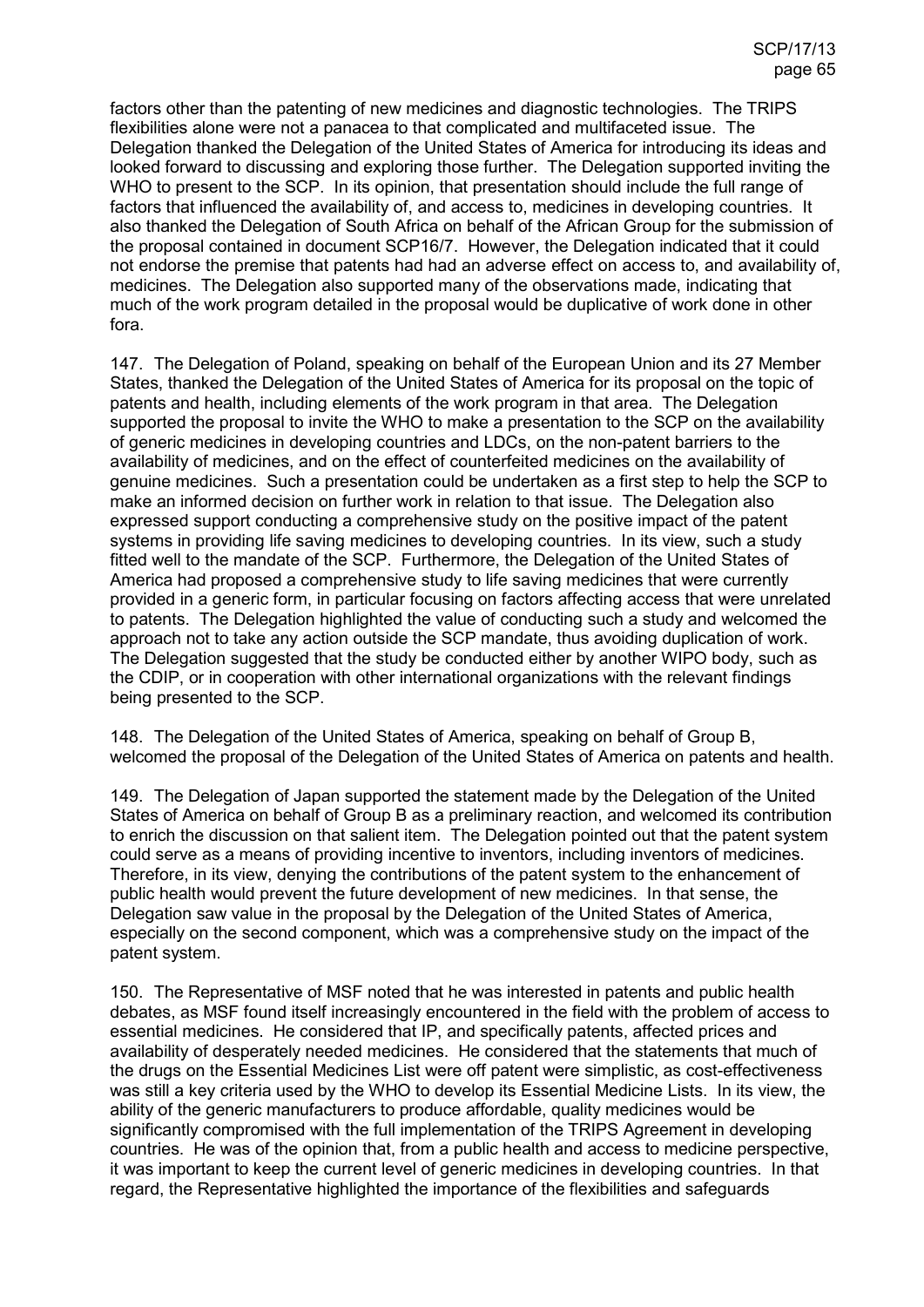provisions of the TRIPS Agreement, which could play a significant role in development. He affirmed that MSF benefited directly or indirectly from the various flexibilities of the TRIPS Agreement, and the Representative's experience showed that it was crucial to preserve such flexibilities. For example, in Kenya, MSF had used the flexibilities to import generic medicines from India. The Representative had also witnessed the benefits of stricter patentability criteria set out in Section 3(d) of the Indian Patent Law, which had been successfully used to oppose to the "evergreening" of patents. The Representative expressed, however, much concern about the emergence of the so-called TRIPS plus trends, which were undermining the safeguards allowed under the TRIPS Agreement. In its view, the proliferation of that development and Free Trade Agreements (FTAs) threatened the access to medicines in the developing world. For the Representative, of central concern in the proposal of the EU–India FTA were provisions regarding IP enforcement, which went far beyond what was required under the TRIPS Agreement. Furthermore, the Representative noted that the proposed Trans-Pacific Partnership (TPP) Agreement greatly diminished access to medicines to millions of people in the developing world. In that context, the Representative considered that the role of WIPO was extremely crucial to maintain a balanced patent system which essentially took into account the human consequences of a patent regime. The Representative stated that, in its advice and technical support to Member States, WIPO should proactively promote exceptions and flexibilities allowed under different international treaties. In that regard, the Representative referred to the findings and the recommendations of the external review of WIPO's technical assistance in the area of the cooperation for development, which categorically highlighted that "WIPO should present developing countries the range of options and flexibilities available in international laws. It should also explain and/or share experiences of how different options may hinder or advance their pursuit for development targets." Thus, towards that end, the Representative supported the joint proposal of the African Group and the DAG. The Representative urged WIPO Member States to seriously consider that proposal, and to carry out a series of studies on the use of flexibilities and maintaining a patent status database which would be important for treatment providers, like MSF, to identify the options for purchase and import of medicines from different sources and different countries.

151. The Representative of KEI pointed out that in November 2001, the WTO's Ministerial Conference in Doha, Qatar, adopted the Doha Declaration on Intellectual Property and Public Health which stated that "the TRIPS Agreement does not and should not prevent members from taking measures to protect public health". In his view, that landmark Declaration marked a watershed moment in global trend governance by singling out public health and, in particular, health technologies from other trade-related issues. The Representative considered that the Doha Declaration reiterated that health technologies were not just another commodity and might be differentiated from other inventions. That declaration had been precipitated by a request from the African Group in April 2001 for the WTO to hold a special session of the TRIPS Council to clarify the relationship between IP and access to medicines. In its request, the African Group had observed that "as the recent upsurge of public feelings and even public outrage over AIDS medicines has shown, there was now a crisis of public perception about the IP system and about the role of TRIPS which was leading to a crisis of legitimacy for TRIPS. Once the storm was raging outside the WTO and legitimately so, we as members inside the WTO cannot shut our eyes and ears. Each of us, from developing and developed countries, must respond and respond adequately and appropriately". Nearly 10 years after the Doha Declaration, the Representative was of the opinion that it was appropriate that the African Group and the DAG had tabled their proposal on a work program for patents and health at the 16<sup>th</sup> session of the SCP with the overarching objective that the patent system should be consistent with fundamental public policy priorities, and, in particular, the promotion and protection of public health. To preface its contribution on patents and health, the Representative observed that recommendation 14 of the WIPO Development Agenda stated that " Within the framework of the agreement between WIPO and the WTO, WIPO shall make available advice to developing countries and LDCs, on the implementation and operation of the rights and obligations, and the understanding and use of flexibilities contained in the TRIPS Agreement". The Representative noted that technical assistance experts often failed to distinguish between compulsory licenses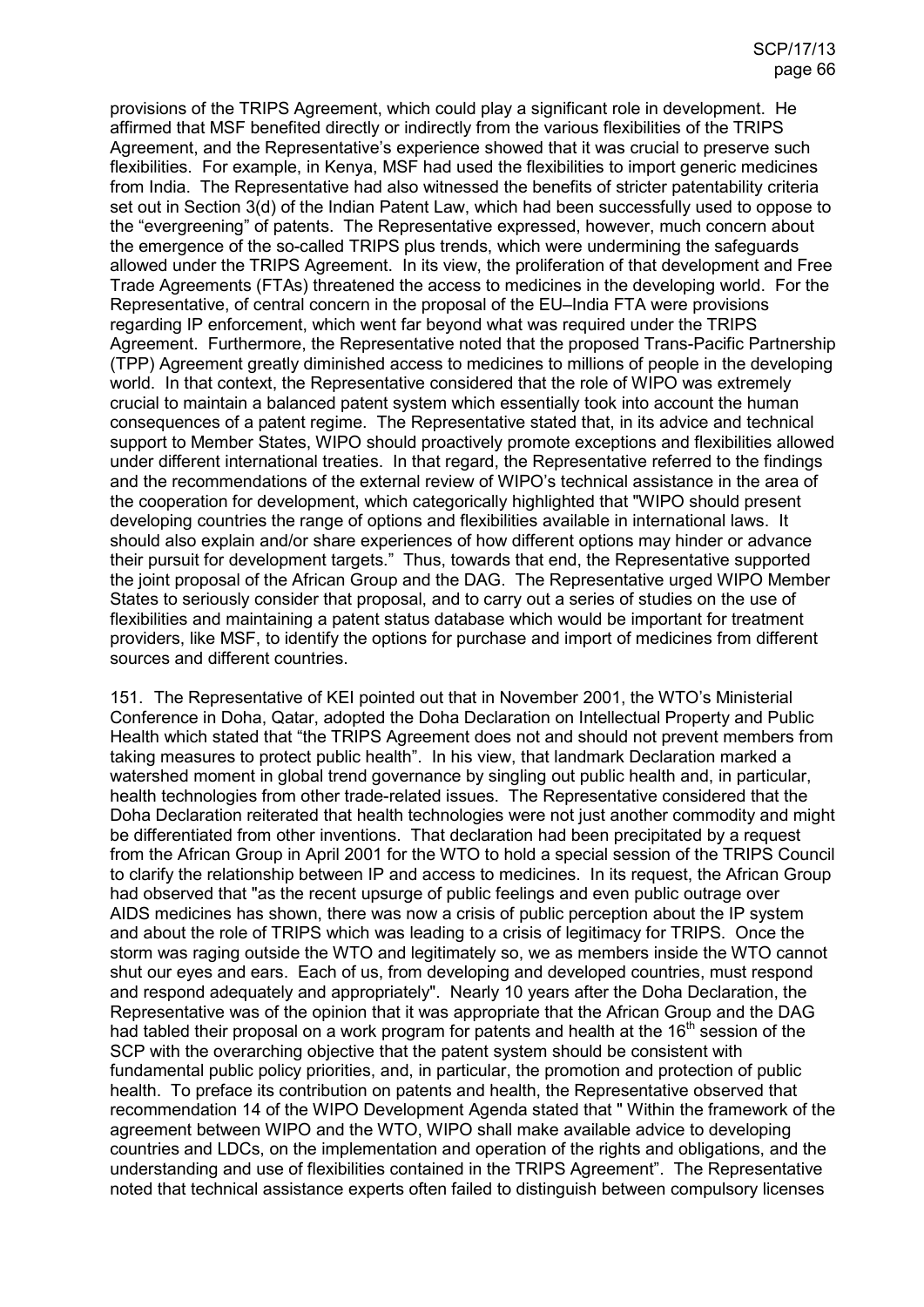that were granted under the procedures of Part II of the TRIPS Agreement, concerning patent rights, and those granted under Part III of the TRIPS Agreement, concerning the remedies for infringement of those rights. For example, a commonly used mechanism for obtaining a compulsory license in the United States of America was associated with Part III of the TRIPS Agreement, including, in particular, Article 44 of the TRIPS Agreement. The Representative noted that, under the structure of the TRIPS Agreement, compulsory licenses under Article 44 were not subject to the restrictions that existed for Articles 30 and 31 of the TRIPS Agreement. Consequently, the Representative supported the African Group and DAG to request for the International Bureau to organize a technical workshop on state practice involving the compulsory licensing of medical technologies, including the application of Articles 30, 31 and 44 of the TRIPS Agreement. Moreover, the Representative supported the African Group and DAG proposal for the Secretariat to "commission a framework study by independent experts" to document state practice on compulsory licensing including the provision of empirical data on the royalty rates set in each case and an "examination on the extent to which countries use exhaustion of rights to allow parallel trade in medicine". In addition, under the mandate of Recommendation 14 of the WIPO Development Agenda, the Representative requested the Secretariat to undertake technical studies on the following: current implementation of paragraph 7 of the Doha Declaration on TRIPS and Public Health, regarding patents in LDCs, and the methods of implementing paragraph 6 of the Doha Declaration. Furthermore, the Representative expressed his concerns about the increasing attempt by developed countries to lower patentability criteria and increase protection for patent right holders at the expense of public health through bilateral and plurilateral FTAs. He observed that those new standards often went well beyond the requirements of the TRIPS Agreement and could fail to adequately incorporate the Doha Declaration. For example, the United States of America was currently negotiating a regional FTA known as the TPP Agreement with a diverse group of developed and developing countries. In his view, the United States of America had proposed IP text that would lower standards for patentability and require patents on subject matter, explicitly exempted by Article 27 of the TRIPS Agreement, including patents for plants, animals, diagnostic, therapeutic and surgical methods. Additionally, he considered that the United States of America's proposal would increase the monopoly power of patent holders through mandatory patent term extensions, exclusive rights in regulatory test data, and patent linkage. In his opinion, the provisions of the United States of America's proposal would predictably delay entry of generic competition into the market and harm access to affordable medicines. A particular concern for the Representative was the intention to extend the standards set in the TPP Agreement to a wider group of countries than currently involved in the negotiations. The Representative stated that creation of new global patent norms should not occur through non-transparent bilateral or plurilateral trade agreement negotiations. The Representative further noted that the United States of America's proposal also sought to eliminate any form of pre-grant opposition to patents and would allow only post-grant procedures. In his opinion, since pre-grant opposition could serve to improve patent quality and reduce the granting of spurious patents, the elimination of pre-grant opposition systems benefited the patent holder and could increase the costs of challenging patents, even those that never should have been granted.

152. The Delegation of Algeria, speaking on behalf of the DAG, assured that its joint proposal had never been aimed to undermine the patent system. The Delegation had proposed different elements in the work plan towards a body of flexibilities in the patent system and how WIPO could help developing countries to use those flexibilities as part of the patent system. The Delegation indicated that the patent system was composed of many rights, the rights of the right holders and the rights of the users, and that the rights of the different parts that were dealing with the patent system had to be balanced. The Delegation underscored that the use of flexibilities was part of the patent system, trying to deviate from the obstacles for developing countries to have access to medicines. The Delegation supported the idea of having a briefing by the three organizations, and noted that dealing with patents and health was within WIPO's and the SCP's mandate. In its view, other issues could be dealt with in another way within WTO or within WHO, as all issues related to health. The Delegation noted that, at least, an agreement on some elements could be possible, as many different developing and developed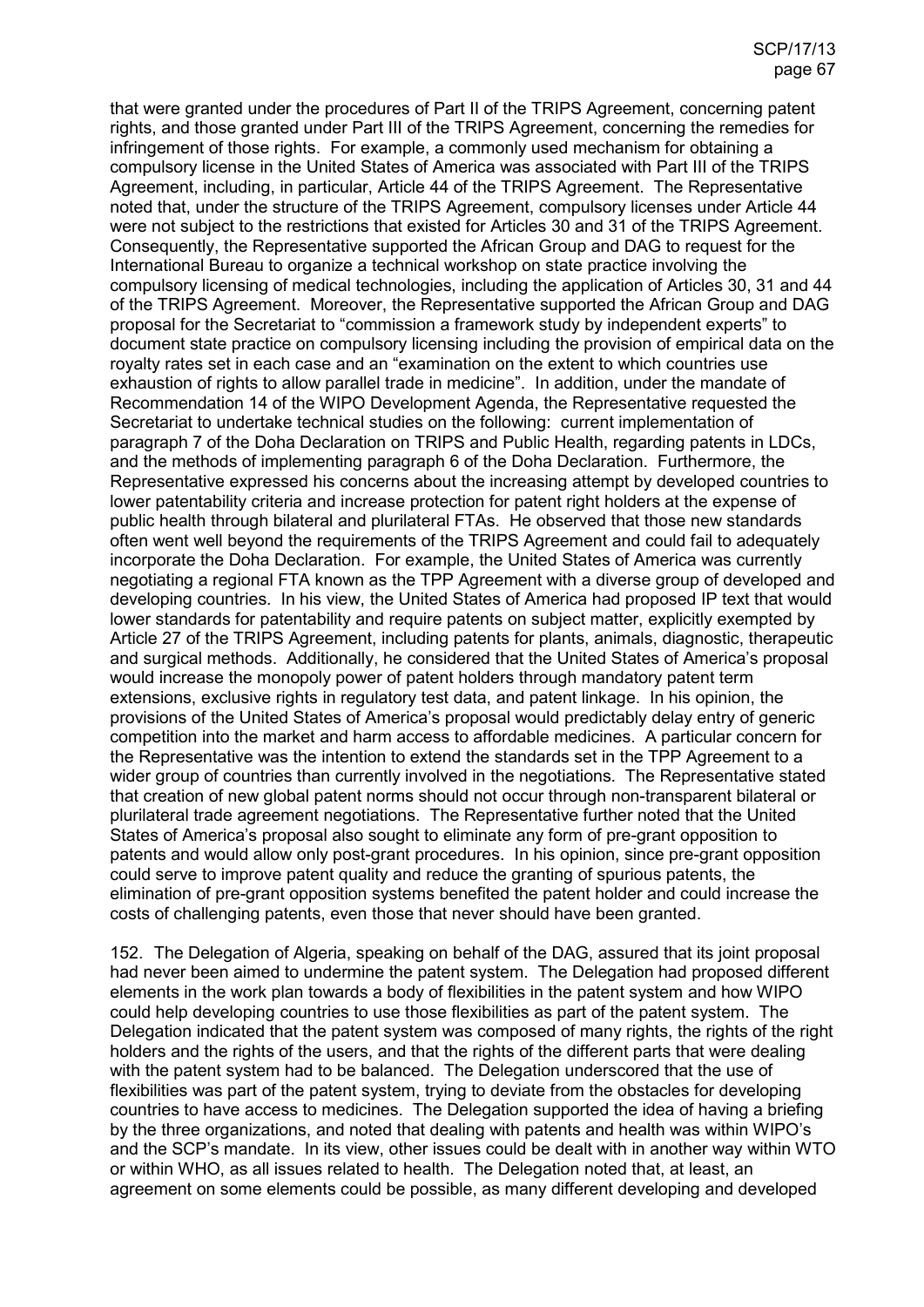countries were agreeing that WIPO could do something on IP and health and that some element of the work program proposed could be a basis of discussion and adopted. The Delegation did not express its acceptance of all the critics, but recognized the spirit and constructive way the SCP had been working towards an agreement. In 2001, the WTO had come to an agreement on a very important issue, the Doha Declaration. In its view, it was time for WIPO to register its name for history and to take a decision on how to contribute to that issue. The Delegation stated that WIPO was doing a lot of work on health, but also had to do it in its own house.

153. The Delegation of South Africa, speaking on behalf of the African Group, aligned itself with the statement made by the Delegation of Algeria on behalf of the DAG. The Delegation reiterated that the African Group was very committed to the work of WIPO and a balanced system of IP, without thereby diminishing the balance between patent holders as well as public interest or public use. The Delegation stressed the importance of ensuring the balance between the interests of corporate right holders and the public. The Delegation referred to the statements made by the Delegations of Argentina and Chile emphasizing the principle and problem of balance. The Delegation recalled the genesis of that paper, in particular, that no document had existed before the proposal of the African Group. The Delegation stated that there was a misunderstanding that developing countries wanted to weaken the patent system. Referring to paragraphs 2 and 3 of the proposal, the Delegation explained that the texts had been taken from the agreed language in the WTO and the WHO. In particular, paragraph 12 of the GSPOA stated that "International intellectual property agreements contain flexibilities that could facilitate increased access to pharmaceutical products by developing countries. However, developing countries may face obstacles in the use of these flexibilities". The Delegation expressed its surprise to the reactions of some Member States, stating that the proposal was negative to the patent system and misleading because it had referred to obstacles. The Delegation clarified that the proposal addressed one of the ways to resolve the existing problems and was not intended to be the panacea. The Delegation expressed its appreciation for those delegations which had been positive and providing suggestions and comments constructively on every element, namely the Delegations of the United States of America, the Russian Federation and Spain etc. On the issue of duplication, the Delegation recognized the work being undertaken in other fora within WIPO, as referred to in documents SCP/7/3 and CDIP/5/4 Rev. Comparing the documents and the proposal, the Delegation noted that document SCP/7/3 had presented facts, but did not touch on elements of the study per se. It further noted that although document CDIP/5/4 Rev. related to compulsory licensing, the SCP was meant to look at the specific challenges faced by, and the impact on, public health. Therefore, in its view, there were no duplications, and it was appropriate to leave it to the Secretariat to guide the SCP in terms of identifying duplications. The Delegation expressed its readiness to accept the language similar to the agreed language contained in the conclusions of the 16<sup>th</sup> session on the similar problem of duplication with respect to transfer of technology. On the issue of the suitable platform to address that issue, the Delegation was concerned about the argument that the SCP was not the proper forum to talk about patents and medicines. In that regard, the Delegation supported the view of the Delegation of Chile that the issue had to be discussed in all organizations, which had relevance for health. The Delegation observed that while the CDIP had been established to mainstream the WIPO Development Agenda recommendations, the specific focus of the SCP was to direct the work as to discuss the interface between patents and health. The Delegation thanked the Delegation of the United States of America for outlining its proposal, and requested sufficient time to reflect on that proposal.

154. The Delegation of Zimbabwe stated that the Committee should view the issue in a holistic manner. Specifically, the SCP had to analyze the supply chain and distribution of medicines. As stated by the Delegation of South Africa on behalf of the African Group, the Delegation also considered that it was not possible to discuss medicines without discussing the issue of patents. While a number of delegations had put forward some counter arguments, the Delegation stressed that the SCP should move forward. Referring to the statements made by the Delegation of Switzerland and other delegations, it pointed out that the proposal of the African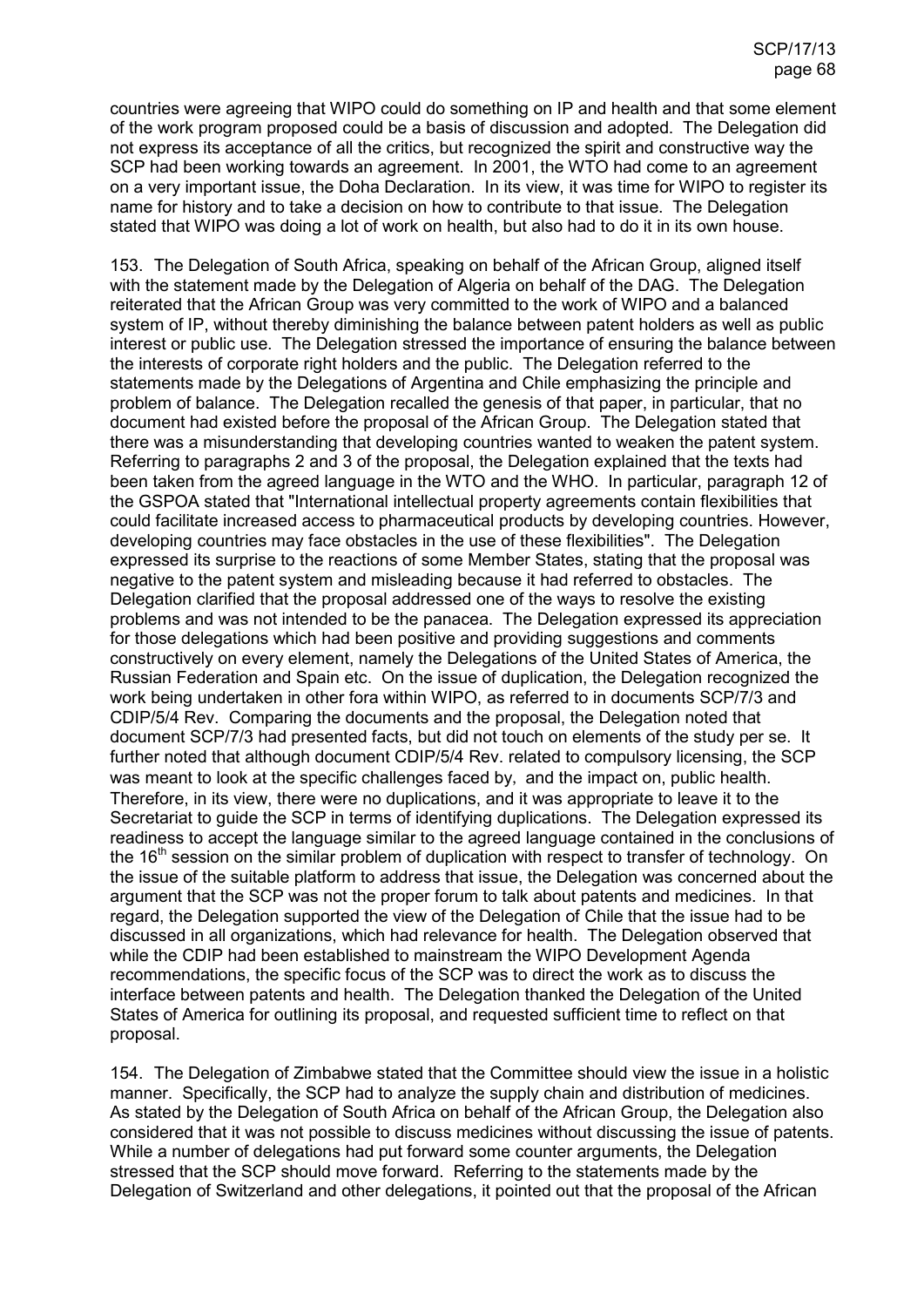Group and the DAG might not entirely reflect the views of certain other delegations, and therefore, it could be enriched by covering the short-term, medium-term and long-term perspectives. In its view, the SCP could not achieve a long-term objective and a tangible outcome if it had no clear work program and mandate. The Delegation referred thereby to the presentations of the three organizations to the SCP on an *ad hoc* basis. The Delegation considered that it was necessary to give WIPO the mandate to continue its excellent work. In that context, the delegation observed that, as long as the GSPOA remained recommendations, WIPO could not be obliged to implement them, unless Member States deliberated and gave WIPO the mandate to do so. The Delegation stated that the suggested work program by the African Group and the DAG could further be enriched by discussing its substantive issues without limiting it to one element. In its view, the proposal of the Delegation of the United States of America could be easily accommodated in the proposal of the African Group and the DAG. The Delegation acknowledged the necessity of being open-minded and having a long-term plan, as pointed out in the proposal of the Delegation of the United States of America and by the Delegation of Switzerland. The Delegation hoped that the 16<sup>th</sup> session of the SCP came up with a clear mandate on what WIPO should be doing on patents and health. In its view, unless and until a specific mandate was given to WIPO by Member States, it was not sufficient to merely adopt the program and budget in the PBC.

155. The Delegation of Uruguay supported the proposal made by the African Group and the DAG, as far as it would allow the Committee to deal with an issue which was central to the patent system. The Delegation recalled that the TRIPS Agreement allowed Member States to broaden the range of products which could be patented, and many developing countries had welcomed the TRIPS Agreement. The patentability of pharmaceutical products had been a revolution in the patent system that had already existed in many developing countries when the TRIPS Agreement had been approved. The Delegation therefore observed that the current patent system was based upon such enormous change by the introduction of the TRIPS Agreement. The patentability of pharmaceuticals was something quite new and led to a dramatic increase in applications for patents in many developing countries. The Delegation also stated that although the majority of medicines were no longer protected by patents or perhaps had never been protected, the SCP had to recognize that those which were protected by patents affected very important health issues and reaped a major part of the health budgets in developing countries. Furthermore, the Delegation pointed out that the only modification of the TRIPS Agreement since its approval was in the area of public health, despite the fact that many provisions should be revised. The Delegation was of the opinion that it was not possible to claim that the issue of public health was not closely linked to the patent issue nor that the existing patent system was separate from the issue of patenting of drugs. Therefore, it considered that the SCP had the opportunity to look at that issue and it should be looked at it in its broadest sense. The Delegation expressed the opinion that the patent system was facing a crisis due to the proliferation of patent applications which did not fulfill the requirements for obtaining exclusive rights. It observed that some of the patenting strategies were considered anticompetitive and restricted the access of generic drugs to the markets by, for example, the EU. In addition, the Delegation noted that every patent office had thousands of patent applications representing variations of formulae or molecular compositions, which were already known, and apparently the aim of those applications was to extend the patent protection beyond its term of protection. In relation to the matters of public interest related to the patent system, the Delegation was of the opinon that the proliferation of patent applications with those characteristics would have a negative effect upon the goals for which the patent system had been designed. In its view, the current patent system and patenting strategies were stimulating neither technological progress nor true inventions and innovation. It observed that, in some cases, investors encountered more difficulty, since it was difficult to risk investing in an area in which it was likely to encounter a web of patents, which was extremely difficult to untangle, and to identify existing protection. The Delegation stated that the patent system was made up of not only rights but also exceptions and limitations which had always been part of the system and established the balance that allowed the system to function. Consequently, the Delegation encouraged continuing the consideration of those issues.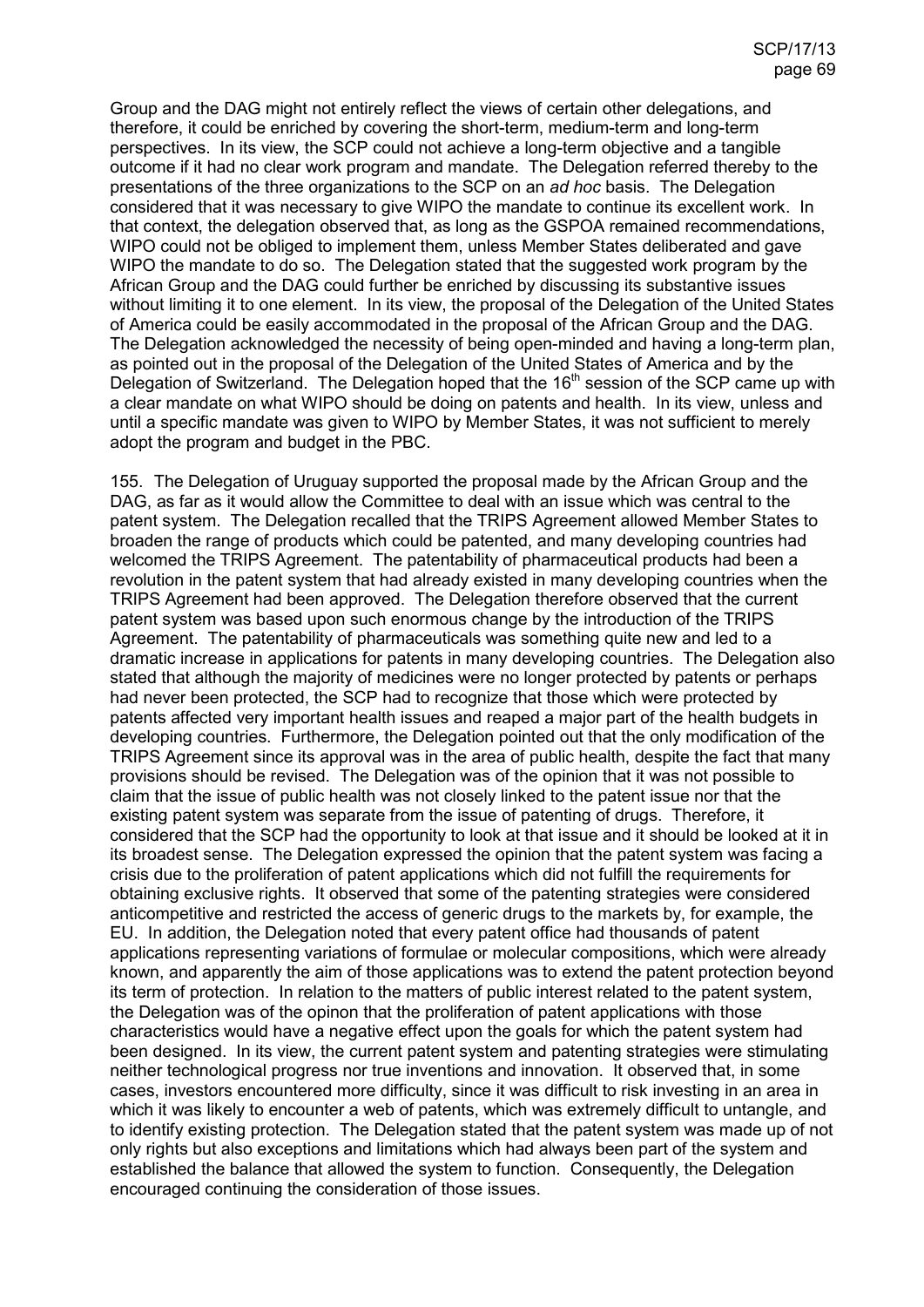156. The Chair stated that the proposal of the United States of America had been distributed in the three working languages of the Committee.

157. The Delegation of South Africa, speaking on behalf of the African Group, thanked the Delegation of the United States of America for its proposal concerning patents and health. The Delegation suggested discussing the proposal at the next session of the SCP in order to provide an opportunity for other delegations to examine it. The Delegation noted that the proposal of the Delegation of the United States of America had the nature of a counterproposal to the proposal made by the African Group and the DAG. The Delegation observed that in paragraph 2, the proposal stated that "Resorting to a compulsory license or other non-voluntary mechanisms would not gain the cooperation of the patent owner and the recipient of the compulsory license may not easily be able to successfully manufacture the medicine". The Delegation further quoted the second sentence of paragraph 2 stating that "None of the issues can be solved by IPR flexibilities alone and in particular cannot be solved by the wholesale use of compulsory licensing. To the contrary, the lack of effective patent protection is one factor which prevents the appropriate medicines from reaching the neediest patients in developing countries and LDCs." The Delegation therefore expressed its understanding that that proposal would discourage the use of flexibilities. The Delegation believed that its understanding was also supported by another statement contained in paragraph 4 of the USA proposal, where it stated that "measures that weaken patent protection systems through greater use of flexibilities are not useful in securing better availability of medicines." The Delegation considered that those quoted phrases highlighted the contrast with the proposal of the African Group and the DAG, in which the emphasis was given the use of flexibilities, in particular, compulsory licensing. The Delegation stated that, since flexibilities were included in international treaties, it was difficult to accept the proposal submitted by the Delegation of the United States of America that considered the flexibilities negatively. The Delegation further stated that falsified and substandard medicines, which was referred to in the proposal of the Delegation of the United States of America, was a controversial issue, still under discussion at the WHO. The Delegation therefore concluded that they had difficulty in understanding that topic, without having an understanding of the topic of patents and falsified medicines. The Delegation expressed its wish to have more clarity about the proposal with regard to enforcement, since there was a Committee on enforcement within WIPO. Furthermore, the Delegation noted that the proposal made by the Delegation of the United States of America made a reference to technical issues already discussed, such as fake medicines, safe and effective medicines, pathogens. The Delegation expressed its doubt about the compatibility between the two proposals, considering that the proposal of the African Group and the DAG contained elements that elaborated the agreements which had been concluded, while the proposal of the Delegation of the United States of America introduced new elements on which some reflection was still needed. The Delegation sought clarification on a reference to barriers in the proposal of the Delegation of the United States of America, which, in its view, was the aspect within the mandate of WTO. The Delegation referred to WHA Resolution 56.27 which had explicitly mentioned flexibilities, in particular, its paragraph 1(2) which stated that "to consider whenever necessary adapting national legislation in order to use to the full the flexibilities contained in the Agreement on trade Related Aspects on Intellectual Property Rights." It further referred to paragraph 4 of the Doha Ministerial Declaration in which it stated that "we agree that the TRIPS Agreement does not and should not prevent Member States from taking measures to protect public health". The Delegation was of the view that the TRIPS Agreement could and should be implemented in a manner that WTO Members protected public health. In addition, the Delegation noted that the GSPOA stated that the Doha Ministerial Declaration on TRIPS and Public Health confirmed that the Agreement did not prevent Member States from taking measures limiting IPRs in order to protect public health. The Delegation also made reference to Article 5A(2) of the Paris Convention in which it was stated that "each country of Union shall have the right to take legislative measures providing for the grant of compulsory licenses to prevent the abuses which might result from the exercise of the exclusive rights conferred by the patent, for example failure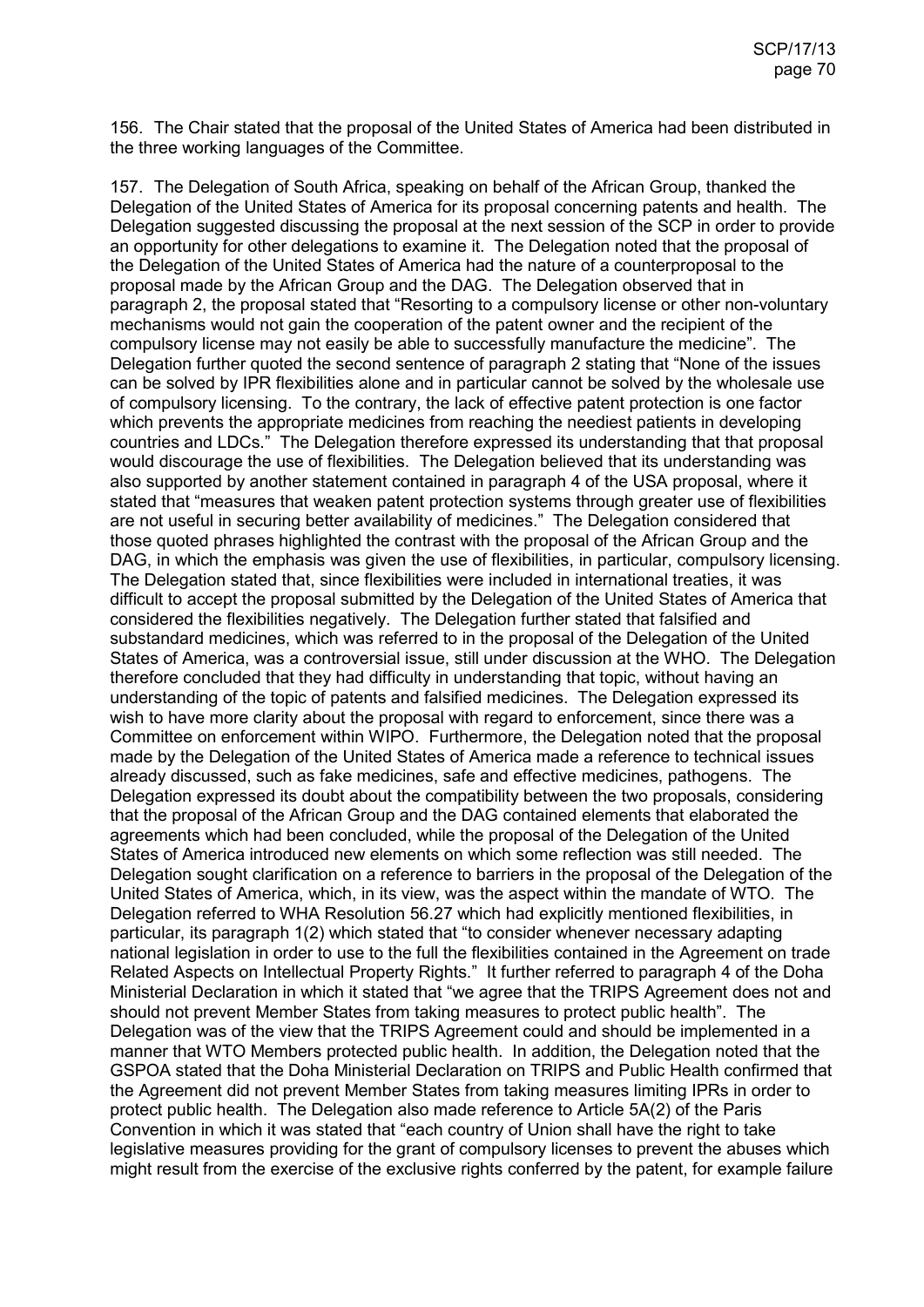to work". Furthermore, the Delegation referred to Articles 27.3 and 30 of the TRIPS Agreement. The Delegation concluded that the proposal of the Delegation of the United States of America had not taken into account all the quoted provisions in the international legal framework.

158. The Delegation of the United States of America thanked the Delegation of South Africa on behalf of the African Group for having studied their proposal and expressed its appreciation for the comments made on it. The Delegation clarified that it was not their intention to provide an alternative to the proposal of the African Group and the DAG. It pointed out that the Committee should guide the work of delegations who were patent experts so that they could understand the place within the international forum. The Delegation believed that the Committee would have no ability to take actions on the larger picture, however it deemed important to understand the larger picture for their future work. The Delegation stated that, since there was no specific single forum in Geneva, able to look univocally at a big framework such as patents and medicine, its proposal was aiming at requiring a study about the different policy options that governments could take in relation to access to medicine. The Delegation regretted that only few phrases of its proposal had been quoted by the Delegation of South Africa, and clarified that there were many other parts of that proposal supporting the TRIPS flexibilities and the ability to use compulsory licensing and other flexibilities. The Delegation explained that its emphasis was on the fact that flexibilities should not be the only avenue that governments should seek in order to provide access to medicines. It was with that mindset that the Delegation was trying to get some further background information for the Committee's work and to explore different policy options.

159. The Delegation of Zambia supported the statement made by the Delegation of South Africa on behalf of the African Group. The Delegation considered that the focus should be how it was possible making full use of the flexibilities contained in the international treaties on IP, in a positive way, i.e., in recognizing the importance of patent protection. The Delegation noted that it was looking for assistance in order to utilize those flexibilities in a manner consistent with the commitments undertaken at the international level. The Delegation noted that the proposal by the Delegation of the United States of America, on the other hand, focused on the lack of patent protection and on factors impeding access to medicine, as well as the availability of falsified medicines, and considered that it was not in line with the proposal of the African Group and the DAG. The Delegation believed that moving in the direction indicated in the proposal of the Delegation of the United States of America could bear the risk of bringing the Committee to areas which were within the mandate of other organizations. Therefore, the Delegation was of the view that the Committee should stick to its mandate and focus on how countries might be assisted in the implementation of flexibilities through the adoption of a program on elements already present in the IP arena. The Delegation observed that some issues found in the proposal made by the Delegation of the United States of America related to global funding, research and development. The Delegation considered that it was difficult to get headway in some proposals which had been discussed in other fora, and concluded that the Committee should focus more on activities under its mandate.

160. The Delegation of Zimbabwe thanked the Delegation of the United States of America and expressed its support to the statements made by the Delegation of South Africa on behalf of the African Group as well as by the Delegation of Zambia. The Delegation observed that the proposal of the Delegation of the United States of America was an academic paper, in which many citations were from experts from some specific countries, but not discussed in international fora. Referring to paragraph 3 of the proposal, the Delegation stressed the importance of developing other means of rewarding innovation, since the IP system tended to increase the cost of medicines and medical products. With respect to the statement contained in paragraph 5, the Delegation stated that the topic of flexibilities was fundamental. The Delegation pointed out that, since all the countries represented within the Committee had committed to the TRIPS Agreement, discussing that Agreement within the SCP was appropriate. In relation to paragraph 7 of the proposal dealing with the issue of the WHO list of essential medicines, the Delegation noted that the proposal did not mention that the production of generic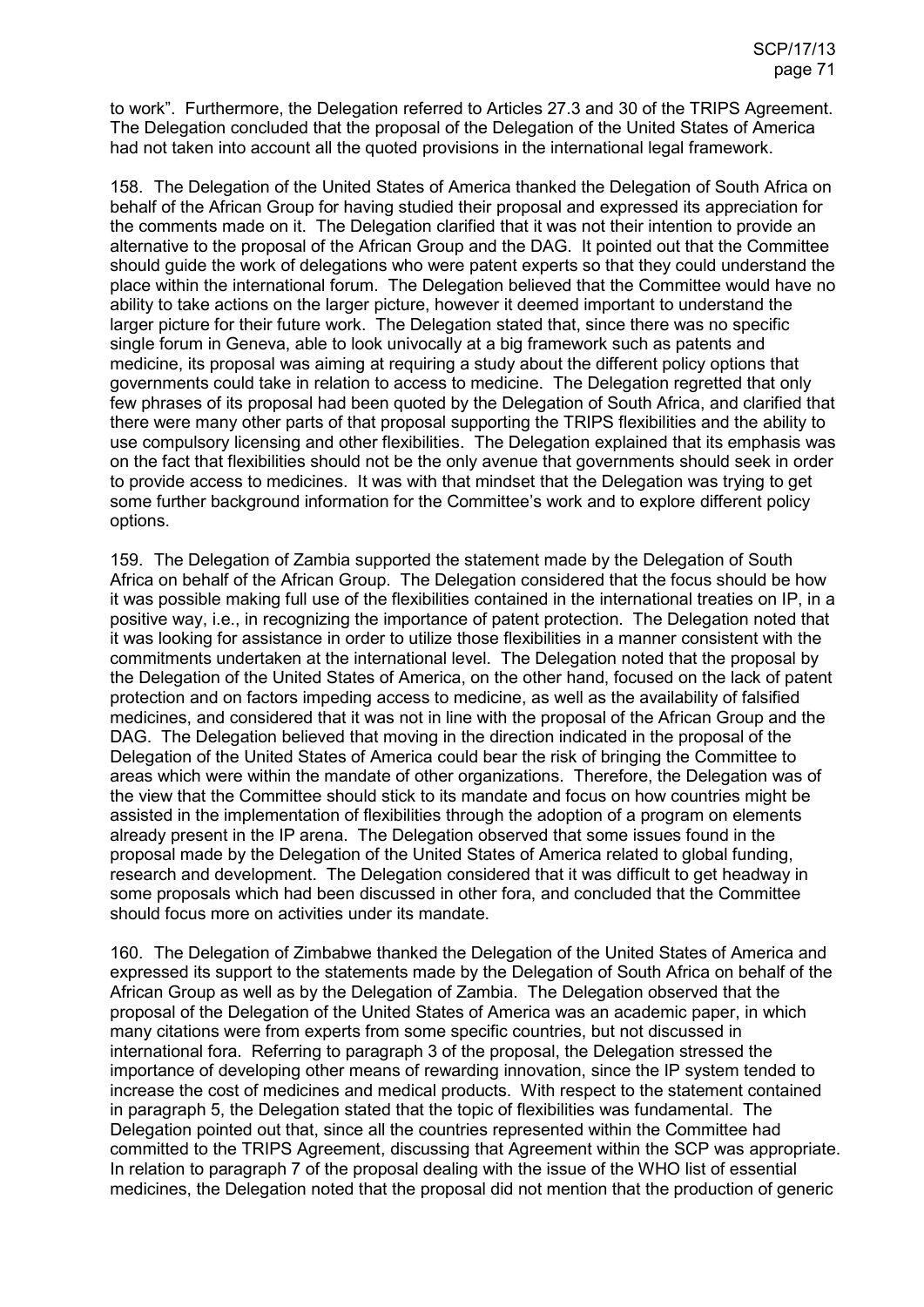drugs had enhanced the access to medicines in developing countries and developed countries alike and that was a result of the use of flexibilities. Furthermore, regarding the phrase in the proposal "many of the medicines of the EML", the Delegation wondered why the proposal had not referred to "all" medicines of the EML. It noted that often the patent life on pharmaceuticals was extended through a new patent due to cosmetic changes of the drug. The Delegation stated that the problem of funding schemes, also dealt with within the proposal, could be more appropriately discussed within other international fora, but not within the SCP. In relation to the Medicines Patent Pool, the Delegation pointed out that, according to the information in its possession, that Pool had not yet been working, and that the only patent pool already working was the one on sewing machines. The Delegation considered that patent pools were facing many difficulties, and that their utility had still to be proved in order to improve access to medicines. Concerning the proposal on global funding contained in the proposal, the Delegation was of the view that while those kinds of initiatives outside the SCP should be welcomed and encouraged, the Committee should focus on its mandate within the ambit of WIPO. In its opinion, with the global financial crisis, it would be difficult to have access to such kind of fund. The Delegation expressed its wish to promote something concrete within WIPO and leaving aside initiatives outside of it. Furthermore, the Delegation considered that an initiative on tiered pricing was not relevant to the work of the Committee. In relation to the issue of falsified and substandard medicines described in paragraph 2 of the proposal, the Delegation stated that there was no agreed definition of that term within the WHO. The Delegation observed that the term "falsified medicine" was used in the United States Food and Drug Administration, while other countries were using other terms. The Delegation therefore considered that it was not appropriate to base the discussion on the topic on which the terminology was still undefined. Noting that WHO had already started examining that issue, the Delegation stated that once WHO came up with a common definition, WIPO would be able to adapt that wording. The Delegation observed that the proposal of the United States of America contained a request for a study on the impact of patent protection in promoting the development of lifesaving medicines. The Delegation pointed out that WHO had commissioned a study which was the basis for negotiations on the GSPOA. Therefore, it requested clarification about the added value of the study proposed by the Delegation of the United States of America. The Delegation state that it was well known that there was a lack of demand, a lack of medical insurance, a lack of adequate regulation on that issue. Furthermore, the Delegation pointed out that the current educational system was not encouraging innovation. The Delegation observed that WTO, WHO and WIPO were all supposed to implement some of the actions contained in the GSPOA and that about 100 were supposed to be implemented by governments. In that context, the Delegation raised the question as to which of those actions WIPO had to implement and how. Finally, the Delegation noted that the proposal was far from being complementary to the proposal of the African Group and the DAG. It expressed its wish that, when discussing the future work of the Committee, delegations would engage in good faith and constructively, since the problem of patents and public health was not limited to only developing countries. The Delegation encouraged a proactive, holistic, non-selective approach in order to address the fundamental human right to affordable medicines.

161. The Delegation of Egypt thanked the Delegation of the United States of America for its proposal which had been supported by Group B, the delegations of the European Union and the CEBS, and observed that such a wide support could be the indication of an emerging consensus within the SCP about a work program on patents and health in general terms. Furthermore, the Delegation expressed its appreciation to the Delegation of the United States of America for having affirmed its commitment to flexibilities. The Delegation expressed its concern about the proposal in which it stated that weakening the patent system through a greater use of flexibilities was not useful in securing better availability of medicines. The Delegation believed that flexibilities did not undermine the patent system, since they existed together and were enforced together. In its view, countries had the obligation to protect IPRs, but also to limit them in certain cases through the use of flexibilities. Therefore, the Delegation considered it important that the Delegation of the United States of America had expressed its commitment to flexibilities. The Delegation expressed its wish to go through the proposal by the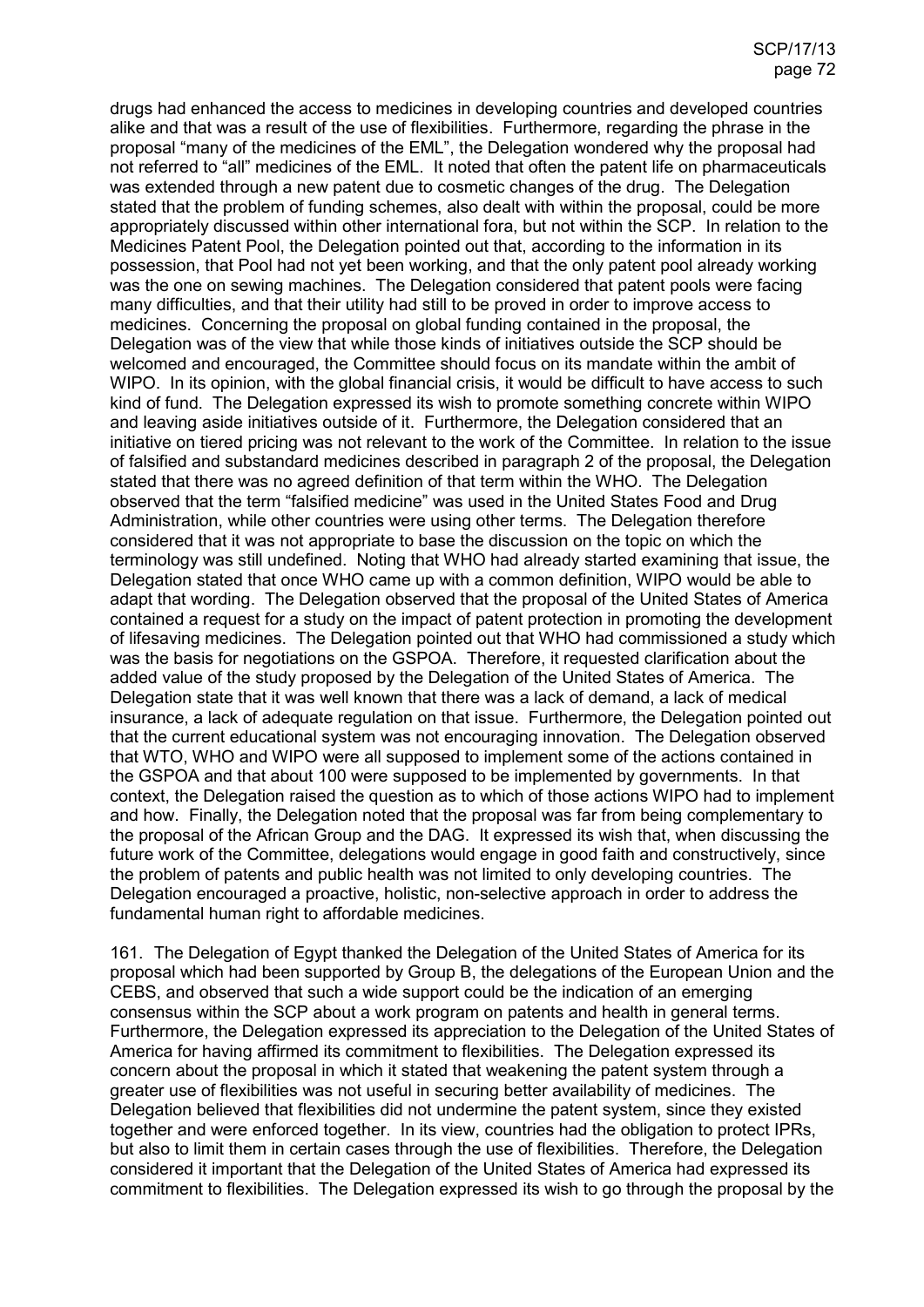Delegation of the United States of America more carefully. The Delegation noted that the proposal of the African Group and the DAG was very specific and, in particular, focused on the enhancement of the capacity of WIPO Member States to use IP flexibilities. The Delegation observed that flexibilities already existed in the multilateral legal framework. It explained that their proposal was aiming at understanding a better use of flexibilities and was not asking for the adoption of new flexibilities. The Delegation observed that, on the other hand, the proposal of the Delegation of the United States of America seemed to address the issue of factors affecting or relating to access to medicines, which represented a very debated topic. The Delegation therefore asked for more time to analyze those elements. The Delegation raised some questions about the proposal. Firstly in relation to the reference in the first paragraph stating that only 4% of the medicines contained in the list of essential medicines were covered by patents, the Delegation asked which of those medicines were mostly needed, and what the situation in relation to the medicines not contained in that list was. Secondly, the Delegation requested clarification about the medicines covered by patents but not contained in the list. The Delegation noted that alternative approaches to flexibilities was a way that was worth explored. In that regard, it stated that, for example, patent pools, even if they had not yet been massively used by companies, should be encouraged. The Delegation pointed out that the WIPO initiative limited its focus on certain diseases such as HIV/AIDS, and requested clarification about the other diseases. The Delegation further asked which business models might be relied upon in relation to that topic and mentioned, for example, the initiative of GlaxoSmithKline concerning its pricing policy. The Delegation requested clarification about the relationship between the pricing policy and patents. In relation to efficient regulatory review, the Delegation observed that each country had its own system, and wondered which would be the ideal period of time to conduct such control, since it had different length according to countries and kind of medicines. With respect to enforcement, the Delegation observed that that topic might be better analyzed within other Committees such as the Standing Committee on the Law of Trademarks, Industrial Designs and Geographical Indications (SCT) or the Advisory Committee on Enforcement (ACE). In relation to the proposal of inviting WHO experts to make presentations, the Delegation considered that such an initiative had a very narrow aspect, since it was limited only to nonpatent barriers to access to medicine. In its opinion, since patent barriers had been excluded from the proposal, the study in question would have a very limited value. In relation to the study on the positive impact of patent system in providing lifesaving medicines, the Delegation observed that such impact might be positive or negative and that it would be of interest knowing the result of such a study. The Delegation however noted that the Commission on Intellectual Property and Innovation and Public Health at the WHO had already produced a study on that topic, which had focused on the interplay between the patent system and the production of medicine. It observed that the result of the study had been a mixed one, in the sense that it had turned out that patents could be an incentive to production to medicines, but not in developing countries or LDCs where there was no market and where the purchasing power was very weak. The Delegation expressed its doubt about the content of the study proposed, because of the risk of duplication of the effort made in relation to the WHO study. Furthermore, the Delegation was of the view that the third item of the proposal was outside the scope of the SCP, however, it was open for discussion in the following session of the Committee.

162. The Delegation of the Russian Federation supported the proposal made by the Delegation of the United States of America with respect to a presentation by WHO experts about the access and use of drugs particularly in developing countries, in order to have an idea on the impediments to access to medicines. The Delegation considered that impediments to access to medicines was an important aspect, since it was closely connected to the existence of falsified medicines, which further complicated the access to both patented and non-patented medicines. The Delegation believed that such a presentation would be an excellent basis for further discussion on the topic. Concerning a study on the positive impact of the patent system on the supply of medicines to save lives of individuals in developing countries, which had been suggested by the Delegation of the United States of America, the Delegation observed that there was an understanding expressed within the Committee that the patent system had not necessarily to be seen as a way of limiting access to drugs, given the existence of the TRIPS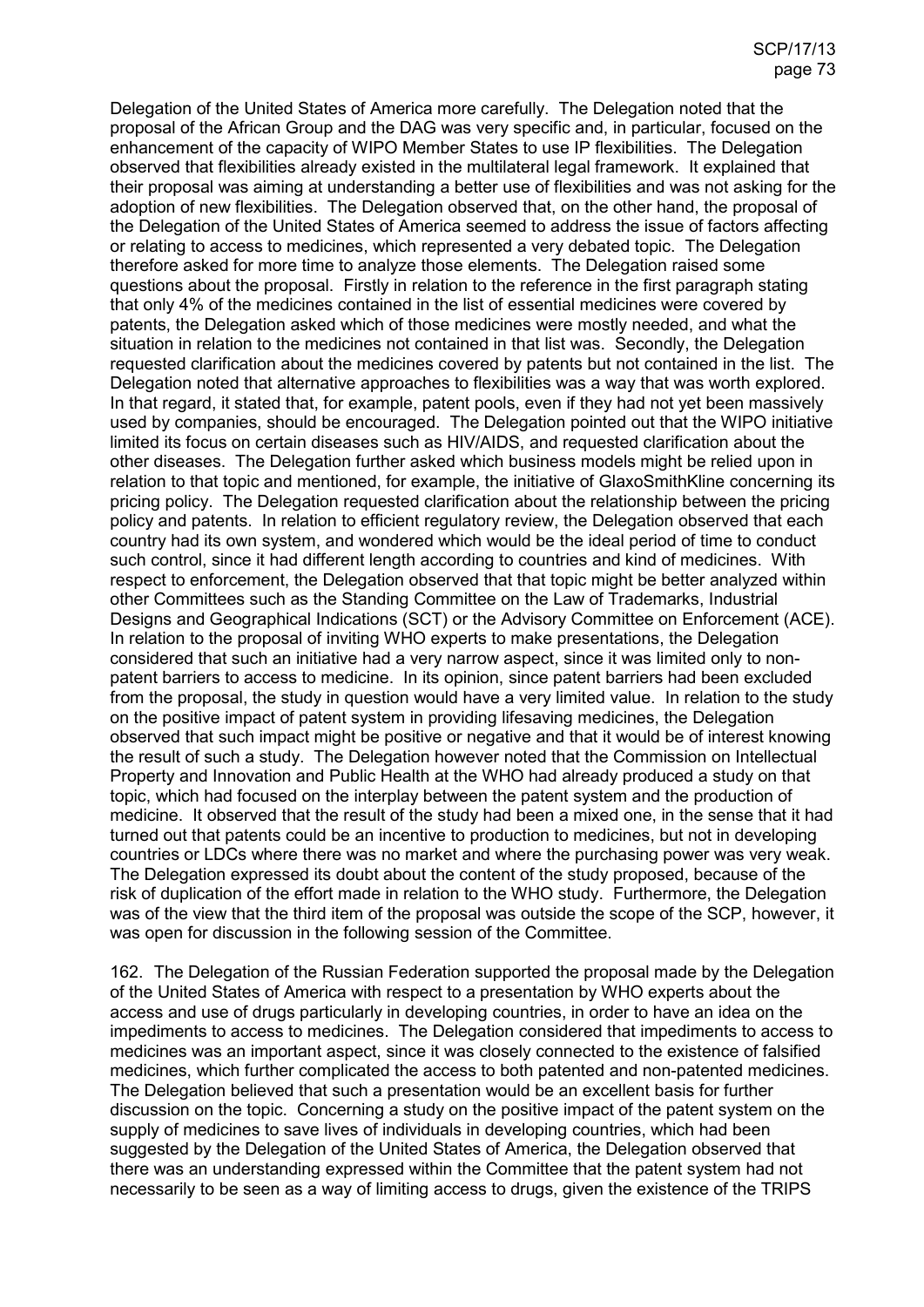Agreement. The Delegation was of the view that it was important to have a better understanding of the comprehensive reasons which limited the access to both patented and non-patented medicines. The Delegation pointed out that such a study would help the Committee to have a more objective picture of the influence of the patent system on the accessibility to patented and non-patented medicines. The Delegation stated that the proposal by the Delegation of the United States of America should be looked at together with the proposal made by the African Group and the DAG. The Delegation believed that the Committee should take into account the results of the work carried out by other international organizations and NGOs on those issues.

163. In response to the statement made by the Delegation of Zimbabwe, the Delegation of the United States of America reiterated that the Committee should adopt a holistic approach to the solutions they were seeking. The Delegation stressed the importance of not looking only at one single issue affecting access to medicine, but being able to view the larger picture. While the Committee did not have the mandate to take actions on all the aspects of the larger picture, the Delegation was of the view that it was within the Committee's capacity to understand, at least in a general way, all of the components that had an influence on access to medicines. The Delegation therefore thanked the Delegation of Egypt for their general support in terms of the need for more work to inform the Committee's decision making, and other Delegations that were seeking to have a better understanding of the bigger picture that the Delegation of the United States of America was asking for the future work of the SCP.

164. The Delegation of South Africa reiterated that it was more appropriate to look at the proposal made by the Delegation of the United States of America at the next session of the Committee, given its recent submission. The Delegation however was of the view that, given the intervention of different Member States, the Delegation of the United States of America should revise its proposal. The Delegation believed that, beyond the fact that the proposal had the structure of an academic paper, it did not fit well with the proposal submitted by the African Group and the DAG. The Delegation observed that the proposal made by the Delegation of the United States of America had the nature of a counterproposal rather than a complementary proposal. The Delegation reiterated that, instead of the references found in the proposal, it would better adopt the international language of the UN. Furthermore, the Delegation pointed out that there was a need to make a clear delineation of mandates, because the SCP should deal only with the issue of patents and health, not intellectual property and health. For example, while there was a reference to fake medicines in the proposal made by the Delegation of the United States of America, this was a trademark issue, not a patent issue. The Delegation believed that the two proposals should not be linked, since they were based on two different concepts: the proposal of the African Group and DAG was focused on flexibilities, while the proposal of the United States of America had a small focus on flexibilities and contained other proposals in respect of which more clarity was needed. Regarding the presentation by WHO experts suggested in the proposal by the United States of America, the Delegation considered that it was not appropriate to invite someone from the WHO to make a presentation without having understood the whole concept of the proposal submitted by the Delegation of the United States of America. The Delegation believed that the background and the information contained in the above proposal did not provide a good picture. The Delegation was of the opinion that a better understanding of the proposal by the United States of America was required before organizing any activities based on it.

165. The Delegation of Iran thanked the Delegation of the United States of America for its proposal and its contribution to the Committee. The Delegation however was of the view that the proposal was not balanced and was looking at the problem only from one single angle. Noting the intervention made by the Delegation of South Africa, the Delegation considered that the reference to enforcement contained in that proposal was particularly irrelevant. The Delegation pointed out that the issue of what falsified medicine was and what its interplay with the other medicines was, were not topics covered by the mandate of the SCP. The Delegation considered that the Committee should explore the ways in which patents could help, or provide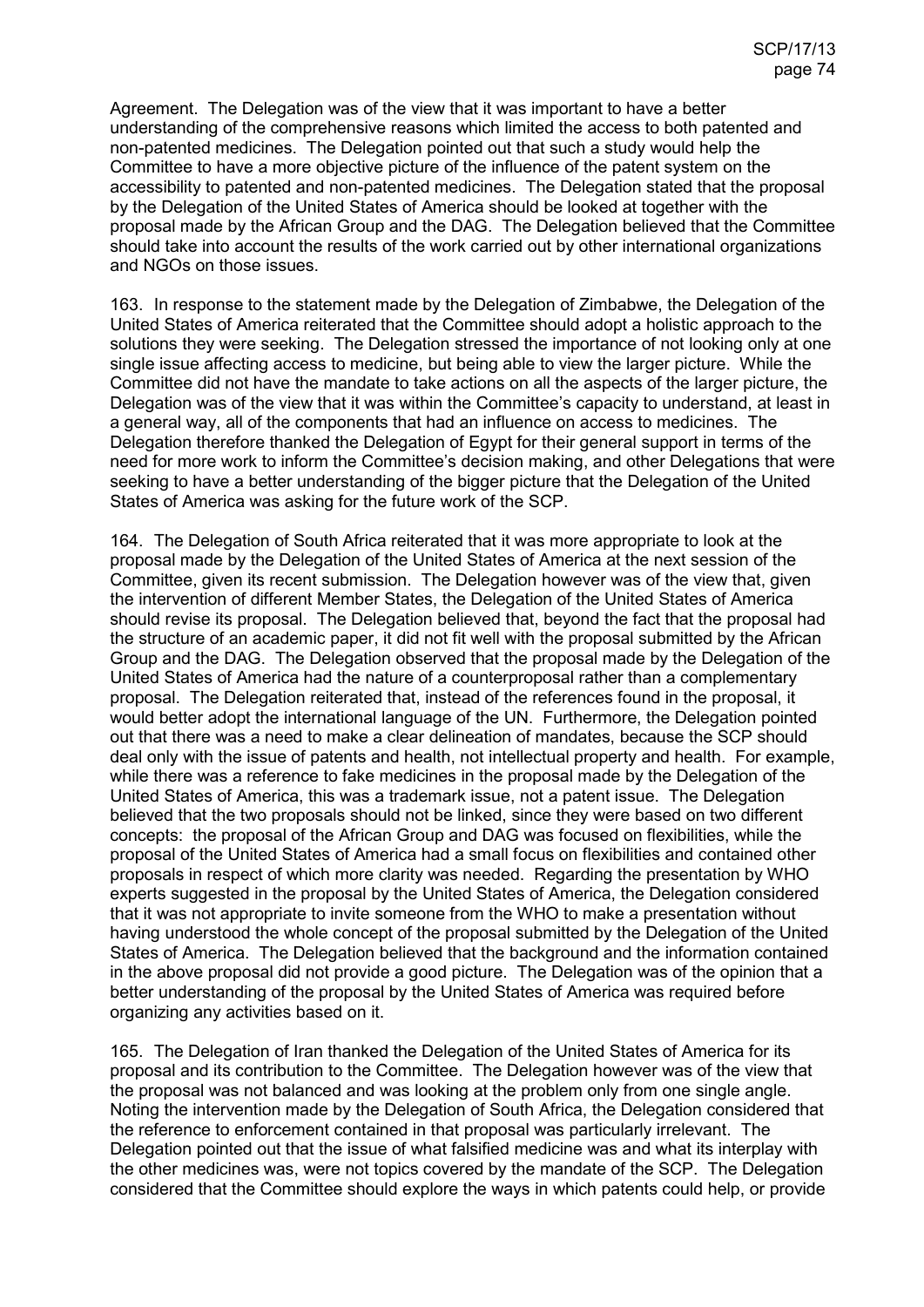a solution to, access to medicine through a decrease in cost. The Delegation noted that the proposal by the United States of America considered that the patent system did not constitute a problem in that sense. The Delegation however observed that there was literature not in line with that statement and, on the contrary, deemed patents as a major obstacle in that area. The Delegation believed that the SCP could be a relevant forum to discuss that issue, even if it considered that the discussion within the Committee should be limited to patents as an obstacle, as well as an incentive, to access to medicine.

166. The Delegation of Cameroon supported the statement made by the Delegations of South Africa on behalf of the African Group, and asked for equal treatment in order to fix equitable objectives and reach equitable results in the long run.

167. The Delegation of Brazil thanked the Delegation of the United States of America for its proposal. The Delegation stated that it would analyze the proposal carefully. While having no comments at that moment, the Delegation expressed its appreciation for the intense debate that was taking place within the Committee, because it showed the centrality of WIPO in the question of patents and health. The Delegation considered that the SCP had a privileged place in that debate concerning patents, and supported the adoption of a work program on that issue. The Delegation also stated that the work program should be focused on patents, which was the subject matter of the Committee. In its opinion, the work program should be balanced and encompass the interests of all delegations in order to attain the real needs of WIPO Member States.

### AGENDA ITEM 8: CONFIDENTIALITY OF COMMUNICATIONS BETWEEN CLIENTS AND THEIR PATENT ADVISORS

168. The discussions were based on document SCP/17/5.

169. The Delegation of Poland, speaking on behalf of the European Union and its 27 Member States, reiterated the importance of free communications between professional representatives and their clients in the framework of intellectual property matters, which entailed necessarily that the confidentiality of communications was ensured for both parties vis-à-vis third parties and particularly in the event of judicial proceedings. The Delegation expressed its belief that the convergence of diverse systems among Member States would be beneficial for users of the patent system irrespective of the level of development of individual Member States. Therefore, the Delegation expressed its support for the continuation of the work in the Committee, in particular, in respect of the possible remedies to the problems concerning cross-border privileges through, for example, extending the privilege or confidentiality internationally.

170. The Delegation of Switzerland noted that most of the countries did not provide laws and rules dealing with the cross-border aspects of confidentiality of communications between clients and patent advisors. The Delegation explained that, even in Switzerland in which a new legislation on patent attorneys and professional secrecy obligation had been enacted as of July 1, 2011, the question as to whether the relevant provisions of the new Patent Attorney Act could be invoked for preserving the confidentiality of the communications with foreign patent attorneys or not was not resolved. Considering the importance of the confidentiality of communications between clients and patent advisors in cross-border cases and the fact that only a few countries provided clear legislation in that field, the Delegation expressed its strong support for the submission of AIPPI, in which the continuing work of WIPO and the Member States was commended and the idea of the establishment of minimum standards of protection was launched. The Delegation expressed its support for the idea of minimum standards, which should not be mandatory but should give WIPO Member States guidelines on how to best address the topic and define national standards. In addition, the Delegation was of the view that the minimum standards should also reveal how countries had solved those problems with cross-border communications and confidentiality at the national level. Therefore, concerning the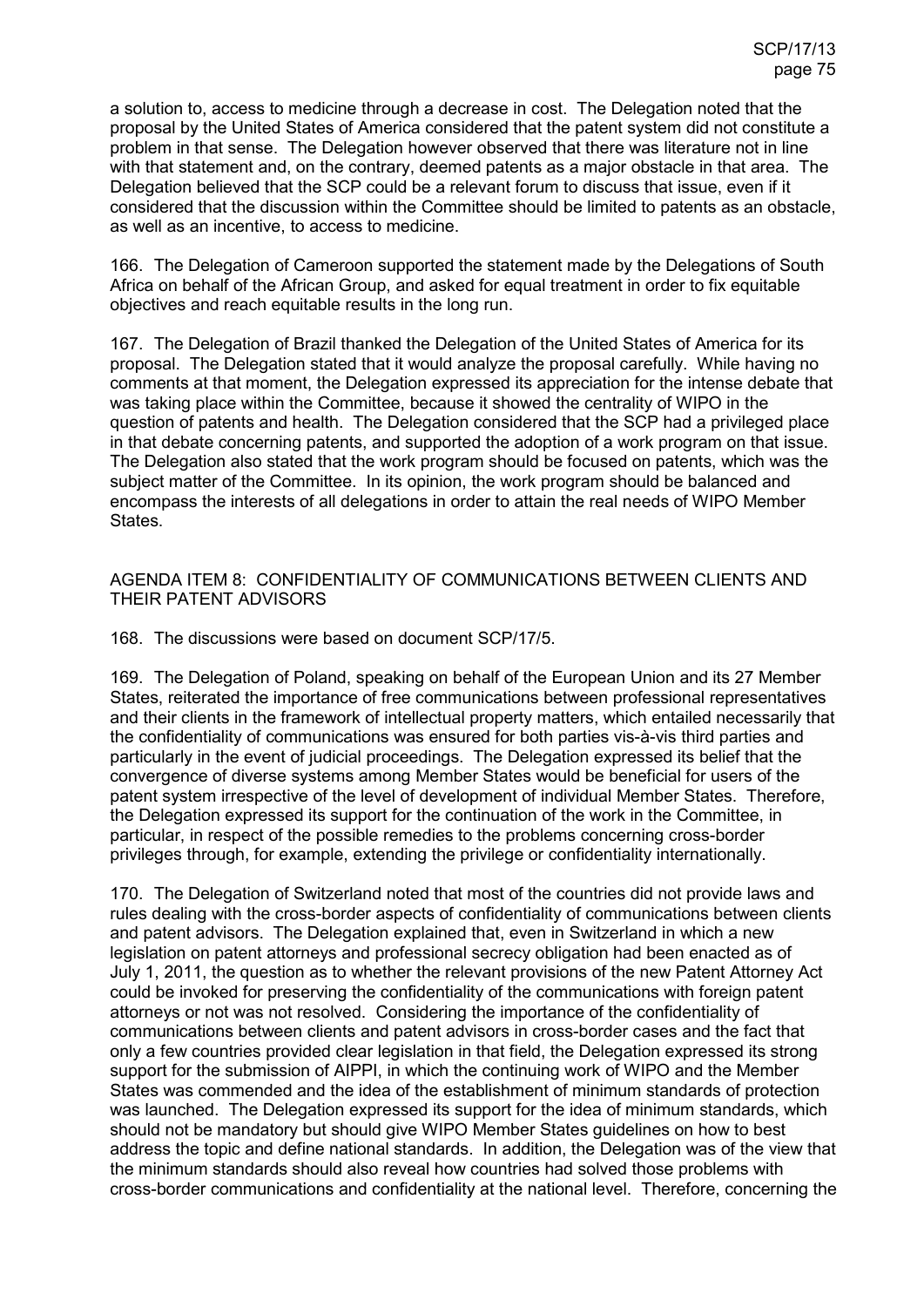future work, the Delegation suggested that the Secretariat prepare, with the help of the interested parties involved, such as, for example, AIPPI, a document describing possible minimum standards on the subject for the next session of the SCP.

171. The Delegation of France aligned itself with the statement made by the Delegation of Poland on behalf of the European Union and its 27 Member States and recalled the importance for French users of the issue under consideration. The Delegation therefore suggested the continuation of the work within the Committee, and expressed its interest in pursuing international and national mechanisms that would protect confidentiality of communications between clients and their advisors.

172. The Delegation of the Russian Federation referred to paragraph 24 of document SCP/17/5, which included the materials provided by the Delegation, i.e., the provisions of the Code of Arbitration Procedure of the Russian Federation, the Federal Law on Patent Attorneys, the Federal Law on Advocatory Activity and Advocacy in the Russian Federation, etc. In its view, those provisions demonstrated that a limited privilege for patent attorneys existed in its country, since conventional information in possession of a patent attorney could be made known to third parties following a court decision and/or where that was directly established by federal law. The Delegation considered that document SCP/17/5, in particular, the proposals put forward in paragraphs 28 to 32 of that document, were of interest to the Delegation and a good basis for further examination of the issues. Further, the Delegation reiterated its proposal to draft appropriate recommendations for minimum standards, which it had made at the 16<sup>th</sup> session of the SCP and as reflected in paragraph 297 of document SCP/16/9.

173. The Delegation of Spain supported the statement made by the Delegation of Poland on behalf of the European Union and its 27 Member States. The Delegation considered that the lack of uniformity regarding the recognition of confidentiality of communications between clients and patent advisors had raised a number of problems. In its view, free communications between clients and their patent advisors were necessary so that IP advice given by patent advisors was of the highest possible quality. The Delegation stated that such free communications did not exist if the confidentiality was not recognized at the international level. The Delegation observed that, since the international situation had been rapidly changing in a way that more and more inventors from emerging countries wished to protect their inventions in other countries, they would also be benefiting from the international recognition of confidentiality of communications between clients and patent advisors. Therefore, the Delegation stated that it could not understand the reasons for the strong opposition against discussing this topic, which would benefit the whole international community. In its view, there was no contradiction with the requirement of sufficiency of disclosure where an inventor was given the exclusive monopoly of the invention during a limited period of time in exchange of the divulgation of the invention in a manner sufficiently clear and complete for a person skilled in the art to carry out the invention. The Delegation considered that if no common norm was established, it was desirable to find a solution to the problem through international cooperation. The Delegation explained the situation in Spain on the issue of confidentiality of communications as follows: (i) confidentiality of communications between Spanish lawyers and their Spanish or foreign clients was recognized; (ii) industrial property agents who were not lawyers had an obligation of confidentiality with clients, but that was not recognized in the court procedures; and (iii) confidentiality of communications with foreign industrial property professionals, except those lawyers who were entitled to act before the Spanish courts, were not recognized. The Delegation supported further work on the topic, searching for solutions to the problem, especially with respect to the following issues: (i) the nature, type and scope of communications which were confidential; (ii) the qualification of patent advisors whose communication with clients would be protected; (iii) possible exceptions and limitations to the privilege of confidentiality; and (iv) particularly, how to extend the confidentiality of communications at the international level. The Delegation considered that it would be desirable to establish minimum standards on those issues.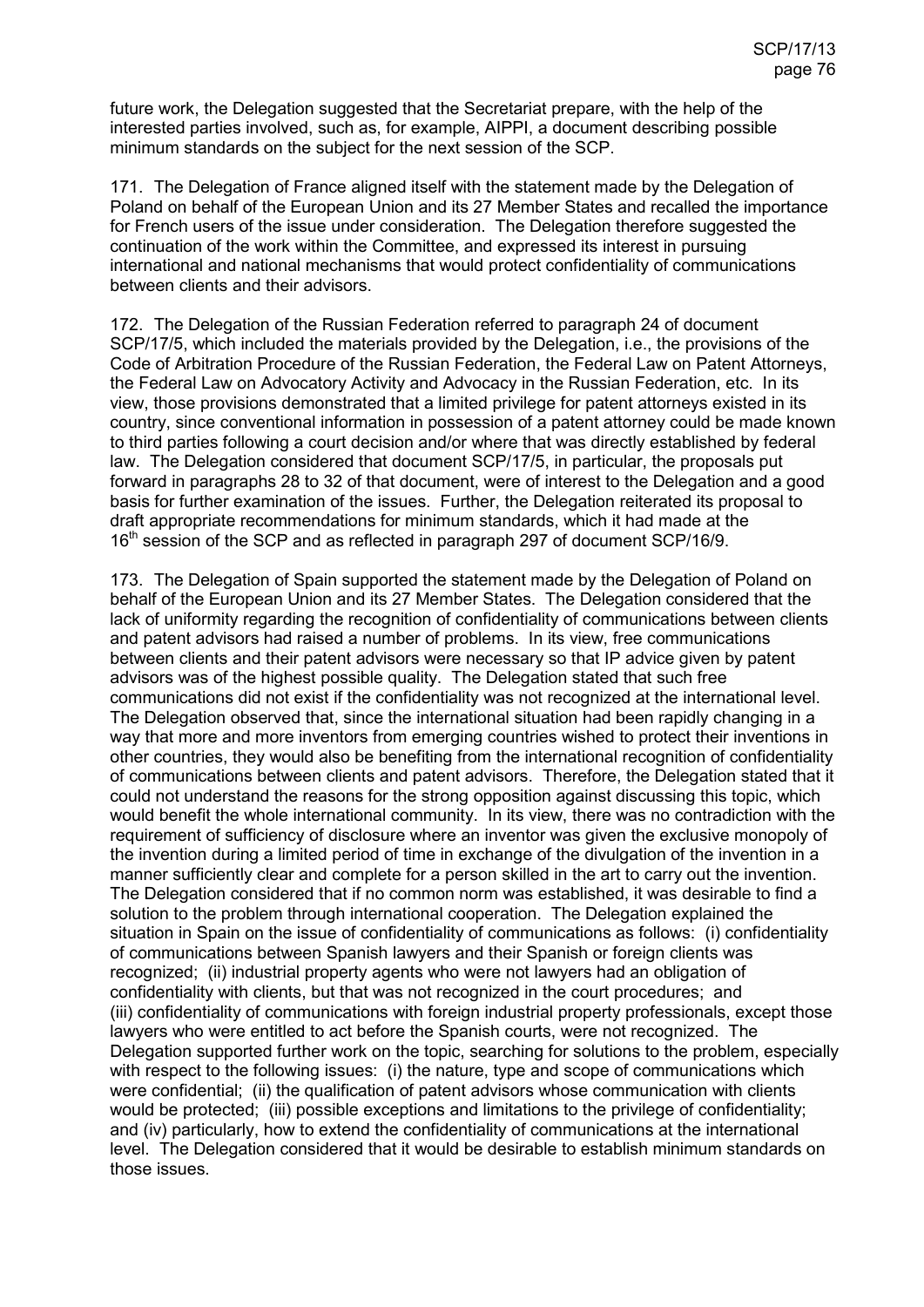174. The Delegation of Denmark stated that the issue of securing the confidentiality of communications between clients and patent advisors was of high importance for patent advisors, users and the patent office of its country which strived to provide the best framework and conditions for all. In relation to the future work, the Delegation supported the statement made by the Delegation of Poland on behalf of the European Union and its 27 Member States as well as the suggestions made by the Delegation of Spain.

175. The Delegation of the United States of America expressed its support for further analysis of information contained in document SCP/17 5. Specifically, the Delegation suggested the preparation by the Secretariat of an analysis of such information for further study and discussion of possible remedies and courses of action to address the issue at the next meeting of the SCP. The Delegation also suggested further discussion among Member States regarding best practices, practical solutions and national experiences on that topic, which could be used on a fully voluntary basis by Member States. In addition, the Delegation strongly supported the views of AIPPI expressed in its submission on the issue.

176. The Delegation of Australia noted that document SCP/17/5 and other documents produced within the SCP showed that, although most countries recognized some level of confidentiality between patent applicants and their advisors, few countries had explicit regulations concerning foreign patent advisors. The Delegation considered that it was an issue that would gain prominence as the globalized nature of trade and transfer of technologies, which were both supported by intellectual property, increased. The Delegation suggested that WIPO and the SCP engage in further work proactively. The Delegation clarified that it was not suggesting that a totally uniform solution was ultimately achievable. However, in its opinion, further work would be of great use to all SCP members, and might forewarn members of issues that might arise in the future and give them the benefit of others' experience when deciding how to deal with them in their own jurisdictions. In summary, the Delegation expressed its support for the preparation of further study by the Secretariat, which would build upon document SCP/17/5 and identify possible mechanisms that could be considered by Member States in their own jurisdictions.

177. The Delegation of Japan noted that, as described in document SCP/17/5, many common law and civil law countries did not recognize confidentiality in cross-border cases or did not explicitly express whether it was recognized or not. There were also countries which had not clearly decided the future direction. The Delegation considered it important to realize a system where applicants could file patent applications across different jurisdictions in a safe manner. Therefore, the Delegation supported further discussions on the topic.

178. The Representative of CEIPI stated that he was very interested in the agenda item under discussion being pursued. The Representative expressed the wish that the Committee entrust the International Bureau with the task to study adequate measures in order to solve the problems relating to the cross-border aspects of confidentiality of communications between clients and patent advisors.

179. The Representative of CIPA and IP Foundation stated his interest in developing a system across the globe with a well-functioning, cross-border confidentiality. He also considered that the more global the IP world got, the more vital it would be not only for the big players but also for people in developing countries. He noted that, if a patentee from a developing country wished to enforce his patent in, for example, the United States of America, he would not be able to preserve the confidentiality of his communications if there had not been a system in place at his home country. The Representative clarified that the issue was not about the confidentiality of documents that had to be produced in nearly all jurisdictions, but about the confidentiality of communications that were subject to confidentiality.

180. The Representative of IPIC expressed his belief that confidentiality of communications between clients and patent and trademark agents was an important part of a well functioning patent and trademark system. Because of the importance of privilege and the international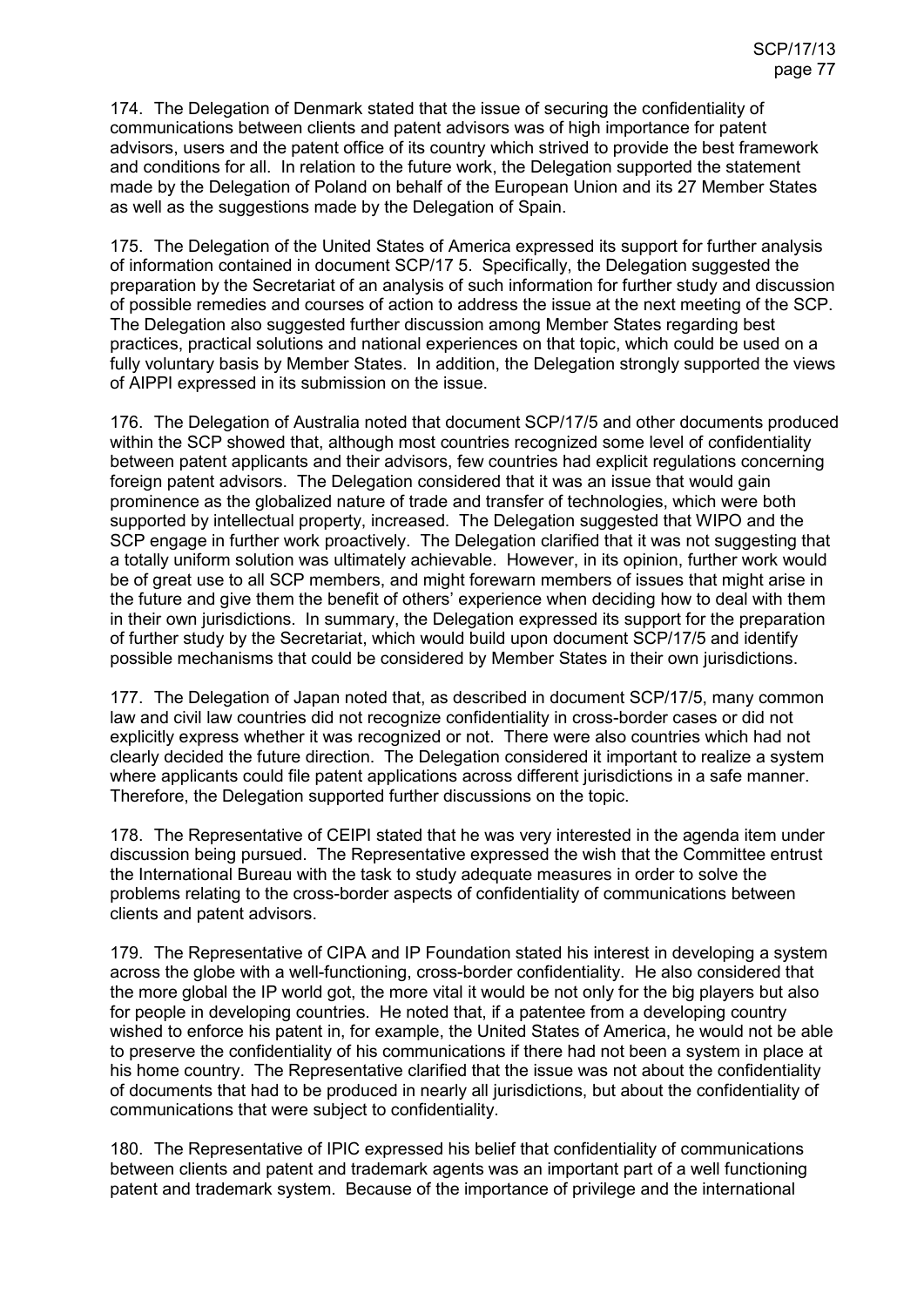nature of patent protection, the Representative encouraged the Committee to continue examining the issue of confidentiality and privilege, and to seek mutual understanding and cooperation among Member States in support of the protection of confidential client/agent communications.

181. The Representative of GRUR expressed his support for the position of AIPPI and FICPI regarding the issue of protection of confidential information produced between clients and their patent attorneys, giving special legal advice in the field of industrial and intellectual property, with a focus on trans-border communications. The Representative was grateful to a number of delegations, including the members of the European Union, for supporting retaining the issue on the agenda of the Committee. The Representative considered that the legal status and privilege of lawyers and attorneys at law in respect of confidential information should be accorded or extended without discrimination also to patent attorneys and other intellectual property law advisors. He reiterated that the protection of privilege generally available to lawyers or attorneys in free practice was, in essence, a human rights issue which was closely interrelated with the right of any party to have fair proceedings and due process under the rule of law. Further, the Representative was of the view that the issue should be considered on the basis of the principle of non-discrimination, since patent attorneys had a similar professional qualification and training to that of lawyers. Patent attorneys gave legal special advice in special fields of law, which required special training, special expertise and experience in sciences and engineering. Therefore, in his view, it appeared to be mandatory to consider the extension of protection under the principle of due process and non-discrimination. Starting from those principles and taking into account a prominent international character of intellectual property in the activities of patent attorneys related thereto, the Representative observed that the simple national approaches advocated by many delegations during the previous meetings would not be attainable in view of, for instance, the PCT system with its distribution of responsibilities between Receiving Offices, the International Searching and Preliminary Examining Authorities and Designated and Elected Offices. The Representative clarified that the said two principles had their exceptions and limitations: for example, neither applicants nor their attorneys were entitled to willfully conceal knowledge about the state of the art available to them before the patent office or court, which would be rightly considered as fraud on the patent office or obtaining a patent by false pretenses. In his view, further elaboration of the details would be necessary in the minimum standards mentioned by several delegations. According to the Representative, one of the reasons why many countries were reluctant to discuss the issues in the WIPO body was the relatively small number of patent attorneys, as compared with the sometimes huge number of lawyers or attorneys-at-law in several countries, including Germany. However, the Representative observed that, at least in Germany, contribution of patent attorneys to a sound and viable patent system on the protection of innovation was fully respected and acknowledged, and therefore, the legal situation of the profession and its problems deserved and received the fullest attention. Further, the Representative noted that activities of professional patent attorneys were not well known among the general public, and frequently ignored, which was particularly true for the specific activities in the field of patents. The Representative also observed that the professional concerns and problems of patent attorneys were of no interest for most of the international organizations, including the WTO in spite of the GATS Agreement. The Representative therefore noted that WIPO remained the only proper international forum where patent attorneys' advice and contributions to the efficiency of the systems administered by WIPO was fully respected. While patent attorneys could continue trying to find solutions only at the national or bilateral level, the Representative considered that, in view of their close partnership with WIPO and the services WIPO offered to the world, there was a good reason to bring their concerns and discuss the issues in the SCP.

182. The Representative of FICPI noted that client-patent advisor privilege should be considered in the global context, since most patent matters were no longer related to just one country but were of international in character. The Representative expressed his belief that, for a proper functioning of the IP systems throughout the world, it was of the utmost importance that IP advisors and their clients could have frank, open and honest communications so that a client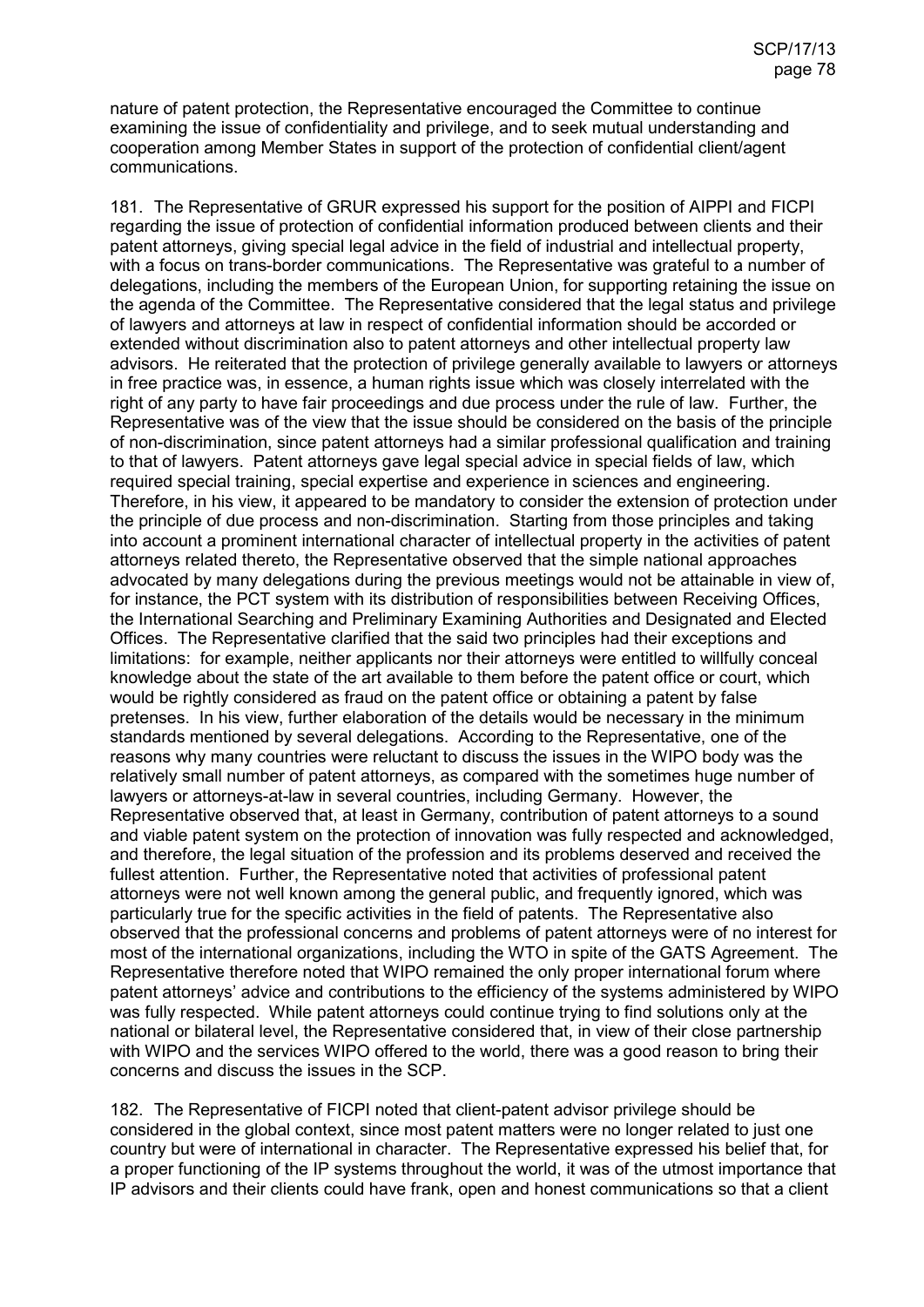could obtain the best opinion and advice. In his view, documents SCP/16/4 and SCP/17/5 provided a promising starting point for future work. The Representative stated that the notion that the client-attorney privilege was a privilege awarded to the client, not to the attorney, should be no different for client-patent advisor privilege. The Delegation observed that, while some of the delegations feared that awarding client-patent advisor privilege could lead to a deterioration of the disclosure of inventions in patent applications, the distinction should be made between the sufficiency of disclosure in patent applications as required in national and international patent laws and treaties and the issue of privilege. Since the lack of disclosure should lead to refusal of the grant of a patent or nullity of an already granted patent, the Representative noted that clientpatent advisor privilege would not lead to changes in the completeness of disclosure in patent applications. In conclusion, the Representative strongly supported further work on the issue.

183. The Representative of ICC reiterated that the issue under consideration was a true cross-border issue which was so important both for right holders, for parties potentially affected by others' patent rights, and for society at large as having the general interest of justice. In his view, the need for international actions on the issue was clearly demonstrated by the information provided at the SCP session. The Representative urged the Committee to keep the topic of client-patent advisor privilege on the agenda for continued work, especially on the cross-border aspect and on available remedies. Further, the Representative encouraged Member States to provide information on the status of their countries, if they had not done so.

184. The Representative of APAA noted that her organization had adopted a resolution on the issue at its 56th Council Meeting two years ago. Considering the fact that IP was international in character, that a client needed to have full and frank communications not only with the domestic patent advisors but also with patent advisors in other countries, and that IP related litigations had become more international, for example, the patent dispute between Samsung and Apple in different jurisdictions, the Representative stated that a client might face a high risk that confidential communications between clients and patent advisors which were protected in one country were forced to be disclosed in another country during litigation, thereby potentially undermining clients' ability to obtain suitable legal advice on IP-related matters. The Representative expressed her support for a continuing assessment of current and prospective problems under the diversified legal system and for studying the feasibility of setting minimum international standards for future recognition of confidentiality of communications between clients and patent advisors, in an accelerated manner.

185. The Representative of ABA expressed its support for the submissions of AIPPI regarding the cross-border aspects of confidentiality communications.

186. The Representative of IPO stated that his organization supported the recognition that the attorney-client privilege applied to cross-border communications between clients and international patent professionals around the world. Therefore, he supported further work of the Committee on the issue.

187. The Representative of AIPPI referred to his submission which had been posted on the SCP electronic forum, and observed that the responses of the Member States and observers to WIPO's inquiries on cross-border aspects of confidentiality and potential remedies, as reported in document SCP/17/5, were consistent with AIPPI's findings as submitted to WIPO in October 2010. He further stated that the responses of the Member States and observers and AIPPI's findings showed that many, if not most, countries did not provide such protection, had no laws proposed to provide such protection or there were no proposed remedies. The Representative expressed its support for studying remedies in the SCP, since the problems had been well-established in the SCP and the SCP process had the potential of obtaining the inputs from all Member States. In conclusion, the Representative urged all Member States to mandate WIPO to study and report to the SCP on remedies and preferred courses to solve the problems. In his view, that would allow all Member States to contribute to the process of analyzing potential remedies.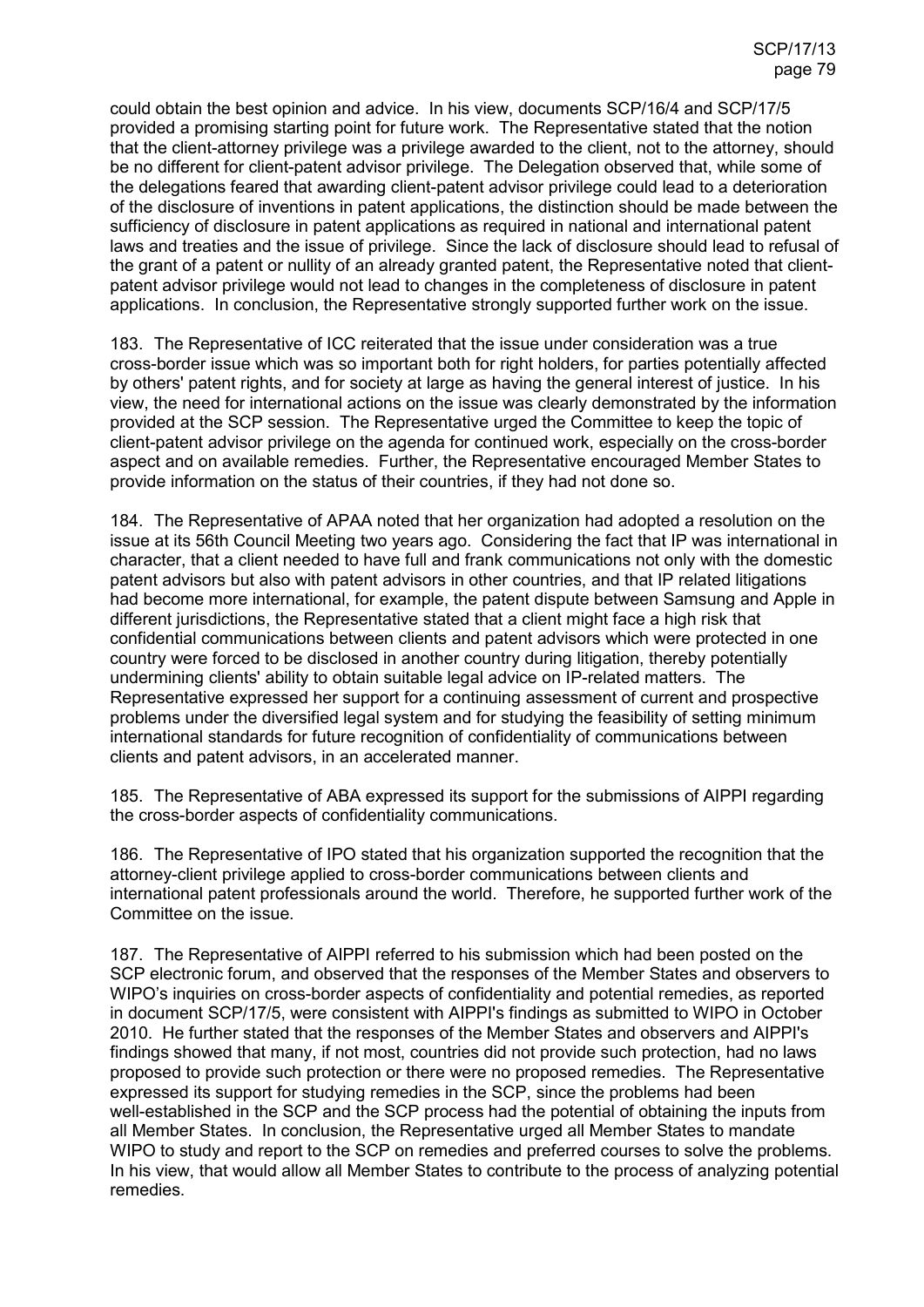188. The Delegation of Algeria, speaking on behalf of the DAG, noted that the client-patent advisor privilege had not been recognized in all countries, and that there were a variety of approaches, treatments and legal judicial practices existing even in those countries with a similar legal system. The Delegation reiterated that the DAG did not share the view that the Committee could come to some common understanding, which might become the basis of pursuing the topic further. The Delegation considered that, in many countries, the law of privilege was a matter that fell within the purview of the law of evidence and not substantive patent law. Hence, it should not be discussed in the Committee. The Delegation reiterated the position of the DAG, which was reflected in the draft Report of the previous session of the SCP, namely, paragraph 298 of document SCP/16/9 Prov.2.

189. The Representative of AIPLA expressed its support for the suggestions made by the Representative of AIPPI with regard to client-patent advisor privilege for communications involving legal advice on patent matters. The Representative considered that continued study in the Committee was important to clarify and catalog mechanisms and remedies involving protection for client-patent advisor communications. For example, the Representative stressed the importance of clarifying whether confidential disclosure agreements alone were adequate to provide protection, since courts in one country who decided on the issue of privilege and scope of protection would look to the national standards in a second home country for guidance, and optimally would look to international standards based on the discussions in the Committee.

190. The Delegation of South Africa, speaking on behalf of the African Group, recalled the position of the African Group on the topic, which was reflected in the draft Report of the previous session of the SCP, i.e., paragraph 307 of document SCP/16/9 Prov.2. The Delegation noted that the main issue that had been raised by the African Group at that time was that the issue under discussion fell within the purview of national law, within the scope of private law and the regulation of professional services. Therefore, in its view, it was not an issue that should be discussed in WIPO. The Delegation also referred to the conclusion of the last session of the SCP, reflected in paragraph 17(b) of document SCP/16/8, which stated that "Some delegations stated that this issue was a matter of national law. Recognizing the differences in national law and procedure, the Chair stated that the Committee felt that there was no consensus on international norm setting or a set of common principles at this stage". The Delegation therefore stated that, although it could support a study, it was not in the position to support any future work which would involve the setting of international norm or the setting of common principle on the issue.

191. The Representative of JPAA stated that the issue of client-patent advisor privilege was important not only for patent advisors in developed countries, but also for patent advisors in developing countries, because of worldwide activities of patent advisors. Therefore, the Representative supported the view expressed by the Delegation of Switzerland relating to setting up minimum standard, and suggested the Committee to continue discussing the issue in its future sessions.

192. The Delegation of Brazil stated that it shared the concerns expressed by the Delegations of South Africa on behalf of the African Group and Algeria on behalf of the DAG. Quoting the sentence in paragraph 261 of document SCP/14/2 which stated that "it appears that it is neither practical nor realistic to seek a uniform rule that could involve fundamental changes in national judicial systems", the Delegation considered that a very cautious approach was necessary, since, in many cases including the case in its country, the issue was a matter of constitutional law and civil procedural law, and the involvement of many other aspects made the discussion on the topic very complex.

193. The Delegation of Egypt aligned itself with the statements made by the Delegations of South Africa on behalf of the African Group, Algeria on behalf of the DAG and Brazil, and reiterated its position expressed during the sixteenth session of the SCP.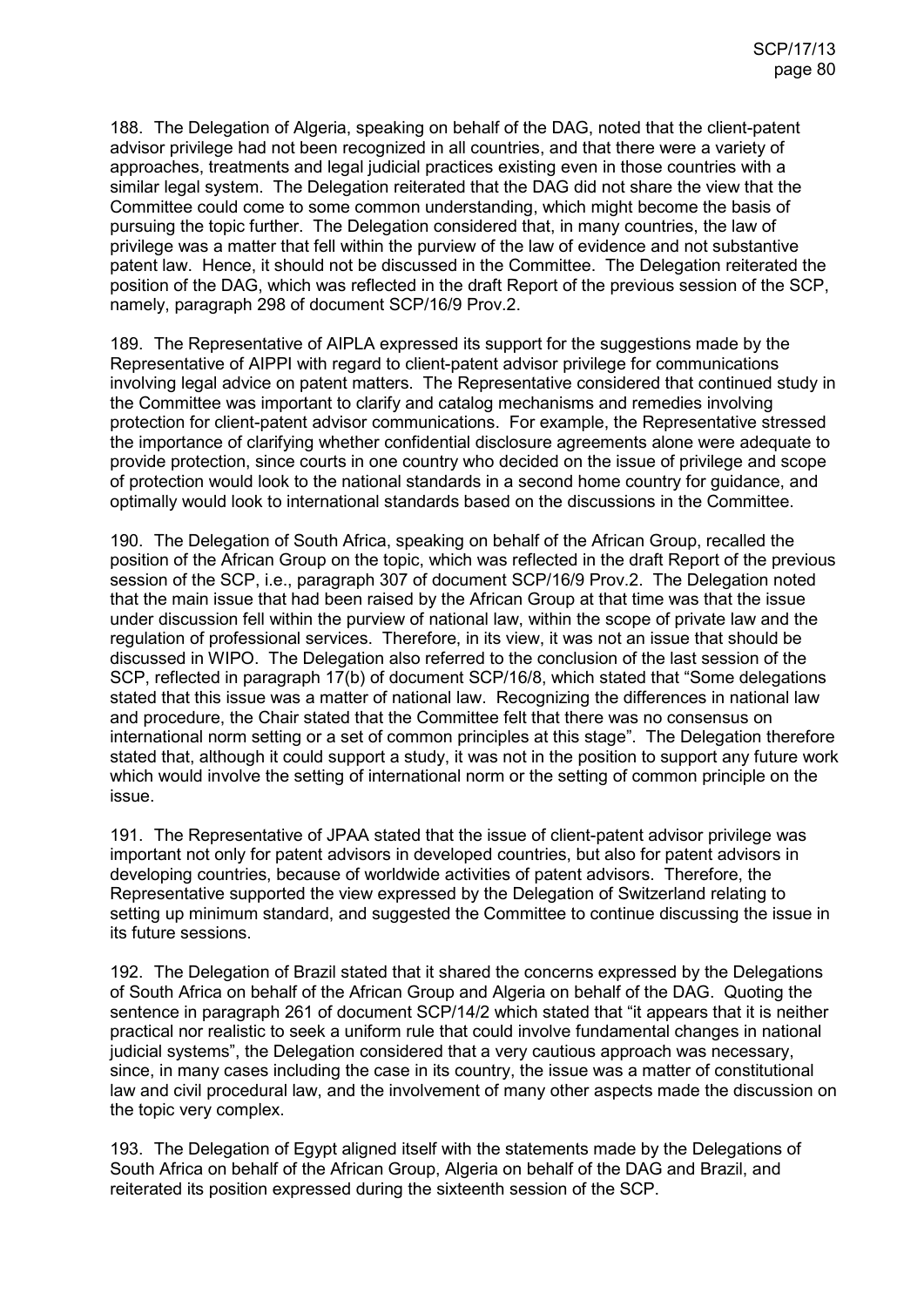194. The Chair noted that it was his understanding from the previous session of the SCP that the Committee would not engage in norm-setting rules or setting common principles on the issue of confidentiality of communications with patent advisors, but could continue its discussions. In that regard, the Chair's understanding was that the suggestions of the delegations to look into minimum standards was not that those minimum standards would be set as a matter of norm-setting or as mandatory minimum standards, but just as a voluntary minimum standards for the countries that wanted to deal with the issue and adopt a solution.

## AGENDA ITEM 9: TRANSFER OF TECHNOLOGY

195. The discussions were based on document SCP/14/4 Rev.2.

196. The Chair noted that the summary of the Special Seminar on Patents and Technology Transfer, organized by the WIPO Chief Economist in the morning of December 5, 2011, had been distributed in the three working languages of the SCP and posted on the website.

197. The Delegation of South Africa, speaking on behalf of the African Group, welcomed the changes made to document SCP/14/4 Rev.2. The Delegation, in particular, noted paragraph 207, newly elaborated by the Secretariat. The Delegation, however, stressed the need of additional work in terms of soliciting practical experience, in particular, practical cases, to augment the Chapter 11 of the document on impediments and incentives. The Delegation, therefore, supported continued work by the Committee, as proposed in paragraph 207 of the document, and expressed its wish to maintain the agenda item on the Committee's work.

198. The Delegation of the United States of America, speaking on behalf of Group B, thanked the WIPO Chief Economist for the informative Seminar which, in its opinion, had highlighted the role of patents in technology transfer. The Delegation observed that the revised document, SCP/14/4 Rev.2, emanated from lengthy discussions that had taken place during the sixteenth session of the SCP. The Delegation believed that the main themes that had emerged from those discussions were: (i) the perceived insufficiency in document SCP/14/4 Rev. was mostly observed around the lack of specific sections on patents as impediment to technology transfer; (ii) the request for a seminar by the WIPO Chief Economist, which had been held on the first day of the SCP; (iii) the duplication of work between the SCP and CDIP; and (iv) the involvement of organizations with practical experience in technology transfer, including the Licensing Executive Society International (LESI) and the Association of University Technology Managers (AUTM). The Delegation expressed its appreciation to the Secretariat for its work in taking those concerns on board and revising document SCP/14/4/Rev.2 and for having organized the seminar. The Delegation believed that the seminar provided a significant body of information that would be important for IP Offices use of the IP system and the broader public. The Delegation, however, reiterated that there was a need to avoid the duplication of work carried out in other committees. In particular, the Delegation pointed out that a technology transfer project was underway in the CDIP (documents CDIP/6/4 Rev. and CIPD/8/7). The Delegation stated that, in the opinion of Group B, the CDIP was the appropriate forum for further discussions on that topic. Nevertheless, the Delegation believed that the SCP should wait for the results of document CDIP/8/7 in order to take a more informed decision on how to proceed.

199. The Delegation of Poland, speaking on behalf of the European Union and its 27 Member States, observed that the Seminar on Patents and Technology Transfer, organized by the WIPO Chief Economist in the morning of the first day of the Committee, illustrated that patents could facilitate transfer of technology, depending on the business model and the sector concerned, and emphasized that patents were not the only determinant factor of technology transfer. The Delegation, in relation to the future work on the issue, recalled its position presented during the sixteenth session of the SCP, held in May 2011, and during the CDIP in relation to the project on intellectual property and technology transfer. The Delegation observed that extensive work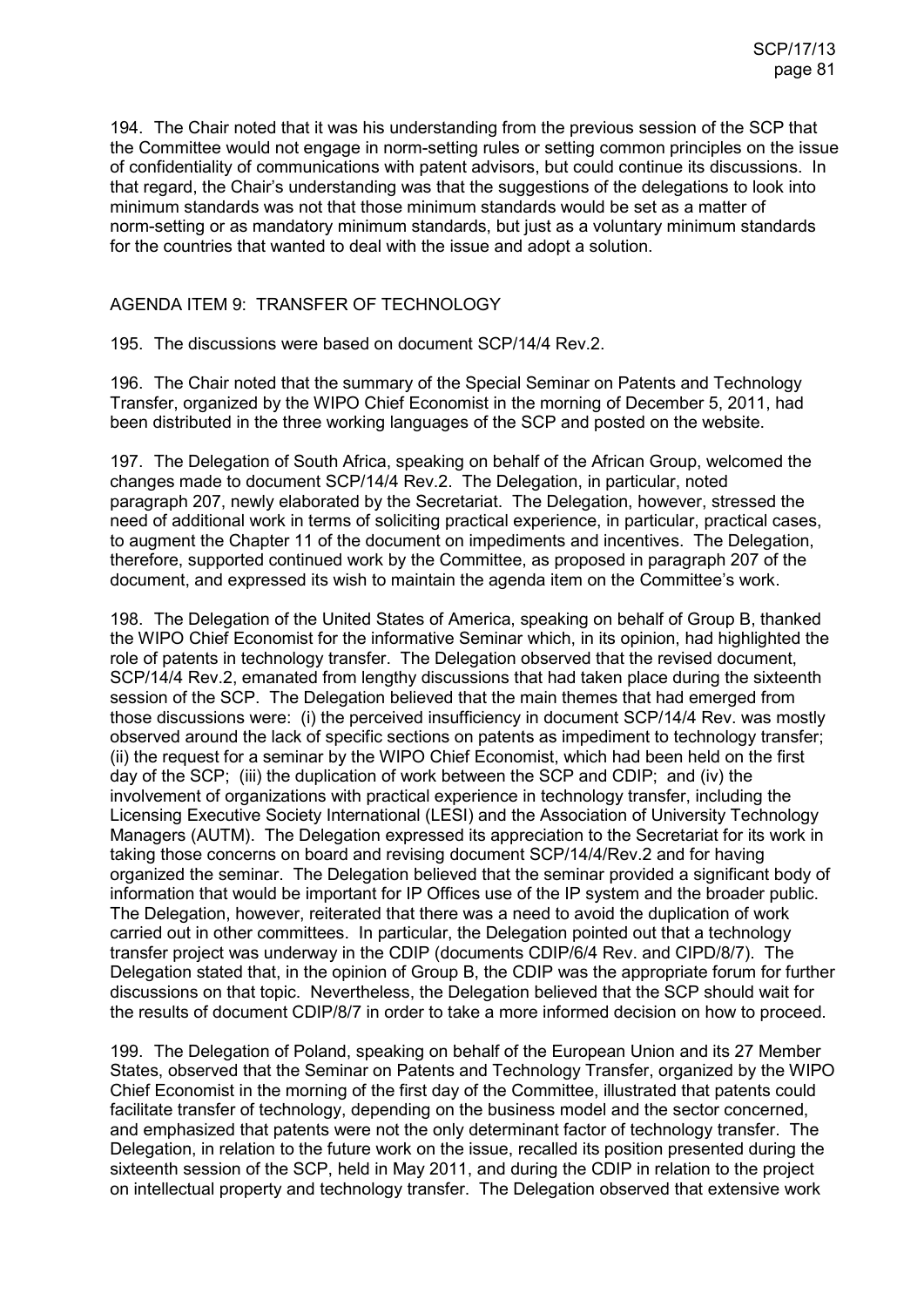dealing specifically with the issue of technology transfer was being carried our under the CDIP project, and therefore, it was reluctant to launch any new initiative on that topic before the completion of the CDIP project and the analysis of its results.

200. The Delegation of Brazil considered that document SCP/14/4 Rev.2, which incorporated several comments from Member States, presented a more balanced assessment of the subject. The Delegation welcomed the Seminar on Patents and Technology Transfer as well as the insertion within document SCP/14/4 of a new chapter on incentives and impediments to transfer of technology. The Delegation stated that, in its opinion, when assessing transfer of technology, it was necessary to take into account the issue of the capacity of the countries to absorb technology and what the intervening factors were. The Delegation pointed out that the mere existence of a patent system in a given country did not translate *per se* into a successful transfer of technology. With that regard, the Delegation noted that the revised document addressed situations in which the patent system did not function in the intended manner and hindered access to technology. The Delegation recalled that, 50 years ago, Brazil had made a proposal to the General Assembly of the United Nations on transfer of technology, the outcome of which was the adoption of Resolution 1713(XVI) of December 19, 1961, instructing the Secretary General of the United Nations to prepare a report "on the role of patents in transfer of technology to under developed countries". The Delegation therefore stressed that the debate on that topic was not new and remained relevant as demonstrated by the ongoing discussions in the SCP and in other fora, such as the United Nations Framework Convention on Climate Change (UNFCCC). The Delegation welcomed a full understanding of the aspects involved, since one of the main benefits that WIPO Member States could get from participating in the organization was the possibility of effective transfer of technology.

201. The Delegation of the Russian Federation noted that document SCP/14/4 Rev.2 focused on the problems of technology transfer in the context of development and illustrated, *inter alia*, the recommendations contained in the Development Agenda. The Delegation considered that the latter was of particular interest for the Russian Federation, in particular, with respect to the establishment and development of technology and innovation centers. The Delegation noted that paragraph 187 of the document included information about the fact that WIPO was encouraging the creation and development of such centers and provided a link on the WIPO website where a list of countries where such centers had been already set up had been given. The Delegation noted that the purpose of such information was to provide innovators with access to reliable and high quality information about technology and other services. The Delegation pointed out that its country had been taking all the measures to set up and develop innovation and technology development centers in the Russian Federation, which included services such as professional training and networking and which would provide also regular refresher courses, as well as a regional network of such centers, the purpose of which would be the exchange of information and best practices in that area. The Delegation specified that the setting up of such technology and innovation support centers in the Russian Federation, with WIPO's assistance, was discussed at an Inter-Regional Symposium on Problems of Access to Patent Information and Strategy for its Use in Order to Promote Innovations, held in Moscow from November 30 to December 1, 2011, and which aroused a great deal of interest., since the dissemination of patent information was one of the basic tools that could be used to build and develop a national innovation system in the Russian Federation. The Delegation pointed out that the plan that WIPO was helping to set up in relation to the establishment of such centers in its country would improve access to technical knowledge for users from different countries and also from regional and sub-regional organizations dealing with the matter of intellectual property, so that they might use effectively such knowledge and thereby innovation and economic growth would be stimulated and encouraged. The Delegation explained that the project provided for the establishment of one or more centers in the Russian Federation would cover a wide range of services: from the provision of information about patents and technologies, to consultations and advice to be provided to the whole innovative and creative process from the original idea to the marketing of the final product. In its view, the centers would benefit SMEs, individual creators, scientific institutions, schools, universities, and other potential users. The Delegation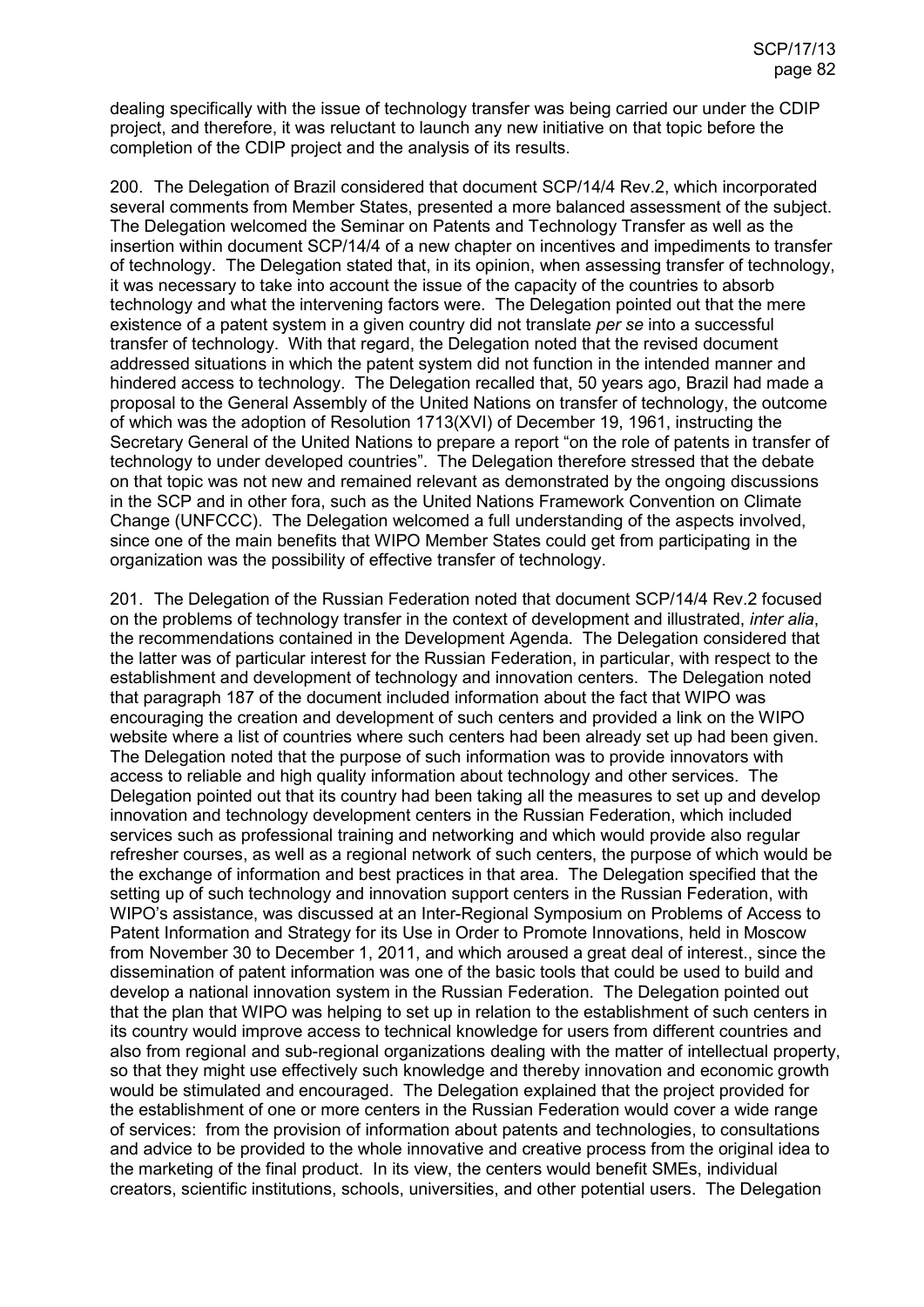stated that the project aimed to achieving the following results: expanding the opportunities for staff of the centers; providing economic and development assistance to those cooperating with the centers; achieving stable financial development of the centers; increasing the level of knowledge of users on the intellectual property system; increasing technology transfer; expanding the possibilities for users in relation to the acquisition, protection and management of their intellectual property rights; and passing on experience of the activities of a center to other centers both within the country and overseas. The Delegation said that, between WIPO and ROSPATENT, a Memorandum of Understanding had been signed on the creation of technology and innovation support centers. The Delegation noted that the terms of that Memorandum regulated issues relating to the organization and provision of centers in the Russian Federation. The Delegation noted that therefore, the Memorandum included details of the responsibilities of WIPO and ROSPATENT in creating a network of centers. In particular, the head office would be located in Moscow on the premises of ROSPATENT, and would act as the main center in the network of centers in the Russian Federation. The Delegation explained that the centers would be created along the following lines: (i) an initial analysis of users' requirements; (ii) a WIPO preliminary assessment procedure; (iii) training of specialists; (iv) launch of centers; (v) additional training for center employees; and (vi) creation of a network of centers. The Delegation noted that, on the basis of the results of the center's activities, reports would be drawn up in order to assess the tasks completed and top take a decision on the suitability of further development of the project. The Delegation observed that the network of centers would be located in institutions to be defined by ROSPATENT for the purposes of enhancing national potential and intellectual property infrastructure. It would be coordinated by ROSPATENT and in turn, in accordance with the Memorandum, WIPO would provide methodological, organizational and technical support for the project to create a network of centers in the regions of the Russian Federation. The Delegation noted that the creation of a network of centers based around ROSPATENT would serve as a key factor in the rapid dissemination of knowledge and would strengthen the national technological base. As regards the Economic Seminar, the Delegation thanked the Secretariat and the Chief Economist for organizing that Seminar, since the issues examined during the Seminar in relation to incentives for, and impediments to, the transfer of technology from the point of view of the patent system, and how practical experience was used in relation to the role of patents in technology transfer, were important for the Russian Federation in future discussions of the issue.

202. The Delegation of Egypt considered the Seminar particularly useful in order to understand the dynamics and the interplay between the patent system and transfer of technology. The Delegation reiterated its statement made during the last session of the Committee, and emphasized that WIPO should continue to focus on the issue of technology transfer. The Delegation expressed its wish to mention three specific points justifying why the SCP needed to continue to focus its work on the interplay between the patent system and the transfer of technology. Firstly, referring to document SCP/14/4 Rev.2 which stated that the patent system would make a positive contribution to the transfer of technology only when the system functioned according to the way it was conceived, the Delegation considered that the question as to what were the situations in which the patent system did not function in the intended manner so that it might have a negative, rather than a positive, effect on the efficient transfer of technology remained open on that point. The Delegation was of the view that the SCP should not leave the discussion open at that stage, but it would be appropriate to continue to address it. The Delegation welcomed the suggestion previously made to conduct more focused studies in that regard to better understand the exact magnitude of the negative contributions to an efficient transfer of technology caused by the use of the patent system. In its opinion, such an important question should be continued to be explored. Secondly, the Delegation observed that the Seminar revealed that the IP system, and in particular the patent system, could be misused by actors, who, instead of adding something to the existing knowledge and favoring the technology transfer, used litigation and enforcement of IPRs in order to get more benefit from the system. The Delegation believed that the SCP should look also at that aspect in order to avoid such misuse happen or affect transfer of technology. Thirdly, with the hypothesis that basic technologies were strongly protected by the patent system, the Delegation considered that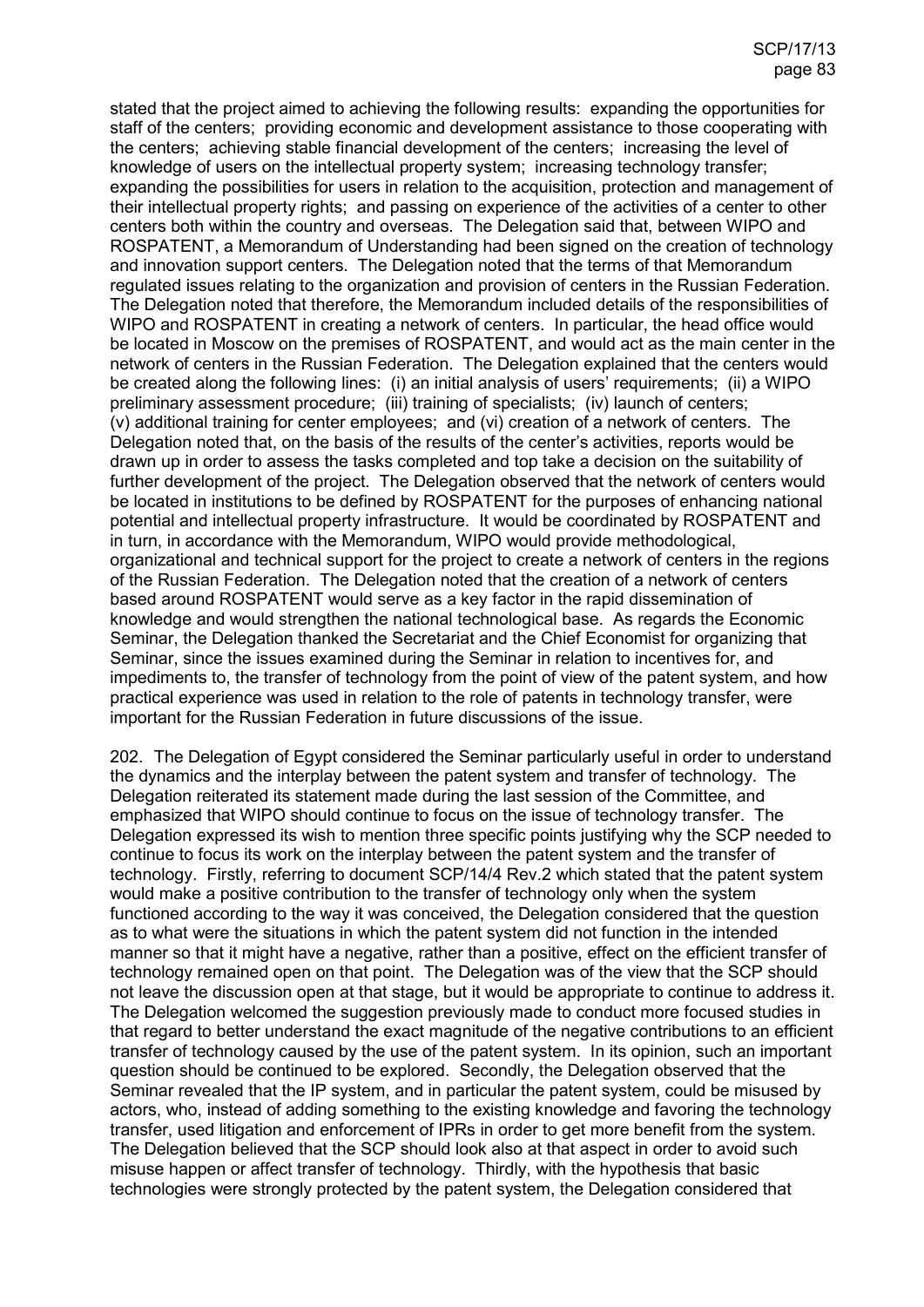transfer of technology for Government use, not for commercial purposes, should be facilitated, and in particular, should not be subject to extraneous conditions and lengthy negotiations. In the light of those three points, the Delegation expressed its support to the statements made by the Delegations of South Africa, Brazil and the Russian Federation, requesting the continued work on the issue, focusing on the capacity building and the training needs, also of SMEs in LDCs, in order to make the patent system functioning well in relation to technology transfer.

203. The Delegation of the Republic of Korea expressed its wish that delegations would have a good discussion, exchange their standpoints and well understand each other on the key options about technology transfer. The Delegation believed that there was a lot of promise on technology transfer, and that the SCP had to focus on the fact that technology transfer in the framework of the patent system might happen in two different phases: first, before the grant of a patent and, second, after the grant of a patent. In its view, technology transfer before the patent granting, even if it was important for research and development and even if it could have practical effects, fell outside the scope of the discussions. The Delegation therefore considered that patentees were the main actors of technology transfer, since the phase after patent granting fell within the scope of technology transfer in the framework of the patent system. The Delegation noted that although the patent system might not be the best way to achieve technology transfer, nevertheless, it was one method of transferring technology. The Delegation considered that the SCP should focus on the patent perspective of technology transfer. It observed that a patent owner did not want his right to be taken away, and that document SCP/14/4 Rev.2 prepared by the Secretariat was supportive to the patent system. The Delegation expressed its wish that patentees would take part in the process of technology transfer voluntarily, and that WIPO would make use of its role as a match maker in technology transfer, providing transferrable technology from technology providers to technology users.

204. The Delegation of Uruguay observed that the SCP had an important role to play in the area of technology transfer, because the patent system was a fundamental tool in the process of technology transfer. The Delegation noted that one of the functions of the patent system was making the transfer of knowledge and its use possible. The Delegation believed that patents made it possible to convert the knowledge contained in technology into an economic asset and into a transferrable good. The Delegation, however, considered that the proliferation of patent applications did not correspond to the evolution of new inventions. The Delegation noted that an influx of low quality patents was restricting the access to technologies and making technological access more complicated. The Delegation observed that this situation was having a negative impact on developing countries as well as other negative effects on, for example, creating and generating knowledge and R&D activities. The Delegation noted other problems related to the restricted access to technologies, such as hampering technical development, the difficulty in sharing knowledge and in accessing relevant technologies and the complexity of assessing the quality of technologies. Furthermore, the Delegation pointed out that it was not easy to negotiate technology transfer agreements when technologies were protected by patents. The Delegation observed that that phenomenon, from an economic perspective, led to a significant increase in the cost of transactions, given that such kind of negotiation required a specialized knowledge, usually available by a team of specialists. The Delegation was of the view that, usually, those who could take advantage of the exploitation of technology were the major international corporations coming from developed countries, while technologies developed in research institutes and universities in developing countries often turned out to be fruitless. The Delegation observed that inventions of the latter were normally licensed to those major international corporations at conditions not particularly favorable for the licensors from developing countries. The Delegation therefore asked the Committee to undertake studies on the transfer of technologies in order to analyze the repercussions on the transfer of technology of those negative features which the patent system had gradually taken on, in particular in developing countries. The Delegation recognized that the Secretariat had made a considerable headway on that point, through the illustration of how such problem interacted with the patents system and its repercussions on technology transfer. The Delegation stated that it was important to look at that question from a systemic point of view. The Delegation stressed the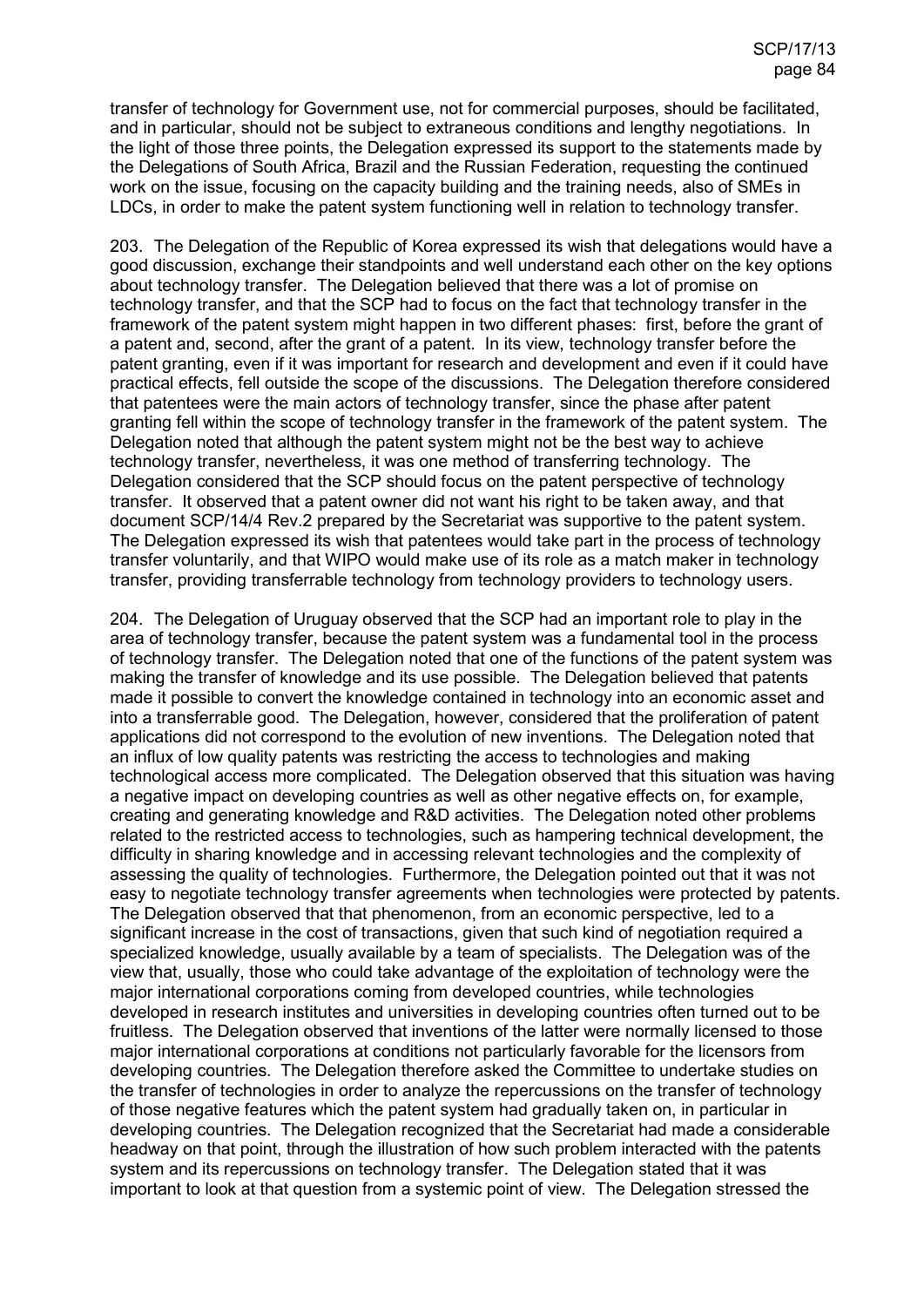necessity of having good quality patents with proper details and with claims drafted in a clear and comprehensible way, and not in a vague and complicated manner which would make it difficult to understand the invention. In its view, all those aspects made it difficult to have fluid, smooth and effective negotiations on transfer of technology. The Delegation pointed out that, although the work carried out by the Secretariat helped the Committee to move forward in relation to certain aspects concerning the so-called "development dimension", those considerations had not yet been included as an integral part of the technology transfer process. The Delegation believed that the aspects taken into consideration in the study prepared by the Secretariat were secondary, and that the focus should have been on the improvement of fluidity of royalties from developed to developing countries. Noting that, in the last 20 years, enormous changes had taken place, the Delegation observed that WIPO should step up its efforts on those topics, and commended the recent study "World Intellectual Property Report: the Changing Face of Innovation" that represented an excellent example in that direction. The Delegation requested the inclusion in the study of the aspects dealt with in its intervention and to take them into consideration in the further discussions of the Committee. The Delegation believed that that would help the Committee in the analysis the problems related to the international patent system and technology transfer.

205. The Delegation of Australia pointed out that, before deciding whether the item of technology transfer should be kept on the agenda of the SCP or not, the Committee should wait for the result of the work of CDIP on the same topic, in particular, the project described in document CDIP/6/4 Rev. The Delegation believed that the study to be carried out under that project was expected to deal with both the positive and negative aspects of the patent system in respect to technology transfer.

206. The Delegation of South Africa noted that paragraph 207 stated that the Secretariat should take into account the activities done in other bodies of WIPO, specifically the CDIP. In its view, that paragraph was particularly clear in relation to the practical way forward.

## AGENDA ITEM 10: REVISED RULES OF PROCEDURE

207. The discussions were based on document SCP/17/6 and 6 Rev.

208. The Delegation of Spain expressed its gratitude to the Secretariat for extending the language coverage to all six UN languages. The Delegation recognized the special efforts made by the Secretariat and the challenge involved, as well as the key role that multilingualism played in the UN. As regards the proposal for the revision of the Rules of Procedure, the Delegation reminded the Committee that the purpose of that reform was to lead to a balanced use of the six official languages and guaranteed coverage of the Committee's proceedings in all six languages. In its view, that had to be reflected in the Rules of Procedure. The Delegation expressed its understanding for the reasons why the proposal had mentioned exceptionally voluminous documents. However, that possibility should be used only in exceptional cases, such as, for example, a case similar to a document of about 700 pages compiling replies to the questionnaire on exceptions and limitations. The Delegation urged that, under no circumstances, that should be an excuse for not translating documents that were longer than usual. It noted that, in any case, if a Member State were to request a translation of an exceptionally voluminous document into one of the languages, that should be considered to be done as quickly as possible, to avoid situations such as the one where requests to translate an exceptionally voluminous document had taken up more than six sessions of the Committee. The Delegation stated that those concerns should be reflected in the text of the Rules of Procedure in order to avoid such situations. To give another example, the Delegation noted that, while the document of 700 pages was an exceptionally voluminous document, in other Committees, documents of 10 or 20 pages had not been translated and only a summary had been prepared, invoking the reason of exceptionally voluminous documents. Furthermore, the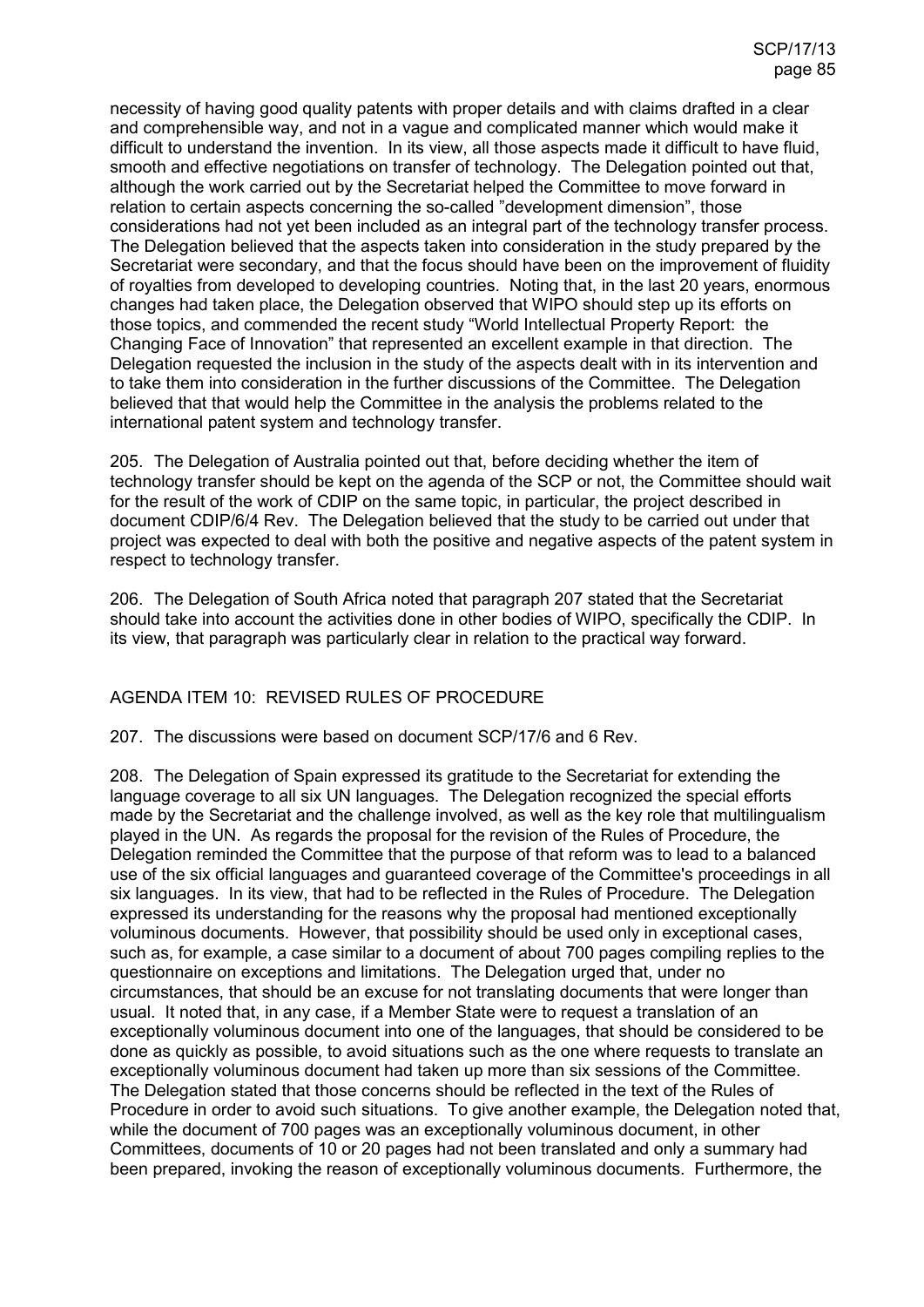Delegation stated that the Secretariat should further keep an eye on the quality of the translation of the documents and that the extension of languages should not compromise the quality of translation.

209. The Delegation of China expressed its support for the revised Rules of Procedure, namely, providing multilingual documents.

210. The Delegation of South Africa, speaking on behalf of the African Group, supported the amendments to the Rules of Procedure.

211. The Delegation of France expressed its understanding for the reason underlying the rule on exceptionally voluminous documents, but shared the concern expressed by the Delegation of Spain. In its opinion, it was important that that rule remained an exception and only concerned truly voluminous documents.

212. The Delegation of Algeria, speaking on behalf of the DAG, supported the recommendations in the document and adoption of the amendment of the Rules of Procedure.

213. The Delegation of Panama, speaking on behalf of GRULAC, supported the statement made by the Delegation of Spain.

214. The Delegation of Switzerland referred to the lengthy discussions held during the Program and Budget Committee (PBC). The problem with the length of documents had been discussed at the PBC in order to determine how long a document had to be to be considered voluminous. In its view, the discussion on establishing more precise rules about the length of documents should take place in the PBC, because of the great financial implications. The Delegation expressed its understanding for the fact that delegations wished to see documents in all languages, but the budgetary policy had been developed and, at the same time, one had to introduce rationalizations to the documents in order to restrain the costs. At that stage, the Delegation was not in favor of amending the rules which had been decided by the PBC. It was planned to review the budgetary implications of the adopted language policy in the first couple of years so as to go back to the decision of the PBC. In that regard, the Delegation stated that the SCP should adopt the existing rule, and should not add further clarification to the rule which might jeopardize the discussion taking place within the PBC. In its opinion, clarification should be given in the body that determined budgetary policy as a cross-cutting decision affecting all Committees.

215. The Delegation of Portugal supported the intervention made by the Delegation of Spain.

216. The Delegation of Spain proposed to keep the first part of the text, where the coverage was extended to the six UN languages and add a reference to the language policy of the Organization. In its view, the exception applied to voluminous documents should not be included as something that had been recommended by the Assemblies as the "one and only" exception.

217. The Chair proposed to refer back to the decision of the Assemblies rather than focusing on a subset of exceptions. Against this background, revised draft Rules of Procedure (document SCP/17/6 Rev.) were prepared by the Secretariat and submitted to the Committee for its consideration.

218. The SCP adopted the special rules of procedure set out in paragraphs 4 and 5 of document SCP/17/6 Rev.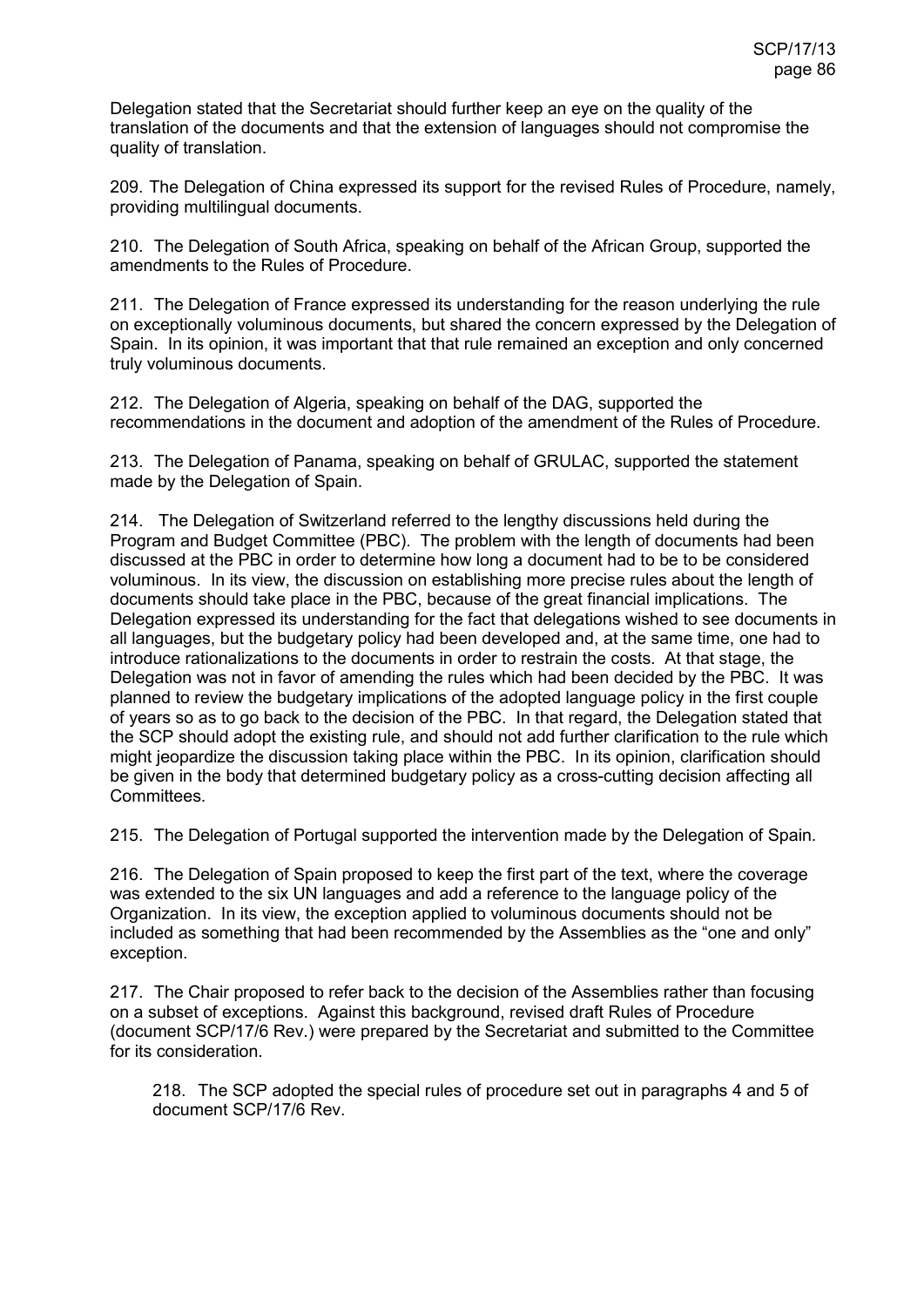## AGENDA ITEM 11: FUTURE WORK

219. The Chair presented his suggestions to the Committee on future work relating to each topic.

220. The Committee discussed, in particular how to accurately reflect, in respect of future work, the discussions held on each topic and the way forward, for example, the format of the compilation of the responses to the questionnaire on exceptions and limitations to patent rights, the scope and nature of the study on cross-border issues regarding the confidentially of communications between clients and their patent advisors, the modalities of a study on patentrelated incentives and impediments to transfer of technology and the possibility of organizing a seminar related to transfer of technology to complement that study.

221. With respect to exceptions and limitations to patent rights, the Delegation of Brazil submitted a non-paper containing its proposal on the future work of that agenda item.<sup>1</sup> There

#### -<br>1 **Context**

 Brazil presented a proposal for a Working Program on Limitations and Exceptions to patent rights (SCP/14/7) at the 14th Session of the Standing Committee on the Law of Patents (SCP). Given that the establishment of such a working program would be an important step in the implementation of the Development Agenda, the delegation of Brazil calls for its adoption by the SCP.

#### **Three Phases**

The proposed program consists of three phases, as described below:

**The first phase** shall promote the exchange of detailed information on all exceptions and limitations provisions in national or regional legislations, as well as on the experience of implementation of such provisions, including jurisprudence. The first phase shall also address why and how countries use – or how they understand the possibility of using – the limitations and exceptions provided in their legislations.

**The second phase** shall investigate what exceptions or limitations are effective to address development concerns and what are the conditions for their implementation. It is also important to evaluate how national capacities affect the use of exceptions and limitations.

**The third phase** shall consider the elaboration of an exceptions and limitations manual, in a nonexhaustive manner, to serve as a reference to WIPO Members.

#### **Additional analysis on the responses to the questionnaire**

While replies to the questionnaire approved by members during the 16th Session contain a good deal of valuable information, analysis of that information is yet to be undertaken in-depth. Replies to the questionnaire are in fact only the first part of the first phase.

Debates carried out under Agenda Item 5, "Exceptions and Limitations", have highlighted the need for further analysis of the information provided by Member States that have already answered the questionnaire.

Document SCP/17/3 compiles answers submitted by 48 Member States and one Regional Patent Office. It provides only a panoramic view of the rich material available to the SCP, being a preliminary report. It must be enhanced with additional analysis of the data provided in answers to the questionnaire.

Following the request from the Secretariat for further guidance on the subject, we would like to take this opportunity to submit the following suggestions, in a non-exhaustive manner. These suggestions are meant to complement the coverage of the 1<sup>st</sup> phase: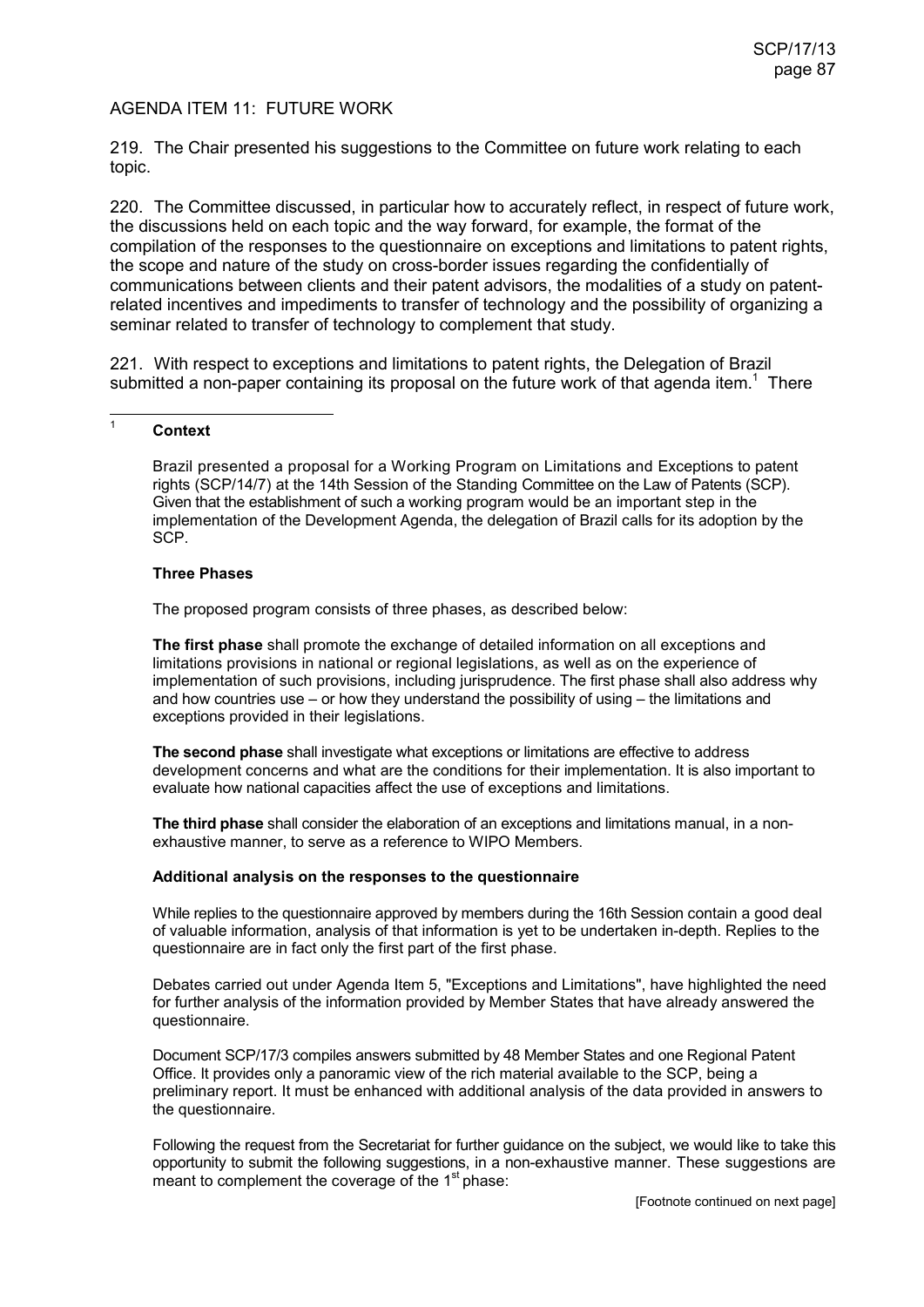was a general understanding within the Committee that, when preparing a new document presenting the answers to the questionnaire on exceptions and limitations to patent rights, the Secretariat would interpret or analyze neither the responses to the questionnaire, nor the respective national/regional laws.

222. The Delegation of Brazil suggested that, with respect to the future work on exceptions and limitations to patent rights, the Brazilian proposal be referenced as remaining on the table for discussion at the following session of the SCP.

223. The Chair clarified that, although the proposal by Brazil was not referenced in the part of future work, that proposal would be included in the agenda of the eighteenth session of the SCP and consequently, would remain on the table for future discussion.

224. The Committee agreed that the non-exhaustive list of issues would remain open for further elaboration and discussion at the next session of the SCP.

225. After some discussions, the SCP agreed that the future work of the SCP would be carried out as follows:

- (a) Exceptions and Limitations to Patent Rights
	- (i) This topic will remain on the agenda of the  $18<sup>th</sup>$  session of the SCP.
	- (ii) The deadline for further submissions of, or supplements to, answers by member States and regional offices to the questionnaire (document SCP/16/3 Rev.) is extended to March 9, 2012.
	- (iii) The Secretariat will post the answers received on the SCP electronic forum.
	- (iv) The Secretariat will prepare, for SCP/18, a new document which will present the answers contained in document SCP/17/3 and 3 Add, as well as those received by the above deadline, in a revised format, allowing an easier understanding of the material, presenting statistics and reorganizing the information provided in clusters, based on, for example, the sections of the questionnaire.

-[Footnote continued from previous page]

- An assessment of the difficulties faced by Member States when actually implementing the E&L to patent rights. It would be interesting to have qualitative indication as to why some exceptions are widely used while some others are not.

- Some exceptions & limitations have been implemented by Court decisions in certain cases. What were the grounds for such decisions? What were the public policies concerns at stake?"

<sup>-</sup> A detailed statistical analysis of the responses, with a view to identify some trends, such as exceptions & limitations that are widely adopted and others that

are less frequent. An additional mapping of the answers could describe the legal provisions regarding the different categories of exceptions'.

<sup>-</sup> An examination of what the public policy objectives underpinning the exceptions & limitations are. Can these objectives be clustered in categories?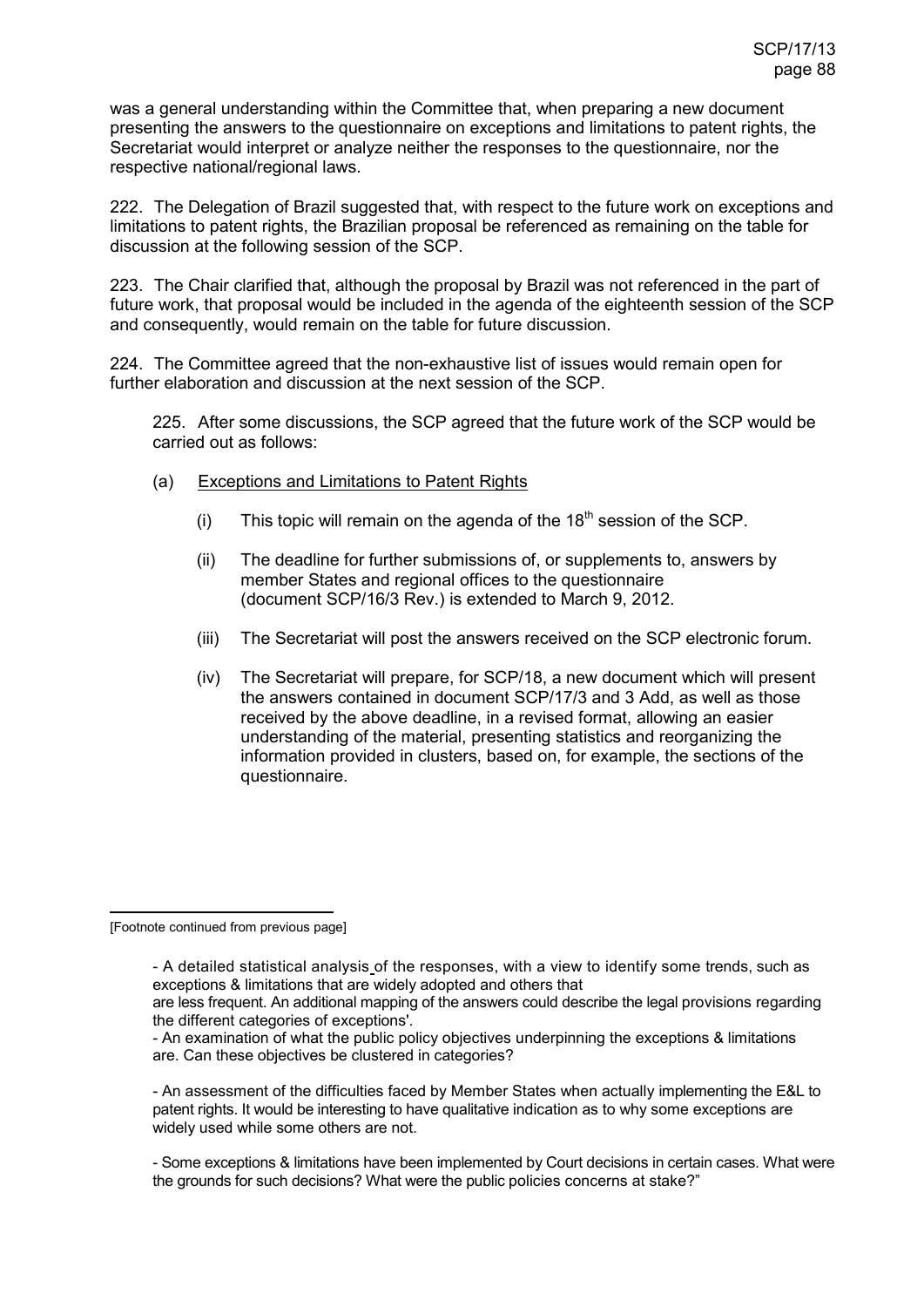### (b) Quality of Patents, including Opposition Systems

- (i) This topic will remain on the agenda of the  $18<sup>th</sup>$  session of the SCP.
- (ii) The proposals submitted by the United Kingdom and Canada (document SCP/17/8) and Denmark (document SCP/17/7) were discussed at SCP/17, but no consensus was reached. Those proposals and the proposal by the United States of America (SCP/17/10) will be discussed at the next session of the SCP.
- (iii) The Secretariat will invite member States and observers of the SCP to submit written comments on the three proposals, and any other comments or submissions, by February 28, 2012. Member States' comments will be translated into all working languages of the SCP if they are received not later than February 28, 2012. If such comments are received after that date, best efforts will be made to provide such translations. Comments from observers will be posted in the languages they are received. Observers are invited to submit their comments in as many working languages of the Committee as possible. The Secretariat will post the comments received on the SCP electronic forum and will compile them in a document to be submitted to the next session of the SCP.
- (iv) The Secretariat will revise document SCP/17/9 (Opposition Systems), taking into account the comments made, and any additional information to be submitted, by Member States, in particular, information on administrative revocation and invalidation mechanisms, and other similar procedures not addressed in the above document.
- (c) Patents and Health
	- (i) This topic will remain on the agenda of the  $18<sup>th</sup>$  session of the SCP.
	- (ii) The proposal submitted by the Delegation of South Africa on behalf of the African Group and the Development Agenda Group (document SCP/16/7) was discussed at SCP/17, but no consensus was reached. The proposal will be further discussed at the next session.
	- (iii) The proposal submitted by the Delegation of the United States of America (document SCP/17/11) will be discussed at the next session.
	- (iv) The Secretariat will invite member States and observers of the SCP to submit written comments on the two proposals (documents SCP/16/7 and SCP/17/11), and any other comments or submissions, by February 28, 2012. Member States' comments will be translated into all working languages of the SCP if they are received not later than February 28, 2012. If such comments are received after that date, best efforts will be made to provide such translations. Comments from observers will be posted in the languages they are received. Observers are invited to submit their comments in as many working languages of the Committee as possible. The Secretariat will post the comments received on the SCP electronic forum and will compile them in a document to be submitted to the next session of the SCP.
	- (v) The Secretariat will prepare, for the  $18<sup>th</sup>$  session of the SCP, a document listing projects and activities, including their status or outcome, on patents and health in WIPO, the WTO and WHO, and citing the relevant documents of the three organizations.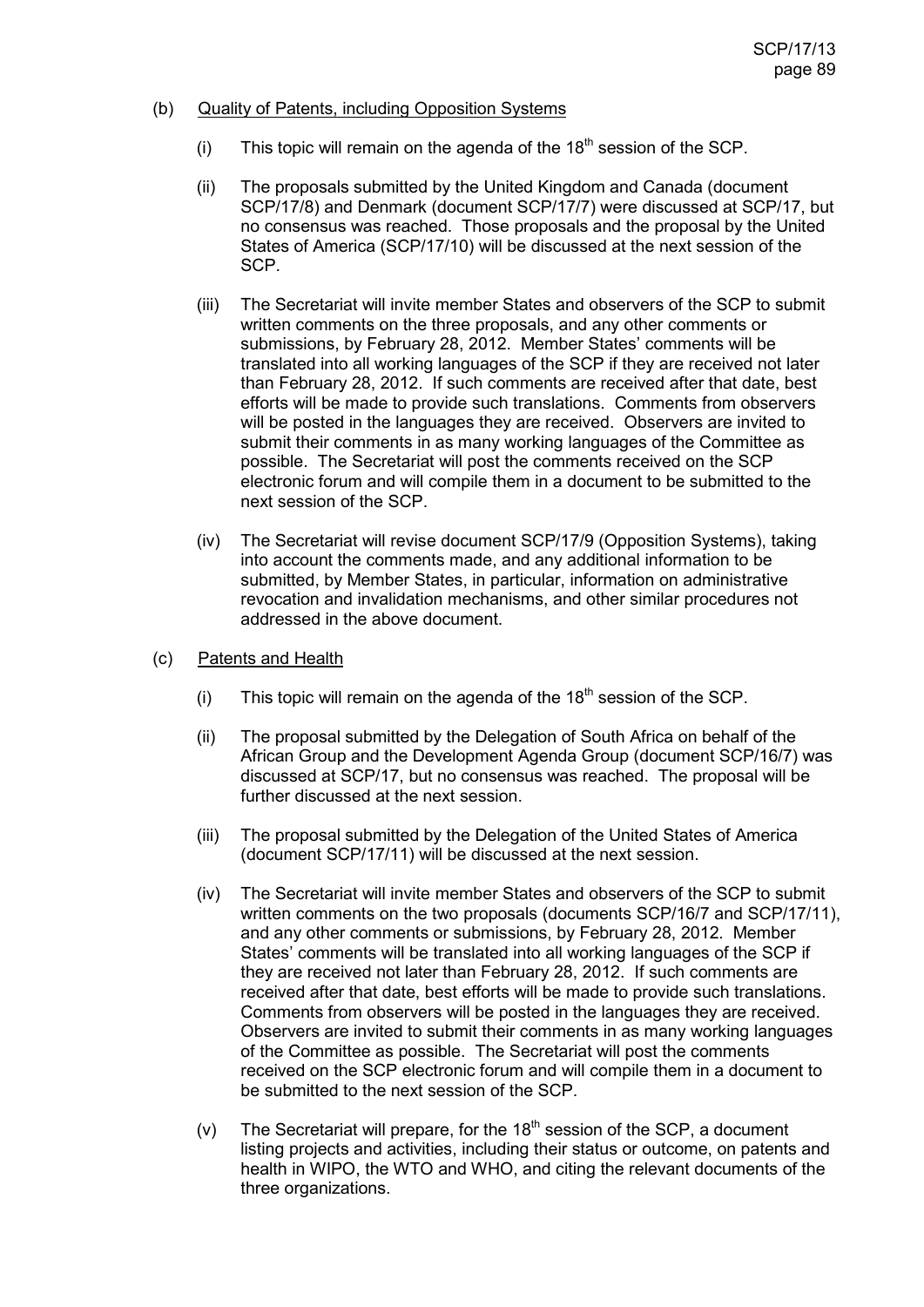- (vi) In the event the SCP decides to invite the WTO and WHO to future sessions of the SCP, Member States will be informed well in advance.
- (d) Confidentiality of communications between clients and their patent advisors
	- (i) This topic will remain on the agenda of the  $18<sup>th</sup>$  session of the SCP.
	- (ii) The Secretariat will expand its study (document SCP/17/5) to explain approaches to cross-border issues and possible remedies identified in the area of confidentiality of communications between clients and patent advisors.
- (e) Transfer of Technology
	- (i) This topic will remain on the agenda of the  $18<sup>th</sup>$  session of the SCP.
	- (ii) The Secretariat will prepare a document listing the various WIPO activities in the area of technology transfer and expand its study on patent-related incentives and impediments to transfer of technology (SCP/14/4 Rev.2) through practical examples and experiences. The SCP may consider the possibility of organizing a seminar to complement the study.
	- (iii) The Secretariat will assist Member States in facilitating the complementary and non-duplicative nature of the work undertaken by the SCP and CDIP on the issue of transfer of technology.

226. The Secretariat informed the SCP that its eighteenth session would be held in May or June 2012, in Geneva.

## AGENDA ITEM 12: SUMMARY BY THE CHAIR

227. The Chair introduced the draft Summary by the Chair (document SCP/17/12 Prov.).

228. The Delegation of Brazil reiterated its understanding that a new document that would present the responses to the questionnaire on exceptions and limitations to patent rights would be an executive document, which would assist Member States in more easily understanding the information contained in the voluminous responses.

229. The Chair clarified that, with respect to the study on patent-related incentives and impediments to transfer of technology, the "practical examples and experiences" to be contained in the study would include practical cases.

230. After some discussions, the Summary by the Chair (document SCP/17/12) was noted and agreed.

231. The SCP further noted that the official record of the session would be contained in the report of the session. The report would reflect all the interventions made during the meeting, and would be adopted in accordance with the procedure agreed by the SCP at its fourth session (see document SCP/4/6, paragraph 11), which provided for the members of the SCP to comment on the draft report made available on the SCP Electronic Forum. The Committee would then be invited to adopt the draft report, including the comments received, at its following session.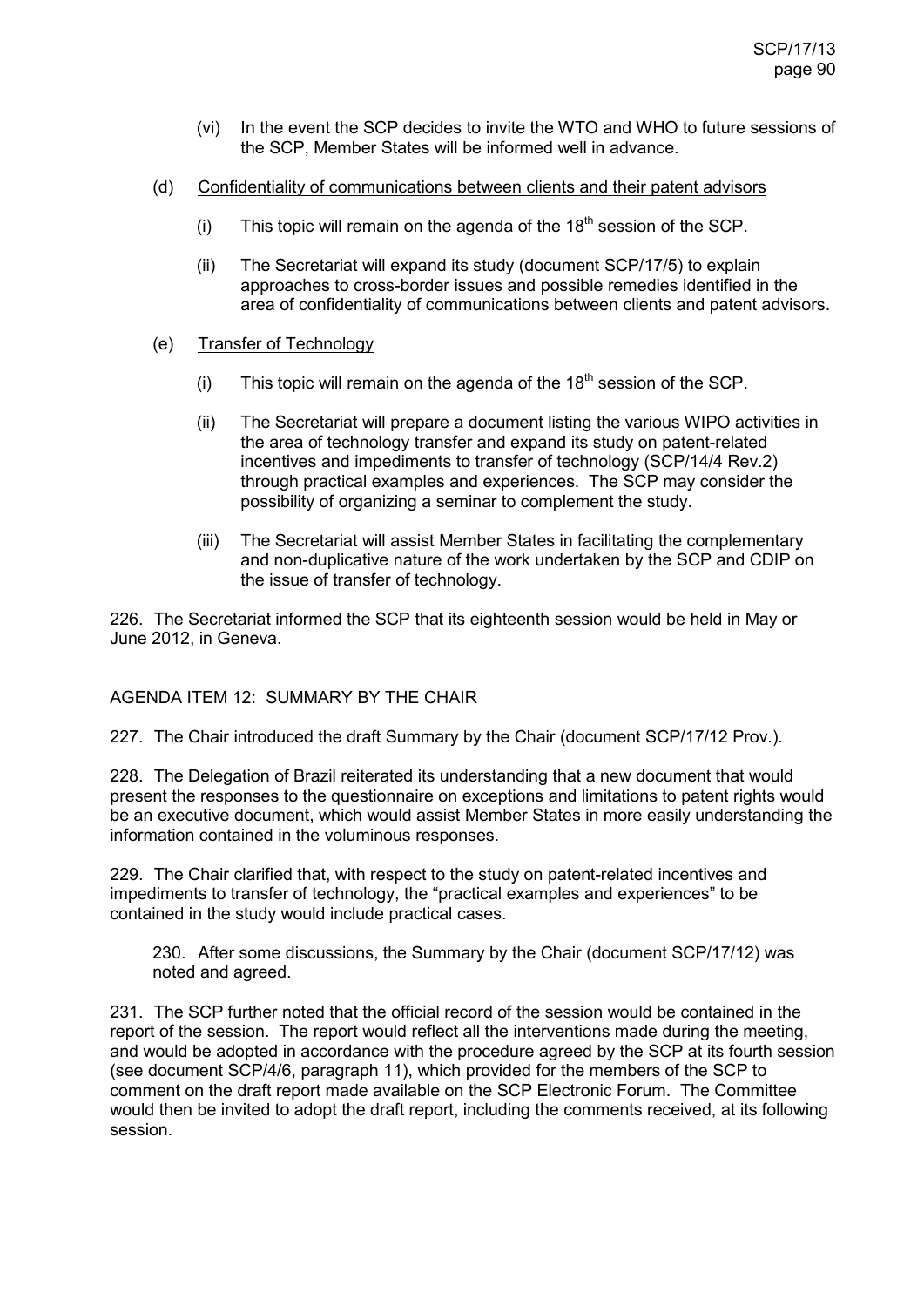# AGENDA ITEM 13: CLOSING OF THE SESSION

232. The Chair closed the session.

*233. The SCP unanimously adopted this report, during its eighteenth session, on May 21, 2012.* 

[Annex follows]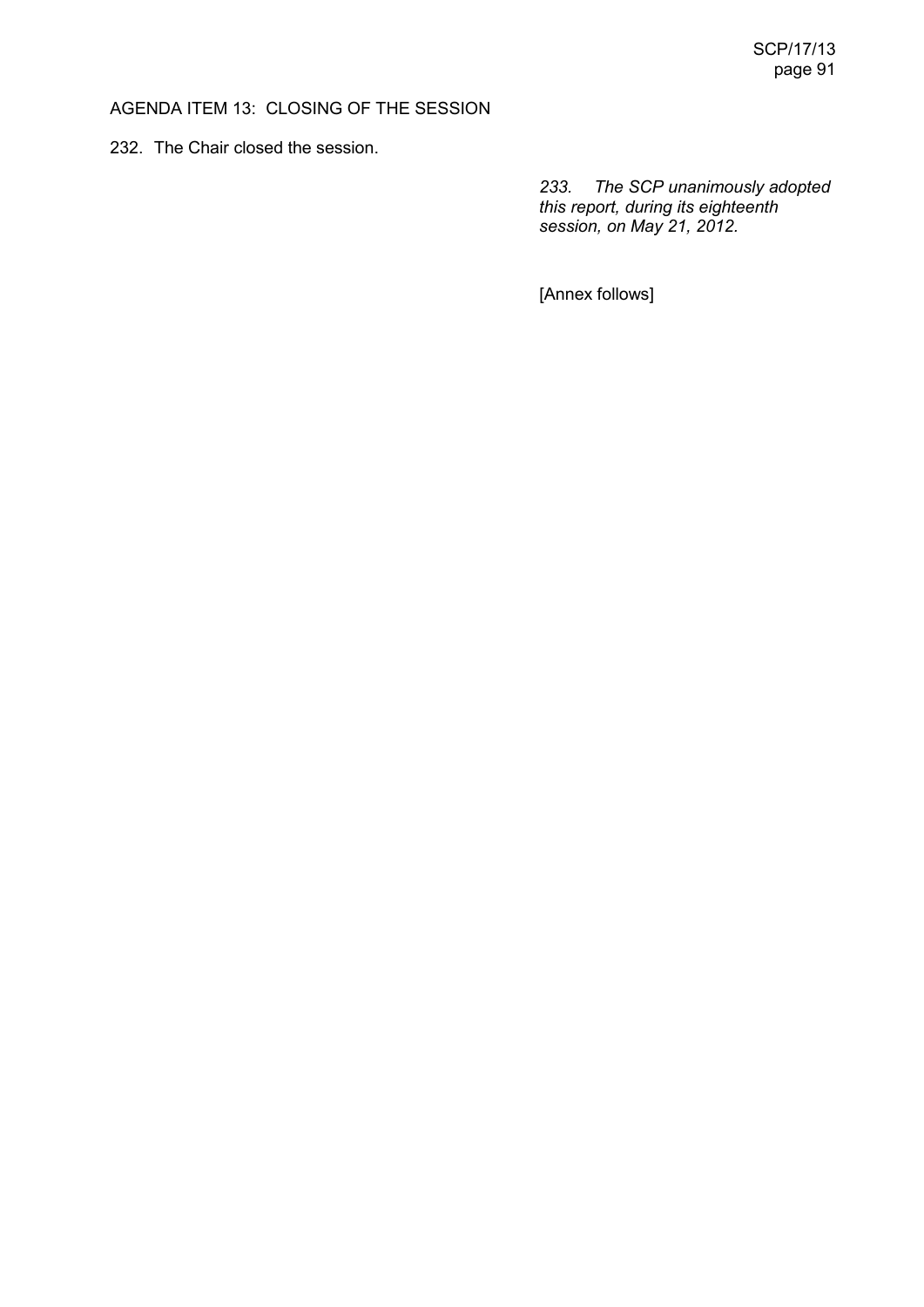# LISTE DES PARTICIPANTES/LIST OF PARTICIPANTS

## I. ÉTATS MEMBRES/MEMBER STATES

(dans l'ordre alphabétique des noms français des États) (in the alphabetical order of the names in French of the States)

## AFGHANISTAN

Hafizullah WALIRAHIMI, General Director, Competition Promotion and Consumer Protection, Ministry of Commerce and Industries, Kabul <walirahimi@gmail.com>

## AFRIQUE DU SUD/SOUTH AFRICA

Boitumelo MOSITO (Mrs.), Acting Deputy Director, Patents and Designs, Companies and Intellectual Property Commission (CIPC), Pretoria <bsepato@cipc.co.za>

Elena Mihail ZDRAVKOVA (Mrs.), Senior Manager (Registrar), Patents and Designs, Companies and Intellectual Property Commission (CIPC), Pretoria <ezdravkova@cipc.co.za>

Tshihumbudzo RAVHANDALALA (Ms.), First Secretary, Permanent Mission, Geneva

## ALGÉRIE/ALGERIA

Boumediene MAHI, conseiller, Mission permanente, Genève

## ALLEMAGNE/GERMANY

Tilmann Andreas BUETTNER, Desk Officer, Patent Law, Federal Ministry of Justice, Berlin <buettner-ti@bmj.bund.de>

Pamela WILLE (Ms.), International Industrial Property Section, German Patent and Trademark Office, Munich

Heinjoerg HERRMANN, Counsellor, Permanent Mission, Geneva

## ARABIE SAOUDITE/SAUDI ARABIA

Fahd Saad ALAJLAN, Deputy Director General, Administrative Affairs, General Directorate of Industrial Property, Riyadh <fajlan@kacst.edu.sa>

Mohammed ALAYITH, Legal Researcher, Intellectual Property Department, King Abdulaziz City for Science and Technology (KACST), Riyadh <malaeath@kacst.edu.sa>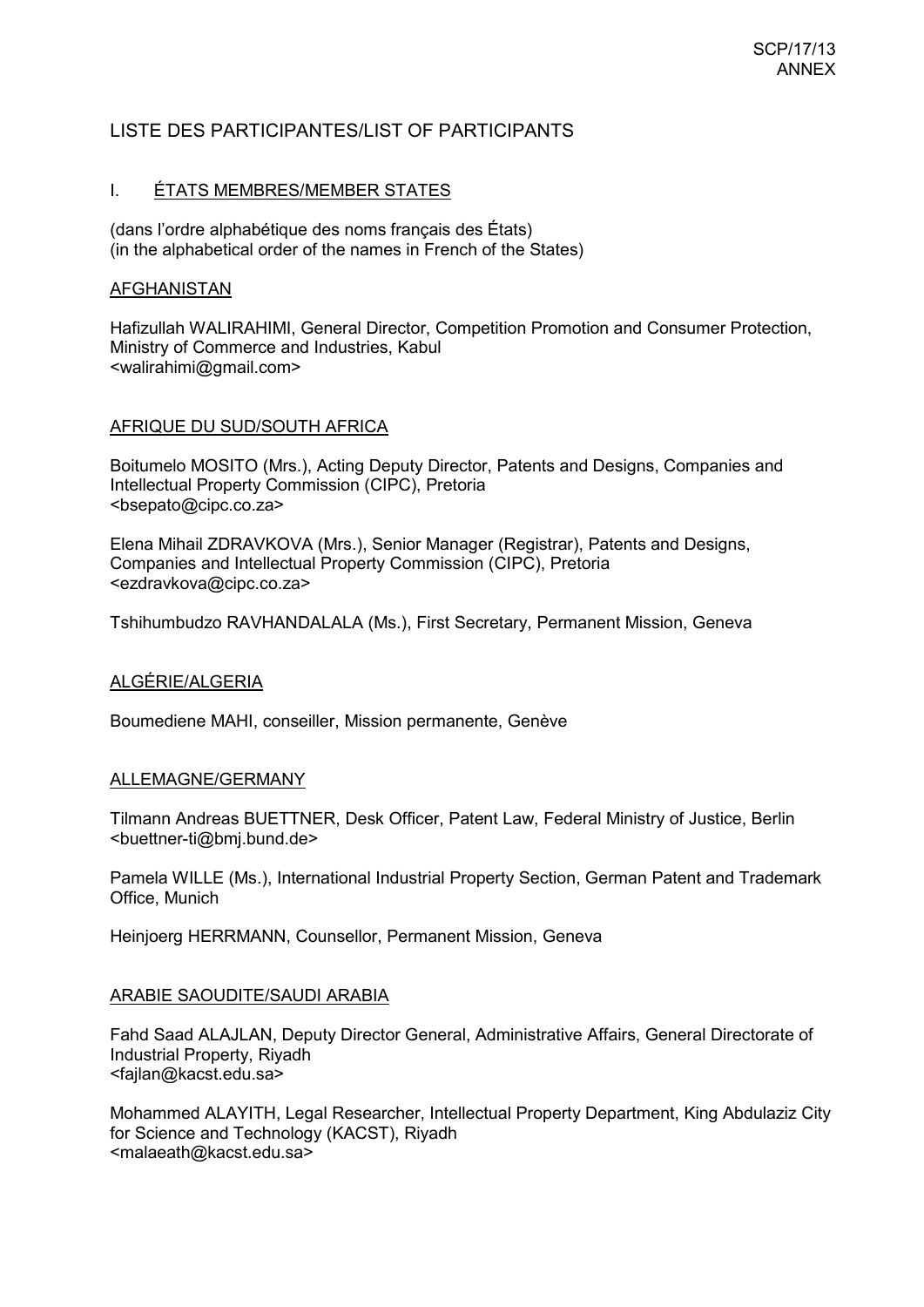## ARGENTINE/ARGENTINA

Rodrigo BARDONESCHI, Secretario, Misión Permanente, Ginebra

### AUSTRALIE/AUSTRALIA

Victor PORTELLI, General Manager, Patents and Plant Breeder's Rights Group, IP Australia, Phillip ACT

<victor.portelli@ipaustralia.gov.au>

Adam WRIGHT, Policy Officer, International Policy and Cooperation, IP Australia, Phillip ACT <adam.wright@ipaustralia.gov.au>

## AUTRICHE/AUSTRIA

Lukas KRÄUTER, Technical Department 2A, Mechanical Engineering, Austrian Patent Office, Vienna <lukas.kraeuter@patentamt.at>

#### AZERBAÏDJAN/AZERBAIJAN

Gulnara RUSTAMOVA (Mrs.), Head, Patent Examination Sector, State Committee on Standardization, Metrology and Patents, Baku <grustamova@azstand.gov.az>

### BAHREΪN/BAHRAIN

Abdulghani Sarhan ADUFEREI, Industrial Property Specialist, Ministry of Industry and Commerce, Manama <aduferei@commerce.gov.bh> <aghani911@hotmail.com>

#### BANGLADESH

Mohamed Nazrul ISLAM, Counsellor (Political Affairs), Permanent Mission, Geneva <adib1969@gmail.com>

#### BARBADE/BARBADOS

Corlita BABB-SCHAEFER (Ms.), Counsellor, Permanent Mission, Geneva

#### BELGIQUE/BELGIUM

Leen DE CORT (Mme), attachée, Service public fédéral de l'économie, Division propriété intellectuelle, Office belge de la propriété intellectuelle, Bruxelles <leen.decort@economie.gov.be>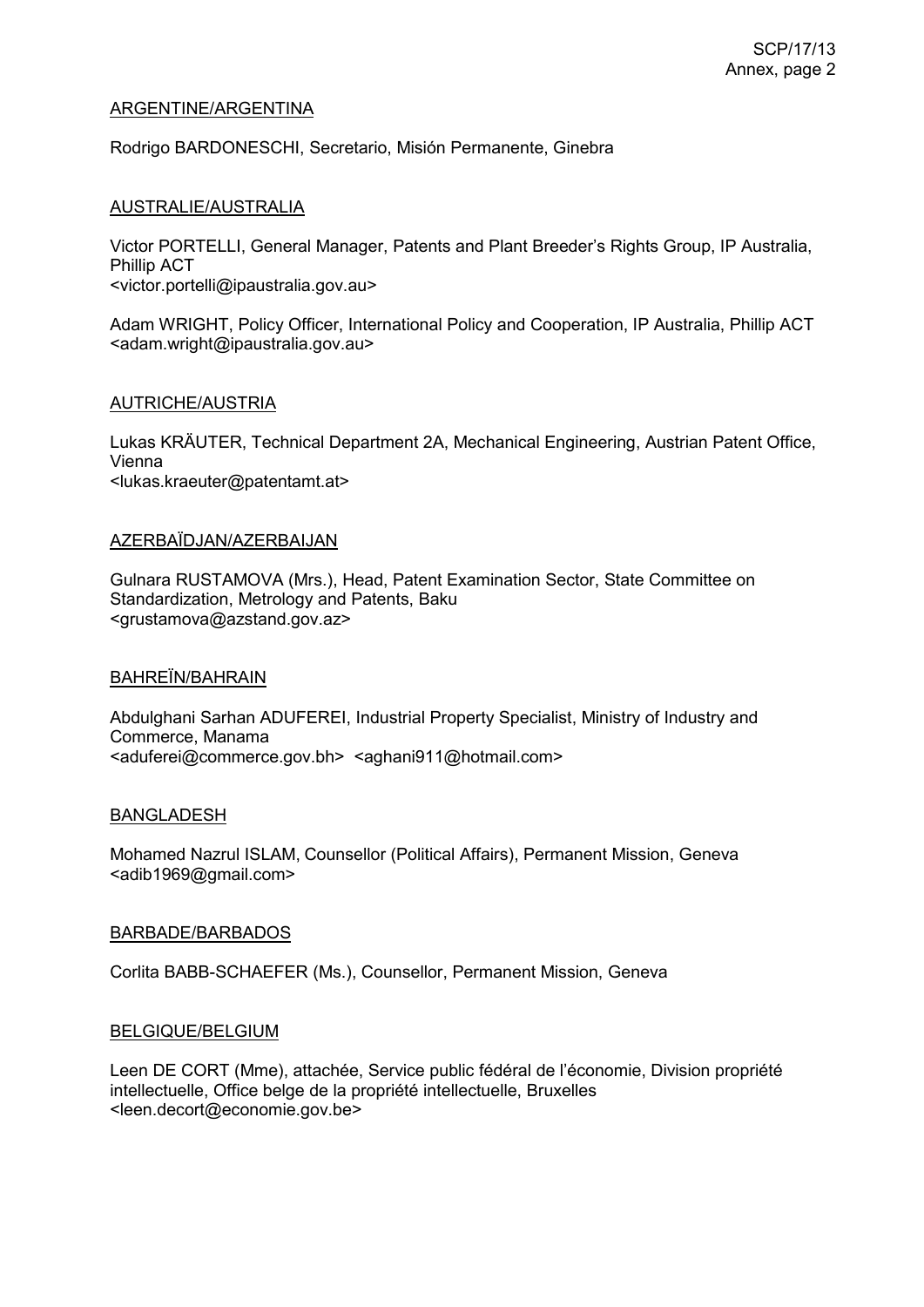## BOSNIE-HERZÉGOVINE/BOSNIA AND HERZEGOVINA

Lidija VIGNJEVIĆ (Miss), Director, Institute for Intellectual Property of Bosnia and Herzegovina, Mostar <l\_vignjevic@ipr.gov.ba>

### BRÉSIL/BRAZIL

Claudia Yukari ASAZU (Mrs.), Foreign Trade Analyst, Ministry of Development and Industry, Rio de Janeiro <Claudia.asazu@mdic.gov.br>

Guilherme LAURDA SILVA, Intern, Permanent Mission, Geneva

Adriana BRIGONTE DEORSOLA (Mrs.), Researcher, National Institute of Intellectual Property (INPI), Rio de Janeiro <adrianad@inpi.gov.br>

#### BURUNDI

Esperance UWIMANA (Mrs.), Counsellor, Permanent Mission, Geneva <uwi\_esp@hotmail.com>

### CAMEROUN/CAMEROON

Rachel-Claire OKANI (Mme), juriste, Enseignante d'université, Faculté de sciences, juridiques et politiques, Université de Yaoundé II, Yaoundé <okanirch@yahoo.fr>

## CANADA

Patrick BLANAR, Policy Analyst, Marketplace Framework Policy Branch, Industry Canada, Ottawa, Ontario <patrick.blanar@ic.gc.ca>

#### CHILI/CHILE

Martín CORREA F., Asesor Legal, Departamento de Propriedad Intelectual, Santiago <macorrea@direcon.gob.cl>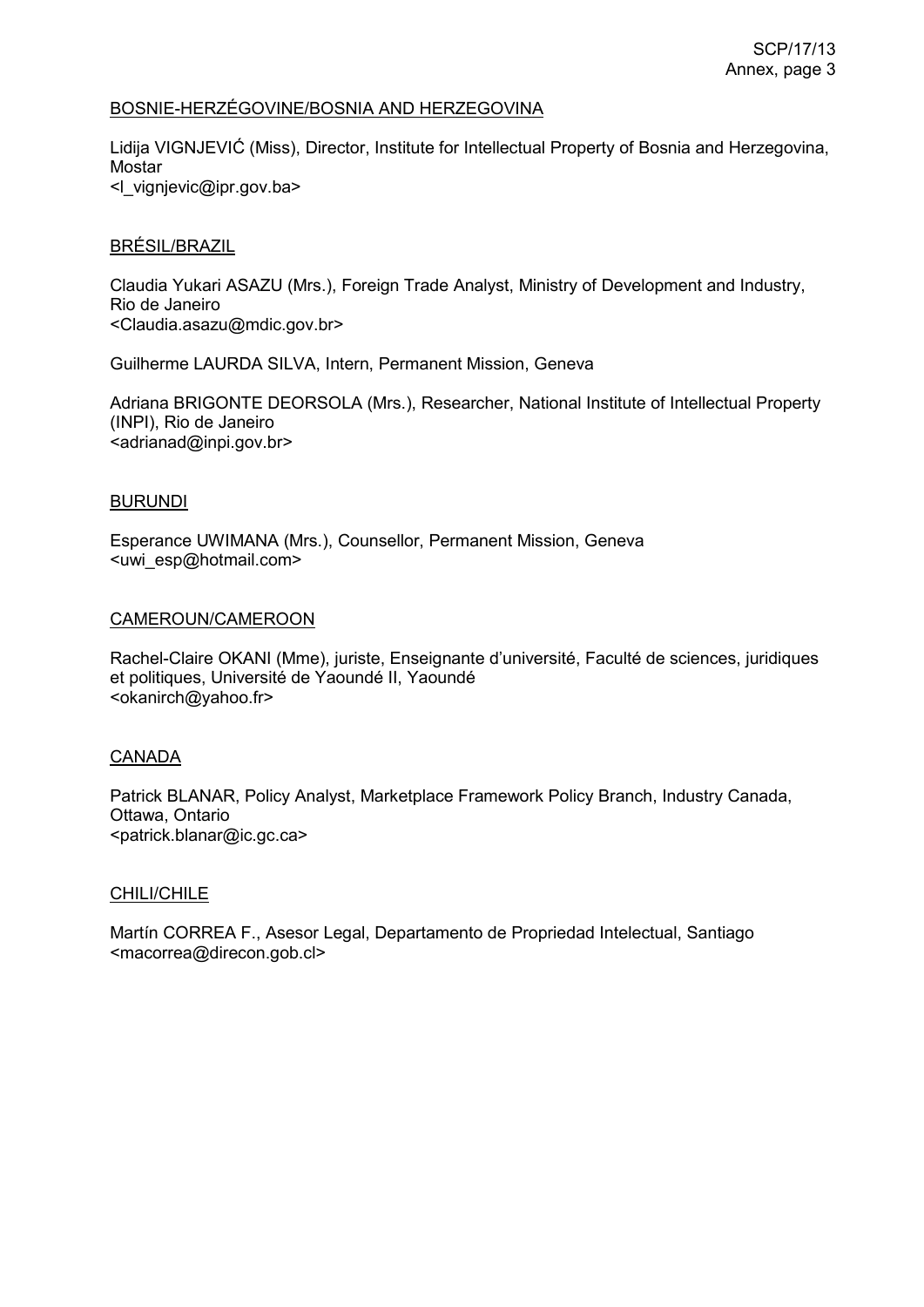### CHINE/CHINA

ZHENG Xuebing, Deputy Director General, Law and Treaty Department, State Intellectual Property Office (SIPO), Beijing <zhengxuebing@sipo.gov.cn>

DONG Cheng (Mrs.), Director, Division II, Legal Affairs Department, State Intellectual Property Office (SIPO), Beijing <dongzheng@sipo.gov.cn>

ZHAO Qing, Official, Division I, International Cooperation Department, State Intellectual Property Office (SIPO), Beijing <zhaoqing@sipo.gov.cn>

### CHYPRE/CYPRUS

Christos NICOLAOU, Officer, Department of Registrar of Companies and Official Receiver, Ministry of Commerce, Industry and Tourism, Nicosia <deptcomp@drcor.mcit.gov.cy>

### **CONGO**

Antoine GUELOI AMBOULOU, chef de Service de la propriété industrielle, Direction antenne nationale de la propriété industrielle, Brazzaville <gueloiamboulouantoine@yahoo.fr>

Célestin TCHIBINDA, secrétaire, Mission permanente, Genève <celestintchibinda@yahoo.fr>

## COSTA RICA

Karen QUESADA (Sra.), Jefe, Oficina de Patentes, Registro de Propiedad Industrial, San José <kquesada@rnp.go.cr>

#### DANEMARK/DENMARK

Anne REJNHOLD JØRGENSEN (Ms.), Director, Policy and Legal Affairs, Danish Patent and Trademark Office, Taastrup <arj@dkpto.dk>

Flemming KØNIG MEJL, Chief Technical Adviser, Danish Patent and Trademark Office, Taastrup <fsp@dkpto.dk>

## ÉGYPTE/EGYPT

Enas ABDEL BAST SOLIMAN (Mrs.), Legal Examiner, Ministry of Scientific Research, Academy of Scientific Research and Technology (ASRT), Cairo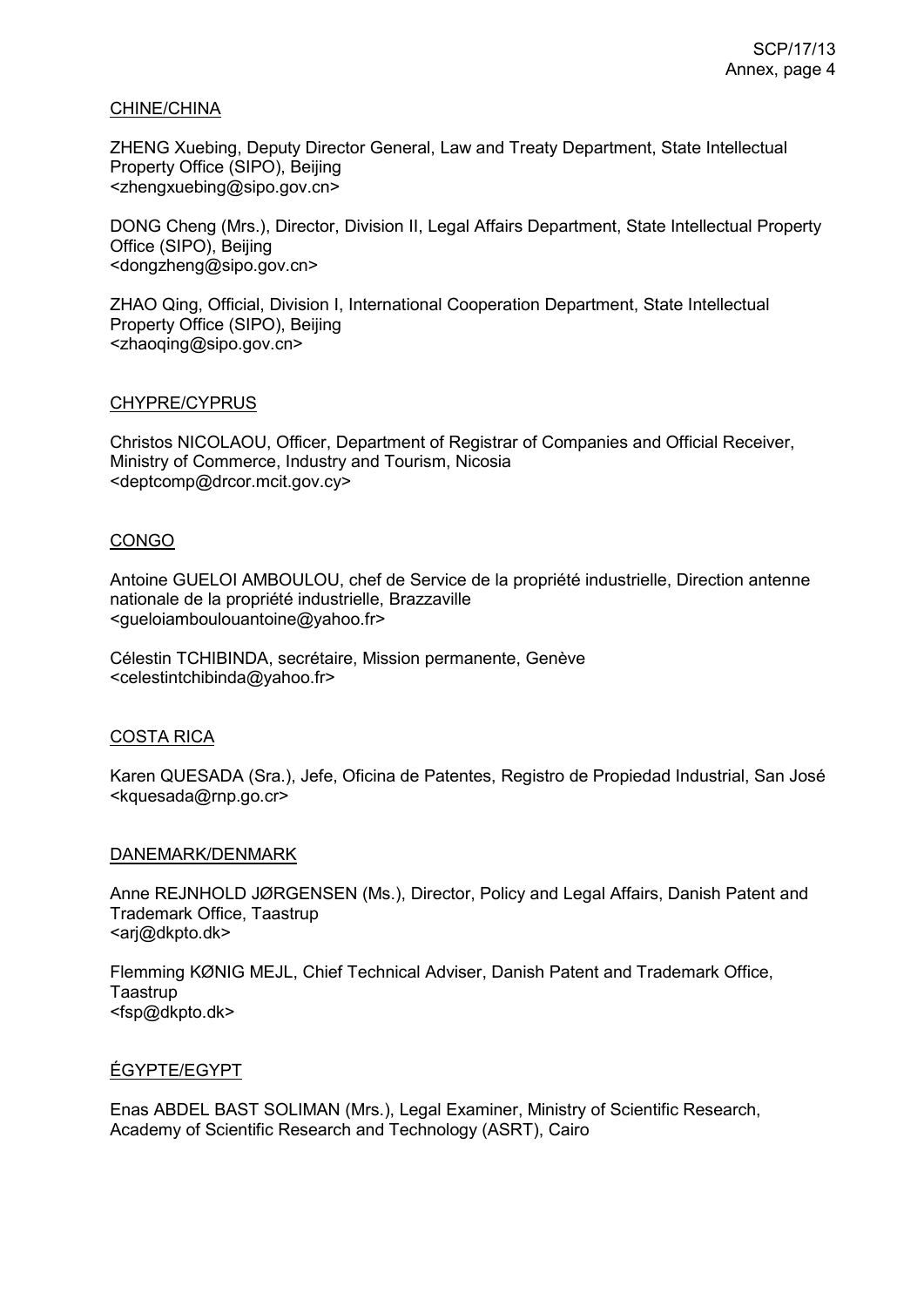### EL SALVADOR

Rordigo RIVAS MECHADO, Ministro Consejero, Misión Permanente, Ginebra <rrivas@minec.gov.sv>

## ÉQUATEUR/ECUADOR

Juan Carlos SÁNCHEZ TROYA, Primer Secretario, Misión Permanente, Ginebra <jsanchez@mmrree.gob.ec>

#### ESPAGNE/SPAIN

Leopoldo BELDA SORIANO, Jefe, Área Patentes Mecánica General y Construcción, Departamento de Patentes e Información Tecnológica, Oficina Española de Patentes y Marcas (OEPM), Madrid <leopoldo.belda@oepm.es>

### ESTONIE/ESTONIA

Raul KARTUS, Counsellor, Legal Department, The Estonian Patent Office, Tallinn <raul.kartus@epa.ee>

## ÉTATS-UNIS D'AMÉRIQUE/UNITED STATES OF AMERICA

Albert TRAMPOSCH, Director, International and Governmental Affairs, United States Patent and Trademark Office (USPTO), Alexandria, Virginia <albert.tramposch@uspto.gov>

Paolo M. TREVISAN, Patent Attorney, Office of External Affairs, United States Patent and Trademark Office (USPTO), Alexandria, Virginia <paolo.trevisan@uspto.gov>

Karin FERRITER (Ms.), Attaché, Permanent Mission, Geneva

### EX-RÉPUBLIQUE YOUGOSLAVE DE MACÉDOINE/THE FORMER YUGOSLAV REPUBLIC OF MACEDONIA

Ali ASANI, State Advisor, Patent Sector, State Office of Industrial Property (SOIP), Skopje <alia@ippo.gov.mk>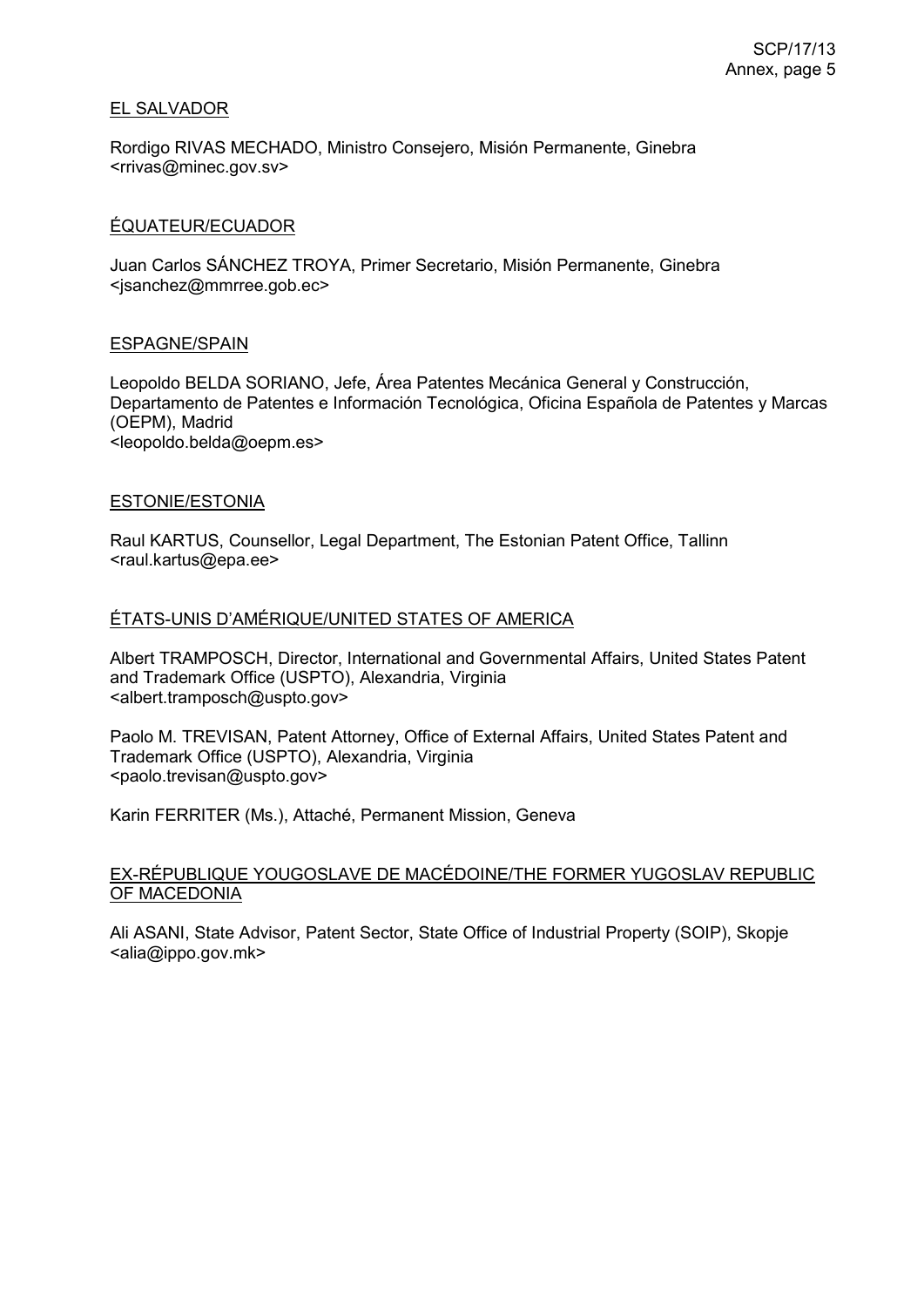### FÉDÉRATION DE RUSSIE/RUSSIAN FEDERATION

Oleg DOBRYNIN, Director, Law Department, Federal Service for Intellectual Property (ROSPATENT), Moscow <odobrynin@rupto.ru>

Natalia POPOVA (Ms.), Senior Specialist, International Cooperation Division, Federal Service for Intellectual Property (ROSPATENT), Moscow <popovans@rupto.ru>

Elena SOROKINA (Ms.), Head, Legal Department, Federal Institute of Industrial Property, Federal Service for Intellectual Property (ROSPATENT), Moscow

Stepan KUZMENKOV, First Secretary, Permanent Mission, Geneva

### FINLANDE/FINLAND

Laila JUNGFELT (Ms.), Head of Division, Patents and Innovations Line, National Board of Patents and Registration of Finland, Helsinki <laila.jungfelt@prh.fi>

Riitta LARJA (Ms.), Deputy Head of Division, Patents and Innovations Line, National Board of Patents and Registration of Finland, Helsinki <riitta.larja@prh.fi>

## FRANCE

Daphné DE BECO (Mme), chargée de mission, Service des affaires européennes et internationales, Institut national de la propriété industrielle (INPI), Paris <ddebeco@inpi.fr>

#### GÉORGIE/GEORGIA

Zviad MATIASHVILI, Head, Department of Inventions, National Intellectual Property Center (SAKPATENTI), Tbilisi <zmatiashvili@sakpatenti.org.ge>

#### GRÈCE/GREECE

Despoina SAREIDAKI (Ms.), Intern, Permanent Mission, Geneva

#### **HONDURAS**

Rafael Humberto ESCOBAR, Sub Director General, Dirección General de Propiedad Intelectual, **Tegucigalpa** <rhescobar 2004@yahoo.com>

María BENNATON (Sra.), Représentante Permanente Alterne, Misión Permanente, Ginebra <maria.bennaton@hondurasginebra.ch>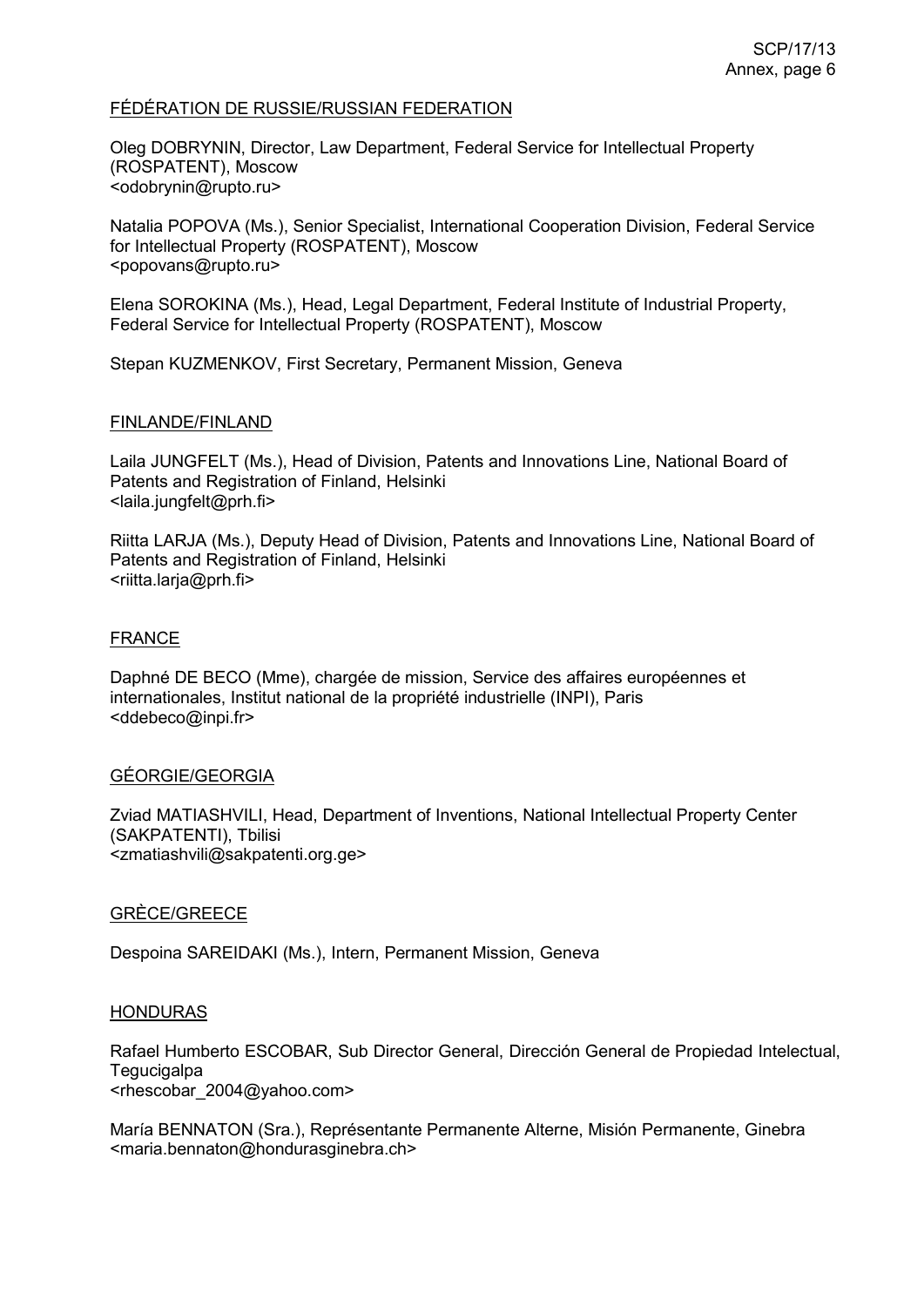### INDE/INDIA

Mahaveer SINGHVI, Deputy Secretary, Multilateral Economic Relations Division, Ministry of External Affairs, New Delhi

W.M. DHUMANE, Senior Joint Controller, Patents and Designs, The Patent Office, Mumbai <wm.dhumane@nic.in>

### INDONÉSIE/INDONESIA

M. RAZILU, Director, Information Technology, Directorate General of Intellectual Property Rights, Ministry of Law and Human Rights, Tangerang <razilu@dgip.go.id>

Aris IDEANTO, Deputy Director, Legal Aid, Directorate of Patent, Directorate General of Intellectual Property Rights, Ministry of Law and Human Rights, Tangerang <aris\_idea\_aris@yahoo.com>

Oldrin LAWALATA, Staff, Directorate of International Treaties on Economic, Social and Cultural Affairs, Directorate General of Legal and International Treaties, Ministry of Foreign Affairs, Jakarta

## IRAQ

Saad Abdulwahab ABDUL GADIR, President, Central Organization for Standardization and Quality Control (COSQC), Ministry of Planning, Baghdad <saad.abdullwahab@cosqc.gov.iq>

Nagham Abdulhussein DAGHER AL-KINANI (Mrs.), Central Organization for Standardization and Quality Control (COSQC), Ministry of Planning, Baghdad <naghamdaght@yahoo.com>

#### IRLANDE/IRELAND

Michael LYDON, Head, Patent Examination, Patents Office, Kilkenny <Michael.lydon@patentsoffice.ie>

#### ITALIE/ITALY

Tiberio SCHMIDLIN, Counsellor, Trade, Intellectual Property, Permanent Mission, Chambésy

#### JAPON/JAPAN

Ken-Ichiro NATSUME, Director, Multilateral Policy Office, International Affairs Division, General Affairs Department, Japan Patent Office (JPO), Tokyo <natsume-kenichiro@jpo.go.jp>

Yuichi ITO, Assistant Director, International Coordination Section, International Affairs Division, General Affairs Department, Japan Patent Office (JPO), Tokyo <ito-yuichi@jpo.go.jp>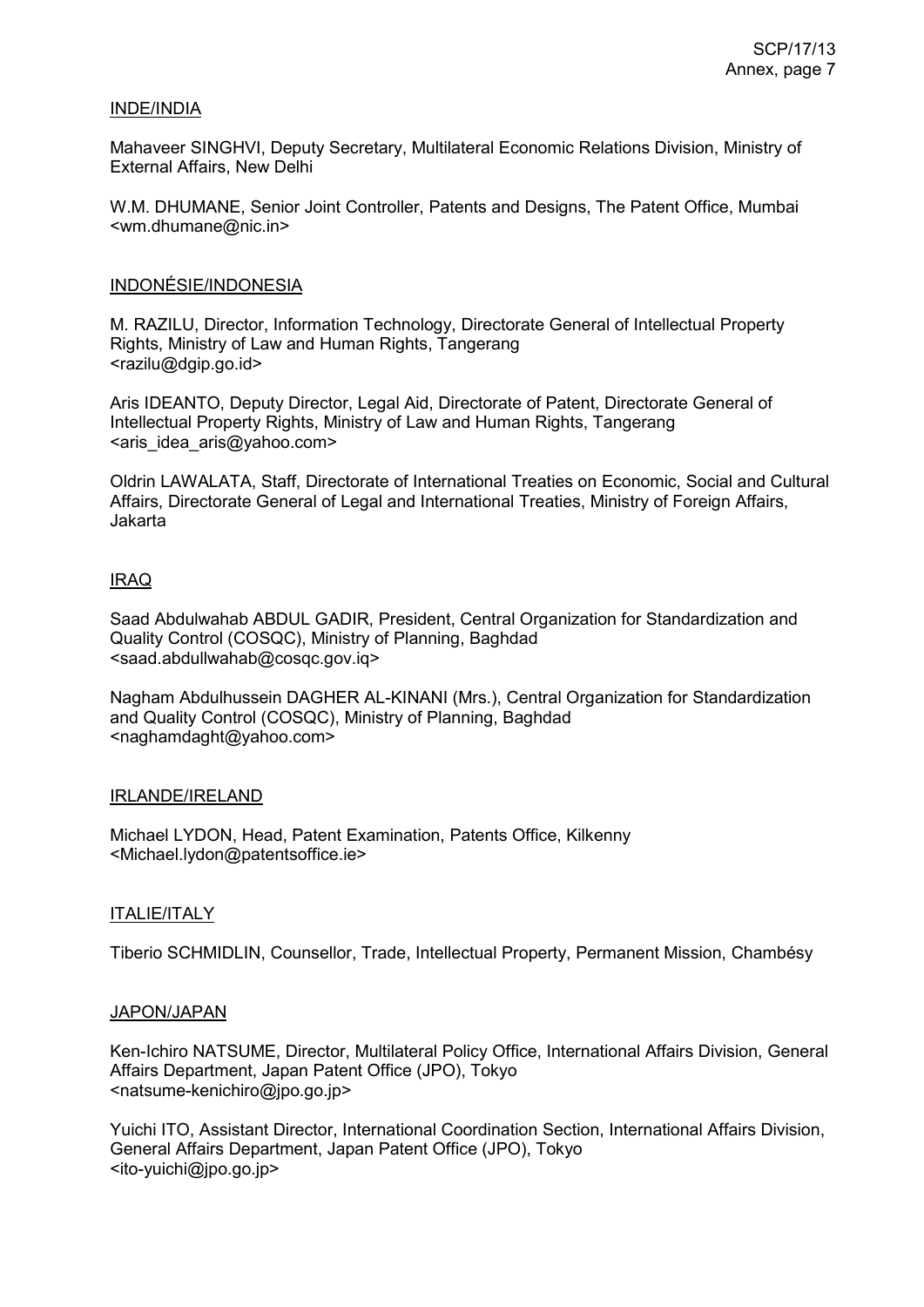### JORDANIE/JORDAN

Khaled ARABEYYAT, Director, Ministry of Industry and Trade, Amman <khaled.a@mit.gov.jo>

### KOWEIT/KUWAIT

Rashed ALENEZI, Minister for Commerce and Industry, Ministry of Commerce and Industry, Safat <alowaihan-rashid@hotmail.com>

Maha AL-SANE (Mrs.), Engineer, Invention and Patent Department, Ministry of Industry and Commerce, Safat <mahaalsan3@gmail.com>

### LITUANIE/LITHUANIA

Zenonas VALASEVIČIUS, Head, Inventions Division, State Patent Bureau, Vilnius <zenonas.valasevicius@vpb.gov.tt>

### MALAISIE/MALAYSIA

Fatimah Rohada DAHALAN (Mrs.), Head, Patent Examination Section (Engineering), Intellectual Property Corporation of Malaysia, Kuala Lumpur <fatimahrohada@myipo.gov.my>

#### MAROC/MOROCCO

Mohamed EL MHAMDI, conseiller, Mission permanente, Genève

## MEXIQUE/MEXICO

Rosa Maria DOMINGUEZ (Ms.), Coordinadora, Departamental de Control de Calidad y Opiniones Técnicas, Dirección Divisional de Patentes, Instituto Mexicano de la Propiedad Industrial (IMPI), México D.F. <rdominguez@impi.gob.mx>

Stephaníe POTTS ANCIOLA (Ms.), Especialista "A" en Propiedad Industrial, Dirección Divisional de Patentes, Instituto Mexicano de la Propiedad Industrial (IMPI), México D.F. <spotts@impi.gob.mx>

#### NÉPAL/NEPAL

Yam Kumari KHATIWADA (Ms.), Joint Secretary, Ministry of Industry, Kathmandu <yamunaanu@yahoo.com>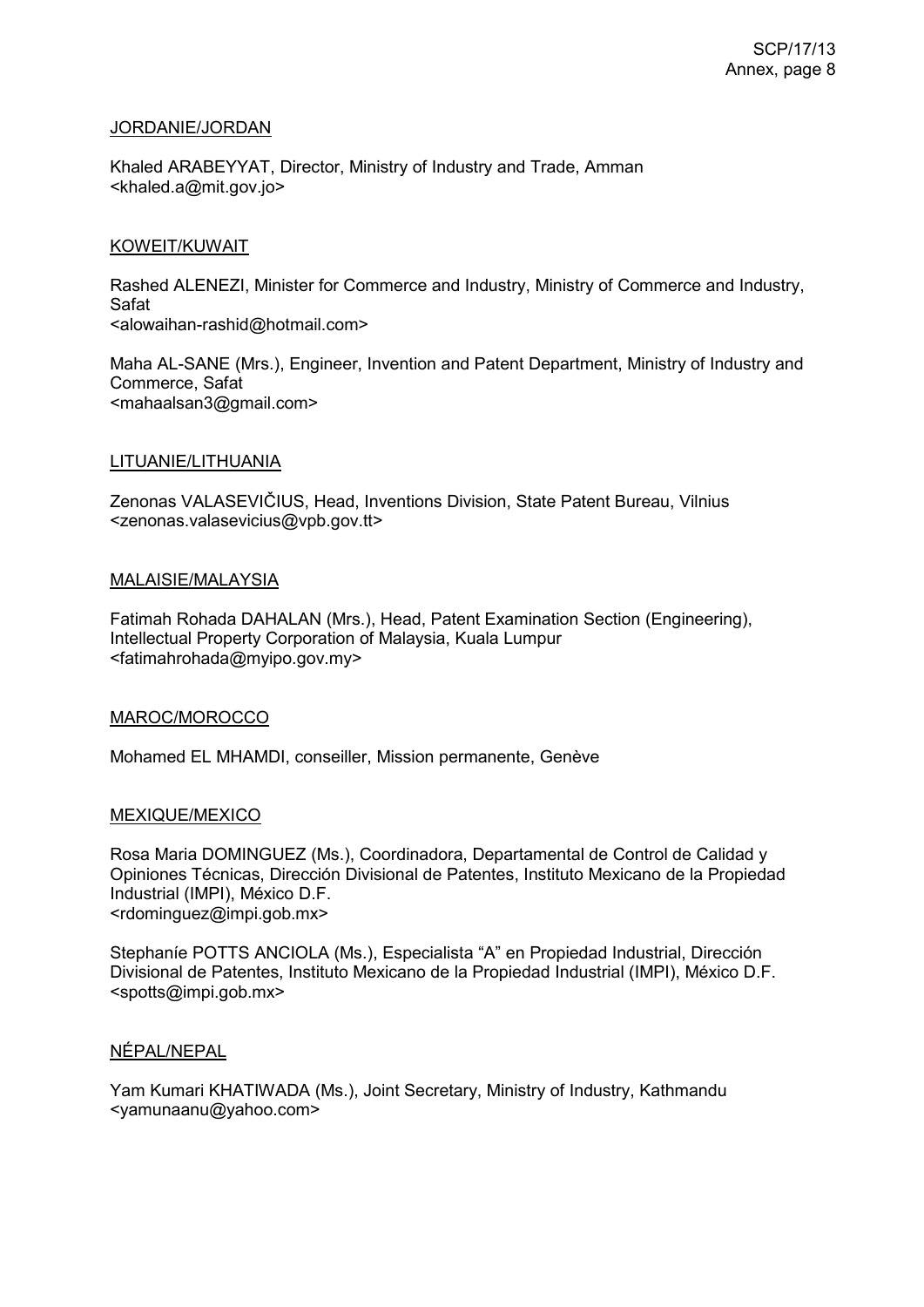## NIGÉRIA/NIGERIA

Eno-obong Young USEN (Mrs.), Senior Assistant Registrar, Trademarks, Patents and Designs Registry, Federal Ministry of Trade and Investment, Abuja <enoyoung@yahoo.co.uk>

### NORVÈGE/NORWAY

Magnus GREAKER, Legal Adviser, Legislation Department, Norwegian Ministry of Justice and the Police, Oslo <magnus.greaker@jd.dep.no>

Maria Engøy DUNA (Ms.), Director, Legal and International Affairs, Norwegian Industrial Property Office (NIPO), Oslo <med@patentstyret.no>

Christiin SANGVIK-JEBSEN (Ms.), Head, Patent Department/Legal Section, Norwegian Industrial Property Office (NIPO), Oslo <cje@patentstyret.no>

#### OUGANDA/UGANDA

Eunice KIGENYI (Ms.), Counsellor, Permanent Mission, Geneva <kigenyieun@yahoo.com>

#### PAKISTAN

Ahsan NABEEL, Second Secretary, Permanent Mission, Geneva

#### PANAMA

Zoraida RODRIGUEZ MONTENEGRO (Sra.), Consejera Legal, Misión Permanente, Ginebra <zrodriguez@mici.gob.pa>

#### PAYS-BAS/NETHERLANDS

Feike LIEFRINK, Unit Manager, Patents, NL Patent Office, Ministry of Economic Affairs, Agriculture and Innovation, Rijswijk <feike.liefrink@agentschapnl.nl>

W. N. DUBELAAR, Policy Advisor, Innovation and Knowledge Department, Ministry of Economic Affairs, Agriculture and Innovation, Rijswijk <w.n.dubelaar@minez.nl>

#### PÉROU/PERU

Silvia SOLÍS IPARRAGUIRRE (Sra.), Secretaria Técnica, Dirección de Invenciones y Nuevas Tecnologías, Lima <ssolis@indecopi.gob.pe>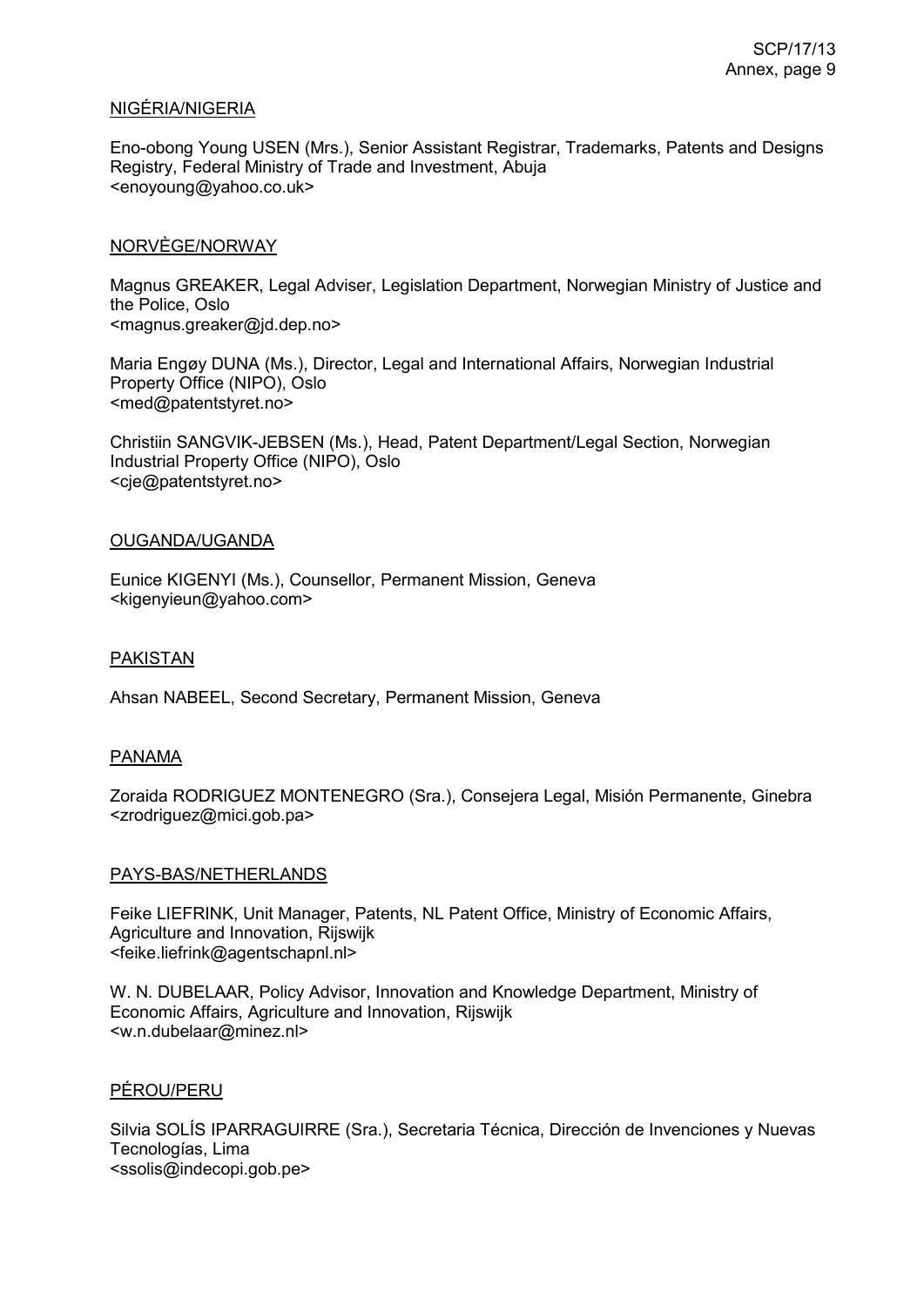Giancarlo LEON, Prime Secretario, Misión Permanente, Ginebra

### PHILIPPINES

Lolibeth MEDRANO (Miss), Assistant Director, Bureau of Patents and Legislative Liaison, Intellectual Property Office, Taguig City <lolibeth.medrano@ipophil.gov.ph>

Marivil V. VALLES, Attaché, Permanent Mission, Geneva <belle.nori@gmail.com>

#### POLOGNE/POLAND

Graźyna LACHOWICZ (Ms.), Head, International Cooperation Division, Polish Patent Office, Warsaw <glachowicz@uprp.pl>

Ewa LISOWSKA (Ms.), Senior Policy Advisor, International Cooperation Division, Polish Patent Office, Warsaw <elisowska@uprp.pl>

### PORTUGAL

Ana Margarita BANDEIRA (Ms.), Head, Patent and Utility Model, National Institute of Industrial Property (INPI), Lisbon <ambandeira@inpi.pt>

Luís Miguel SERRADAS TAVARES, Counsellor, Permanent Mission, Geneva

## RÉPUBLIQUE DE CORÉE/ REPUBLIC OF KOREA

Hyun-Suk LIM, Senior Deputy Director, Patent Examination Policy Division, Korean Intellectual Property Office (KIPO), Daejon <hslim1010@kipo.go.kr>

Gyung-Pil WOO, Deputy Director, Multilateral Affairs Division, Korean Intellectual Property Office (KIPO), Daejon <stream300@kipo.go.kr>

Baek-Moon SEONG, Senior Deputy Director, Patent Examination Cooperation Division, Korean Intellectual Property Office (KIPO), Daejon <seongryu@kipo.go.kr>

Yong-Sun KIM, Intellectual Property Attache, Permanent Mission, Geneva

## RÉPUBLIQUE DÉMOCRATIQUE POPULAIRE DE CORÉE/ DEMOCRATIC PEOPLE'S REPUBLIC OF KOREA

Tonghwan KIM, Counsellor, Permanent Mission, Geneva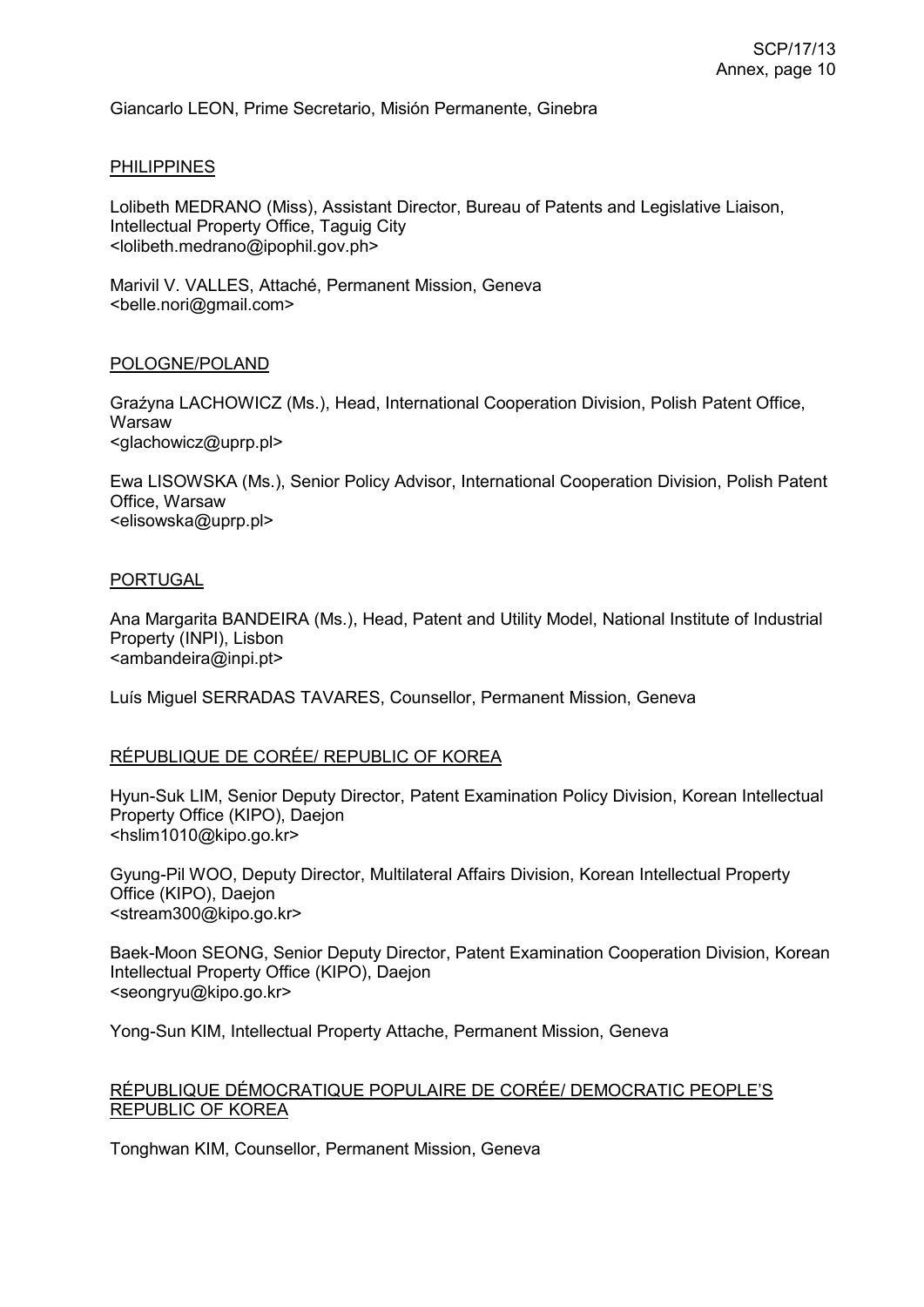## RÉPUBLIQUE DE MOLDOVA/REPUBLIC OF MOLDOVA

Ala GUŞAN (Mrs.), Director, Invention Department, State Agency on Intellectual Property, Chisinau <agusan@yandex.ru>

### RÉPUBLIQUE DOMINICAINE/DOMINICAN REPUBLIC

Luisa CASTILLO BAUTISTA (Sra.), Directora, Departamento de Invenciones, Oficina Nacional de la Propiedad Intelectual, Santo Domingo <l.castillo@onapi.gob.do>

### RÉPUBLIQUE TCHÈQUE/CZECH REPUBLIC

Eva SCHNEIDEROVÁ (Ms.), Director, Patent Department, Industrial Property Office, Prague <eschneiderova@upv.cz>

#### ROUMANIE/ROMANIA

Bucura IONESCU (Mrs.), Director, Patents Directorate, State Office for Inventions and Trademarks (OSIM), Bucharest <bucura.ionescu@osim.ro>

Mariana CODE (Mrs.), Expert, European Patent Bureau, State Office for Inventions and Trademarks (OSIM), Bucharest <mariana.code@osim.ro>

Marius MARUDA, Legal Advisor, Legislation Bureau, State Office for Inventions and Trademarks (OSIM), Bucharest

#### ROYAUME-UNI/UNITED KINGDOM

Michael PRIOR, Senior Policy Advisor, Patents Directorate, Intellectual Property Office, **Newport** <michael.prior@ipo.gov.uk>

Andrew BARTLETT, Deputy Director, Patents Directorate, Intellectual Property Office, Newport <andrew.bartlett@ipo.gov.uk>

Laura HARBIDGE (Ms.), Team Leader and Head, International Institutions and Strategy Team, Intellectual Property Office, London <laura.harbidge@ipo.gov.uk>

#### SAINT-SIÈGE/HOLY SEE

Silvano M. TOMASI, nonce apostolique, observateur permanent, Mission permanente, Genève

Carlo Maria MARENGHI, membre, Mission permanente, Genève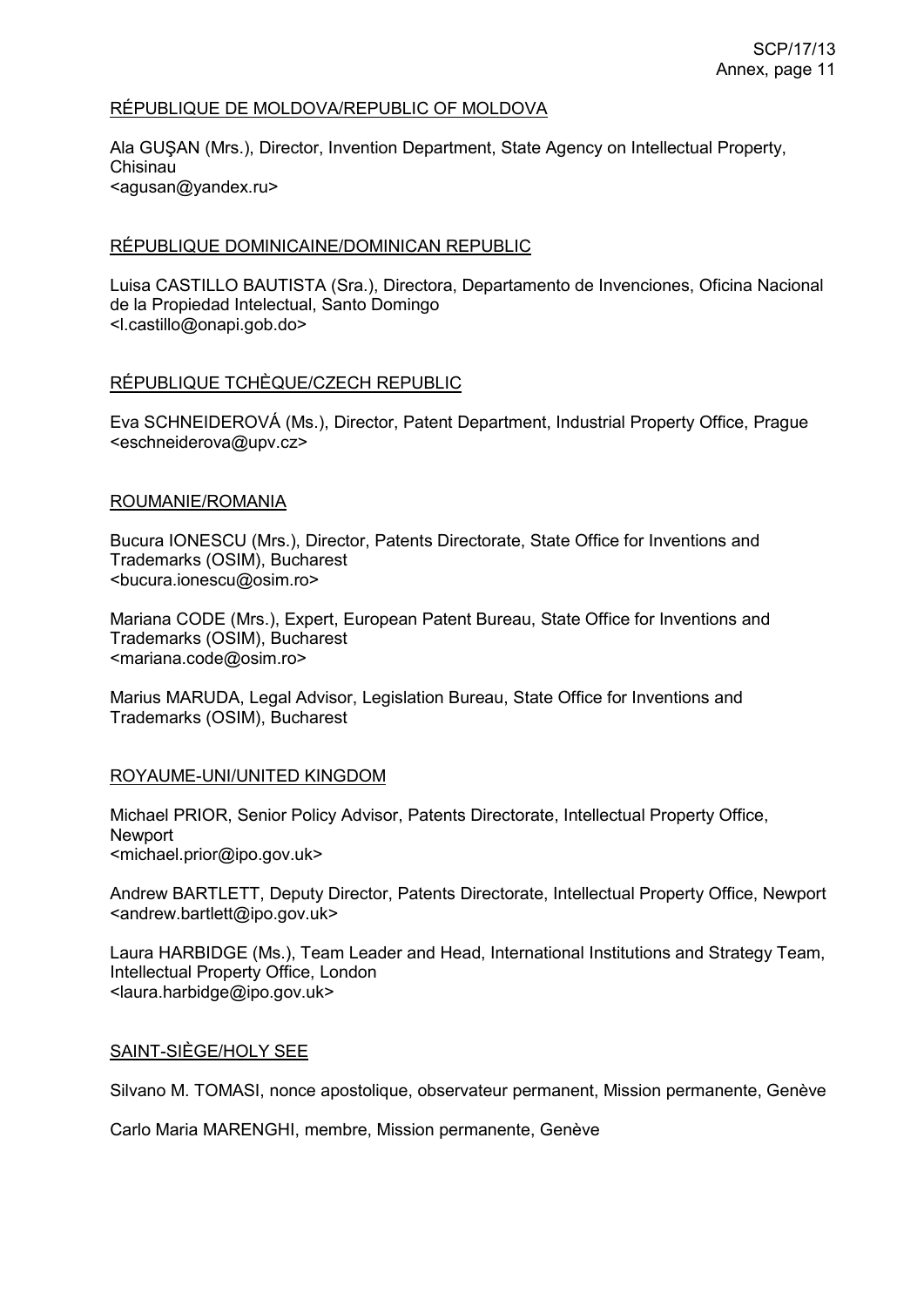## SERBIE/SERBIA

Zorana Zrnić VUKOJEVIĆ (Mrs.), Head, Department for Chemistry and Chemical Technology, Intellectual Property Office, Belgrade <zzrnic@zis.gov.rs>

### SINGAPOUR/SINGAPORE

Simon SEOW, Director, Legal Counsel, Registry of Patents, Intellectual Property Office, **Singapore** <simon\_seow@ipos.gov.sg>

Kar Onn CHEUNG (Ms), Senior Executive, Registry of Patents, Intellectual Property Office, **Singapore** <cheung\_kar\_onn@ipos.gov.sg>

### SLOVÉNIE/SLOVENIA

Grega KUMER, Third Secretary, Permanent Mission, Geneva

### SOUDAN/SUDAN

Rasha Ahmed Mohmed AHMED (Ms.), Legal Advisor, Patent Registrar of Intellectual Property, Ministry of Justice, Khartoum <ahmedabria@gmail.com>

Mohammed OSMAN, Permanent Delegate, Permanent Mission, Geneva <hajjaz100@hotmail.com>

#### SUÈDE/SWEDEN

Marie ERIKSSON (Ms.), Head, Legal Affairs, Patent Department, Swedish Patent and Registration Office, Stockholm <marie.eriksson@prv.se>

Patrik RYDMAN, Senior Patent Examiner, Patent Department, Swedish Patent and Registration Office, Stockholm <patrik.rydman@prv.se>

#### SUISSE/SWITZERLAND

Alexandra GRAZIOLI (Mme), conseillère juridique senior, Division droit et affaires internationales, Institut fédéral de la propriété intellectuelle (IPI), Berne

Marie KRAUS (Mme), conseillère juridique, Division droit et affaires internationales, Institut fédéral de la propriété intellectuelle, Berne <marie.kraus@ipi.ch>

Claudia MUND (Mme), conseillère juridique, Division droit et affaires internationales, Institut fédéral de la propriété intellectuelle, Berne <claudia.mund@ipi.ch>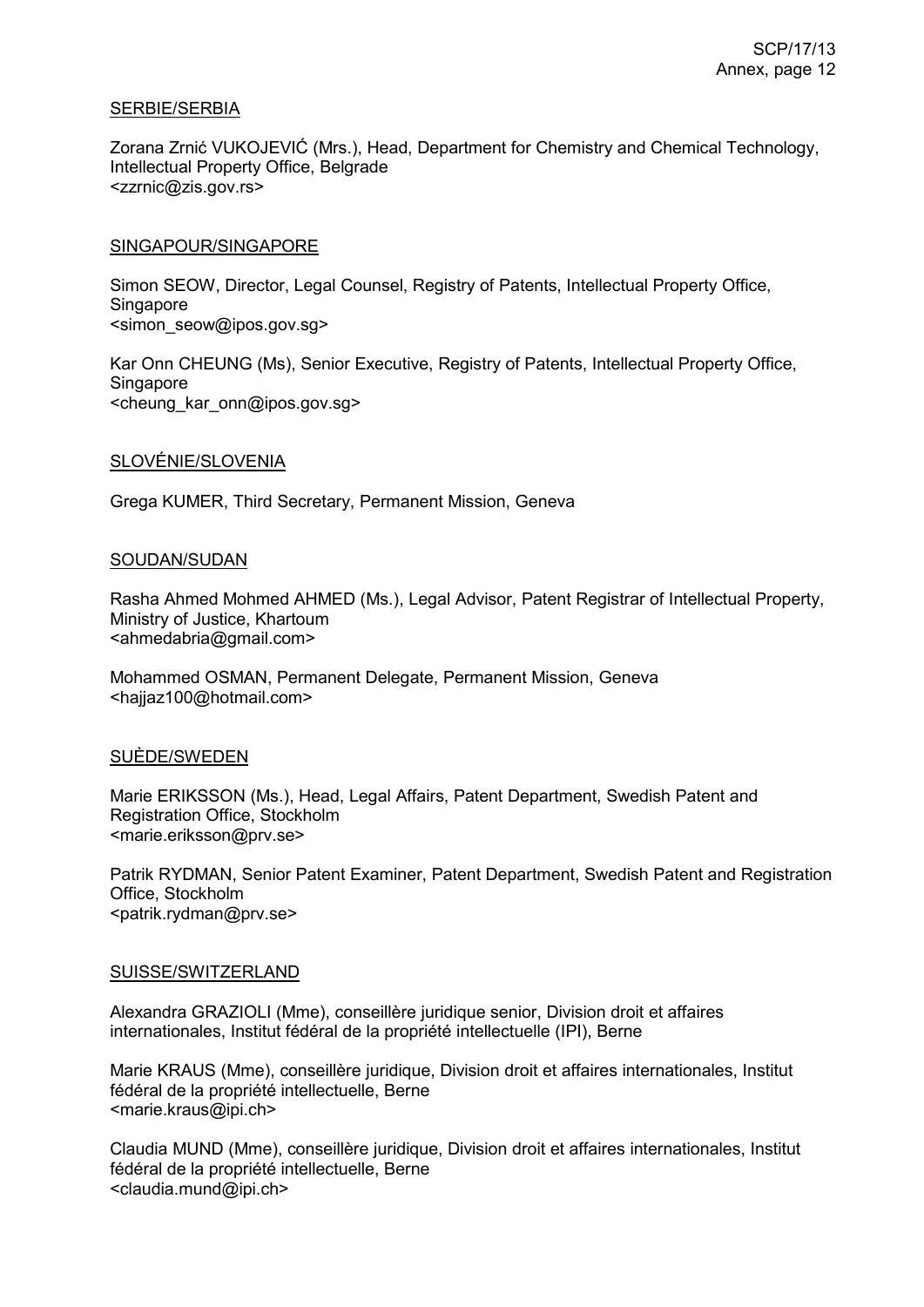### THAÏLANDE/THAILAND

Taksaorn SOMBOONSUB (Miss), Legal Officer, Legal Affairs Division, Department of Intellectual Property, Ministry of Commerce, Nothanburi <taksaorns@moc.go.th>

## TOGO

Mounto AGBA (Ms.), deuxième secrétaire, Mission permanente, Genève <mounto2007@yahoo.fr>

Sébadé TOBA, chargé d'affaires, Mission permanente, Genève

### TRINITÉ-ET-TOBAGO/TRINIDAD AND TOBAGO

Shiva MAHARAJ, Technical Examiner, Intellectual Property Office, Ministry of Legal Affairs, Port of Spain <shiva.maharaj@ipo.gov.tt>

Justin SOBION, First Secretary, Permanent Mission, Geneva <sobionj@ttperm-mission.ch>

### TURQUIE/TURKEY

Serkan ÖZKAN, Patent Examiner, Turkish Patent Institute, Ankara <serkan.ozkan@tpe.gov.tr>

#### UKRAINE

Iryna MATSIUK (Mrs.), Adviser to the Head, International Cooperation, Ukrainian Institute of Industrial Property (UKRPATENT), Kyiv <matsiuk@sips.gov.ua>

#### URUGUAY

José Antonio VILLAMIL NEGRIN, Encargado de la División Patentes, Dirección Nacional de la Propiedad Industrial, Montevideo <jvillamil@dnpi.miem.guv.uy>

#### VIET NAM

NGUYEN Dinh Minh, Director, Science and Education Department, National Office of Intellectual Property (NOIP), Hanoi <ghqt@noip.gov.vn>

Van Son MAI, Counsellor, Permanent Mission, Geneva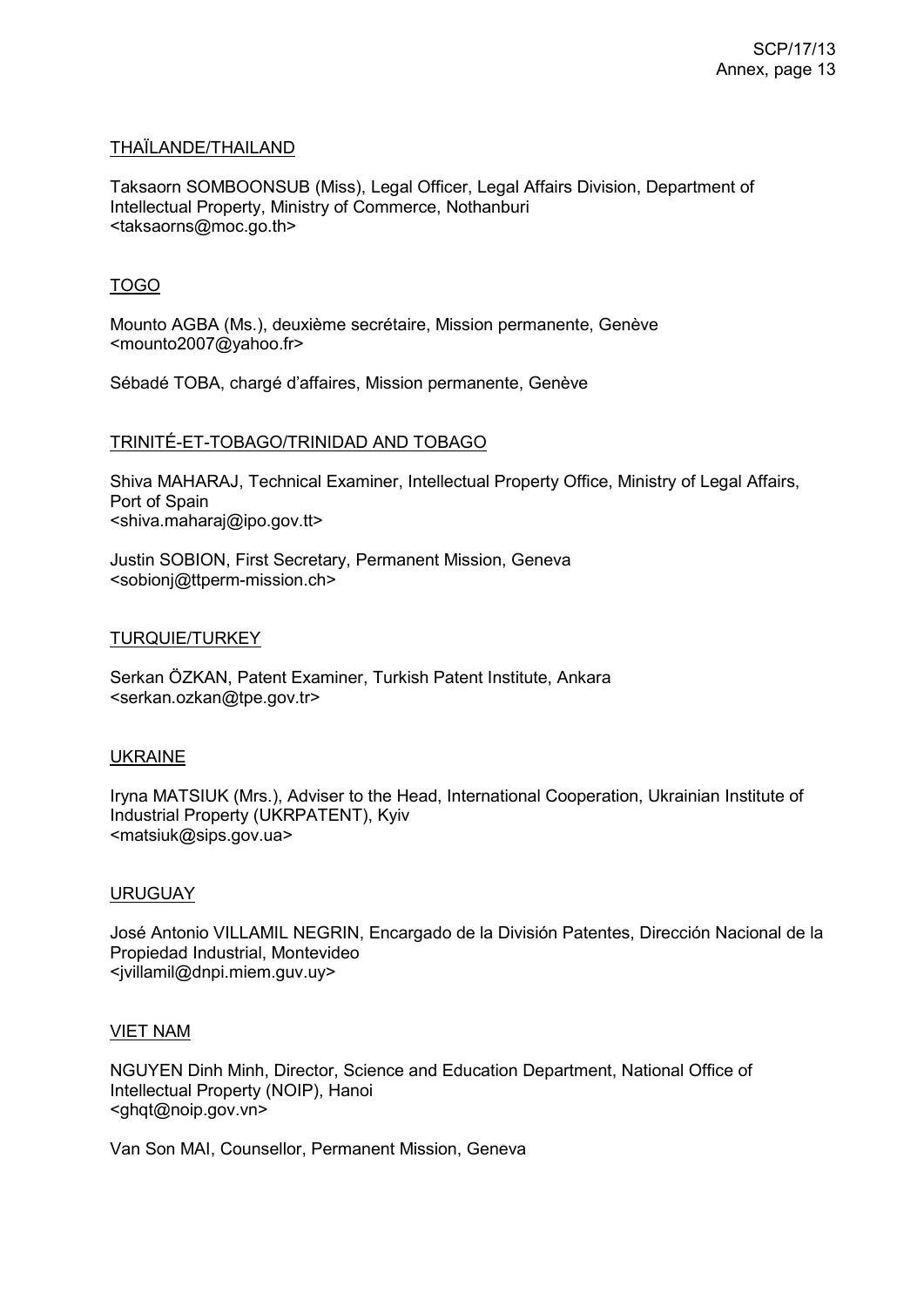## ZAMBIE/ZAMBIA

Gabriel MWAMBA, Examiner, Patents and Companies Registration Agency (PACRA), Ministry of Commerce, Trade and Industry, Lusaka <g.mwamba@pacra.org.zm>

## ZIMBABWE

Garikai KASHITIKU, First Secretary, Permanent Mission, Genève

## II. ORGANISATIONS INTERGOUVERNEMENTALES/INTERGOVERNMENTAL ORGANIZATIONS

OFFICE DES BREVETS DU CONSEIL DE COOPERATION DES ÉTATS ARABE DU GOLFE (GCC)/PATENT OFFICE OF THE COOPERATION COUNCIL FOR THE ARAB STATES OF THE GULF (GCC)

Abdulkarim AL-ABRI, Riyadh <aalabri@gccsg.org>

## OFFICE EUROPÉEN DES BREVETS (OEB)/EUROPEAN PATENT OFFICE (EPO)

Panagiotis RIGOPOULOS, Lawyer, Directorate 5.2.2, International Legal Affairs, Munich <prigopoulos@epo.org>

## ORGANISATION EURASIENNE DES BREVETS (OEAB)/EURASIAN PATENT ORGANIZATION (EAPO)

Aurelia CEBAN (Mrs.), Head, Division of Appeals and Quality Control, Examination Department, Moscow

<aceban@eapo.org>

## ORGANISATION MONDIALE DE LA SANTÉ (OMS)/WORLD HEALTH ORGANIZATION (WHO)

Peter BEYER, Senior Advisor, Department of Public Health, Innovation and Intellectual Property, Geneva <beyerp@who.int>

## ORGANISATION MONDIALE DU COMMERCE (OMC)/WORLD TRADE ORGANIZATION (WTO)

Xiaoping WU (Ms.), Counsellor, Intellectual Property Division, Geneva <xiaoping.wu@wto.org>

Roger KAMPF, Counsellor, Intellectual Property Division, Geneva <roger.kampf@wto.org>

Meghana SHARAFUDEEN (Ms.), Legal Researcher, Intellectual Property Division, Geneva <meghana.sharafudeen@wto.org>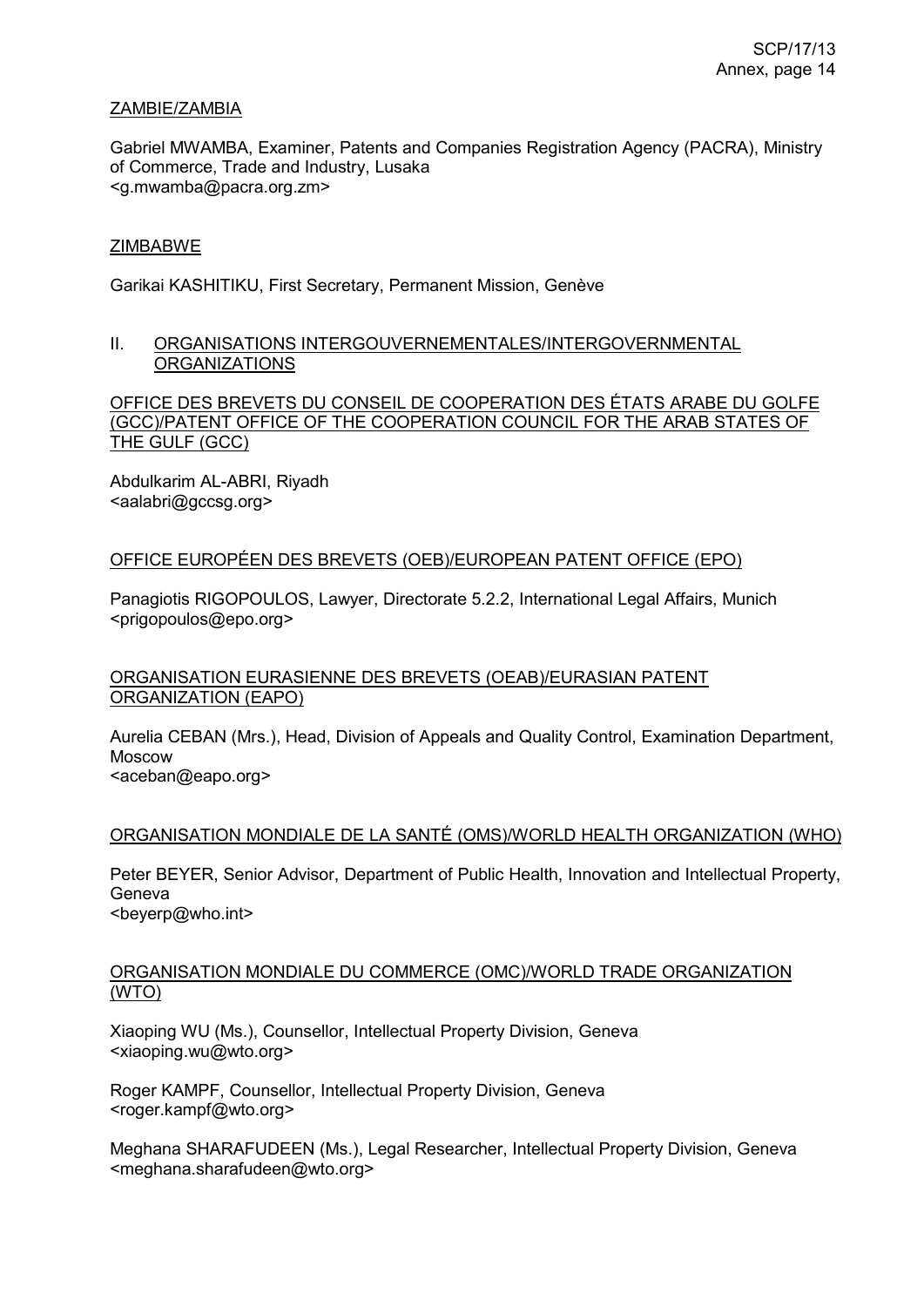## SOUTH CENTRE

Viviana MUNOZ TELLEZ (Ms.), Manager, Geneva <munoz@southcentre.org>

## UNION AFRICAINE (UA)/AFRICAN UNION (AU)

Georges-Rémi NAMEKONG, Counsellor, Permanent Delegation, Geneva <namekongg@africaunion.org>

### UNION EUROPÉENNE (UE)/EUROPEAN UNION (EU)

Zusana SLOVÁKOVÁ (Mrs.), Legal and Policy Affairs Officer, Industrial Property Rights, Directorate General for the Internal Market and Services, Brussels <zuzana.slovakova@ec.europa.eu>

### III. ORGANISATIONS INTERNATIONALES NON GOUVERNEMENTALES/ INTERNATIONAL NON-GOVERNMENTAL ORGANIZATIONS

American Bar Association (ABA)

James PATTERSON, Attorney, Patterson Thuente Christensen Pedersen P.A., Minneapolis, Minnesota <patterson@ptslaw.com>

Association allemande pour la propriété industrielle et le droit d'auteur (GRUR)/German Association for Industrial Property and Copyright Law (GRUR) Alfons SCHAEFERS, Attorney-at-Law, Bonn <alfons.shaefers@t-online.de>

Association américaine du droit de la propriété intellectuelle (AIPLA)/American Intellectual Property Law Association (AIPLA)

Alan KASPER, Attorney-at-Law, Intellectual Property Law, Sughrue, Washington D.C. <akasper@sughrue.com> Mark GUETLICH, Managing Director of Patents, Global IP-Europe, Waldorf <mark.guetlich@sap.com>

Association asiatique d'experts juridiques en brevets (APAA)/Asian Patent Attorneys Association (APAA)

Eun-Kyeong LEE (Ms.), Member, Patents Committee, Seoul <ekl@BKL.co.kr>

Association européenne des étudiants en droit (ELSA International)/European Law Students' Association (ELSA International)

Jan Alexander SCHRICK, Head of Delegation, Brussels Eleni MELLIOU (Ms.), President, Thessaloniki <helene.melliou@yahoo.com> Vanessa GASPAR (Ms.), Brussels

Diana CARDOS (Ms.), Member, Bucharest <diana.cardos@yahoo.com>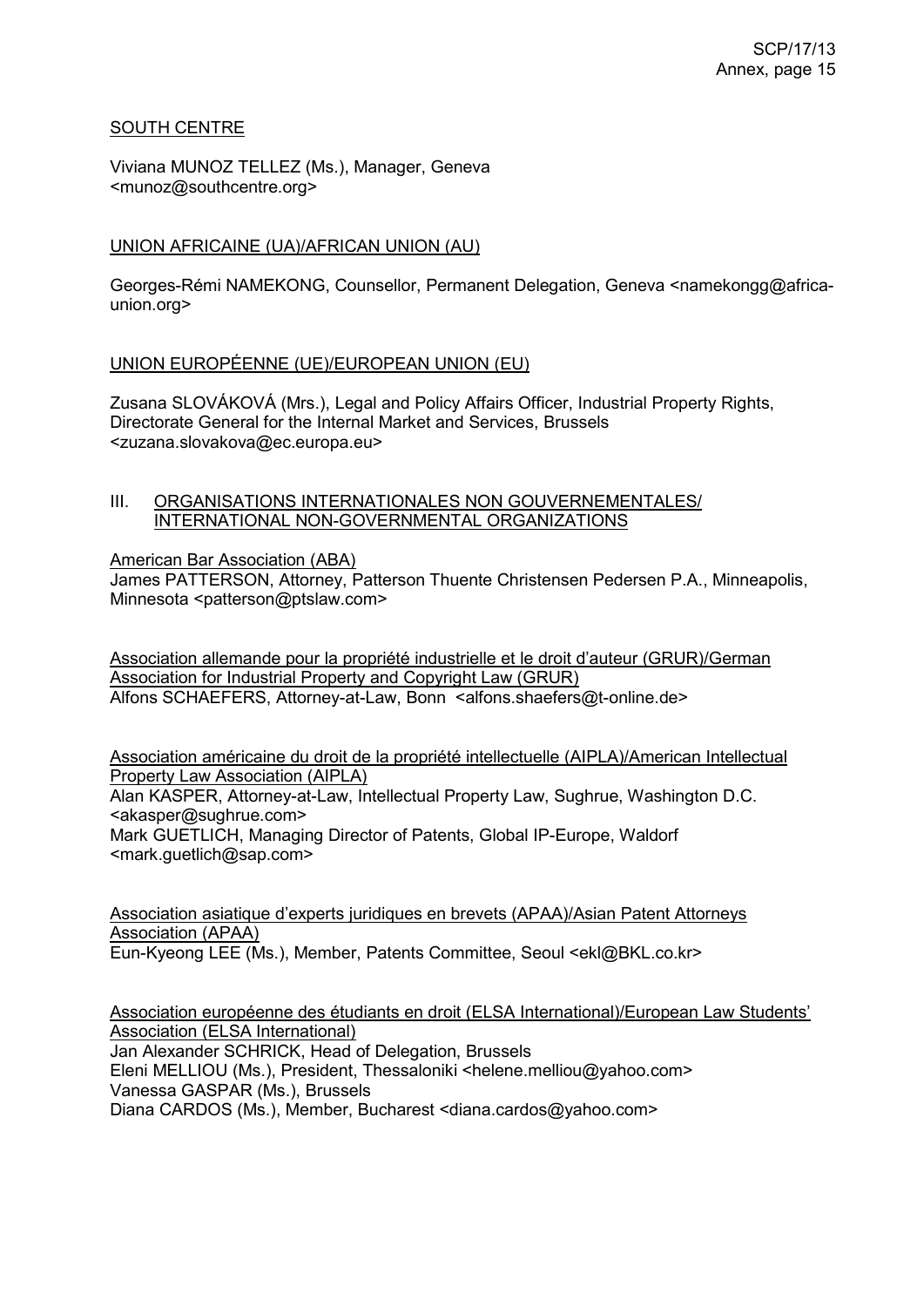Association internationale pour la protection de la propriété intellectuelle (AIPPI)/International Association for the Protection of Intellectual Property (AIPPI) Stephan FREISCHEM, Secretary General, Köln <s.freischem@aippi.org> Michael DOWLING, Co-chairman of Q199, Melbourne Thierry CALAME, Reporter General, Zurich Laurent THIBON, Deputy Secretary General, Grenoble <l.thibon@aippi.org>

Association japonaise des conseils en brevets (JPAA)/Japan Patent Attorneys Association (JPAA) Daisuke TAKATA, Deputy Director General, International Activities Center, Tokyo <LEI07533@nifty.ne.jp>

Kasuhiko TAMURA, Patent Attorney, Kisaragi Associates, Tokyo <tamura@kisaragi.gr.jp>

Centre d'études internationales de la propriété intellectuelle (CEIPI)/Centre for International Intellectual Property Studies (CEIPI) François CURCHOD, chargé de mission, Genolier <francois.curchod@vtxnet.ch>

Centre international de commerce et de développement durable (CICDD)/International Centre for Trade and Sustainable Development (ICTSD)

Harsh GURSAHANI, Program Assistant, Program on Innovation, Technology and Intellectual Property, Geneva <ictsd@ictsd.ch>

Chambre de commerce internationale (CCI)/International Chamber of Commerce (ICC) Ivan HJERTMAN, European Patent Attorney, IP Interface AB, Stockholm <ivan.hjertman@ipinterface.se>

Chartered Institute of Patent Agents (CIPA) John BROWN, Chairman, Patents Committee, London <mail@cipa.org.uk>

Civil Society Coalition (CSC) Pascale BOULET (Mrs.), Geneva <pboulet@dndi.org>

Computer and Communications Industry Association (CCIA) Matthias LANGENEGGER, Deputy Geneva Representative, Nyon <mlangenegger@ccianet.org> Jennifer BRANT (Ms.), Geneva <jenbrant@hotmail.com>

Fédération internationale de l'industrie du médicament (FIIM)/International Federation of Pharmaceutical Manufacturers and Associations (IFPMA)

Andrew P. JENNER, Director, Innovation, Intellectual Property and Trade, Geneva <a.jenner@ifpma.org>

Guilherme CINTRA, Policy Analyst, Innovation, Intellectual Property and Trade, Geneva <g.cintra@ifpma.org>

Chiara GHERARDI (Ms.), Policy Analyst, Innovation, Intellectual Property and Trade, Geneva <c.gherardi@ifpma.org>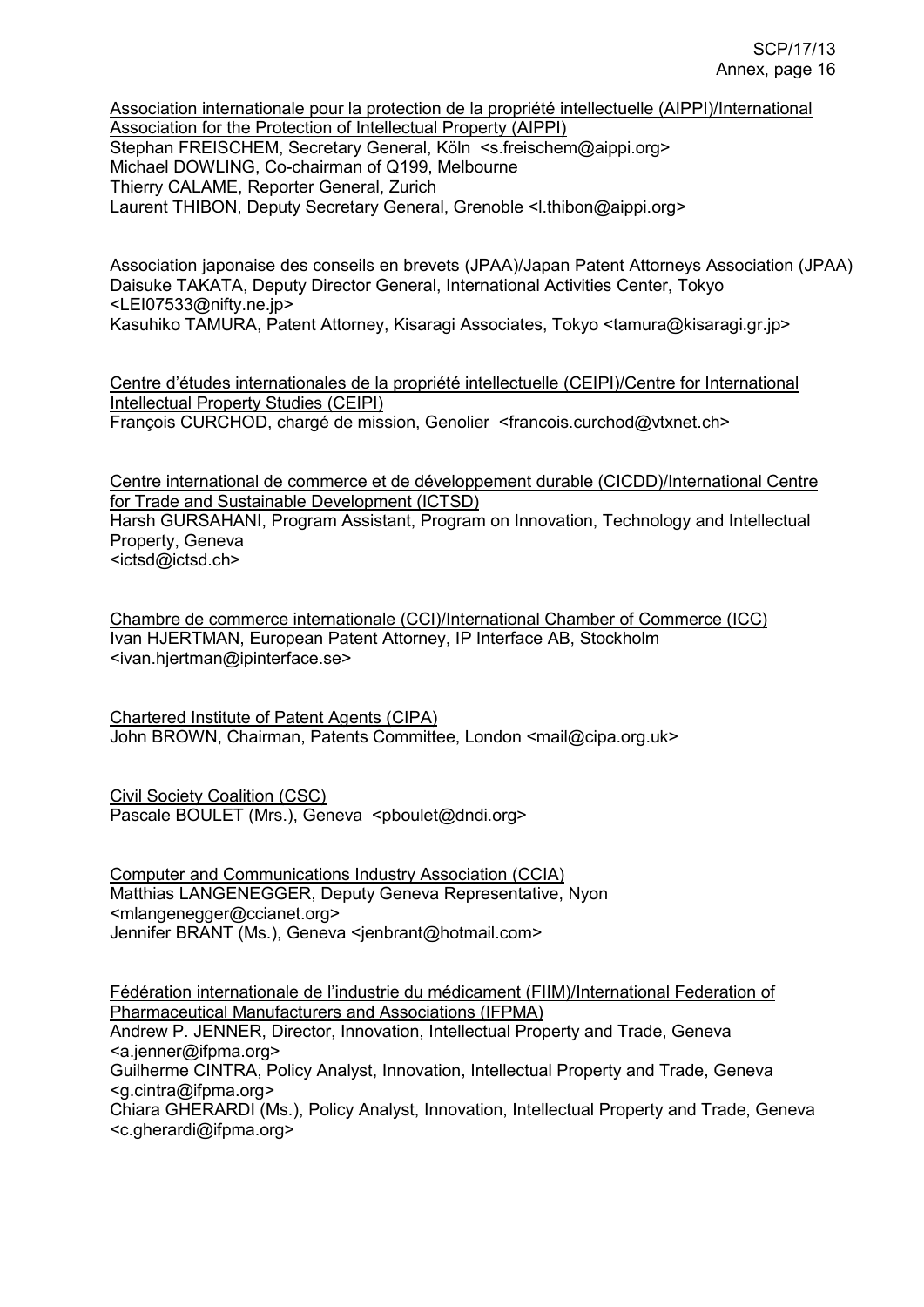Fédération internationale des conseils en propriété intellectuelle (FICPI)/International Federation of Intellectual Property Attorneys (FICPI)

Arild TOFTING, Reporter General, Study and Work Commission (CET), Oslo <arild.tofting@ficpi.org>

Jérôme COLLIN, Partner, Cabinet Regimbeau, European and French Patent Attorney, Paris <collin@regimbeau.eu>

Institut de la propriété intellectuelle du Canada (IPIC)/Intellectual Property Institute of Canada (IPIC)

Santosh CHARI, Chair, International Patent Issues Committee, Toronto <santosh.chari@blakes.com>

Institut des mandataires agréés près l'Office européen des brevets (EPI)/Institute of Professional Representatives Before the European Patent Office (EPI) John BROWN, Chairman, Harmonization Committee, Munich <info@patentepi.com>

Intellectual Property Owners Association (IPO)

Larry T. WELCH, Chair, International Patent Committee, Indianapolis, Indiana <ltw@lilly.com>

IP Federation

John D. BROWN, London <admin@ipfederation.com>

Knowledge Ecology International, Inc. (KEI) Thiru BALASUBRAMANIAM, Geneva Representative, Geneva <thiru@keionline.org>

Medicines Patent Pool (MPP) Estaban BURRONE, Policy Advisor, Geneva <eburrone@medicinespatentpool.org>

Médecins sans frontières (MSF) Hafiz AZIZ UR REHMAN, Legal and Policy Advisor, Geneva

## IV. BUREAU/OFFICERS

| Président/Chair      | Albert TRAMPOSCH (États-Unis d'Amérique/<br>United States of America) |
|----------------------|-----------------------------------------------------------------------|
|                      | Vice-présidents/Vice-Chairs : Cheng DONG (Mrs.) (Chine/China)         |
| Secrétaire/Secretary | Philippe BAECHTOLD (OMPI/WIPO)                                        |